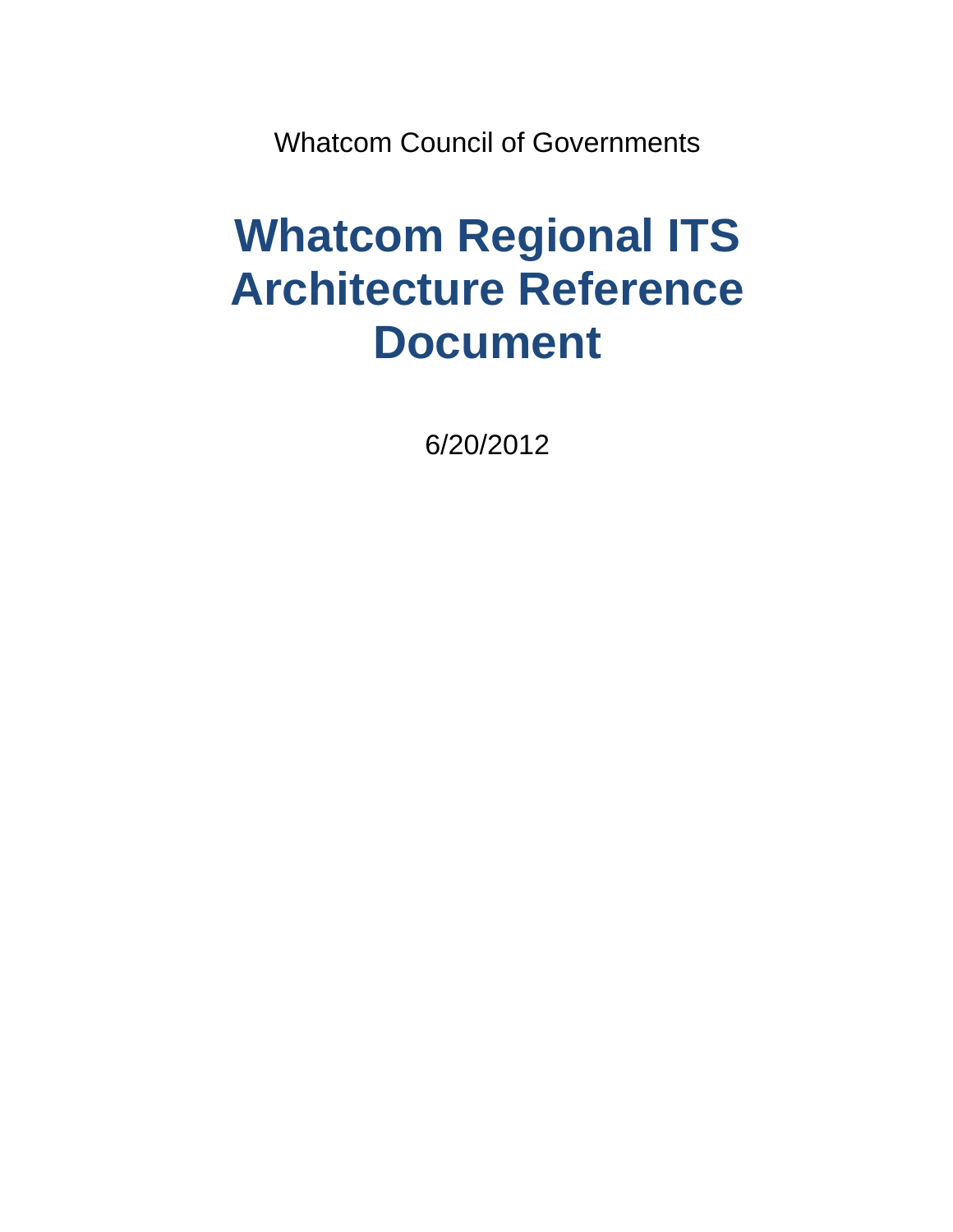# **Table of Contents**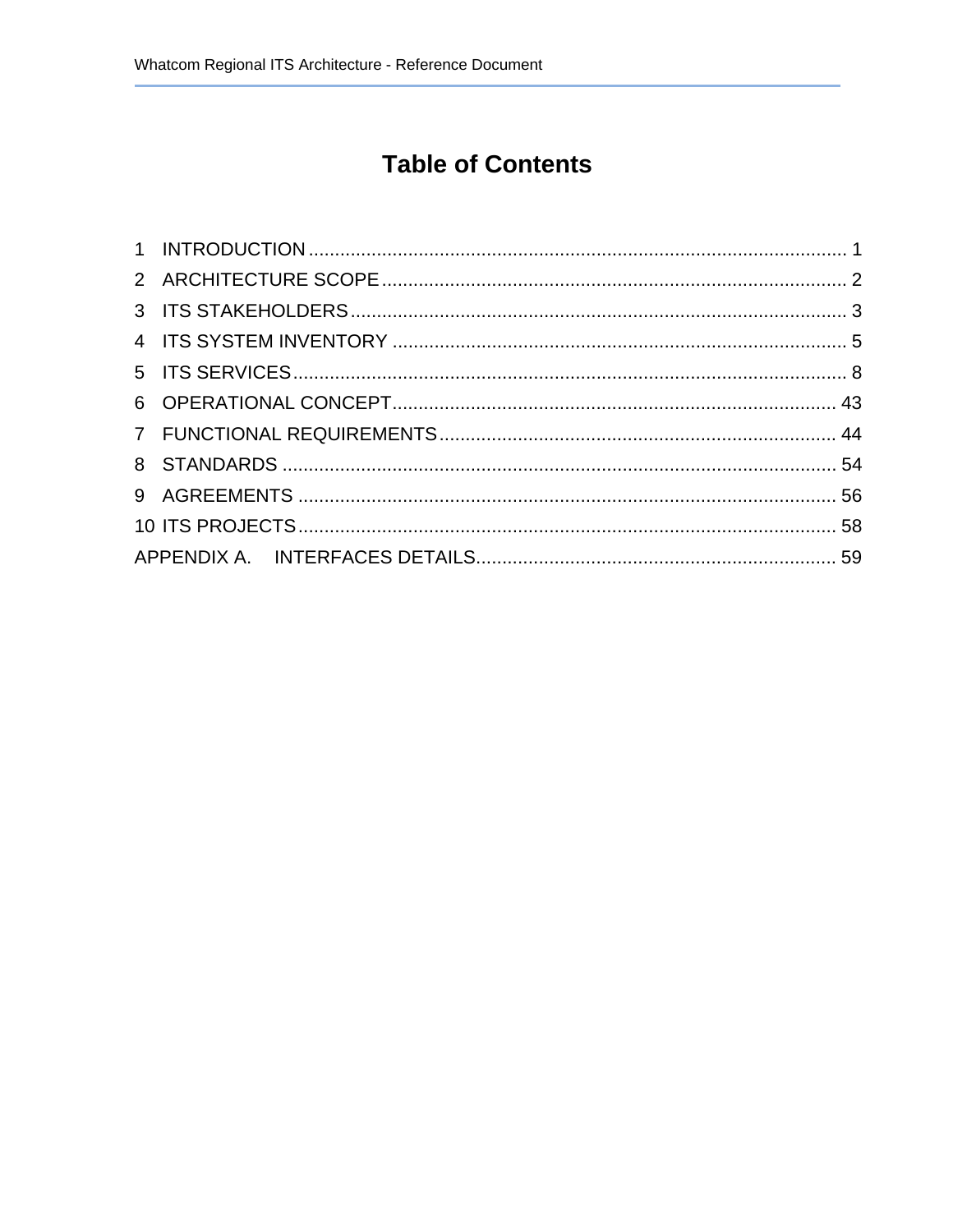## **1 Introduction**

Intelligent Transportation Systems (ITS) are technology solutions to improve the functionality, safety, and cost-effectiveness of transportation systems.

This architecture serves as a plan to illustrate what ITS systems are currently in place in the Bellingham and Whatcom County Metropolitan Planning Organization (MPO) and Regional Transportation Planning Organization (RTPO) boundaries. It also illustrates what systems are planned for deployment over the next five years, and highlights opportunities for sharing resources and improved coordination between agencies to improve overall system functionality.

The architecture has been developed as per the specifications developed by the U.S. Department of Transportation Federal Highway Administration (FHWA) Rule and Federal Transit Administration (FTA) Policy requiring regions with existing ITS applications to have a regional ITS architecture.<sup>1</sup> This document meets these federal requirements.

In addition to this document, more specific information about functional requirements, standards, and information flows can be found in the Turbo Architecture version of the Whatcom Regional ITS Architecture, available through Whatcom Council of Governments.

### **Process for developing the architecture**

Following outlines suggested by National ITS Architecture guidelines, these steps were taken to develop this architecture:

- 1. A stakeholder meeting and follow-up individual meetings were held to identify current and future ITS needs which should be incorporated into the architecture.
- 2. Relevant service areas, or market packages, were identified with the stakeholder agencies responsible. Information flows between services were mapped.
- 3. Market packages were mapped to subsystems and terminators as specified in the National Architecture.
- 4. A draft version of the architecture was distributed to stakeholder agencies for feedback and revised accordingly.
- 5. The architecture will be submitted to the Whatcom Transportation Policy Board as part of the Whatcom Transportation Plan the summer of 2012 for final approval.

l 1 January 8, 2001, U.S. Department of Transportation, Federal Highway Administration, 23 CFR Part 940, FHWA Docket No. FHWA-99- 5899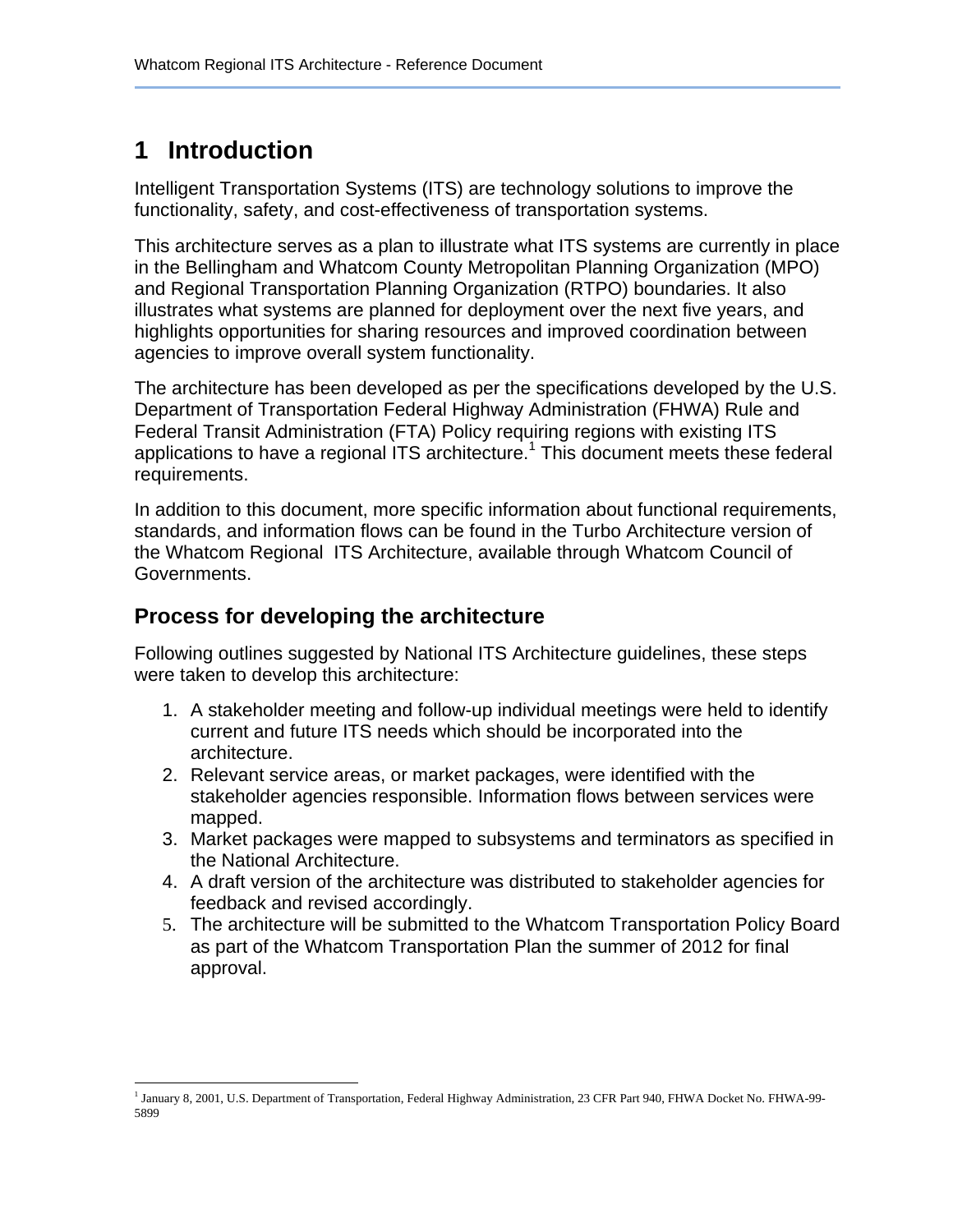## **2 Architecture Scope**

The Whatcom County Regional ITS Architecture is a roadmap for transportation systems integration. The architecture was developed through a cooperative effort by the region's transportation agencies, covering all modes and all roads in the region. It represents a shared vision of how each agency's systems will work together in the future, sharing information and resources to provide a safer, more efficient, and more effective transportation system for travelers in the region.

The architecture provides an overarching framework that spans all of the region's transportation organizations and individual transportation projects. Using the architecture, each transportation project can be viewed as an element of the overall transportation system, providing visibility into the relationship between individual transportation projects and ways to cost-effectively build an integrated transportation system over time. This chapter establishes the scope of the architecture in terms of its geographic breadth, the scope of services that are covered, and the time horizon that is addressed.

## **Description**

This regional ITS Architecture documents existing and planned ITS deployments throughout Whatcom County, with a focus on the integration and coordination of data-sharing between stakeholders

### **Timeframe**

5 years

### **Geographic Scope**

This architecture encompases the geographic boundaries of Whatcom County in Washington State.

#### **Developer**

Whatcom Council of Governments

#### **Version**

2012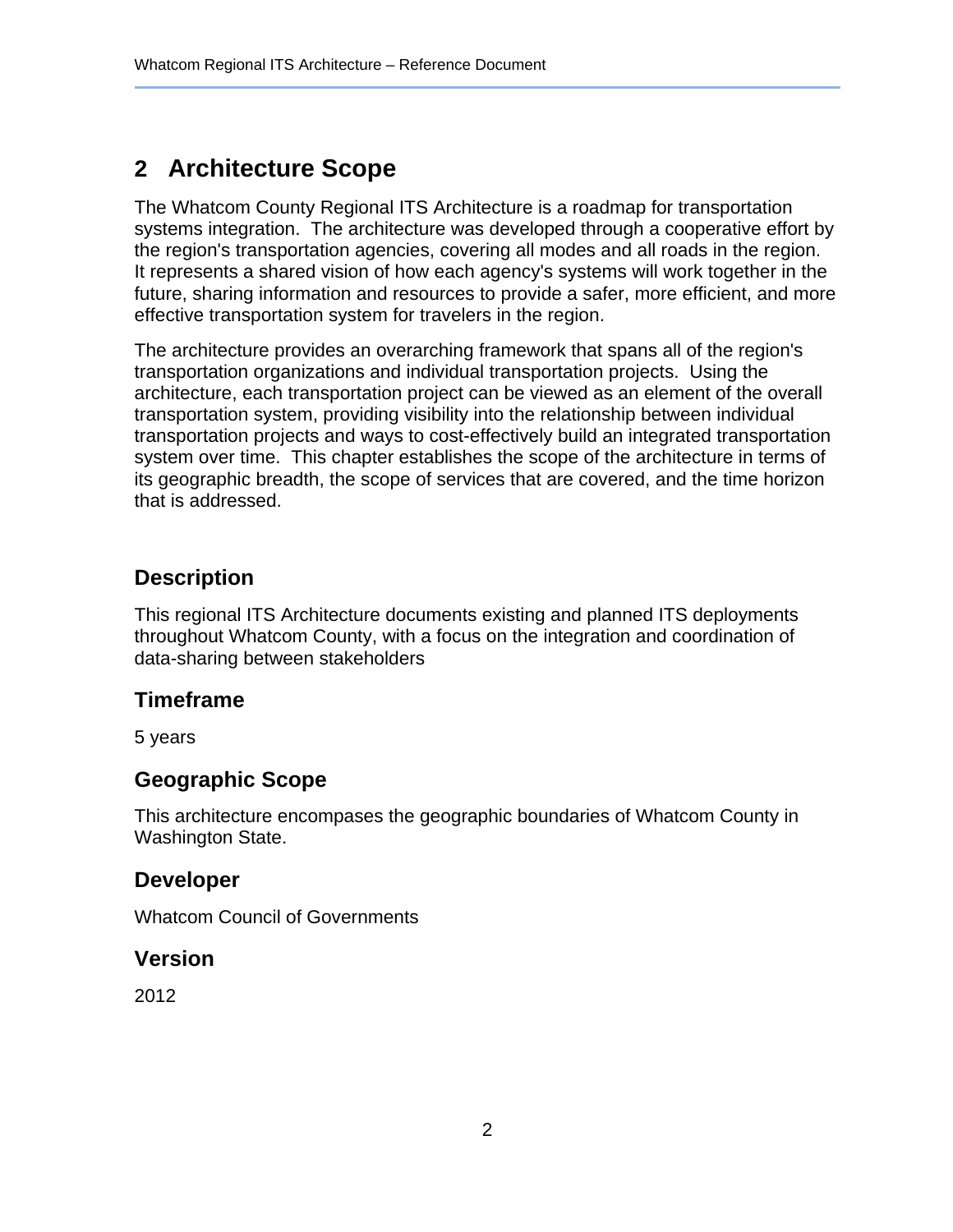## **3 ITS Stakeholders**

Identifying stakeholders is an important task in ITS architecture development since effective ITS involves the integration of multiple stakeholders and their transportation systems. This section describes the stakeholders who either participated in the creation of the Whatcom County Regional ITS Architecture or whom the participating stakeholders felt were needed to be included in the architecture. Some stakeholders have been grouped in order to better reflect mutual participation or involvement in transportation services and elements. Every stakeholder in this section is related to one or more of the transportation inventory elements described in the next chapter, either as an individual stakeholder or as a member of a stakeholder group.

| <b>Stakeholder Name</b>                                                                                                                                     | <b>Stakeholder Description</b>                                                                                                                                                                                                                                                        |  |  |
|-------------------------------------------------------------------------------------------------------------------------------------------------------------|---------------------------------------------------------------------------------------------------------------------------------------------------------------------------------------------------------------------------------------------------------------------------------------|--|--|
| B.C. Ministry of<br>Transportation (MOT)                                                                                                                    | The provincial agency that is responsible for managing, operating, and/or maintaining province-<br>owned transportation infrastructure (roads, airports, transit, railways). Services provided include<br>advanced traffic management, traveller information, and other ITS services. |  |  |
| Border Inspection<br>Agencies                                                                                                                               | Enforcement agencies operating at ports-of-entry and along the U.S. - Canada border.                                                                                                                                                                                                  |  |  |
| Canadian Border<br>Services Agency                                                                                                                          | Canadian Border Services Agency (CBSA) is responsible for border services including customs.                                                                                                                                                                                          |  |  |
| <b>Canadian Municipalities</b><br>A group consisting of jurisdictions north of Whatcom County that are important partners in cross-<br>border ITS planning. |                                                                                                                                                                                                                                                                                       |  |  |
| City of Abbotsford, BC                                                                                                                                      | Municipal government agency in British Columbia.                                                                                                                                                                                                                                      |  |  |
| City of Bellingham                                                                                                                                          | Municipal government agency in Whatcom County.                                                                                                                                                                                                                                        |  |  |
| City of Blaine                                                                                                                                              | Municipal government agency in Whatcom County.                                                                                                                                                                                                                                        |  |  |
| City of Everson                                                                                                                                             | Municipal government agency in Whatcom County.                                                                                                                                                                                                                                        |  |  |
| City of Ferndale                                                                                                                                            | Municipal government agency in Whatcom County.                                                                                                                                                                                                                                        |  |  |
| City of Lynden                                                                                                                                              | Municipal government agency in Whatcom County.                                                                                                                                                                                                                                        |  |  |
| City of Nooksack                                                                                                                                            | Municipal government agency in Whatcom County.                                                                                                                                                                                                                                        |  |  |
| City of Sumas                                                                                                                                               | Municipal government agency in Whatcom County.                                                                                                                                                                                                                                        |  |  |
| City of Surrey, BC                                                                                                                                          | Municipal government agency in British Columbia.                                                                                                                                                                                                                                      |  |  |
| City of White Rock, BC                                                                                                                                      | Municipal government agency in British Columbia.                                                                                                                                                                                                                                      |  |  |
| Lummi Nation                                                                                                                                                | Lummi Indian Nation provides transportation services in Lummi tribal lands.                                                                                                                                                                                                           |  |  |
| Other Databases and<br>Applications                                                                                                                         | Other online systems which query and use the Border Data Warehouse through the Application<br>Programming Interface (API).                                                                                                                                                            |  |  |
| Port of Bellingham                                                                                                                                          | Regional port authority overseeing marine and airport transportation in Whatcom County.                                                                                                                                                                                               |  |  |
| <b>Private Sector Probe</b><br><b>Information Providers</b>                                                                                                 | Stakeholders who have vehicle probe information that can be shared with other agencies in the<br>region. This would include stakeholders that generate probe information from commercial vehicle<br>fleets, cell phones, or from general traveler information system                  |  |  |
| Township of Langley, BC                                                                                                                                     | Municipal government agency in British Columbia.                                                                                                                                                                                                                                      |  |  |
| U.S. Border Patrol                                                                                                                                          | Inspection agency for enforcing the U.S.- Canada border between ports-of-entry and up to 100<br>miles from the border crossing itself.                                                                                                                                                |  |  |
| US Bureau of<br><b>Transportation Statistics</b>                                                                                                            | Agency of US government charged with data gathering, analysis and distribution of transportation<br>data.                                                                                                                                                                             |  |  |

#### **Table 1: ITS Stakeholders**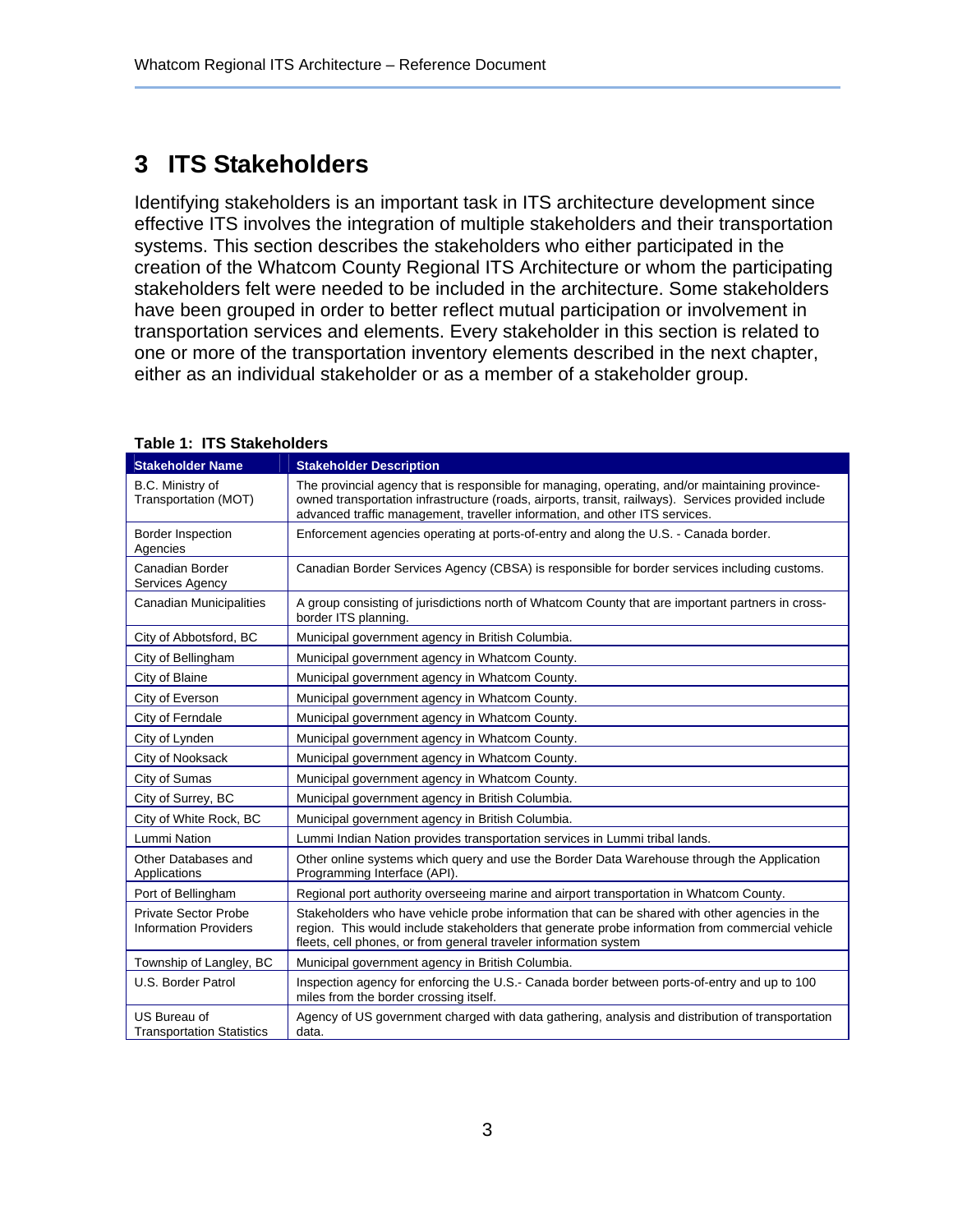| <b>Stakeholder Name</b>                          | <b>Stakeholder Description</b>                                                                                                                                                                                                                                           |
|--------------------------------------------------|--------------------------------------------------------------------------------------------------------------------------------------------------------------------------------------------------------------------------------------------------------------------------|
| US Customs and Border<br>Protection              | US Customs and Border Protection (CBP) is a part of the Department of Homeland Security (DHS)<br>and is responsible for managing the nation's borders and ports-of-entry, preventing the passage of<br>individuals or goods from entering the United States unlawfully.  |
| US Federal Highway<br>Administration (FHWA)      | Federal transportation planning and funding agency.                                                                                                                                                                                                                      |
| WA State Department of<br>Transportation (WSDOT) | WA State Department of Transportation is responsible for managing, operating, and/or maintaining<br>state-owned transportation infrastructure. Services provided include advanced traffic<br>management, traveler information, and other ITS services.                   |
| WA State Patrol (WSP)                            | Statewide highway transportation public safety agency. Also administers commercial vehicle<br>registration, licensing, and enforcement.                                                                                                                                  |
| Whatcom Council of<br>Governments (WCOG)         | The Whatcom Council of Governments is the US, Metropolitan Planning Organizations (MPO) and<br>Regional Transportation Planning Organization (RTPO) for Whatcom County, WA. It is also the<br>lead agency of the International Mobility & Trade Corridor Project (IMTC). |
| <b>Whatcom County</b>                            | Jurisdiction overseeing unincorporated Whatcom County.                                                                                                                                                                                                                   |
| Whatcom Transportation<br>Authority (WTA)        | The Whatcom County regional transportation authority.                                                                                                                                                                                                                    |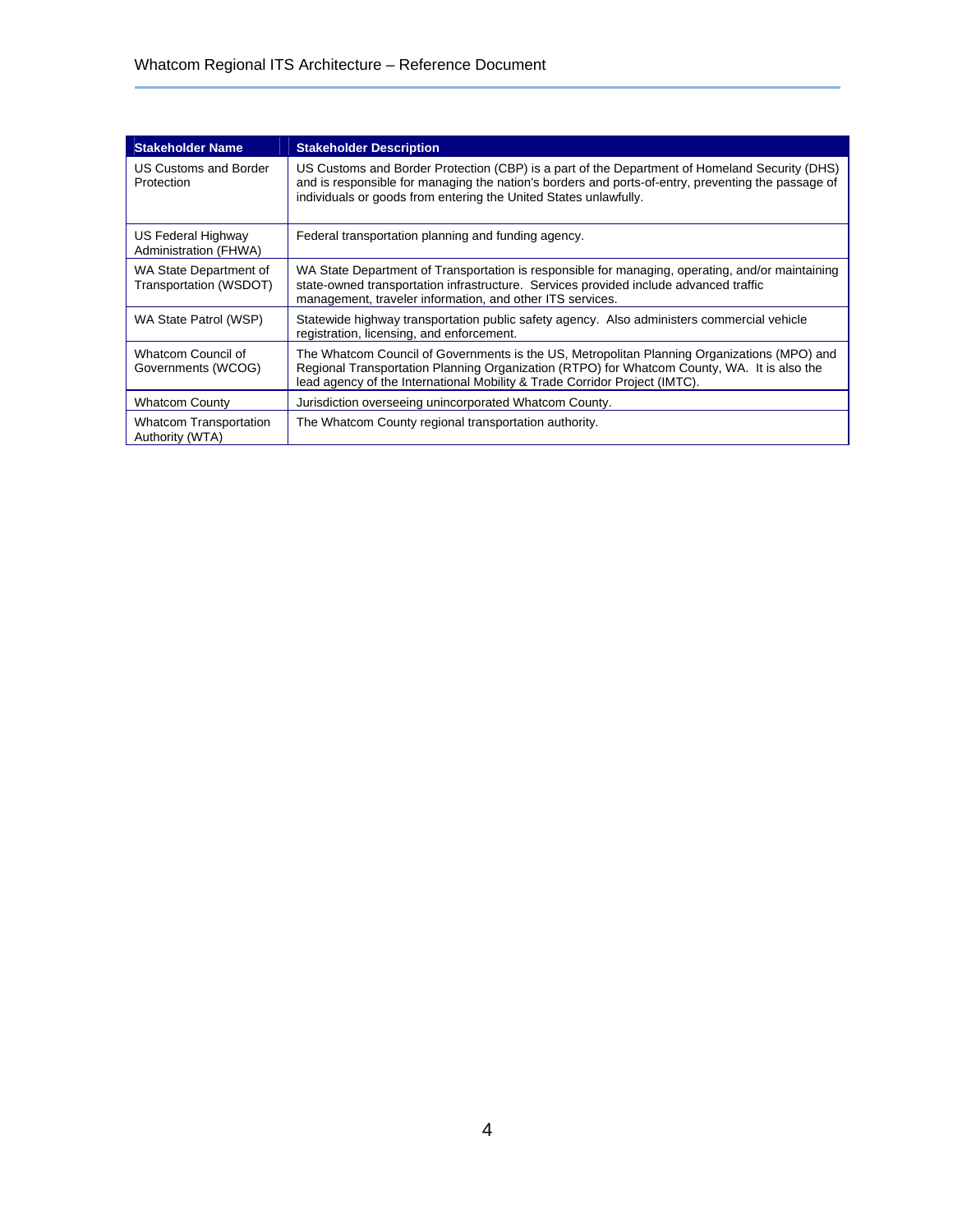## **4 ITS System Inventory**

An inventory of existing and planned transportation systems is the basis for the Whatcom County Regional ITS Architecture. The transportation system inventory was developed based on input from stakeholders throughout the region. The inventory includes a list of ITS elements and the associated stakeholder responsible for system operation.

This section describes every surface transportation inventory element for the region. A transportation element can be either a center, vehicle, traveler or field equipment. Each transportation element listed below has one or more stakeholders associated with it. In order to reduce the complexity of the architecture, some transportation elements with like functionality have been grouped together. Each transportation inventory element is mapped to at least one National ITS Architecture entity.

| <b>Element Name</b>                                 | <b>Element Description</b>                                                                                                                                                                                                  | <b>Stakeholder</b>                                            | <b>Element</b><br><b>Status</b> | <b>Associated</b><br><b>Entity</b>            |
|-----------------------------------------------------|-----------------------------------------------------------------------------------------------------------------------------------------------------------------------------------------------------------------------------|---------------------------------------------------------------|---------------------------------|-----------------------------------------------|
| <b>BC MOT Field</b><br>Equipment                    | Represents field equipment such as sensors, CCTV,<br>B.C. Ministry of<br>and Dynamic Message Signs, traffic signal controllers,<br>Transportation<br>etc., operated and managed by provincial traffic<br>(MOT)<br>agencies. |                                                               | Existing                        | Roadway                                       |
| Bellingham<br><b>Surface Street</b><br>Control      | Traffic signal systems within the City of Bellingham.                                                                                                                                                                       | City of<br>Bellingham                                         | Existing                        | Roadway                                       |
| Bellingham<br>Traffic<br>Management<br>Center (TMC) | Bellingham's Traffic Management Center.                                                                                                                                                                                     | City of<br>Bellingham                                         | Existing                        | Traffic<br>Management                         |
| <b>Border Clearance</b><br>- Commercial             | Commercial e-manifest system and other technology<br>for submitting clearance information prior to trucks<br>arrival at the U.S./Canada Border.                                                                             | Border Inspection<br>Agencies                                 | Existing                        | Border<br>Inspection<br>Administration        |
| <b>Border Clearance</b><br>- Passenger              | Pre-approved travel programs for passengers crossing<br>the U.S. - Canada border. In this region it is the<br>NEXUS program.                                                                                                | Border Inspection<br>Agencies                                 | Existing                        | <b>Border</b><br>Inspection<br>Administration |
| Cascade<br>Gateway Border<br>Data Warehouse         | Data collection and warehousing system to collect<br>transportation related information from the region.<br>Archived data used to support planning activities.                                                              | <b>Whatcom Council</b><br>of Governments<br>(WCOG)            | Existing                        | <b>Archived Data</b><br>Management            |
| <b>CBP</b> Inspection<br><b>Systems</b>             | Field equipment used to determine lane type<br>(Standard car, NEXUS, bus, commercial vehicle,<br>FAST, etc).                                                                                                                | US Customs and<br><b>Border Protection</b>                    | Planned                         | Other Border<br>Inspection<br><b>Systems</b>  |
| <b>CBSA</b> Inspection<br>Systems                   | Field equipment used to determine lane type<br>(Standard car, NEXUS, bus, commercial vehicle,<br>FAST, etc).                                                                                                                | Canadian Border<br><b>Services Agency</b>                     | Planned                         | Other Border<br>Inspection<br>Systems         |
| <b>Ferndale Surface</b><br><b>Street Control</b>    | Traffic signal system within the City of Ferndale.                                                                                                                                                                          | City of Ferndale                                              | Existing                        | Roadway                                       |
| I-5/Bellingham<br><b>Traffic Signals</b>            | On and off-ramp signalization along Interstate 5 in<br>Whatcom County.                                                                                                                                                      | <b>WA State</b><br>Department of<br>Transportation<br>(WSDOT) | Existing                        | Roadway                                       |

#### **Table 2: ITS Inventory**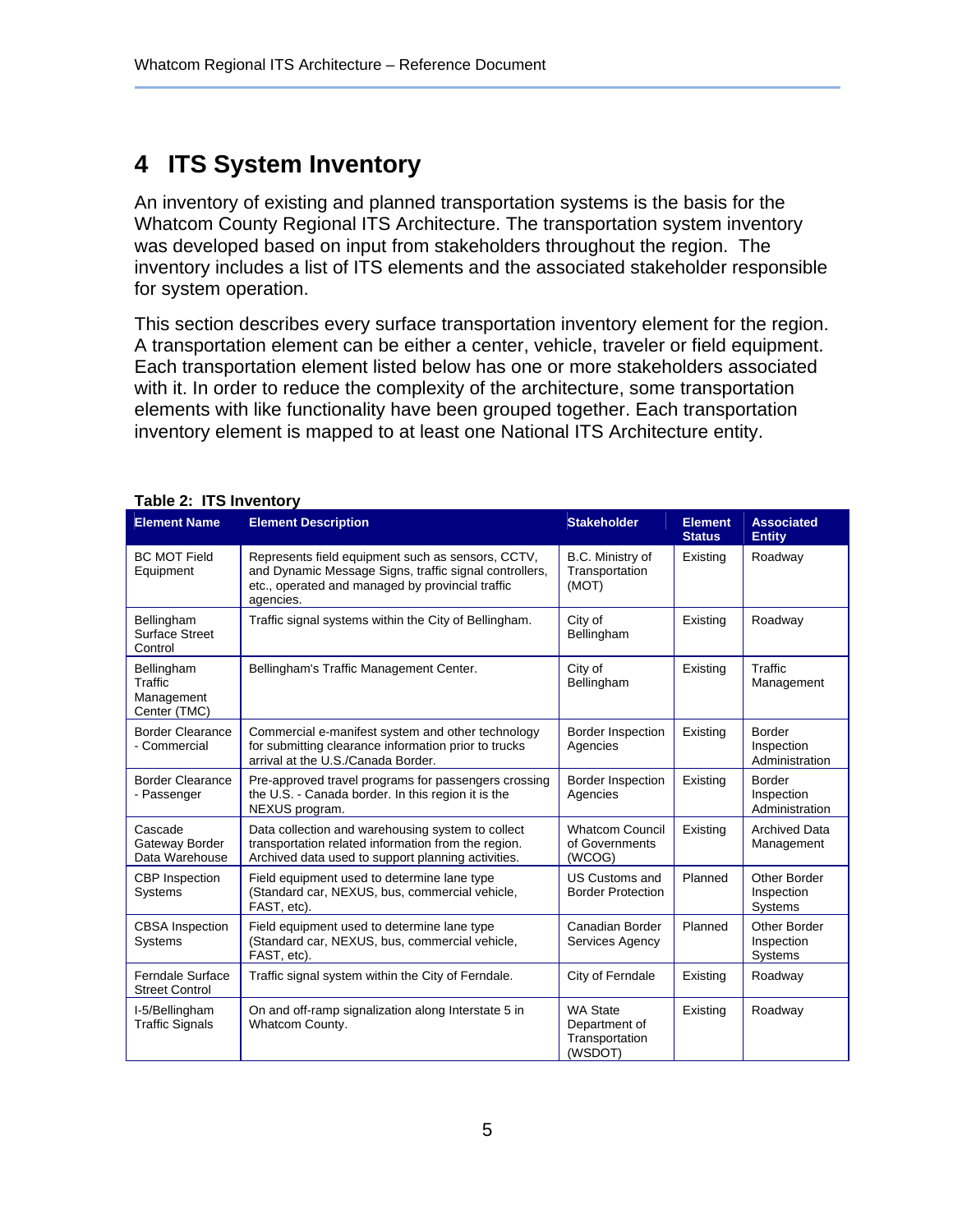| <b>Element Name</b>                                           | <b>Element Description</b>                                                                                                                                                                                                                                      | <b>Stakeholder</b>                                            | <b>Element</b><br><b>Status</b> | <b>Associated</b><br><b>Entity</b>  |
|---------------------------------------------------------------|-----------------------------------------------------------------------------------------------------------------------------------------------------------------------------------------------------------------------------------------------------------------|---------------------------------------------------------------|---------------------------------|-------------------------------------|
| Interstate 5<br>Monitoring                                    | ITS improvements to I-5 for better monitoring and<br>safety.                                                                                                                                                                                                    | <b>WA State</b><br>Department of<br>Transportation<br>(WSDOT) | Planned                         | Roadway                             |
| Lynden Surface<br><b>Street Control</b>                       | Traffic control signals in the City of Lynden.<br>City of Lynden                                                                                                                                                                                                |                                                               | Existing                        | Roadway                             |
| Northbound<br><b>Border Traveler</b><br>Information<br>System | Northbound Advanced Traveler Information System<br>run by WSDOT which includes border wait times for<br>passenger and commercial vehicles on two variable<br>message signs and the WSDOT website. System<br>extends to all four Cascade Gateway ports-of-entry. | <b>WA State</b><br>Department of<br>Transportation<br>(WSDOT) | Existing                        | Alerting and<br>Advisory<br>Systems |
| Northbound<br><b>Border Traveler</b><br>Information<br>System | Northbound Advanced Traveler Information System<br>run by WSDOT which includes border wait times for<br>passenger and commercial vehicles on two variable<br>message signs and the WSDOT website. System<br>extends to all four Cascade Gateway ports-of-entry. | <b>WA State</b><br>Department of<br>Transportation<br>(WSDOT) | Existing                        | <b>Archived Data</b><br>Management  |
| Northbound<br><b>Border Traveler</b><br>Information<br>System | Northbound Advanced Traveler Information System<br>run by WSDOT which includes border wait times for<br>passenger and commercial vehicles on two variable<br>message signs and the WSDOT website. System<br>extends to all four Cascade Gateway ports-of-entry. | <b>WA State</b><br>Department of<br>Transportation<br>(WSDOT) | Existing                        | Information<br>Service<br>Provider  |
| <b>Private Sector</b><br>Probe<br>Information<br>Systems      | Systems that provide vehicle probe information. These<br>might be from companies providing support to<br>commercial vehicle fleets, cellular phone companies,<br>or general traveler information companies.                                                     | <b>Private Sector</b><br>Probe<br>Information<br>Providers    | Planned                         | Information<br>Service<br>Provider  |
| Southbound<br><b>Border Traveler</b><br>Information<br>System | Southbound Advanced Traveler Information System<br>run by BCMOT which includes border wait times for<br>passenger vehicles on three variable message signs<br>and the BCMOT website. System will extend to all four<br>Cascade Gateway ports-of-entry.          | B.C. Ministry of<br>Transportation<br>(MOT)                   | Existing                        | Alerting and<br>Advisory<br>Systems |
| Southbound<br><b>Border Traveler</b><br>Information<br>System | Southbound Advanced Traveler Information System<br>run by BCMOT which includes border wait times for<br>passenger vehicles on three variable message signs<br>and the BCMOT website. System will extend to all four<br>Cascade Gateway ports-of-entry.          | B.C. Ministry of<br>Transportation<br>(MOT)                   | Existing                        | <b>Archived Data</b><br>Management  |
| Southbound<br><b>Border Traveler</b><br>Information<br>System | Southbound Advanced Traveler Information System<br>run by BCMOT which includes border wait times for<br>passenger vehicles on three variable message signs<br>and the BCMOT website. System will extend to all four<br>Cascade Gateway ports-of-entry.          | B.C. Ministry of<br>Transportation<br>(MOT)                   | Existing                        | Information<br>Service<br>Provider  |
| <b>SR 539 ITS</b><br>System                                   | ITS improvements along Guide Meridian.                                                                                                                                                                                                                          | <b>WA State</b><br>Department of<br>Transportation<br>(WSDOT) | Planned                         | Roadway                             |
| <b>SR 543 ITS</b><br>System                                   | ITS improvements along the truck route at Pacific<br>Highway.                                                                                                                                                                                                   | <b>WA State</b><br>Department of<br>Transportation<br>(WSDOT) | Planned                         | Roadway                             |
| SR 9 ITS System                                               | ITS improvements along SR 9 and Cherry Street in<br>Sumas.                                                                                                                                                                                                      | <b>WA State</b><br>Department of<br>Transportation<br>(WSDOT) | Existing                        | Roadway                             |
| Sumas Border<br>VMS Sign                                      | The variable message sign in Sumas will be used to<br>re-direct trucks and NEXUS lane users around lengthy<br>passenger vehicle backupos at the border.                                                                                                         | City of Sumas                                                 | Planned                         | Roadway                             |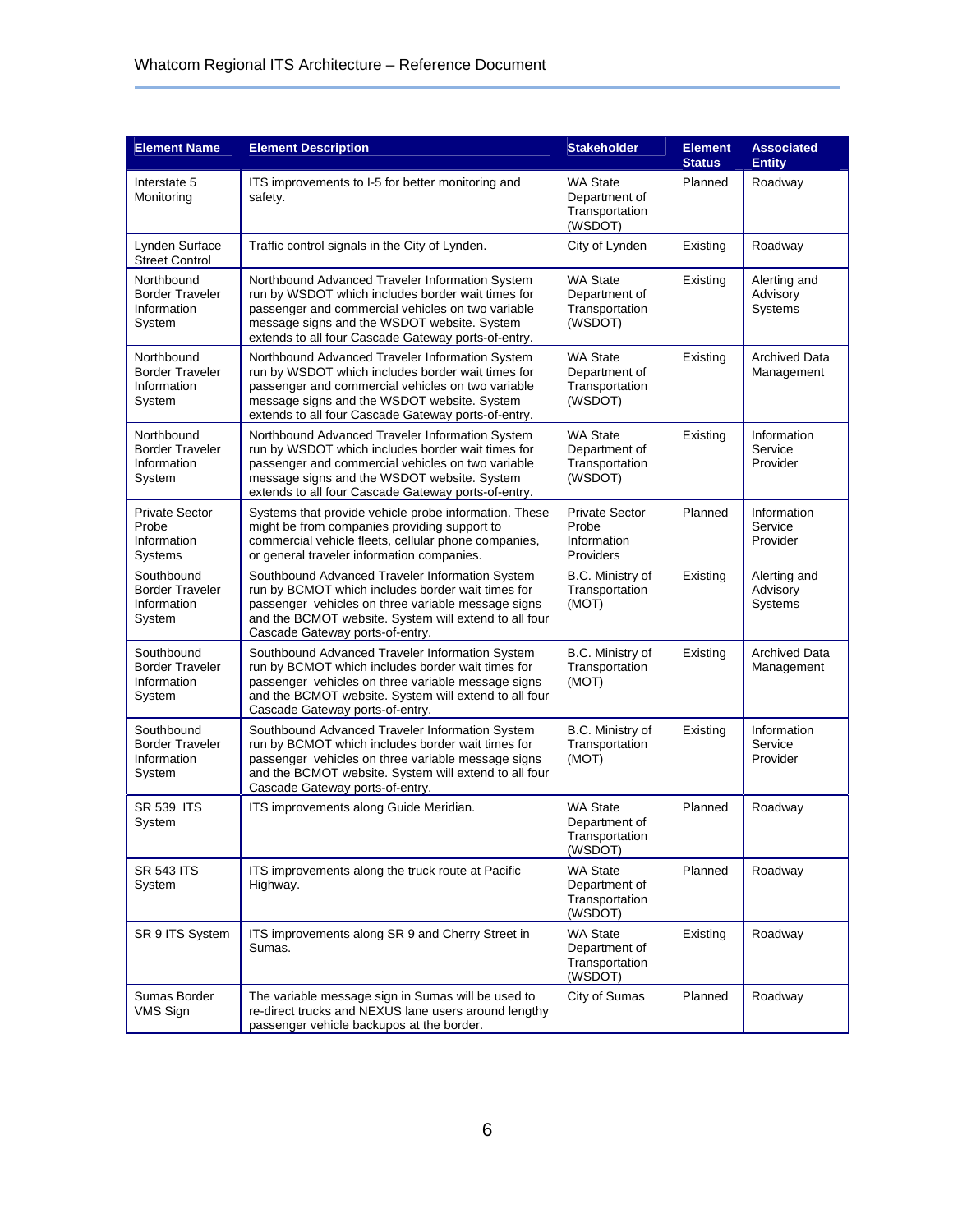| <b>Element Name</b>                                            | <b>Element Description</b>                                                                                                                                                                                                                                                                                                                                                                                                                                              | <b>Stakeholder</b>                                            | <b>Element</b><br><b>Status</b> | <b>Associated</b><br><b>Entity</b>   |
|----------------------------------------------------------------|-------------------------------------------------------------------------------------------------------------------------------------------------------------------------------------------------------------------------------------------------------------------------------------------------------------------------------------------------------------------------------------------------------------------------------------------------------------------------|---------------------------------------------------------------|---------------------------------|--------------------------------------|
| Systems Using<br>Warehouse API                                 | Agency Systems that use data put into data<br>warehouses or archives. The agencies that might<br>make use of the data are DOT, MOT, CBP, CBSA,,<br>and MPOs. Some of the systems that might access<br>the data are: Border Wizard (a planning tool), and<br>CanSim (another planning tool). Other possible uses<br>are for the Compendium (a list of projects), Facility<br>Planning, and feedback to Operations (TMCs,<br>CBP/CBSA) for lane assignments and staffing. | <b>Other Databases</b><br>and Applications                    | Planned                         | <b>Archived Data</b><br>User Systems |
| US Bureau of<br>Transportation<br><b>Statistics</b><br>Systems | Bureau of US government that would collect data from<br>Border Information administration systems (e.g. ACE)<br>and then provide that data to archives in the<br>architecture.                                                                                                                                                                                                                                                                                          | US Bureau of<br>Transportation<br><b>Statistics</b>           | Existing                        | <b>Archived Data</b><br>Management   |
| User Information<br>Device                                     | Personal Computers, PDAs, web-enabled cell phones,<br>etc. used by individuals to access information<br>concerning traffic conditions, incidents, weather,<br>routing, trip planning, and border crossing information.                                                                                                                                                                                                                                                  | <b>Private Travelers</b>                                      | Existing                        | Personal<br>Information<br>Access    |
| <b>Whatcom County</b><br>Surface Street<br>Control             | Traffic signal system within unincorporated Whatcom<br>County.                                                                                                                                                                                                                                                                                                                                                                                                          | <b>Whatcom County</b>                                         | Existing                        | Roadway                              |
| <b>WSDOT Field</b><br>Equipment                                | Represents field equipment such as sensors, CCTV,<br>and Dynamic Message Signs, traffic signal controllers,<br>etc., operated and managed by state traffic agencies.                                                                                                                                                                                                                                                                                                    | <b>WA State</b><br>Department of<br>Transportation<br>(WSDOT) | Existing                        | Roadway                              |
| <b>WSDOT Traffic</b><br>Management<br>Center (TMC)             | Traffic Management Center in Bellingham and in<br>Seattle that monitors the entire WSDOT system,<br>including all State Routes and the Northbound Border<br>Traveler Information System.                                                                                                                                                                                                                                                                                | <b>WA State</b><br>Department of<br>Transportation<br>(WSDOT) | Existing                        | Traffic<br>Management                |
| <b>WTA Automatic</b><br>Vehicle Location                       | Tracking for paratransit fleet. Planned expansion to<br>fixed route fleet at later date.                                                                                                                                                                                                                                                                                                                                                                                | Whatcom<br>Transportation<br>Authority (WTA)                  | Existing                        | <b>Transit Vehicle</b>               |
| <b>WTA Demand</b><br>Response                                  | This demand response system is for the paratransit<br>fleet only.                                                                                                                                                                                                                                                                                                                                                                                                       | Whatcom<br>Transportation<br>Authority (WTA)                  | Existing                        | Transit<br>Management                |
| <b>WTA Station</b><br>Monitoring                               | WTA has monitoring abilities at all their transit centers<br>(Downtown Bellingham, Cordata, Ferndale, and<br>Lynden). Images can be shared with the City of<br>Bellingham.                                                                                                                                                                                                                                                                                              | Whatcom<br>Transportation<br>Authority (WTA)                  | Existing                        | Security<br>Monitoring               |
| <b>WTA Transit</b><br>Management                               | WTA has long-term plans to deploy additional transit<br>management elements that may include e-fare<br>collection management, fleet management, operations<br>management, and passenger counting.                                                                                                                                                                                                                                                                       | Whatcom<br>Transportation<br>Authority (WTA)                  | Planned                         | Transit<br>Management                |
| <b>WTA Transit</b><br><b>Signal Priority</b>                   | WTA has a transit signal prioritization system built on<br>the City of Bellingham traffic management system,<br>operational within the city limits at selected<br>intersections.                                                                                                                                                                                                                                                                                        | Whatcom<br>Transportation<br>Authority (WTA)                  | Existing                        | <b>Transit Vehicle</b>               |
| WTA Trip<br>Planning                                           | WTA has deployed an online trip planning tool to<br>assist users in better planning transit trips. As the<br>WTA Automatic Vehicle Location and Transit<br>Management elements expand, additional trip<br>planning tools may become available, including<br>possible use of real time vehicle location.                                                                                                                                                                 | Whatcom<br>Transportation<br>Authority (WTA)                  | Existing                        | Information<br>Service<br>Provider   |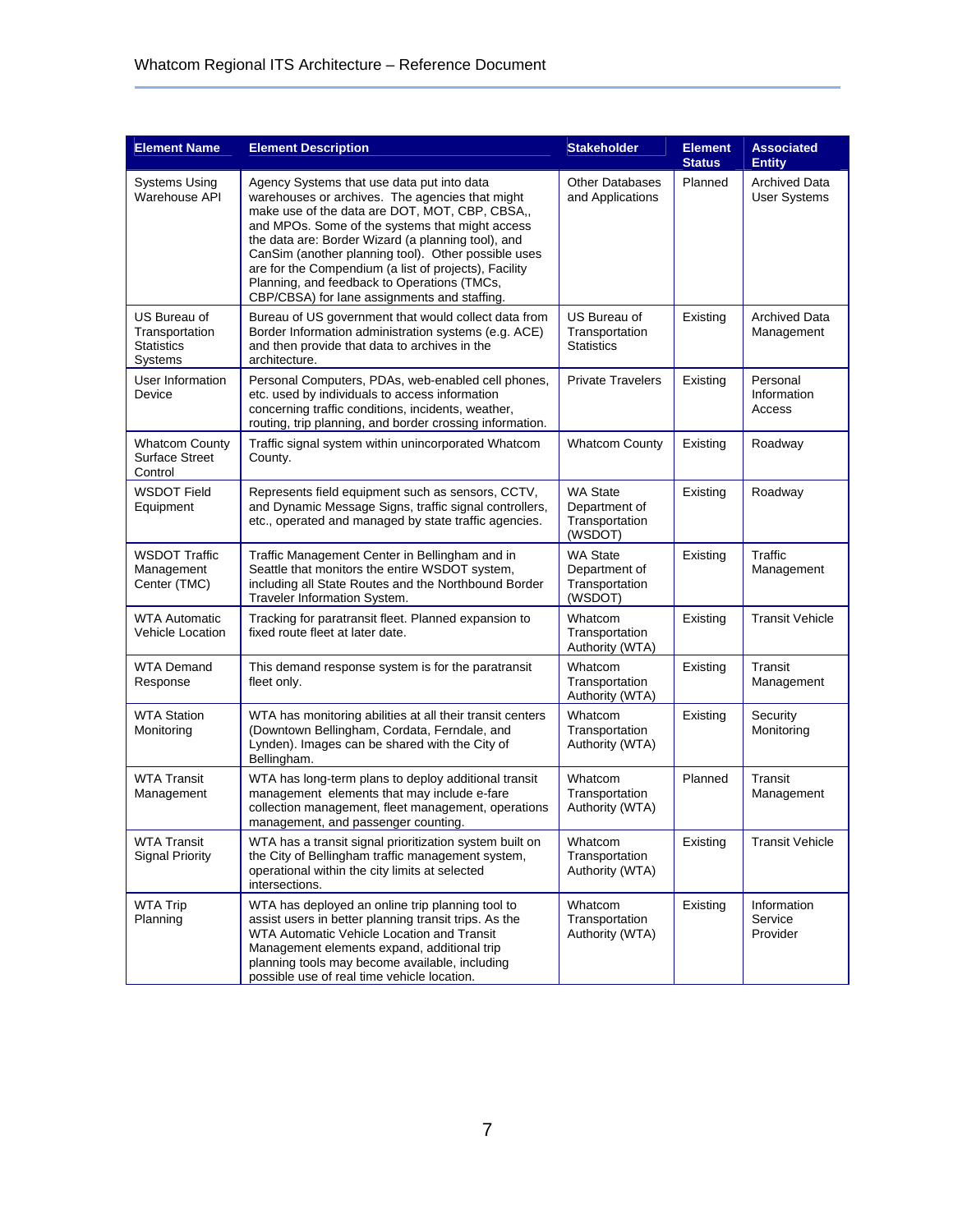## **5 ITS Services**

ITS services describe what can be done to improve the efficiency, safety, and convenience of the regional transportation system through better information, advanced systems and new technologies. Some services are specific to one primary stakeholder while others require broad stakeholder participation. This section describes the ITS services that meet the transportation needs in the region.

|                           | <b>Table 3: ITS Services</b>                                            |                                                                                                                                                                                                                                                                                                                                                                                                                                                                                                                                                                                                                                                                                                     |                                            |                                              |                                                |  |  |
|---------------------------|-------------------------------------------------------------------------|-----------------------------------------------------------------------------------------------------------------------------------------------------------------------------------------------------------------------------------------------------------------------------------------------------------------------------------------------------------------------------------------------------------------------------------------------------------------------------------------------------------------------------------------------------------------------------------------------------------------------------------------------------------------------------------------------------|--------------------------------------------|----------------------------------------------|------------------------------------------------|--|--|
| <b>Service</b><br>Package | <b>Service Package</b><br><b>Name</b>                                   | <b>Service Package Description</b>                                                                                                                                                                                                                                                                                                                                                                                                                                                                                                                                                                                                                                                                  | <b>Service</b><br>Package<br><b>Status</b> | <b>Service</b><br>Package<br><b>Instance</b> | <b>Included</b><br><b>Elements</b>             |  |  |
| AD <sub>2</sub>           | AD2-ITS Data<br>Warehouse - US-<br>Canadian<br>Planning<br>(Instance 1) | This market package includes collection of<br>archived data by US or Canadian state,<br>provincial, or regional organizations from<br>multiple agencies and data sources spanning<br>modal and jurisdictional boundaries. It<br>performs the additional transformations and<br>provides the additional meta data management<br>features that are necessary so that all this data<br>can be managed in a single repository with<br>consistent formats. The potential for large<br>volumes of varied data suggests additional on-<br>line analysis and data mining features that are<br>also included in this market package in<br>addition to the basic query and reporting user<br>access features. | Existing                                   | Yes                                          | <b>BC MOT Field</b><br>Equipment               |  |  |
| AD <sub>2</sub>           | AD2-ITS Data<br>Warehouse - US-<br>Canadian<br>Planning<br>(Instance 1) | This market package includes collection of<br>archived data by US or Canadian state,<br>provincial, or regional organizations from<br>multiple agencies and data sources spanning<br>modal and jurisdictional boundaries. It<br>performs the additional transformations and<br>provides the additional meta data management<br>features that are necessary so that all this data<br>can be managed in a single repository with<br>consistent formats. The potential for large<br>volumes of varied data suggests additional on-<br>line analysis and data mining features that are<br>also included in this market package in<br>addition to the basic query and reporting user<br>access features. | Existing                                   | Yes                                          | Cascade<br>Gateway Border<br>Data<br>Warehouse |  |  |
| AD <sub>2</sub>           | AD2-ITS Data<br>Warehouse - US-<br>Canadian<br>Planning<br>(Instance 1) | This market package includes collection of<br>archived data by US or Canadian state,<br>provincial, or regional organizations from<br>multiple agencies and data sources spanning<br>modal and jurisdictional boundaries. It<br>performs the additional transformations and<br>provides the additional meta data management<br>features that are necessary so that all this data<br>can be managed in a single repository with<br>consistent formats. The potential for large<br>volumes of varied data suggests additional on-<br>line analysis and data mining features that are<br>also included in this market package in<br>addition to the basic query and reporting user<br>access features. | Existing                                   | Yes                                          | <b>Systems Using</b><br>Warehouse API          |  |  |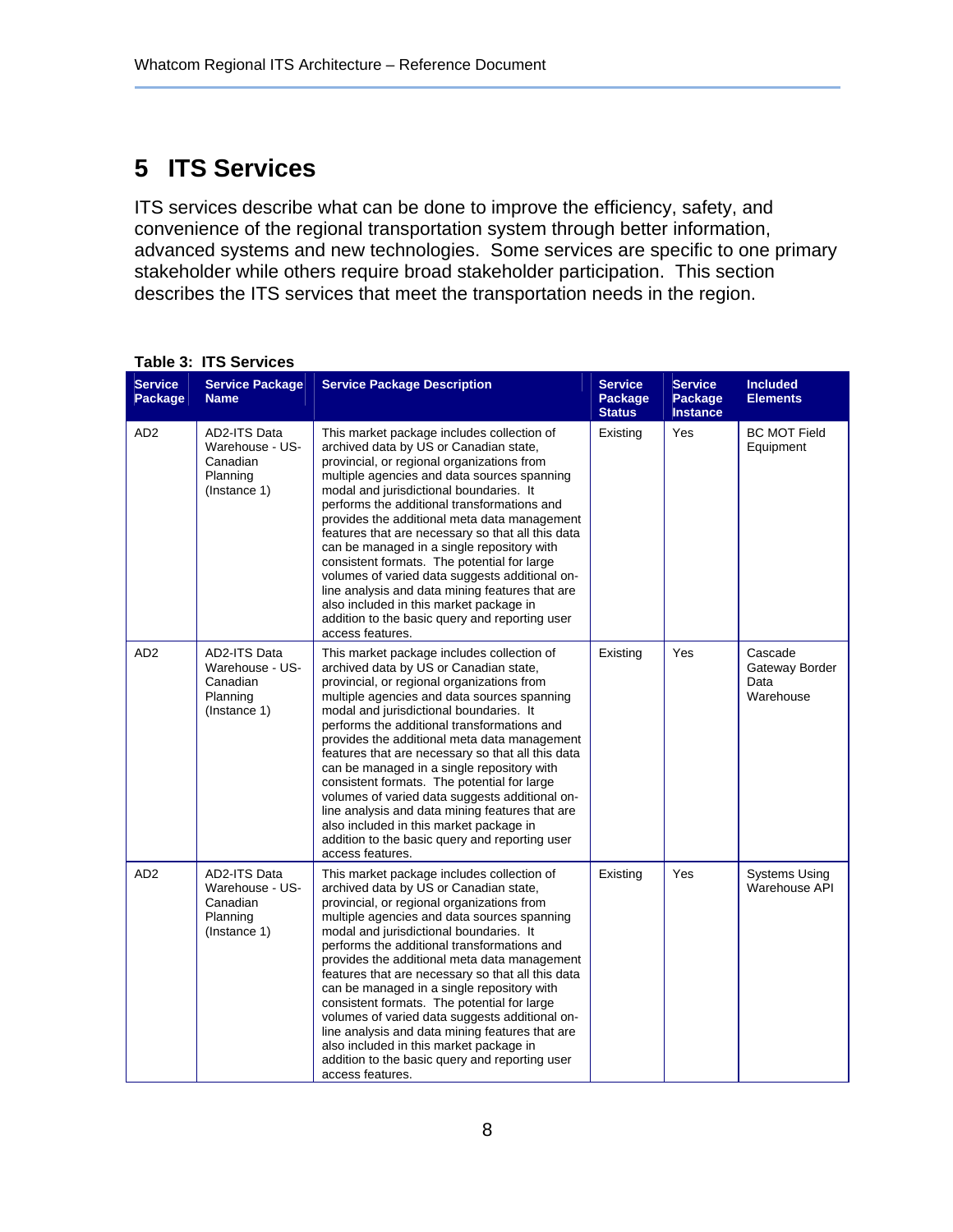| <b>Service</b><br><b>Package</b> | <b>Service Package</b><br><b>Name</b>                                   | <b>Service Package Description</b>                                                                                                                                                                                                                                                                                                                                                                                                                                                                                                                                                                                                                                                                  | <b>Service</b><br>Package<br><b>Status</b> | <b>Service</b><br>Package<br><b>Instance</b> | <b>Included</b><br><b>Elements</b>                                    |
|----------------------------------|-------------------------------------------------------------------------|-----------------------------------------------------------------------------------------------------------------------------------------------------------------------------------------------------------------------------------------------------------------------------------------------------------------------------------------------------------------------------------------------------------------------------------------------------------------------------------------------------------------------------------------------------------------------------------------------------------------------------------------------------------------------------------------------------|--------------------------------------------|----------------------------------------------|-----------------------------------------------------------------------|
| AD <sub>2</sub>                  | AD2-ITS Data<br>Warehouse - US-<br>Canadian<br>Planning<br>(Instance 1) | This market package includes collection of<br>archived data by US or Canadian state,<br>provincial, or regional organizations from<br>multiple agencies and data sources spanning<br>modal and jurisdictional boundaries. It<br>performs the additional transformations and<br>provides the additional meta data management<br>features that are necessary so that all this data<br>can be managed in a single repository with<br>consistent formats. The potential for large<br>volumes of varied data suggests additional on-<br>line analysis and data mining features that are<br>also included in this market package in<br>addition to the basic query and reporting user<br>access features. | Existing                                   | Yes                                          | US Bureau of<br>Transportation<br><b>Statistics</b><br><b>Systems</b> |
| AD <sub>2</sub>                  | AD2-ITS Data<br>Warehouse - US-<br>Canadian<br>Planning<br>(Instance 1) | This market package includes collection of<br>archived data by US or Canadian state,<br>provincial, or regional organizations from<br>multiple agencies and data sources spanning<br>modal and jurisdictional boundaries. It<br>performs the additional transformations and<br>provides the additional meta data management<br>features that are necessary so that all this data<br>can be managed in a single repository with<br>consistent formats. The potential for large<br>volumes of varied data suggests additional on-<br>line analysis and data mining features that are<br>also included in this market package in<br>addition to the basic query and reporting user<br>access features. | Existing                                   | Yes                                          | <b>WSDOT Field</b><br>Equipment                                       |
| AD <sub>2</sub>                  | AD2-ITS Data<br>Warehouse - US-<br>Canadian<br>Planning<br>(Instance 1) | This market package includes collection of<br>archived data by US or Canadian state,<br>provincial, or regional organizations from<br>multiple agencies and data sources spanning<br>modal and jurisdictional boundaries. It<br>performs the additional transformations and<br>provides the additional meta data management<br>features that are necessary so that all this data<br>can be managed in a single repository with<br>consistent formats. The potential for large<br>volumes of varied data suggests additional on-<br>line analysis and data mining features that are<br>also included in this market package in<br>addition to the basic query and reporting user<br>access features. | Existing                                   | Yes                                          | <b>WSDOT Traffic</b><br>Management<br>Center (TMC)                    |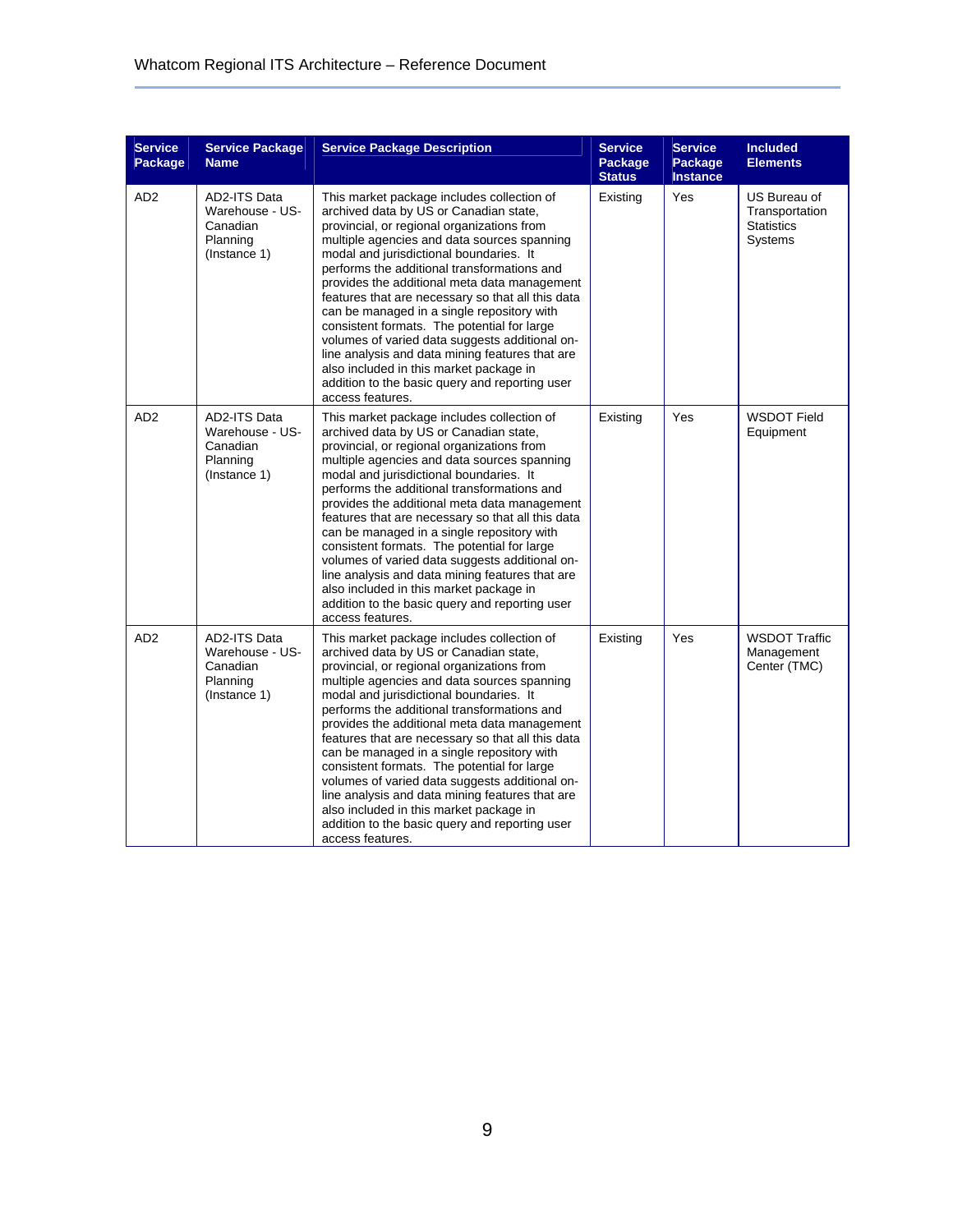| <b>Service</b><br><b>Package</b> | <b>Service Package</b><br><b>Name</b>            | <b>Service Package Description</b>                                                                                                                                                                                                                                                                                                                                                                                                                                                                                                                                                                                                                                                                                                                                                                                                                                                                                                                                                                 | <b>Service</b><br>Package<br><b>Status</b> | <b>Service</b><br>Package<br><b>Instance</b> | <b>Included</b><br><b>Elements</b>       |
|----------------------------------|--------------------------------------------------|----------------------------------------------------------------------------------------------------------------------------------------------------------------------------------------------------------------------------------------------------------------------------------------------------------------------------------------------------------------------------------------------------------------------------------------------------------------------------------------------------------------------------------------------------------------------------------------------------------------------------------------------------------------------------------------------------------------------------------------------------------------------------------------------------------------------------------------------------------------------------------------------------------------------------------------------------------------------------------------------------|--------------------------------------------|----------------------------------------------|------------------------------------------|
| APTS01                           | <b>Transit Vehicle</b><br>Tracking               | This service package monitors current transit<br>vehicle location using an Automated Vehicle<br>Location System. The location data may be<br>used to determine real time schedule<br>adherence and update the transit system's<br>schedule in real-time. Vehicle position may be<br>determined either by the vehicle (e.g., through<br>GPS) and relayed to the infrastructure or may<br>be determined directly by the communications<br>infrastructure. A two-way wireless<br>communication link with the Transit<br>Management Subsystem is used for relaying<br>vehicle position and control measures. Fixed<br>route transit systems may also employ<br>beacons along the route to enable position<br>determination and facilitate communications<br>with each vehicle at fixed intervals. The<br><b>Transit Management Subsystem processes</b><br>this information, updates the transit schedule<br>and makes real-time schedule information<br>available to the Information Service Provider. | Existing                                   | <b>No</b>                                    | <b>WTA Automatic</b><br>Vehicle Location |
| APTS02                           | <b>Transit Fixed-</b><br><b>Route Operations</b> | This service package performs automated<br>dispatch and system monitoring for fixed-route<br>and flexible-route transit services. This service<br>performs scheduling activities including the<br>creation of schedules, blocks and runs, as well<br>as operator assignment. This service<br>determines the transit vehicle trip performance<br>against the schedule using AVL data and<br>provides information displays at the Transit<br>Management Subsystem. Static and real time<br>transit data is exchanged with Information<br>Service Providers where it is integrated with<br>that from other transportation modes (e.g. rail,<br>ferry, air) to provide the public with integrated<br>and personalized dynamic schedules.                                                                                                                                                                                                                                                               | Planned                                    | <b>No</b>                                    | <b>WTA Transit</b><br>Management         |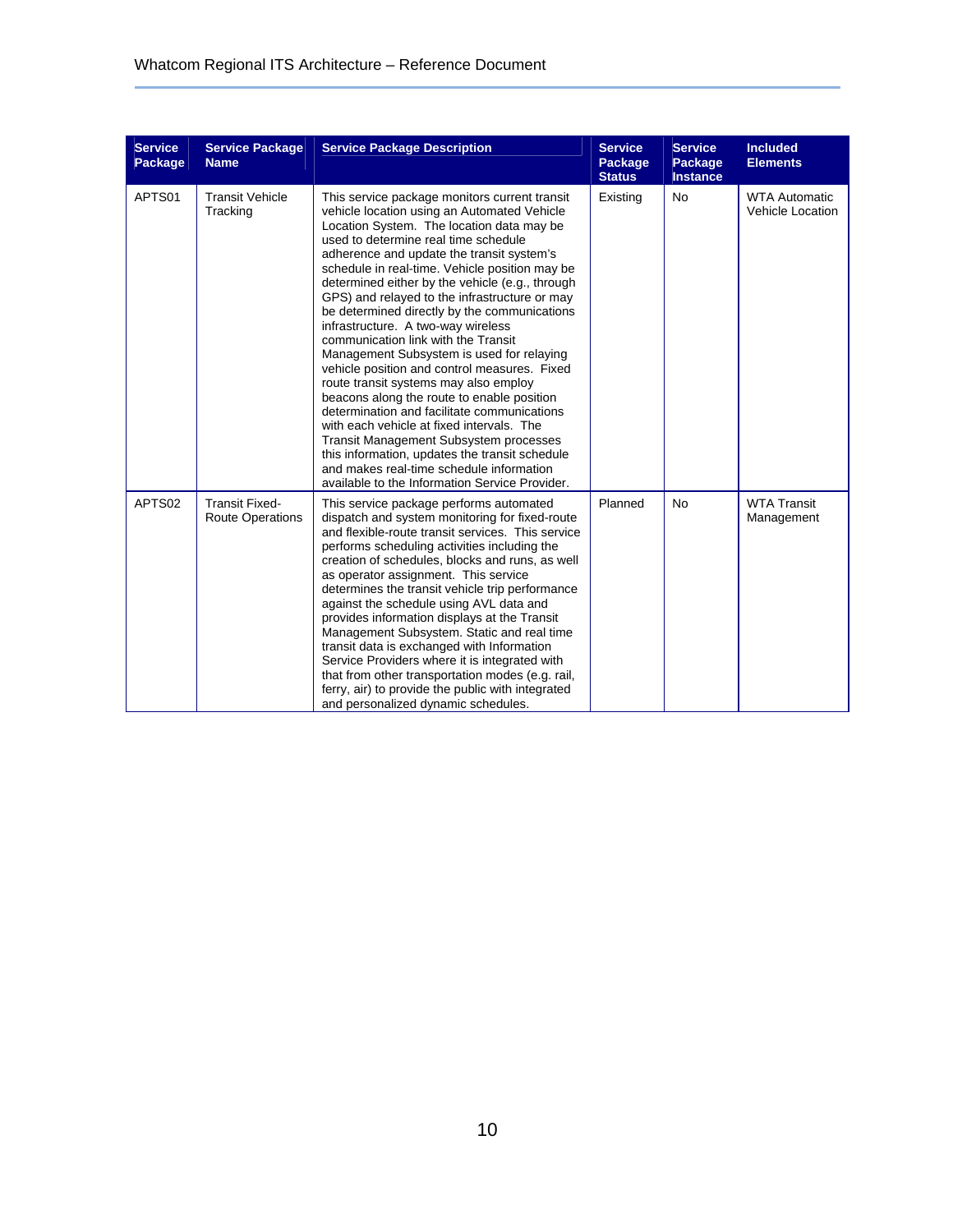| <b>Service</b><br>Package | <b>Service Package</b><br><b>Name</b>           | <b>Service Package Description</b>                                                                                                                                                                                                                                                                                                                                                                                                                                                                                                                                                                                                                                                                                                                                                                                                                                                                                                                                                                                                                                                                                                                                                                                                                                                                                                                                                                  | <b>Service</b><br>Package<br><b>Status</b> | <b>Service</b><br>Package<br><b>Instance</b> | <b>Included</b><br><b>Elements</b>              |
|---------------------------|-------------------------------------------------|-----------------------------------------------------------------------------------------------------------------------------------------------------------------------------------------------------------------------------------------------------------------------------------------------------------------------------------------------------------------------------------------------------------------------------------------------------------------------------------------------------------------------------------------------------------------------------------------------------------------------------------------------------------------------------------------------------------------------------------------------------------------------------------------------------------------------------------------------------------------------------------------------------------------------------------------------------------------------------------------------------------------------------------------------------------------------------------------------------------------------------------------------------------------------------------------------------------------------------------------------------------------------------------------------------------------------------------------------------------------------------------------------------|--------------------------------------------|----------------------------------------------|-------------------------------------------------|
| APTS03                    | Demand<br>Response Transit<br>Operations        | This service package performs automated<br>dispatch and system monitoring for demand<br>responsive transit services. This service<br>performs scheduling activities as well as<br>operator assignment. In addition, this service<br>package performs similar functions to support<br>dynamic features of flexible-route transit<br>services. This package monitors the current<br>status of the transit fleet and supports<br>allocation of these fleet resources to service<br>incoming requests for transit service while also<br>considering traffic conditions. The Transit<br>Management Subsystem provides the<br>necessary data processing and information<br>display to assist the transit operator in making<br>optimal use of the transit fleet. This service<br>includes the capability for a traveler request for<br>personalized transit services to be made<br>through the Information Service Provider (ISP)<br>Subsystem. The ISP may either be operated<br>by a transit management center or be<br>independently owned and operated by a<br>separate service provider. In the first scenario,<br>the traveler makes a direct request to a<br>specific paratransit service. In the second<br>scenario, a third party service provider<br>determines that the paratransit service is a<br>viable means of satisfying a traveler request<br>and makes a reservation for the traveler. | Existing                                   | <b>No</b>                                    | <b>WTA Automatic</b><br><b>Vehicle Location</b> |
| APTS <sub>04</sub>        | <b>Transit Fare</b><br>Collection<br>Management | This service package manages transit fare<br>collection on-board transit vehicles and at<br>transit stops using electronic means. It allows<br>transit users to use a traveler card or other<br>electronic payment device. Readers located<br>either in the infrastructure or on-board the<br>transit vehicles enable electronic fare payment.<br>Data is processed, stored, and displayed on<br>the transit vehicle and communicated as<br>needed to the Transit Management<br>Subsystem. Two other service packages,<br>ATMS10: Electronic Toll Collection and<br>ATMS16: Parking Facility Management, also<br>provide electronic payment services. These<br>three service packages in combination provide<br>an integrated electronic payment system for<br>transportation services.                                                                                                                                                                                                                                                                                                                                                                                                                                                                                                                                                                                                             | Planned                                    | No                                           | <b>WTA Transit</b><br>Management                |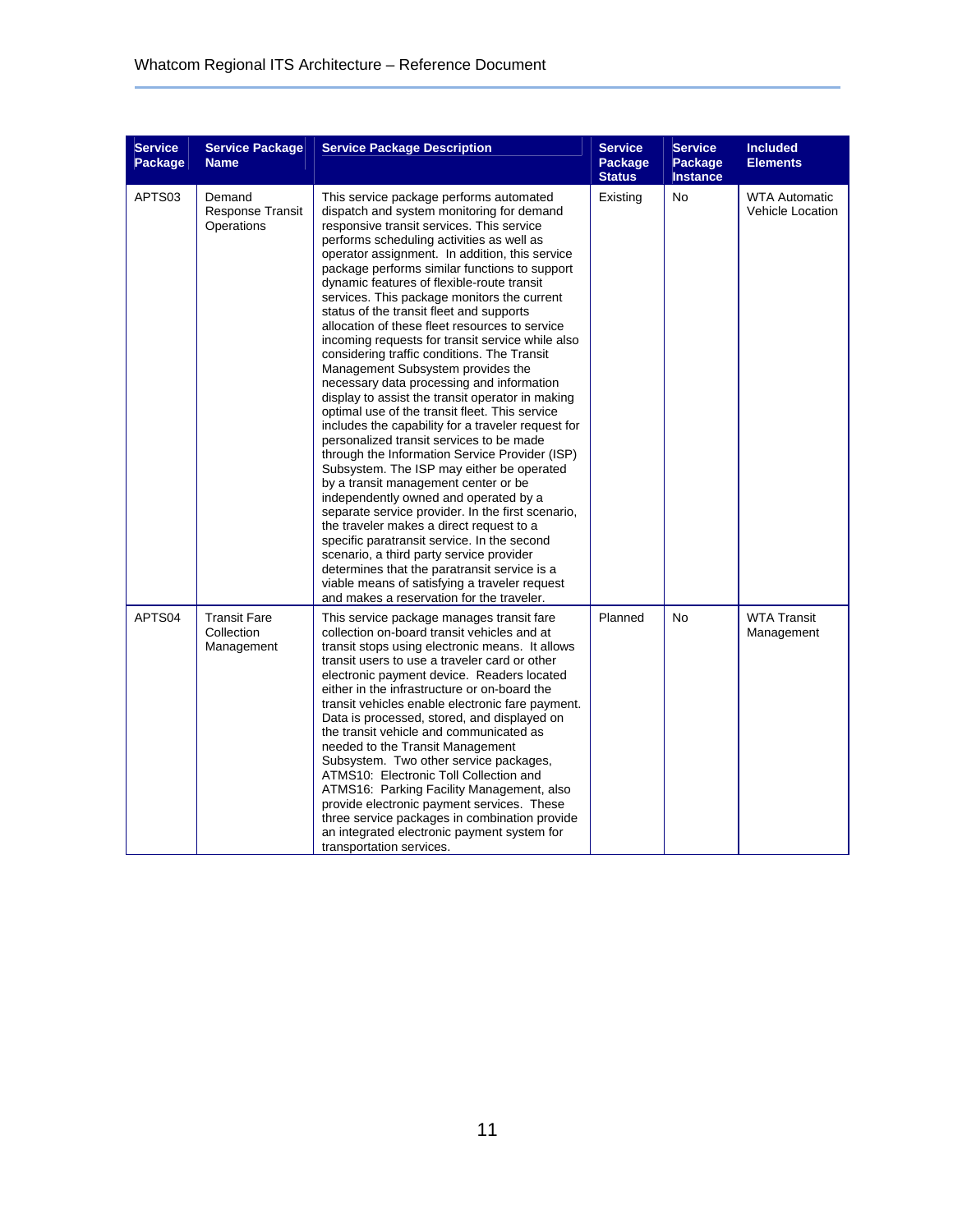| <b>Service</b><br>Package | <b>Service Package</b><br><b>Name</b> | <b>Service Package Description</b>                                                                                                                                                                                                                                                                                                                                                                                                                                                                                                                                                                                                                                                                                                                                                                                                                                                                                                                                                                                                                                                                                                                                                                                                                                                                                                                                                                                                                                                                                                                                                                                                                                                                                                                                                                                                                                      | <b>Service</b><br>Package<br><b>Status</b> | <b>Service</b><br><b>Package</b><br><b>Instance</b> | <b>Included</b><br><b>Elements</b>              |
|---------------------------|---------------------------------------|-------------------------------------------------------------------------------------------------------------------------------------------------------------------------------------------------------------------------------------------------------------------------------------------------------------------------------------------------------------------------------------------------------------------------------------------------------------------------------------------------------------------------------------------------------------------------------------------------------------------------------------------------------------------------------------------------------------------------------------------------------------------------------------------------------------------------------------------------------------------------------------------------------------------------------------------------------------------------------------------------------------------------------------------------------------------------------------------------------------------------------------------------------------------------------------------------------------------------------------------------------------------------------------------------------------------------------------------------------------------------------------------------------------------------------------------------------------------------------------------------------------------------------------------------------------------------------------------------------------------------------------------------------------------------------------------------------------------------------------------------------------------------------------------------------------------------------------------------------------------------|--------------------------------------------|-----------------------------------------------------|-------------------------------------------------|
| APTS05                    | <b>Transit Security</b>               | This service package provides for the physical<br>security of transit passengers and transit<br>vehicle operators. On-board equipment is<br>deployed to perform surveillance and sensor<br>monitoring in order to warn of potentially<br>hazardous situations. The surveillance<br>equipment includes video (e.g., CCTV<br>cameras), audio systems and/or event<br>recorder systems. The sensor equipment<br>includes threat sensors (e.g., chemical agent,<br>toxic industrial chemical, biological, explosives,<br>and radiological sensors) and object detection<br>sensors (e.g., metal detectors). Transit user or<br>transit vehicle operator activated alarms are<br>provided on-board. Public areas (e.g., transit<br>stops, park and ride lots, stations) are also<br>monitored with similar surveillance and sensor<br>equipment and provided with transit user<br>activated alarms. In addition this service<br>package provides surveillance and sensor<br>monitoring of non-public areas of transit<br>facilities (e.g., transit yards) and transit<br>infrastructure such as bridges, tunnels, and<br>transit railways or bus rapid transit (BRT)<br>guideways. The surveillance equipment<br>includes video and/or audio systems. The<br>sensor equipment includes threat sensors and<br>object detection sensors as described above<br>as well as, intrusion or motion detection<br>sensors and infrastructure integrity monitoring<br>(e.g., rail track continuity checking or bridge<br>structural integrity monitoring).<br>The surveillance and sensor information is<br>transmitted to the Emergency Management<br>Subsystem, as are transit user activated<br>alarms in public secure areas. On-board<br>alarms, activated by transit users or transit<br>vehicle operators are transmitted to both the<br>Emergency Management Subsystem and the | Existing                                   | No                                                  | <b>WTA Automatic</b><br><b>Vehicle Location</b> |
|                           |                                       | Transit Management Subsystem, indicating<br>two possible approaches to implementing this<br>service package.<br>In addition the service package supports<br>remote transit vehicle disabling by the Transit<br>Management Subsystem and transit vehicle                                                                                                                                                                                                                                                                                                                                                                                                                                                                                                                                                                                                                                                                                                                                                                                                                                                                                                                                                                                                                                                                                                                                                                                                                                                                                                                                                                                                                                                                                                                                                                                                                 |                                            |                                                     |                                                 |
|                           |                                       | operator authentication.                                                                                                                                                                                                                                                                                                                                                                                                                                                                                                                                                                                                                                                                                                                                                                                                                                                                                                                                                                                                                                                                                                                                                                                                                                                                                                                                                                                                                                                                                                                                                                                                                                                                                                                                                                                                                                                |                                            |                                                     |                                                 |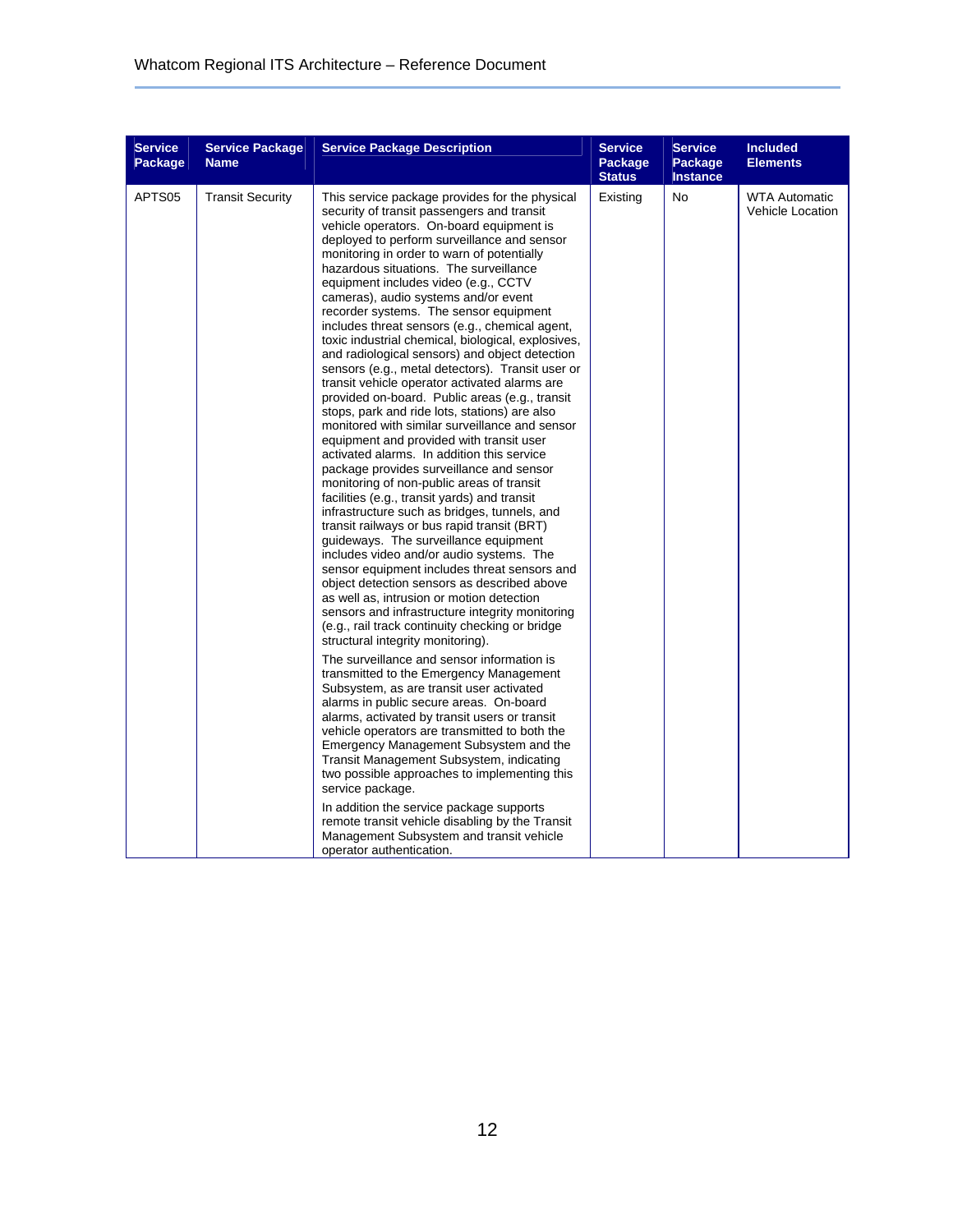| <b>Service</b><br>Package | <b>Service Package</b><br><b>Name</b> | <b>Service Package Description</b>                                                                                                                                                                                                                                                                                                                                                                                                                                                                                                                                                                                                                                                                                                                                                                                                                                                                                                                                                                                                                                                                                                                                                                                                                                                                                                                                                                                                                                                                                                                                                                                                                                                                                                                                                                                                                                                                                  | <b>Service</b><br>Package<br><b>Status</b> | <b>Service</b><br>Package<br><b>Instance</b> | <b>Included</b><br><b>Elements</b>       |
|---------------------------|---------------------------------------|---------------------------------------------------------------------------------------------------------------------------------------------------------------------------------------------------------------------------------------------------------------------------------------------------------------------------------------------------------------------------------------------------------------------------------------------------------------------------------------------------------------------------------------------------------------------------------------------------------------------------------------------------------------------------------------------------------------------------------------------------------------------------------------------------------------------------------------------------------------------------------------------------------------------------------------------------------------------------------------------------------------------------------------------------------------------------------------------------------------------------------------------------------------------------------------------------------------------------------------------------------------------------------------------------------------------------------------------------------------------------------------------------------------------------------------------------------------------------------------------------------------------------------------------------------------------------------------------------------------------------------------------------------------------------------------------------------------------------------------------------------------------------------------------------------------------------------------------------------------------------------------------------------------------|--------------------------------------------|----------------------------------------------|------------------------------------------|
| APTS05                    | <b>Transit Security</b>               | This service package provides for the physical<br>security of transit passengers and transit<br>vehicle operators. On-board equipment is<br>deployed to perform surveillance and sensor<br>monitoring in order to warn of potentially<br>hazardous situations. The surveillance<br>equipment includes video (e.g., CCTV<br>cameras), audio systems and/or event<br>recorder systems. The sensor equipment<br>includes threat sensors (e.g., chemical agent,<br>toxic industrial chemical, biological, explosives,<br>and radiological sensors) and object detection<br>sensors (e.g., metal detectors). Transit user or<br>transit vehicle operator activated alarms are<br>provided on-board. Public areas (e.g., transit<br>stops, park and ride lots, stations) are also<br>monitored with similar surveillance and sensor<br>equipment and provided with transit user<br>activated alarms. In addition this service<br>package provides surveillance and sensor<br>monitoring of non-public areas of transit<br>facilities (e.g., transit yards) and transit<br>infrastructure such as bridges, tunnels, and<br>transit railways or bus rapid transit (BRT)<br>guideways. The surveillance equipment<br>includes video and/or audio systems. The<br>sensor equipment includes threat sensors and<br>object detection sensors as described above<br>as well as, intrusion or motion detection<br>sensors and infrastructure integrity monitoring<br>(e.g., rail track continuity checking or bridge<br>structural integrity monitoring).<br>The surveillance and sensor information is<br>transmitted to the Emergency Management<br>Subsystem, as are transit user activated<br>alarms in public secure areas. On-board<br>alarms, activated by transit users or transit<br>vehicle operators are transmitted to both the<br>Emergency Management Subsystem and the<br>Transit Management Subsystem, indicating | Existing                                   | No                                           | <b>WTA Station</b><br>Monitoring         |
|                           |                                       | two possible approaches to implementing this<br>service package.<br>In addition the service package supports<br>remote transit vehicle disabling by the Transit<br>Management Subsystem and transit vehicle                                                                                                                                                                                                                                                                                                                                                                                                                                                                                                                                                                                                                                                                                                                                                                                                                                                                                                                                                                                                                                                                                                                                                                                                                                                                                                                                                                                                                                                                                                                                                                                                                                                                                                         |                                            |                                              |                                          |
| APTS06                    | <b>Transit Fleet</b><br>Management    | operator authentication.<br>This service package supports automatic<br>transit maintenance scheduling and<br>monitoring. On-board condition sensors<br>monitor system status and transmit critical<br>status information to the Transit Management<br>Subsystem. Hardware and software in the<br><b>Transit Management Subsystem processes</b><br>this data and schedules preventative and<br>corrective maintenance. The service package<br>also supports the day to day management of<br>the transit fleet inventory, including the<br>assignment of specific transit vehicles to<br>blocks.                                                                                                                                                                                                                                                                                                                                                                                                                                                                                                                                                                                                                                                                                                                                                                                                                                                                                                                                                                                                                                                                                                                                                                                                                                                                                                                      | Planned                                    | No                                           | <b>WTA Automatic</b><br>Vehicle Location |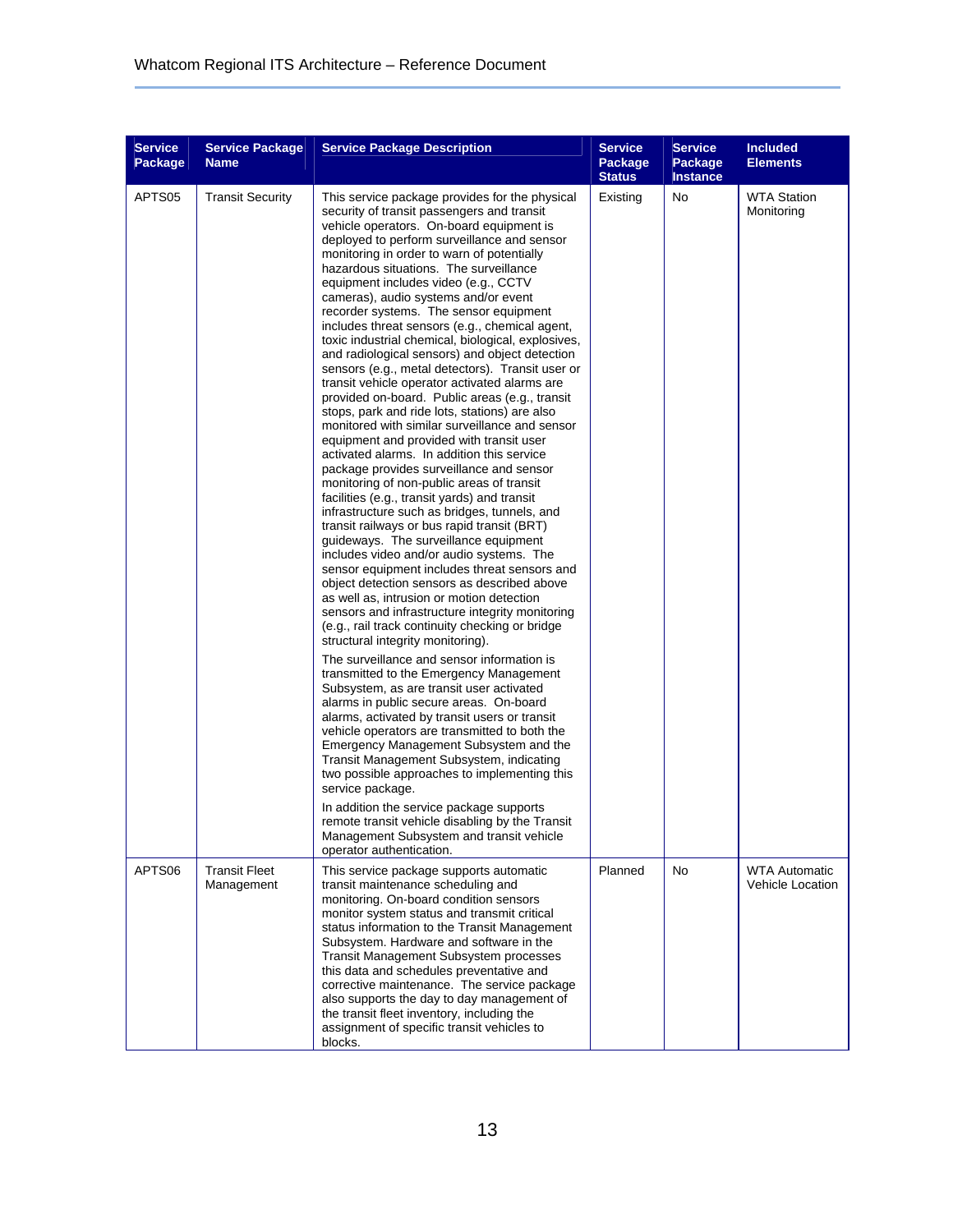| <b>Service</b><br>Package | <b>Service Package</b><br><b>Name</b>  | <b>Service Package Description</b>                                                                                                                                                                                                                                                                                                                                                                                                                                                                                                                                                                                                                                                | <b>Service</b><br>Package<br><b>Status</b> | <b>Service</b><br>Package<br>Instance | <b>Included</b><br><b>Elements</b>                  |
|---------------------------|----------------------------------------|-----------------------------------------------------------------------------------------------------------------------------------------------------------------------------------------------------------------------------------------------------------------------------------------------------------------------------------------------------------------------------------------------------------------------------------------------------------------------------------------------------------------------------------------------------------------------------------------------------------------------------------------------------------------------------------|--------------------------------------------|---------------------------------------|-----------------------------------------------------|
| APTS06                    | <b>Transit Fleet</b><br>Management     | This service package supports automatic<br>transit maintenance scheduling and<br>monitoring. On-board condition sensors<br>monitor system status and transmit critical<br>status information to the Transit Management<br>Subsystem. Hardware and software in the<br><b>Transit Management Subsystem processes</b><br>this data and schedules preventative and<br>corrective maintenance. The service package<br>also supports the day to day management of<br>the transit fleet inventory, including the<br>assignment of specific transit vehicles to<br>blocks.                                                                                                                | Planned                                    | No                                    | <b>WTA Transit</b><br>Management                    |
| APTS07                    | Multi-modal<br>Coordination            | This service package establishes two way<br>communications between multiple transit and<br>traffic agencies to improve service<br>coordination. Multimodal coordination<br>between transit agencies can increase traveler<br>convenience at transit transfer points and<br>clusters (a collection of stops, stations, or<br>terminals where transfers can be made<br>conveniently) and also improve operating<br>efficiency. Transit transfer information is<br>shared between Multimodal Transportation<br>Service Providers and Transit Agencies.                                                                                                                               | Planned                                    | No                                    | <b>WTA Transit</b><br>Management                    |
| APTS08                    | <b>Transit Traveler</b><br>Information | This service package provides transit users at<br>transit stops and on-board transit vehicles with<br>ready access to transit information. The<br>information services include transit stop<br>annunciation, imminent arrival signs, and real-<br>time transit schedule displays that are of<br>general interest to transit users. Systems that<br>provide custom transit trip itineraries and other<br>tailored transit information services are also<br>represented by this service package.                                                                                                                                                                                    | Planned                                    | No                                    | <b>WTA Automatic</b><br><b>Vehicle Location</b>     |
| APTS08                    | <b>Transit Traveler</b><br>Information | This service package provides transit users at<br>transit stops and on-board transit vehicles with<br>ready access to transit information. The<br>information services include transit stop<br>annunciation, imminent arrival signs, and real-<br>time transit schedule displays that are of<br>general interest to transit users. Systems that<br>provide custom transit trip itineraries and other<br>tailored transit information services are also<br>represented by this service package.                                                                                                                                                                                    | Planned                                    | No                                    | <b>WTA Transit</b><br>Management                    |
| APTS09                    | <b>Transit Signal</b><br>Priority      | This service package determines the need for<br>transit priority on routes and at certain<br>intersections and requests transit vehicle<br>priority at these locations. The signal priority<br>may result from limited local coordination<br>between the transit vehicle and the individual<br>intersection for signal priority or may result<br>from coordination between transit<br>management and traffic management centers.<br>Coordination between traffic and transit<br>management is intended to improve on-time<br>performance of the transit system to the extent<br>that this can be accommodated without<br>degrading overall performance of the traffic<br>network. | Existing                                   | No                                    | Bellingham<br>Traffic<br>Management<br>Center (TMC) |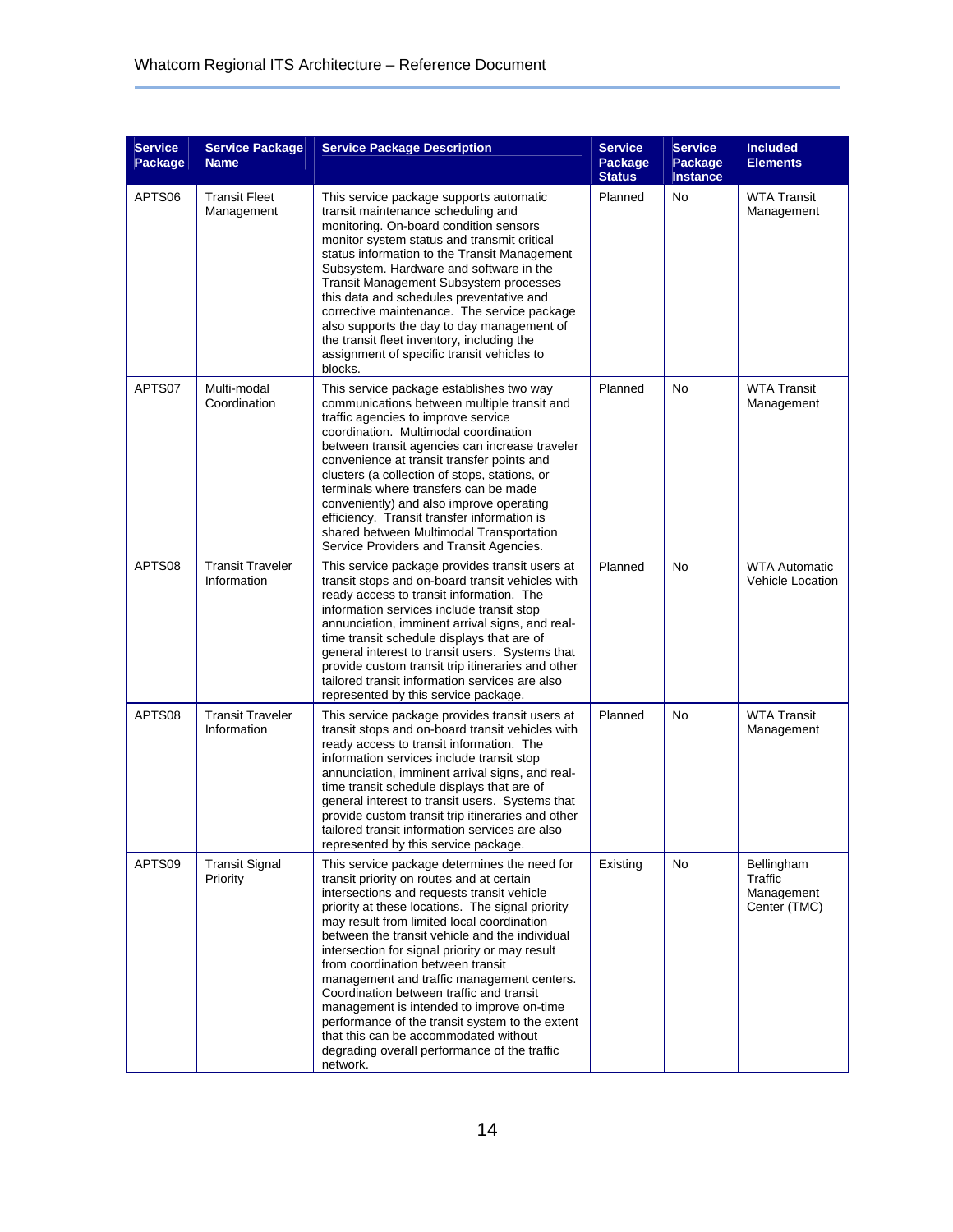| <b>Service</b><br>Package | <b>Service Package</b><br><b>Name</b> | <b>Service Package Description</b>                                                                                                                                                                                                                                                                                                                                                                                                                                                                                                                                                                                                                                                                                                                                                                                                                                                                                                                                                                                             | <b>Service</b><br>Package<br><b>Status</b> | <b>Service</b><br>Package<br><b>Instance</b> | <b>Included</b><br><b>Elements</b>                            |
|---------------------------|---------------------------------------|--------------------------------------------------------------------------------------------------------------------------------------------------------------------------------------------------------------------------------------------------------------------------------------------------------------------------------------------------------------------------------------------------------------------------------------------------------------------------------------------------------------------------------------------------------------------------------------------------------------------------------------------------------------------------------------------------------------------------------------------------------------------------------------------------------------------------------------------------------------------------------------------------------------------------------------------------------------------------------------------------------------------------------|--------------------------------------------|----------------------------------------------|---------------------------------------------------------------|
| APTS09                    | <b>Transit Signal</b><br>Priority     | This service package determines the need for<br>transit priority on routes and at certain<br>intersections and requests transit vehicle<br>priority at these locations. The signal priority<br>may result from limited local coordination<br>between the transit vehicle and the individual<br>intersection for signal priority or may result<br>from coordination between transit<br>management and traffic management centers.<br>Coordination between traffic and transit<br>management is intended to improve on-time<br>performance of the transit system to the extent<br>that this can be accommodated without<br>degrading overall performance of the traffic<br>network.                                                                                                                                                                                                                                                                                                                                              | Existing                                   | No                                           | <b>WTA Automatic</b><br>Vehicle Location                      |
| APTS <sub>10</sub>        | Transit<br>Passenger<br>Counting      | This service package counts the number of<br>passengers entering and exiting a transit<br>vehicle using sensors mounted on the vehicle<br>and communicates the collected passenger<br>data back to the management center. The<br>collected data can be used to calculate reliable<br>ridership figures and measure passenger load<br>information at particular stops.                                                                                                                                                                                                                                                                                                                                                                                                                                                                                                                                                                                                                                                          | Planned                                    | <b>No</b>                                    | <b>WTA Transit</b><br>Management                              |
| ATIS01                    | <b>Border Traveler</b><br>Information | This market package collects traffic conditions,<br>advisories, general public transportation, toll<br>and parking information, incident information,<br>roadway maintenance and construction<br>information, air quality and weather<br>information, and broadcasts the information to<br>travelers using technologies such as FM<br>subcarrier, satellite radio, cellular data<br>broadcasts, and Internet web casts. The<br>information may be provided directly to<br>travelers or provided to merchants and other<br>traveler service providers so that they can<br>better inform their customers of travel<br>conditions. Different from the market package<br>ATMS6 - Traffic Information Dissemination,<br>which provides localized HAR and DMS<br>information capabilities, ATIS1 provides a wide<br>area digital broadcast service. Successful<br>deployment of this market package relies on<br>availability of real-time traveler information<br>from roadway instrumentation, probe vehicles<br>or other sources. | Existing                                   | Yes                                          | Northbound<br><b>Border Traveler</b><br>Information<br>System |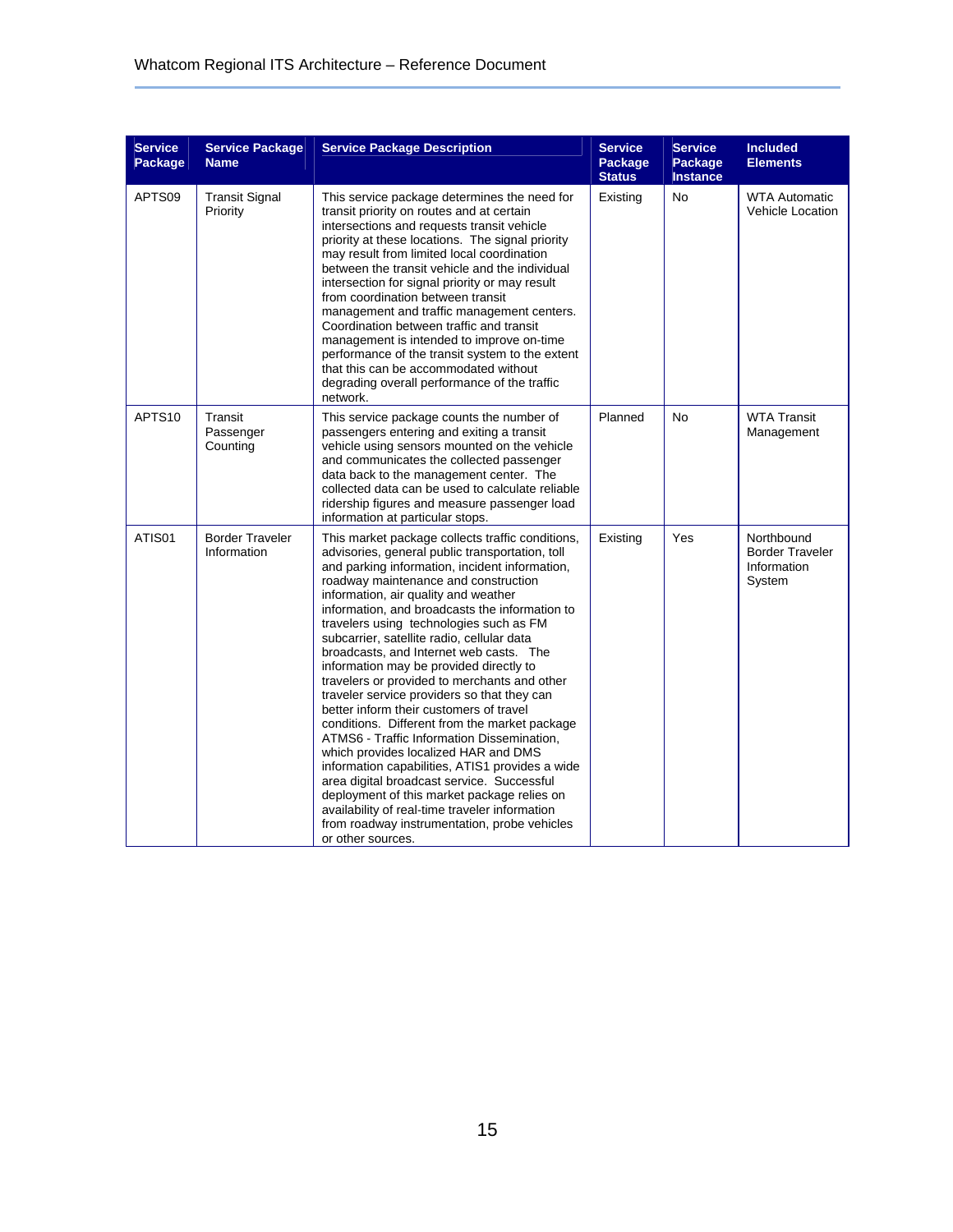| <b>Service</b><br>Package | <b>Service Package</b><br><b>Name</b>                    | <b>Service Package Description</b>                                                                                                                                                                                                                                                                                                                                                                                                                                                                                                                                                                                                                                                                                                                                                                                                                                                                                                                                                                                                                                                                                                                                                                                                                                                                                              | <b>Service</b><br>Package<br><b>Status</b> | <b>Service</b><br><b>Package</b><br><b>Instance</b> | <b>Included</b><br><b>Elements</b>                            |
|---------------------------|----------------------------------------------------------|---------------------------------------------------------------------------------------------------------------------------------------------------------------------------------------------------------------------------------------------------------------------------------------------------------------------------------------------------------------------------------------------------------------------------------------------------------------------------------------------------------------------------------------------------------------------------------------------------------------------------------------------------------------------------------------------------------------------------------------------------------------------------------------------------------------------------------------------------------------------------------------------------------------------------------------------------------------------------------------------------------------------------------------------------------------------------------------------------------------------------------------------------------------------------------------------------------------------------------------------------------------------------------------------------------------------------------|--------------------------------------------|-----------------------------------------------------|---------------------------------------------------------------|
| ATIS01                    | <b>Border Traveler</b><br>Information                    | This market package collects traffic conditions,<br>advisories, general public transportation, toll<br>and parking information, incident information,<br>roadway maintenance and construction<br>information, air quality and weather<br>information, and broadcasts the information to<br>travelers using technologies such as FM<br>subcarrier, satellite radio, cellular data<br>broadcasts, and Internet web casts. The<br>information may be provided directly to<br>travelers or provided to merchants and other<br>traveler service providers so that they can<br>better inform their customers of travel<br>conditions. Different from the market package<br>ATMS6 - Traffic Information Dissemination,<br>which provides localized HAR and DMS<br>information capabilities, ATIS1 provides a wide<br>area digital broadcast service. Successful<br>deployment of this market package relies on<br>availability of real-time traveler information<br>from roadway instrumentation, probe vehicles<br>or other sources.                                                                                                                                                                                                                                                                                                  | Existing                                   | Yes                                                 | Southbound<br><b>Border Traveler</b><br>Information<br>System |
| ATIS02                    | ATIS2-Interactive<br>Traveler<br>Information - US<br>511 | This market package for a US-based 511-type<br>service provides tailored information in<br>response to a traveler request. Both real-time<br>interactive request/response systems and<br>information systems that "push" a tailored<br>stream of information to the traveler based on<br>a submitted profile are supported. The traveler<br>can obtain current information regarding<br>border crossing wait times, traffic conditions,<br>roadway maintenance and construction,<br>detours and pricing information. A variety of<br>interactive devices may be used by the traveler<br>to access information prior to a trip or en route<br>including phone via a 511-like portal, kiosk,<br>Personal Digital Assistant, personal computer,<br>and a variety of in-vehicle devices. This<br>market package also allows value-added<br>resellers to collect transportation information<br>that can be aggregated and be available to<br>their personal devices or remote traveler<br>systems to better inform their customers of<br>transportation conditions. A traveler may also<br>input personal preferences and identification<br>information via a "traveler card" that can<br>convey information to the system about the<br>traveler as well as receive updates from the<br>system so the card can be updated over time. | Planned                                    | Yes                                                 | Northbound<br><b>Border Traveler</b><br>Information<br>System |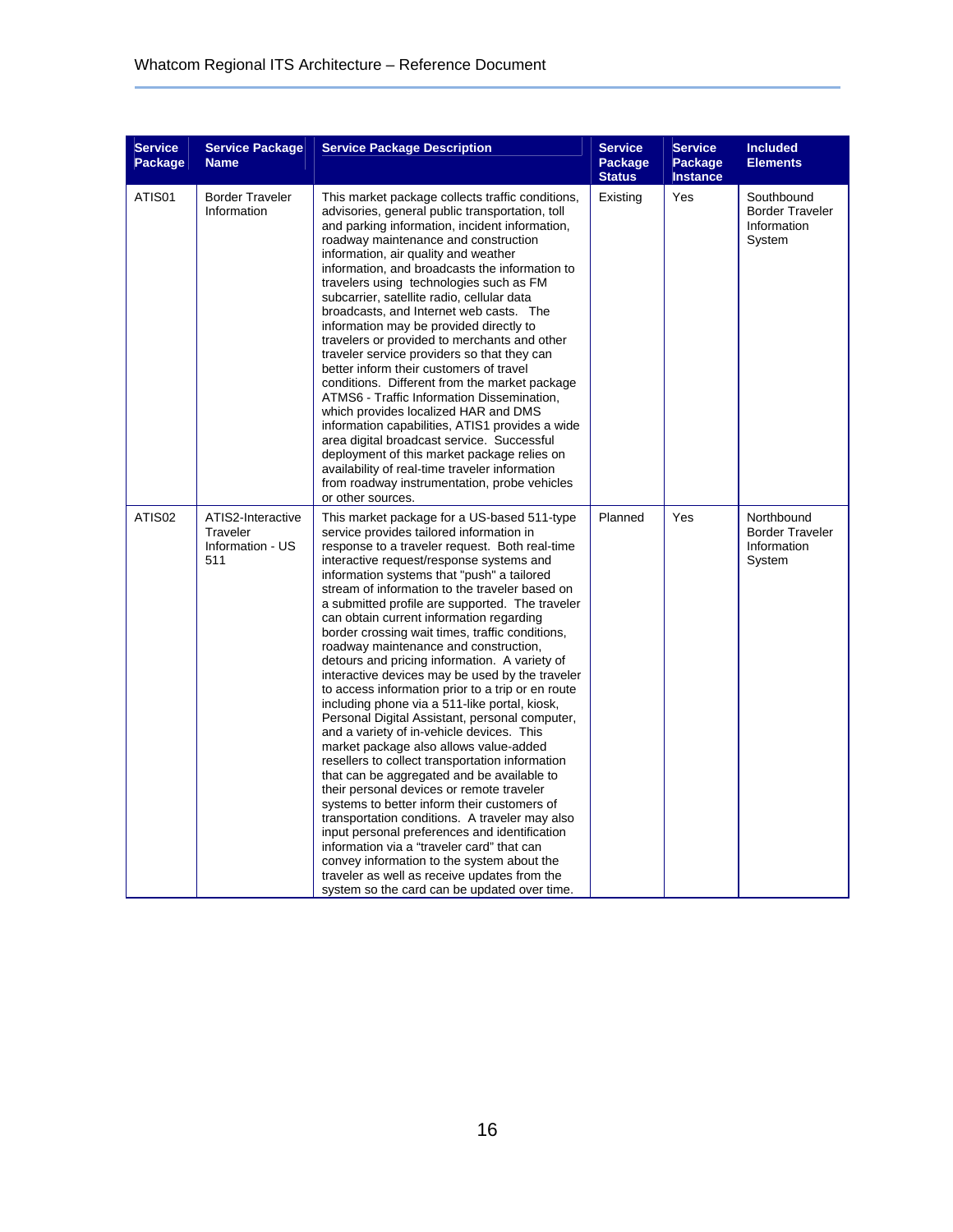| <b>Service</b><br>Package | <b>Service Package</b><br><b>Name</b>                                                  | <b>Service Package Description</b>                                                                                                                                                                                                                                                                                                                                                                                                                                                                                                                                                                                                                                                                                                                                                                                                                                                                                                                                                                                                                                                                                                                                                                                                                                                                                                                            | <b>Service</b><br>Package<br><b>Status</b> | <b>Service</b><br>Package<br><b>Instance</b> | <b>Included</b><br><b>Elements</b>                            |
|---------------------------|----------------------------------------------------------------------------------------|---------------------------------------------------------------------------------------------------------------------------------------------------------------------------------------------------------------------------------------------------------------------------------------------------------------------------------------------------------------------------------------------------------------------------------------------------------------------------------------------------------------------------------------------------------------------------------------------------------------------------------------------------------------------------------------------------------------------------------------------------------------------------------------------------------------------------------------------------------------------------------------------------------------------------------------------------------------------------------------------------------------------------------------------------------------------------------------------------------------------------------------------------------------------------------------------------------------------------------------------------------------------------------------------------------------------------------------------------------------|--------------------------------------------|----------------------------------------------|---------------------------------------------------------------|
| ATIS <sub>02</sub>        | ATIS2-Interactive<br>Traveler<br>Information - US<br>511                               | This market package for a US-based 511-type<br>service provides tailored information in<br>response to a traveler request. Both real-time<br>interactive request/response systems and<br>information systems that "push" a tailored<br>stream of information to the traveler based on<br>a submitted profile are supported. The traveler<br>can obtain current information regarding<br>border crossing wait times, traffic conditions,<br>roadway maintenance and construction,<br>detours and pricing information. A variety of<br>interactive devices may be used by the traveler<br>to access information prior to a trip or en route<br>including phone via a 511-like portal, kiosk,<br>Personal Digital Assistant, personal computer,<br>and a variety of in-vehicle devices. This<br>market package also allows value-added<br>resellers to collect transportation information<br>that can be aggregated and be available to<br>their personal devices or remote traveler<br>systems to better inform their customers of<br>transportation conditions. A traveler may also<br>input personal preferences and identification<br>information via a "traveler card" that can<br>convey information to the system about the<br>traveler as well as receive updates from the<br>system so the card can be updated over time.                               | Planned                                    | Yes                                          | User Information<br>Device                                    |
| ATIS02                    | ATIS2-Interactive<br>Traveller<br>Information -<br><b>Border Traveller</b><br>Info Sys | This market package for a regional traveller<br>border information system service provides<br>tailored information in response to a traveler<br>request. Both real-time interactive<br>request/response systems and information<br>systems that "push" a tailored stream of<br>information to the traveler based on a<br>submitted profile are supported. The traveler<br>can obtain current information regarding<br>border crossing wait times, traffic conditions,<br>roadway maintenance and construction,<br>detours and pricing information. A variety of<br>interactive devices may be used by the traveler<br>to access information prior to a trip or en route<br>including phone via a 511-like portal, kiosk,<br>Personal Digital Assistant, personal computer,<br>and a variety of in-vehicle devices. This<br>market package also allows value-added<br>resellers to collect transportation information<br>that can be aggregated and be available to<br>their personal devices or remote traveler<br>systems to better inform their customers of<br>transportation conditions. A traveler may also<br>input personal preferences and identification<br>information via a "traveler card" that can<br>convey information to the system about the<br>traveler as well as receive updates from the<br>system so the card can be updated over time. | Planned                                    | Yes                                          | Northbound<br><b>Border Traveler</b><br>Information<br>System |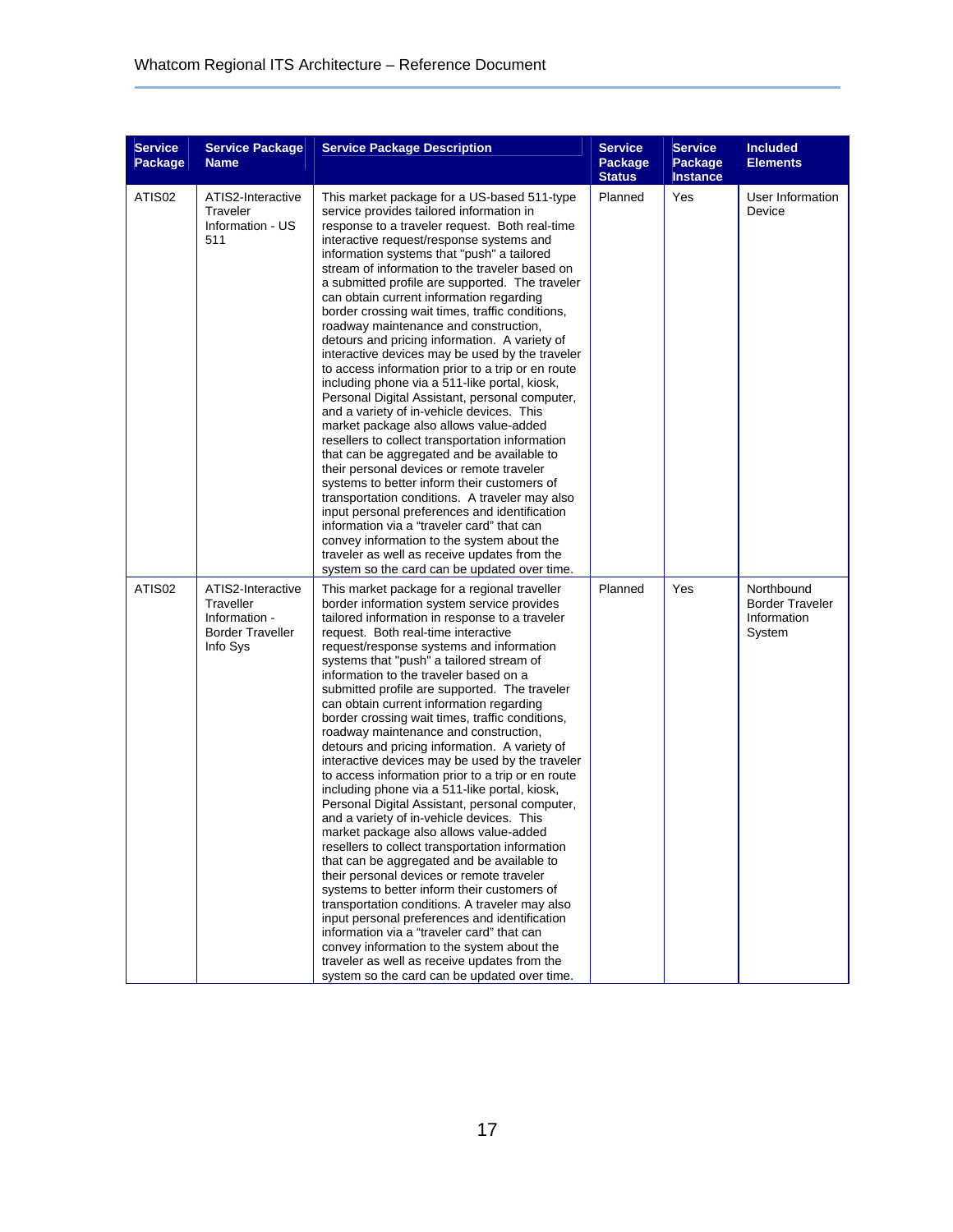| <b>Service</b><br>Package | <b>Service Package</b><br><b>Name</b>                                                  | <b>Service Package Description</b>                                                                                                                                                                                                                                                                                                                                                                                                                                                                                                                                                                                                                                                                                                                                                                                                                                                                                                                                                                                                                                                                                                                                                                                                                                                                                                                            | <b>Service</b><br>Package<br><b>Status</b> | <b>Service</b><br>Package<br><b>Instance</b> | <b>Included</b><br><b>Elements</b>                 |
|---------------------------|----------------------------------------------------------------------------------------|---------------------------------------------------------------------------------------------------------------------------------------------------------------------------------------------------------------------------------------------------------------------------------------------------------------------------------------------------------------------------------------------------------------------------------------------------------------------------------------------------------------------------------------------------------------------------------------------------------------------------------------------------------------------------------------------------------------------------------------------------------------------------------------------------------------------------------------------------------------------------------------------------------------------------------------------------------------------------------------------------------------------------------------------------------------------------------------------------------------------------------------------------------------------------------------------------------------------------------------------------------------------------------------------------------------------------------------------------------------|--------------------------------------------|----------------------------------------------|----------------------------------------------------|
| ATIS <sub>02</sub>        | ATIS2-Interactive<br>Traveller<br>Information -<br><b>Border Traveller</b><br>Info Sys | This market package for a regional traveller<br>border information system service provides<br>tailored information in response to a traveler<br>request. Both real-time interactive<br>request/response systems and information<br>systems that "push" a tailored stream of<br>information to the traveler based on a<br>submitted profile are supported. The traveler<br>can obtain current information regarding<br>border crossing wait times, traffic conditions,<br>roadway maintenance and construction,<br>detours and pricing information. A variety of<br>interactive devices may be used by the traveler<br>to access information prior to a trip or en route<br>including phone via a 511-like portal, kiosk,<br>Personal Digital Assistant, personal computer,<br>and a variety of in-vehicle devices. This<br>market package also allows value-added<br>resellers to collect transportation information<br>that can be aggregated and be available to<br>their personal devices or remote traveler<br>systems to better inform their customers of<br>transportation conditions. A traveler may also<br>input personal preferences and identification<br>information via a "traveler card" that can<br>convey information to the system about the<br>traveler as well as receive updates from the<br>system so the card can be updated over time. | Planned                                    | Yes                                          | User Information<br>Device                         |
| ATIS02                    | ATIS2-Interactive<br>Traveller<br>Information -<br><b>Border Traveller</b><br>Info Sys | This market package for a regional traveller<br>border information system service provides<br>tailored information in response to a traveler<br>request. Both real-time interactive<br>request/response systems and information<br>systems that "push" a tailored stream of<br>information to the traveler based on a<br>submitted profile are supported. The traveler<br>can obtain current information regarding<br>border crossing wait times, traffic conditions,<br>roadway maintenance and construction.<br>detours and pricing information. A variety of<br>interactive devices may be used by the traveler<br>to access information prior to a trip or en route<br>including phone via a 511-like portal, kiosk,<br>Personal Digital Assistant, personal computer,<br>and a variety of in-vehicle devices. This<br>market package also allows value-added<br>resellers to collect transportation information<br>that can be aggregated and be available to<br>their personal devices or remote traveler<br>systems to better inform their customers of<br>transportation conditions. A traveler may also<br>input personal preferences and identification<br>information via a "traveler card" that can<br>convey information to the system about the<br>traveler as well as receive updates from the<br>system so the card can be updated over time. | Planned                                    | Yes                                          | <b>WSDOT Traffic</b><br>Management<br>Center (TMC) |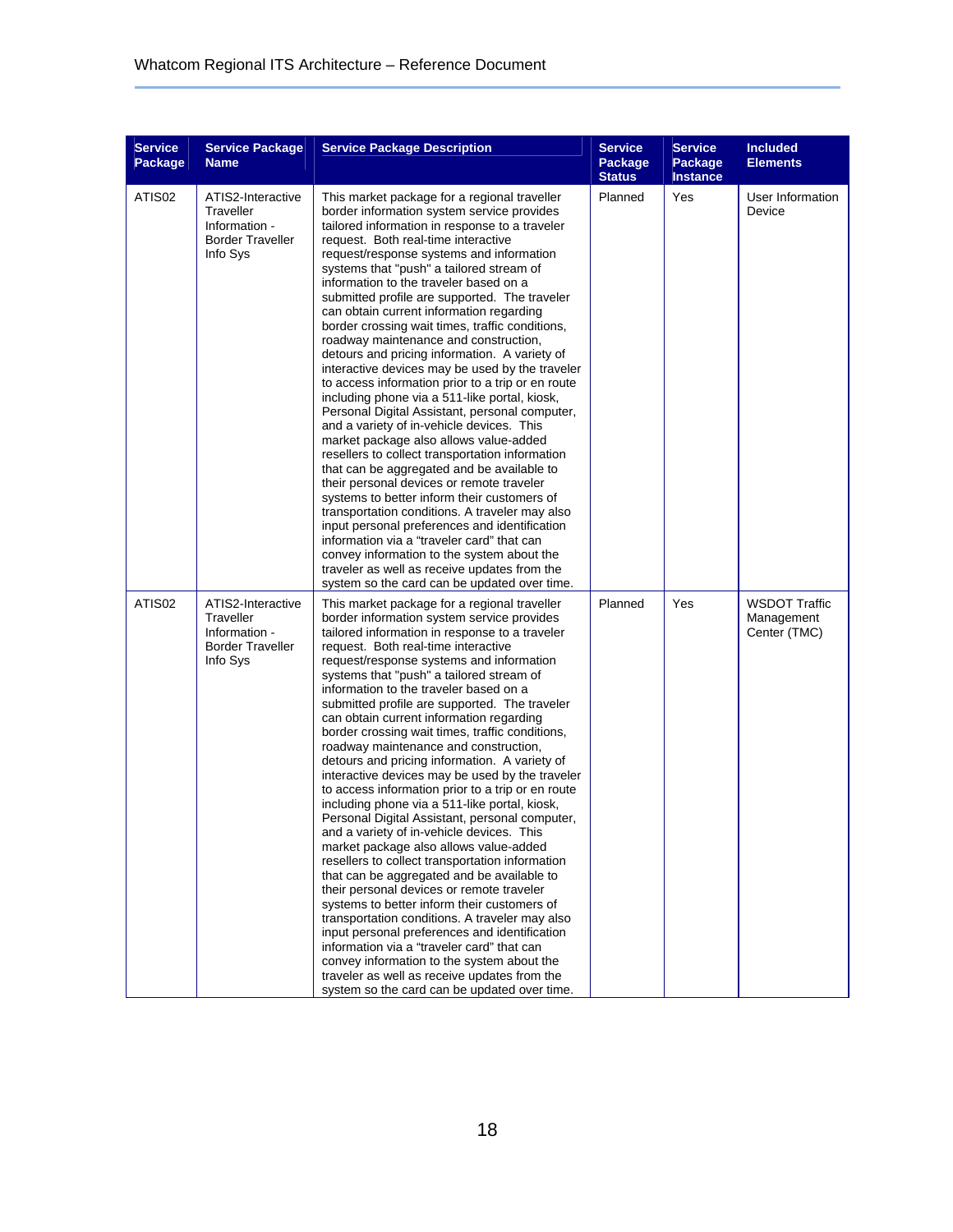| <b>Service</b><br>Package | <b>Service Package</b><br><b>Name</b>               | <b>Service Package Description</b>                                                                                                                                                                                                                                                                                                                                                                                                                                                                                                                                                                                                                                                                                                                                                                                                                                                                                                                                                                                                                                                                                                                                                                                                                                                                                                                                                                                                                                                                                                                                                                                                                                                                                                                                                                                                                                           | <b>Service</b><br>Package<br><b>Status</b> | <b>Service</b><br>Package<br><b>Instance</b> | <b>Included</b><br><b>Elements</b>                  |
|---------------------------|-----------------------------------------------------|------------------------------------------------------------------------------------------------------------------------------------------------------------------------------------------------------------------------------------------------------------------------------------------------------------------------------------------------------------------------------------------------------------------------------------------------------------------------------------------------------------------------------------------------------------------------------------------------------------------------------------------------------------------------------------------------------------------------------------------------------------------------------------------------------------------------------------------------------------------------------------------------------------------------------------------------------------------------------------------------------------------------------------------------------------------------------------------------------------------------------------------------------------------------------------------------------------------------------------------------------------------------------------------------------------------------------------------------------------------------------------------------------------------------------------------------------------------------------------------------------------------------------------------------------------------------------------------------------------------------------------------------------------------------------------------------------------------------------------------------------------------------------------------------------------------------------------------------------------------------------|--------------------------------------------|----------------------------------------------|-----------------------------------------------------|
| ATIS <sub>02</sub>        | Interactive<br>Traveler<br>Information              | This service package provides tailored<br>information in response to a traveler request.<br>Both real-time interactive request/response<br>systems and information systems that "push" a<br>tailored stream of information to the traveler<br>based on a submitted profile are supported.<br>The traveler can obtain current information<br>regarding traffic conditions, roadway<br>maintenance and construction, transit services,<br>ride share/ride match, parking management,<br>detours and pricing information. Although the<br>Internet is the predominate network used for<br>traveler information dissemination, a range of<br>two-way wide-area wireless and fixed-point to<br>fixed-point communications systems may be<br>used to support the required data<br>communications between the traveler and<br>Information Service Provider. A variety of<br>interactive devices may be used by the traveler<br>to access information prior to a trip or en route<br>including phone via a 511-like portal and web<br>pages via kiosk, personal digital assistant,<br>personal computer, and a variety of in-vehicle<br>devices. This service package also allows<br>value-added resellers to collect transportation<br>information that can be aggregated and be<br>available to their personal devices or remote<br>traveler systems to better inform their<br>customers of transportation conditions.<br>Successful deployment of this service package<br>relies on availability of real-time transportation<br>data from roadway instrumentation, transit,<br>probe vehicles or other means. A traveler may<br>also input personal preferences and<br>identification information via a "traveler card"<br>that can convey information to the system<br>about the traveler as well as receive updates<br>from the system so the card can be updated<br>over time. | Planned                                    | No                                           | <none></none>                                       |
| ATIS06                    | Transportation<br><b>Operations Data</b><br>Sharing | This service package makes real-time<br>transportation operations data available to<br>transportation system operators. The<br>Information Service Provider collects,<br>processes, and stores current information on<br>traffic and travel conditions and other<br>information about the current state of the<br>transportation network and makes this<br>information available to transportation system<br>operators, facilitating the exchange of<br>qualified, real-time information between<br>agencies. Using the provided information,<br>transportation system operators can manage<br>their individual systems based on an overall<br>view of the regional transportation system.<br>The regional transportation operations data<br>resource represented by the Information<br>Service Provider may be implemented as a<br>web application that provides a web-based<br>access to system operators, an enterprise<br>database that provides a network interface to<br>remote center applications, or any<br>implementation that supports regional sharing<br>of real-time transportation operations data.                                                                                                                                                                                                                                                                                                                                                                                                                                                                                                                                                                                                                                                                                                                                                           | Planned                                    | <b>No</b>                                    | Bellingham<br>Traffic<br>Management<br>Center (TMC) |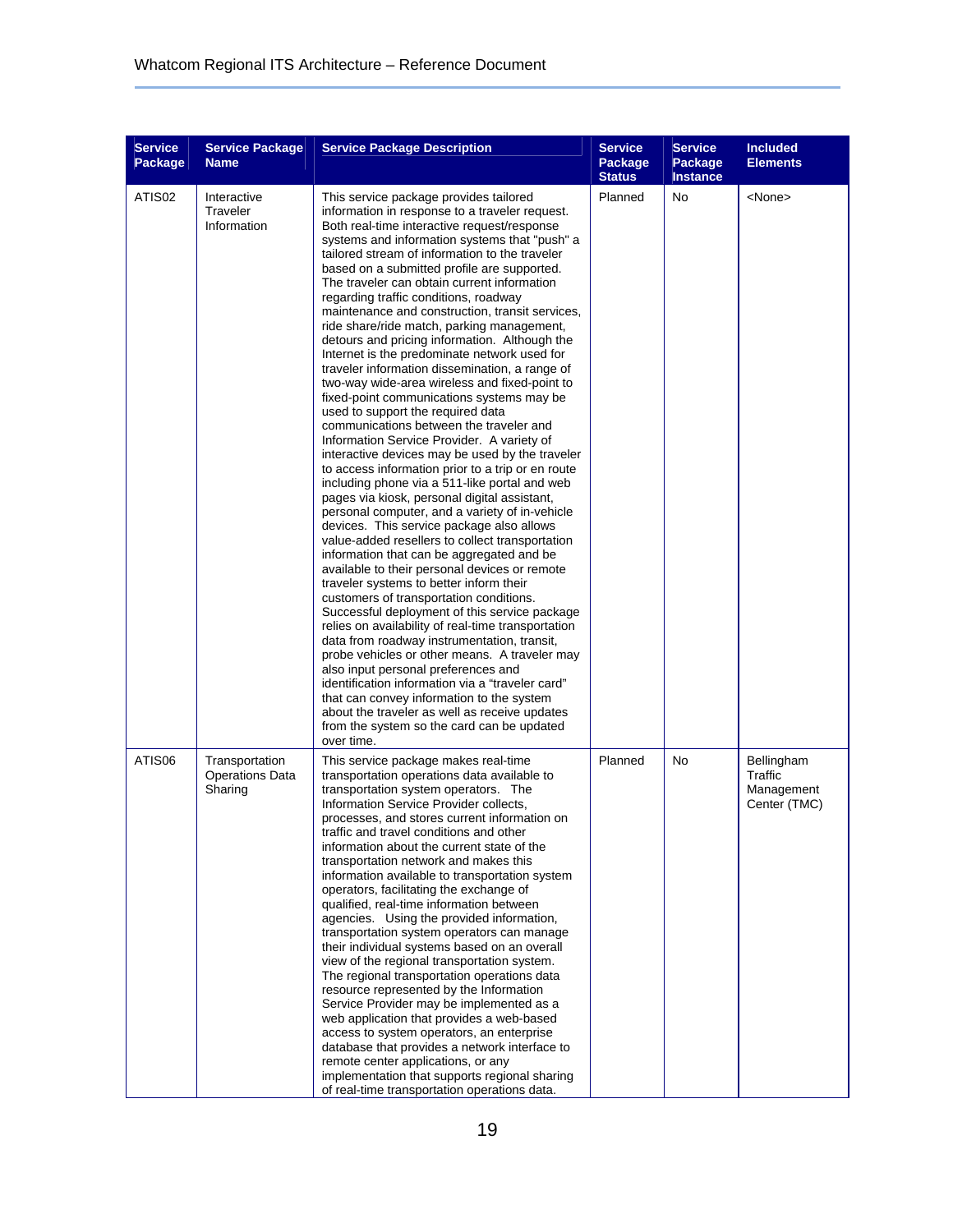| <b>Service</b><br>Package | <b>Service Package</b><br><b>Name</b>               | <b>Service Package Description</b>                                                                                                                                                                                                                                                                                                                                                                                                                                                                                                                                                                                                                                                                                                                                                                                                                                                                                                                                                                                                                                                                                 | <b>Service</b><br>Package<br><b>Status</b> | <b>Service</b><br>Package<br><b>Instance</b> | <b>Included</b><br><b>Elements</b>                            |
|---------------------------|-----------------------------------------------------|--------------------------------------------------------------------------------------------------------------------------------------------------------------------------------------------------------------------------------------------------------------------------------------------------------------------------------------------------------------------------------------------------------------------------------------------------------------------------------------------------------------------------------------------------------------------------------------------------------------------------------------------------------------------------------------------------------------------------------------------------------------------------------------------------------------------------------------------------------------------------------------------------------------------------------------------------------------------------------------------------------------------------------------------------------------------------------------------------------------------|--------------------------------------------|----------------------------------------------|---------------------------------------------------------------|
| ATIS06                    | Transportation<br><b>Operations Data</b><br>Sharing | This service package makes real-time<br>transportation operations data available to<br>transportation system operators. The<br>Information Service Provider collects,<br>processes, and stores current information on<br>traffic and travel conditions and other<br>information about the current state of the<br>transportation network and makes this<br>information available to transportation system<br>operators, facilitating the exchange of<br>qualified, real-time information between<br>agencies. Using the provided information,<br>transportation system operators can manage<br>their individual systems based on an overall<br>view of the regional transportation system.<br>The regional transportation operations data<br>resource represented by the Information<br>Service Provider may be implemented as a<br>web application that provides a web-based<br>access to system operators, an enterprise<br>database that provides a network interface to<br>remote center applications, or any<br>implementation that supports regional sharing<br>of real-time transportation operations data. | Planned                                    | No                                           | Southbound<br><b>Border Traveler</b><br>Information<br>System |
| ATIS06                    | Transportation<br><b>Operations Data</b><br>Sharing | This service package makes real-time<br>transportation operations data available to<br>transportation system operators. The<br>Information Service Provider collects,<br>processes, and stores current information on<br>traffic and travel conditions and other<br>information about the current state of the<br>transportation network and makes this<br>information available to transportation system<br>operators, facilitating the exchange of<br>qualified, real-time information between<br>agencies. Using the provided information,<br>transportation system operators can manage<br>their individual systems based on an overall<br>view of the regional transportation system.<br>The regional transportation operations data<br>resource represented by the Information<br>Service Provider may be implemented as a<br>web application that provides a web-based<br>access to system operators, an enterprise<br>database that provides a network interface to<br>remote center applications, or any<br>implementation that supports regional sharing<br>of real-time transportation operations data. | Planned                                    | No                                           | <b>WSDOT Traffic</b><br>Management<br>Center (TMC)            |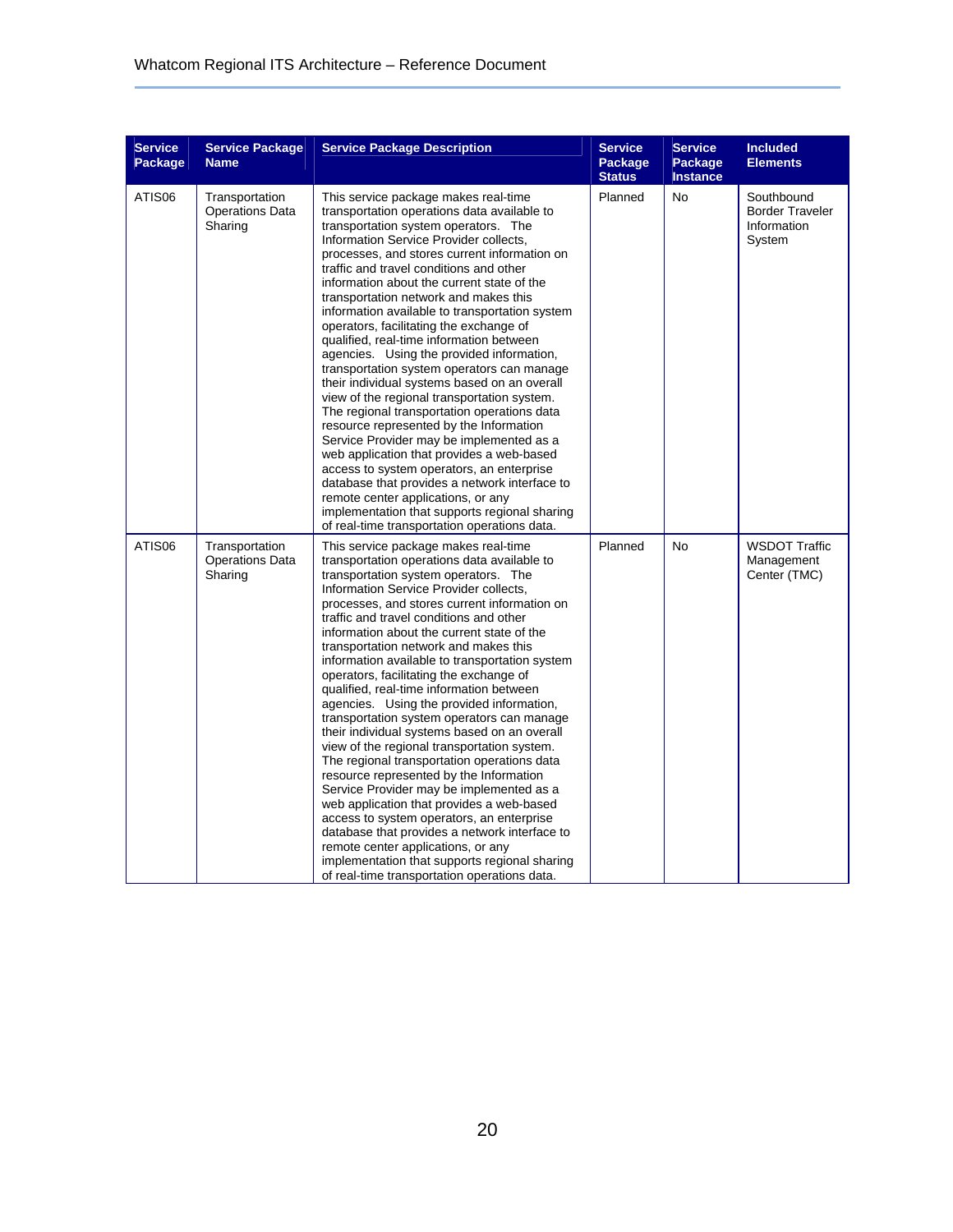| <b>Service</b><br>Package | <b>Service Package</b><br><b>Name</b>                   | <b>Service Package Description</b>                                                                                                                                                                                                                                                                                                                                                                                                                                                                                                                                                                                                                                                                                                                                                                                                                                                                                                                               | <b>Service</b><br>Package<br><b>Status</b> | <b>Service</b><br>Package<br><b>Instance</b> | <b>Included</b><br><b>Elements</b>                            |
|---------------------------|---------------------------------------------------------|------------------------------------------------------------------------------------------------------------------------------------------------------------------------------------------------------------------------------------------------------------------------------------------------------------------------------------------------------------------------------------------------------------------------------------------------------------------------------------------------------------------------------------------------------------------------------------------------------------------------------------------------------------------------------------------------------------------------------------------------------------------------------------------------------------------------------------------------------------------------------------------------------------------------------------------------------------------|--------------------------------------------|----------------------------------------------|---------------------------------------------------------------|
| ATMS01                    | ATMS01-Network<br>Surveillance -<br><b>Regional TMC</b> | This market package for Regional (cross-<br>border) Transportation Organizations includes<br>traffic detectors, other surveillance equipment,<br>the supporting field equipment, and fixed-point<br>to fixed-point communications to transmit the<br>collected data back to the Traffic Management<br>Subsystem. The derived data can be used<br>locally such as when traffic detectors are<br>connected directly to a signal control system or<br>remotely (e.g., when a CCTV system sends<br>data back to the Traffic Management<br>Subsystem). The data generated by this<br>market package enables traffic managers to<br>monitor traffic and road conditions, identify and<br>verify incidents, detect faults in indicator<br>operations, and collect census data for traffic<br>strategy development and long range planning.<br>The collected data can also be analyzed and<br>made available to users and the Information<br>Service Provider Subsystem. | Planned                                    | Yes                                          | Northbound<br><b>Border Traveler</b><br>Information<br>System |
| ATMS01                    | ATMS01-Network<br>Surveillance -<br>State DOT           | This market package for US State<br>Departments of Transportation includes traffic<br>detectors, other surveillance equipment, the<br>supporting field equipment, and fixed-point to<br>fixed-point communications to transmit the<br>collected data back to the Traffic Management<br>Subsystem. The derived data can be used<br>locally such as when traffic detectors are<br>connected directly to a signal control system or<br>remotely (e.g., when a CCTV system sends<br>data back to the Traffic Management<br>Subsystem). The data generated by this<br>market package enables traffic managers to<br>monitor traffic and road conditions, identify and<br>verify incidents, detect faults in indicator<br>operations, and collect census data for traffic<br>strategy development and long range planning.<br>The collected data can also be analyzed and<br>made available to users and the Information<br>Service Provider Subsystem.                | Planned                                    | Yes                                          | Northbound<br><b>Border Traveler</b><br>Information<br>System |
| ATMS01                    | ATMS01-Network<br>Surveillance -<br>State DOT           | This market package for US State<br>Departments of Transportation includes traffic<br>detectors, other surveillance equipment, the<br>supporting field equipment, and fixed-point to<br>fixed-point communications to transmit the<br>collected data back to the Traffic Management<br>Subsystem. The derived data can be used<br>locally such as when traffic detectors are<br>connected directly to a signal control system or<br>remotely (e.g., when a CCTV system sends<br>data back to the Traffic Management<br>Subsystem). The data generated by this<br>market package enables traffic managers to<br>monitor traffic and road conditions, identify and<br>verify incidents, detect faults in indicator<br>operations, and collect census data for traffic<br>strategy development and long range planning.<br>The collected data can also be analyzed and<br>made available to users and the Information<br>Service Provider Subsystem.                | Planned                                    | Yes                                          | <b>WSDOT Field</b><br>Equipment                               |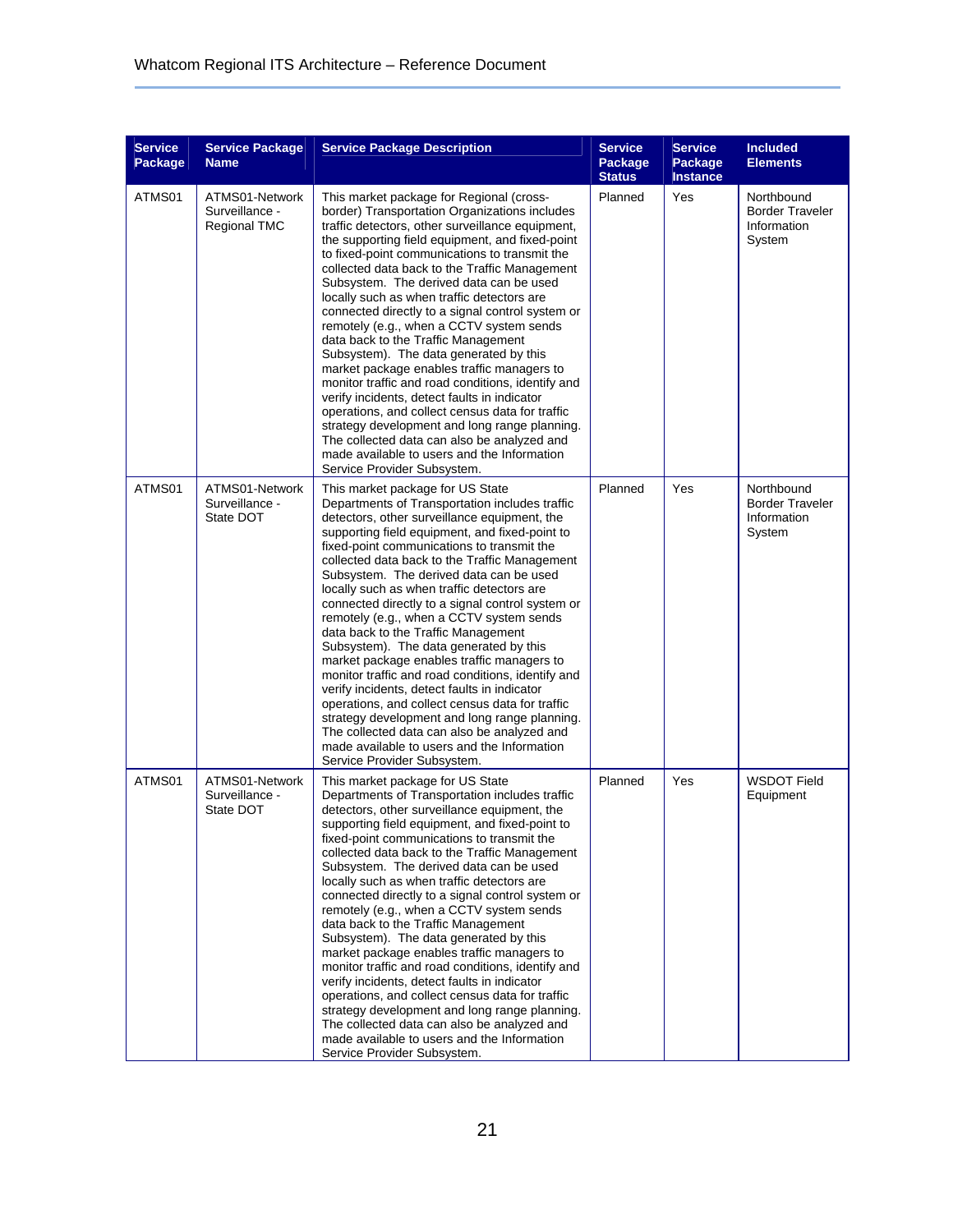| <b>Service</b><br>Package | <b>Service Package</b><br><b>Name</b> | <b>Service Package Description</b>                                                                                                                                                                                                                                                                                                                                                                                                                                                                                                                                                                                                                                                                                                                                                                                                                                                                                                                                                                                                                                                                                                                                                                                                                                                                                                                                                                                                                                                                                         | <b>Service</b><br>Package<br><b>Status</b> | <b>Service</b><br>Package<br><b>Instance</b> | <b>Included</b><br><b>Elements</b>                       |
|---------------------------|---------------------------------------|----------------------------------------------------------------------------------------------------------------------------------------------------------------------------------------------------------------------------------------------------------------------------------------------------------------------------------------------------------------------------------------------------------------------------------------------------------------------------------------------------------------------------------------------------------------------------------------------------------------------------------------------------------------------------------------------------------------------------------------------------------------------------------------------------------------------------------------------------------------------------------------------------------------------------------------------------------------------------------------------------------------------------------------------------------------------------------------------------------------------------------------------------------------------------------------------------------------------------------------------------------------------------------------------------------------------------------------------------------------------------------------------------------------------------------------------------------------------------------------------------------------------------|--------------------------------------------|----------------------------------------------|----------------------------------------------------------|
| ATMS02                    | ATMS02-Probe<br>Surveillance          | This market package provides an alternative<br>approach for surveillance of the roadway<br>network for Provincial MoTs or State DOTs.<br>This market package provides dedicated short<br>range communications between the vehicle<br>and roadside is used to provide equivalent<br>information directly to the Traffic Management<br>Subsystem. This approach utilizes vehicle<br>equipment that supports toll collection, in-<br>vehicle signing, and other short range<br>communications applications identified within<br>the architecture. The market package enables<br>traffic managers to monitor road conditions,<br>identify incidents, analyze and reduce the<br>collected data, and make it available to users<br>and private information providers. It requires<br>one of the communications options identified<br>above, roadside beacons and fixed-point to<br>fixed-point communications for the short range<br>communications option, data reduction<br>software, and utilizes fixed-point to fixed-point<br>links between the Traffic Management<br>Subsystem and Information Service Provider<br>Subsystem to share the collected information.<br>Both "Opt out" and "Opt in" strategies are<br>available to ensure the user has the ability to<br>turn off the probe functions to ensure individual<br>privacy. Due to the large volume of data<br>collected by probes, data reduction techniques<br>are required, such as the ability to identify and<br>filter out-of-bounds or extreme data reports. | Planned                                    | Yes                                          | <b>Private Sector</b><br>Probe<br>Information<br>Systems |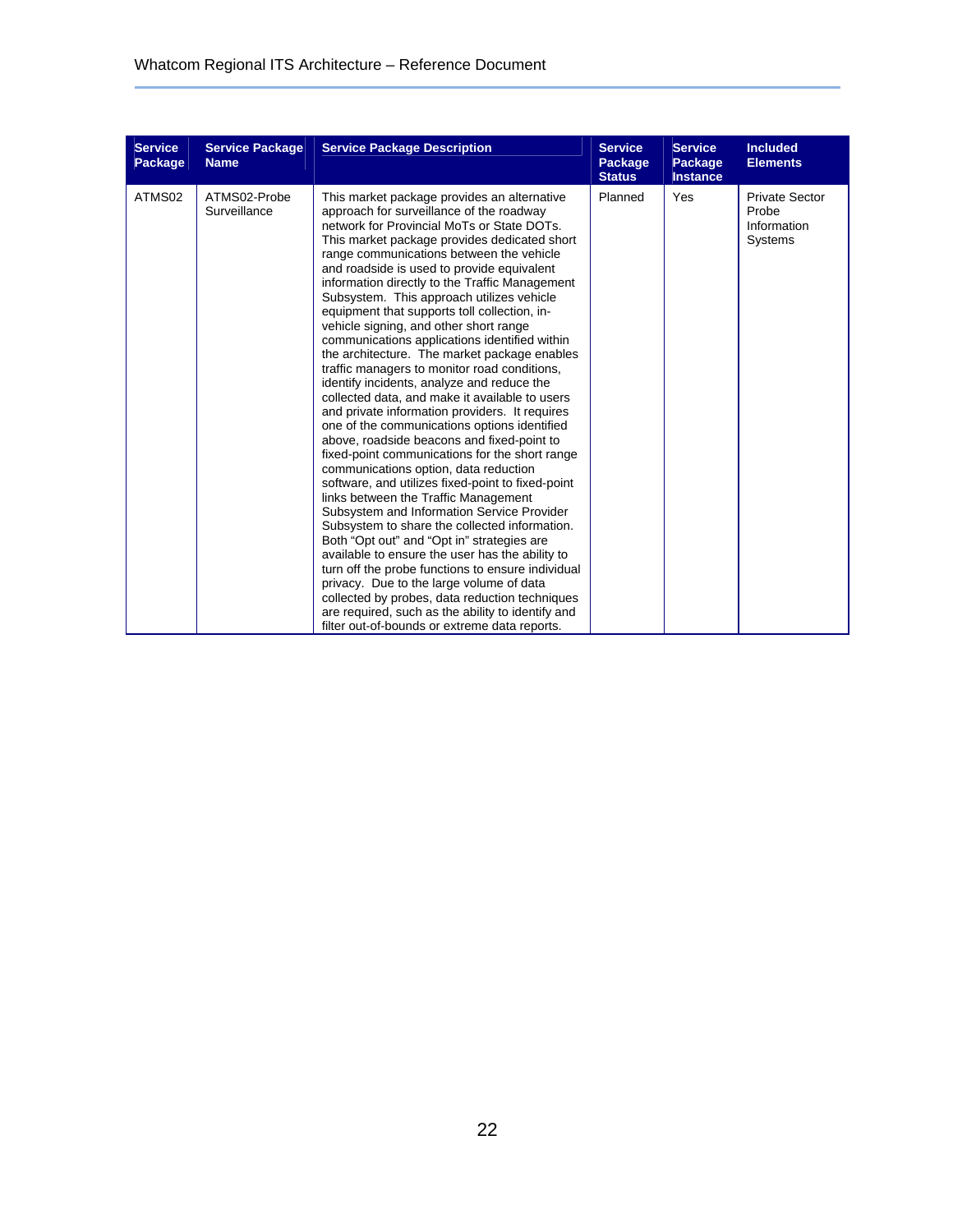| <b>Service</b><br>Package | <b>Service Package</b><br><b>Name</b> | <b>Service Package Description</b>                                                                                                                                                                                                                                                                                                                                                                                                                                                                                                                                                                                                                                                                                                                                                                                                                                                                                                                                                                                                                                                                                                                                                                                                                                                                                                                                                                                                                                                                                                                                                                                                                                                                                                                               | <b>Service</b><br>Package<br><b>Status</b> | <b>Service</b><br>Package<br><b>Instance</b> | <b>Included</b><br><b>Elements</b>                       |
|---------------------------|---------------------------------------|------------------------------------------------------------------------------------------------------------------------------------------------------------------------------------------------------------------------------------------------------------------------------------------------------------------------------------------------------------------------------------------------------------------------------------------------------------------------------------------------------------------------------------------------------------------------------------------------------------------------------------------------------------------------------------------------------------------------------------------------------------------------------------------------------------------------------------------------------------------------------------------------------------------------------------------------------------------------------------------------------------------------------------------------------------------------------------------------------------------------------------------------------------------------------------------------------------------------------------------------------------------------------------------------------------------------------------------------------------------------------------------------------------------------------------------------------------------------------------------------------------------------------------------------------------------------------------------------------------------------------------------------------------------------------------------------------------------------------------------------------------------|--------------------------------------------|----------------------------------------------|----------------------------------------------------------|
| ATMS02                    | <b>Traffic Probe</b><br>Surveillance  | This service package provides an alternative<br>approach for surveillance of the roadway<br>network. Two general implementation paths<br>are supported by this service package: 1)<br>wide-area wireless communications between<br>the vehicle and center is used to communicate<br>vehicle operational information and status<br>directly to the center, and 2) dedicated short<br>range communications between passing<br>vehicles and the roadside is used to provide<br>equivalent information to the center. The first<br>approach leverages wide area<br>communications equipment that may already<br>be in the vehicle to support personal safety<br>and advanced traveler information services.<br>The second approach utilizes vehicle<br>equipment that supports toll collection, in-<br>vehicle signing, and other short range<br>communications applications identified within<br>the architecture. The service package enables<br>transportation operators and traveler<br>information providers to monitor road<br>conditions, identify incidents, analyze and<br>reduce the collected data, and make it<br>available to users and private information<br>providers. It requires one of the<br>communications options identified above, on-<br>board equipment, data reduction software, and<br>fixed-point to fixed-point links between centers<br>to share the collected information. Both "Opt"<br>out" and "Opt in" strategies are available to<br>ensure the user has the ability to turn off the<br>probe functions to ensure individual privacy.<br>Due to the large volume of data collected by<br>probes, data reduction techniques are<br>required, such as the ability to identify and filter<br>out-of-bounds or extreme data reports. | Planned                                    | No                                           | <b>Private Sector</b><br>Probe<br>Information<br>Systems |
| ATMS03                    | <b>Traffic Signal</b><br>Control      | This service package provides the central<br>control and monitoring equipment,<br>communication links, and the signal control<br>equipment that support traffic control at<br>signalized intersections. A range of traffic<br>signal control systems are represented by this<br>service package ranging from fixed-schedule<br>control systems to fully traffic responsive<br>systems that dynamically adjust control plans<br>and strategies based on current traffic<br>conditions and priority requests. This service<br>package is generally an intra-jurisdictional<br>package. Systems that achieve coordination<br>across jurisdictions by using a common time<br>base or other strategies that do not require real<br>time coordination would also be represented<br>by this package. Coordination of traffic signal<br>systems using real-time communications is<br>covered in the ATMS07-Regional Traffic<br>Management service package. This service<br>package is consistent with typical traffic signal<br>control systems.                                                                                                                                                                                                                                                                                                                                                                                                                                                                                                                                                                                                                                                                                                                         | Existing                                   | No                                           | Bellingham<br><b>Surface Street</b><br>Control           |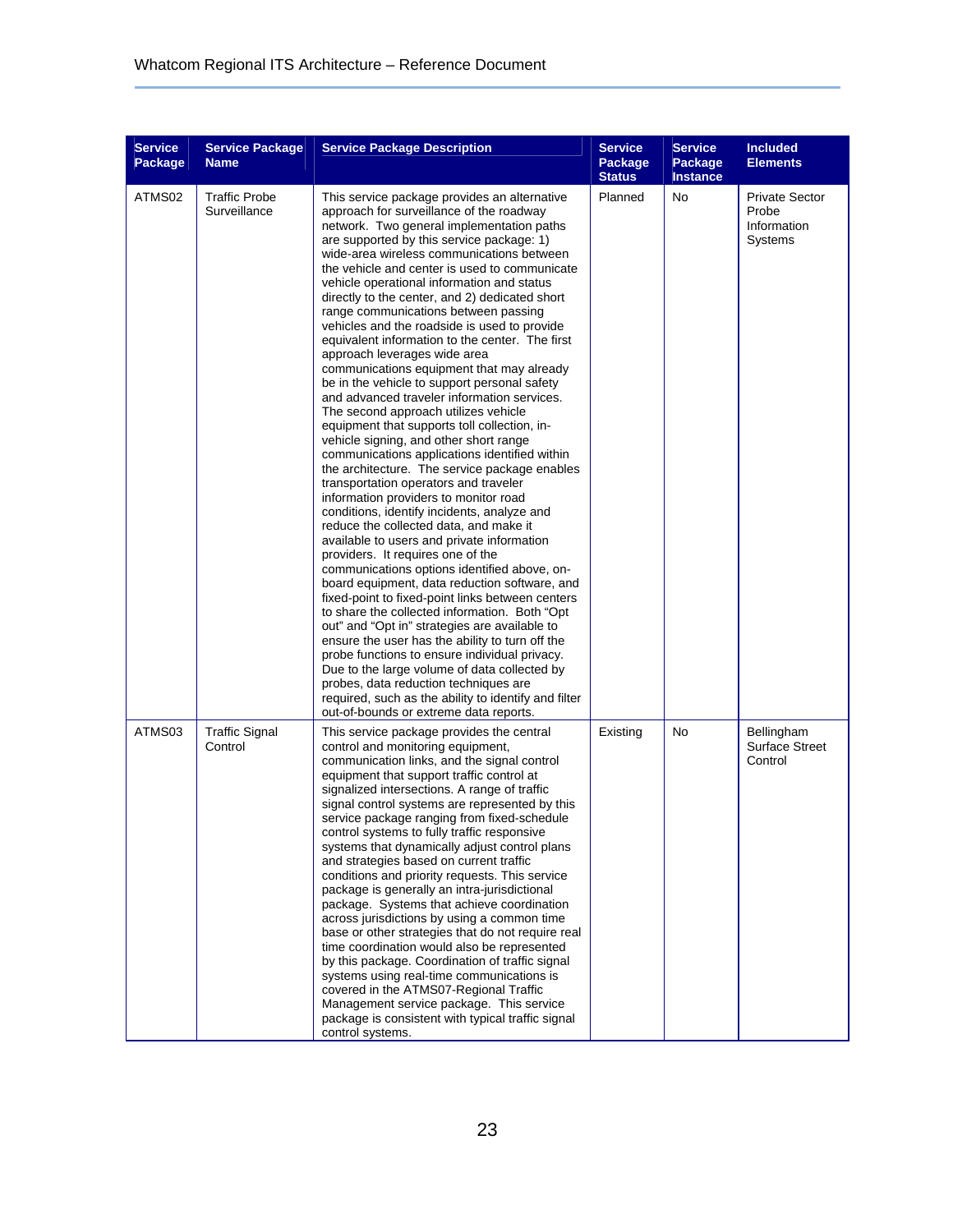| <b>Service</b><br>Package | <b>Service Package</b><br><b>Name</b> | <b>Service Package Description</b>                                                                                                                                                                                                                                                                                                                                                                                                                                                                                                                                                                                                                                                                                                                                                                                                                                                                                                                                                                                                       | <b>Service</b><br>Package<br><b>Status</b> | <b>Service</b><br>Package<br><b>Instance</b> | <b>Included</b><br><b>Elements</b>                  |
|---------------------------|---------------------------------------|------------------------------------------------------------------------------------------------------------------------------------------------------------------------------------------------------------------------------------------------------------------------------------------------------------------------------------------------------------------------------------------------------------------------------------------------------------------------------------------------------------------------------------------------------------------------------------------------------------------------------------------------------------------------------------------------------------------------------------------------------------------------------------------------------------------------------------------------------------------------------------------------------------------------------------------------------------------------------------------------------------------------------------------|--------------------------------------------|----------------------------------------------|-----------------------------------------------------|
| ATMS03                    | <b>Traffic Signal</b><br>Control      | This service package provides the central<br>control and monitoring equipment,<br>communication links, and the signal control<br>equipment that support traffic control at<br>signalized intersections. A range of traffic<br>signal control systems are represented by this<br>service package ranging from fixed-schedule<br>control systems to fully traffic responsive<br>systems that dynamically adjust control plans<br>and strategies based on current traffic<br>conditions and priority requests. This service<br>package is generally an intra-jurisdictional<br>package. Systems that achieve coordination<br>across jurisdictions by using a common time<br>base or other strategies that do not require real<br>time coordination would also be represented<br>by this package. Coordination of traffic signal<br>systems using real-time communications is<br>covered in the ATMS07-Regional Traffic<br>Management service package. This service<br>package is consistent with typical traffic signal<br>control systems. | Existing                                   | No                                           | Bellingham<br>Traffic<br>Management<br>Center (TMC) |
| ATMS03                    | <b>Traffic Signal</b><br>Control      | This service package provides the central<br>control and monitoring equipment,<br>communication links, and the signal control<br>equipment that support traffic control at<br>signalized intersections. A range of traffic<br>signal control systems are represented by this<br>service package ranging from fixed-schedule<br>control systems to fully traffic responsive<br>systems that dynamically adjust control plans<br>and strategies based on current traffic<br>conditions and priority requests. This service<br>package is generally an intra-jurisdictional<br>package. Systems that achieve coordination<br>across jurisdictions by using a common time<br>base or other strategies that do not require real<br>time coordination would also be represented<br>by this package. Coordination of traffic signal<br>systems using real-time communications is<br>covered in the ATMS07-Regional Traffic<br>Management service package. This service<br>package is consistent with typical traffic signal<br>control systems. | Existing                                   | No                                           | Ferndale<br><b>Surface Street</b><br>Control        |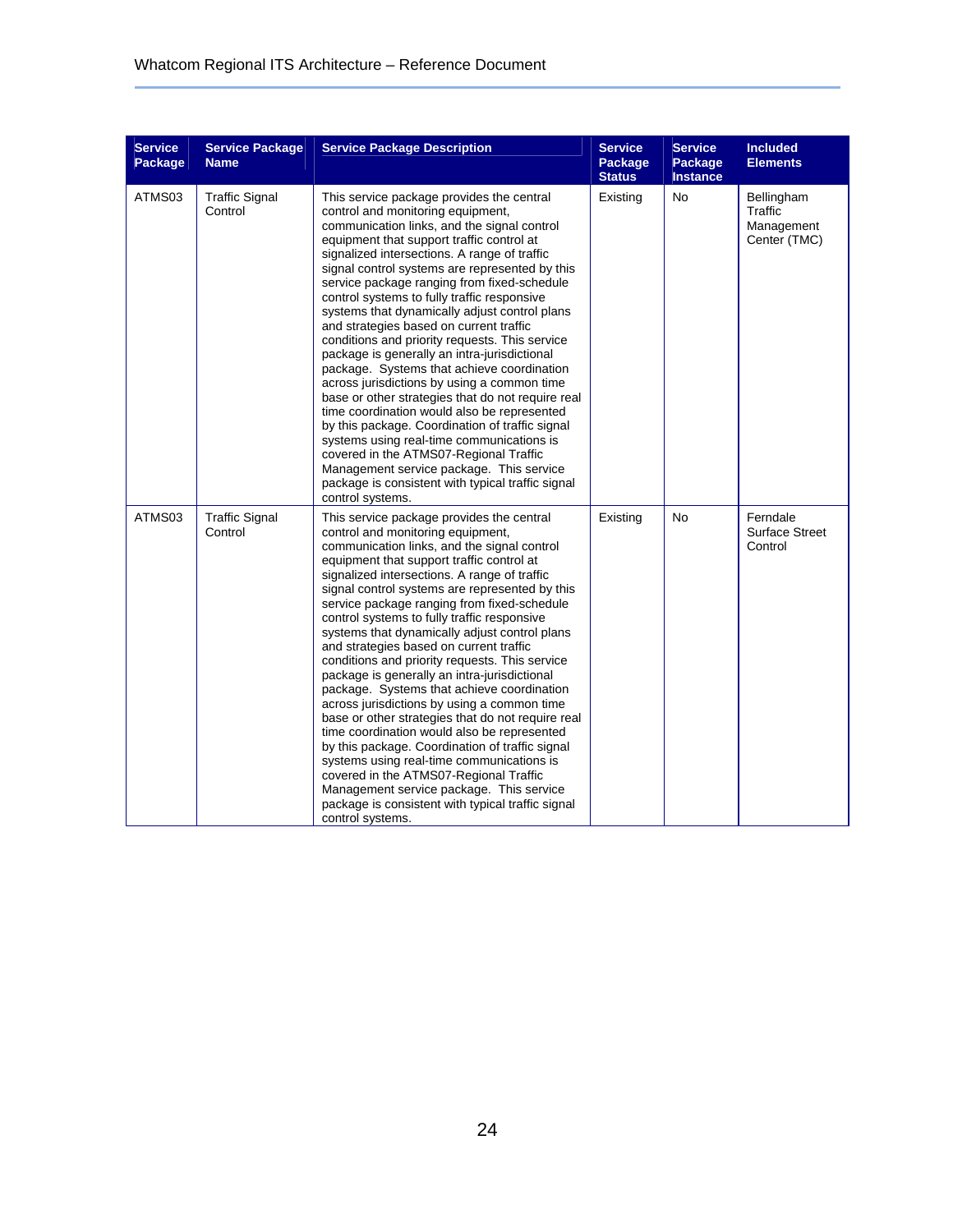| <b>Service</b><br>Package | <b>Service Package</b><br><b>Name</b> | <b>Service Package Description</b>                                                                                                                                                                                                                                                                                                                                                                                                                                                                                                                                                                                                                                                                                                                                                                                                                                                                                                                                                                                                       | <b>Service</b><br>Package<br><b>Status</b> | <b>Service</b><br>Package<br>Instance | <b>Included</b><br><b>Elements</b>       |
|---------------------------|---------------------------------------|------------------------------------------------------------------------------------------------------------------------------------------------------------------------------------------------------------------------------------------------------------------------------------------------------------------------------------------------------------------------------------------------------------------------------------------------------------------------------------------------------------------------------------------------------------------------------------------------------------------------------------------------------------------------------------------------------------------------------------------------------------------------------------------------------------------------------------------------------------------------------------------------------------------------------------------------------------------------------------------------------------------------------------------|--------------------------------------------|---------------------------------------|------------------------------------------|
| ATMS03                    | <b>Traffic Signal</b><br>Control      | This service package provides the central<br>control and monitoring equipment,<br>communication links, and the signal control<br>equipment that support traffic control at<br>signalized intersections. A range of traffic<br>signal control systems are represented by this<br>service package ranging from fixed-schedule<br>control systems to fully traffic responsive<br>systems that dynamically adjust control plans<br>and strategies based on current traffic<br>conditions and priority requests. This service<br>package is generally an intra-jurisdictional<br>package. Systems that achieve coordination<br>across jurisdictions by using a common time<br>base or other strategies that do not require real<br>time coordination would also be represented<br>by this package. Coordination of traffic signal<br>systems using real-time communications is<br>covered in the ATMS07-Regional Traffic<br>Management service package. This service<br>package is consistent with typical traffic signal<br>control systems. | Existing                                   | No                                    | I-5/Bellingham<br><b>Traffic Signals</b> |
| ATMS03                    | <b>Traffic Signal</b><br>Control      | This service package provides the central<br>control and monitoring equipment,<br>communication links, and the signal control<br>equipment that support traffic control at<br>signalized intersections. A range of traffic<br>signal control systems are represented by this<br>service package ranging from fixed-schedule<br>control systems to fully traffic responsive<br>systems that dynamically adjust control plans<br>and strategies based on current traffic<br>conditions and priority requests. This service<br>package is generally an intra-jurisdictional<br>package. Systems that achieve coordination<br>across jurisdictions by using a common time<br>base or other strategies that do not require real<br>time coordination would also be represented<br>by this package. Coordination of traffic signal<br>systems using real-time communications is<br>covered in the ATMS07-Regional Traffic<br>Management service package. This service<br>package is consistent with typical traffic signal<br>control systems. | Existing                                   | No                                    | Interstate 5<br>Monitoring               |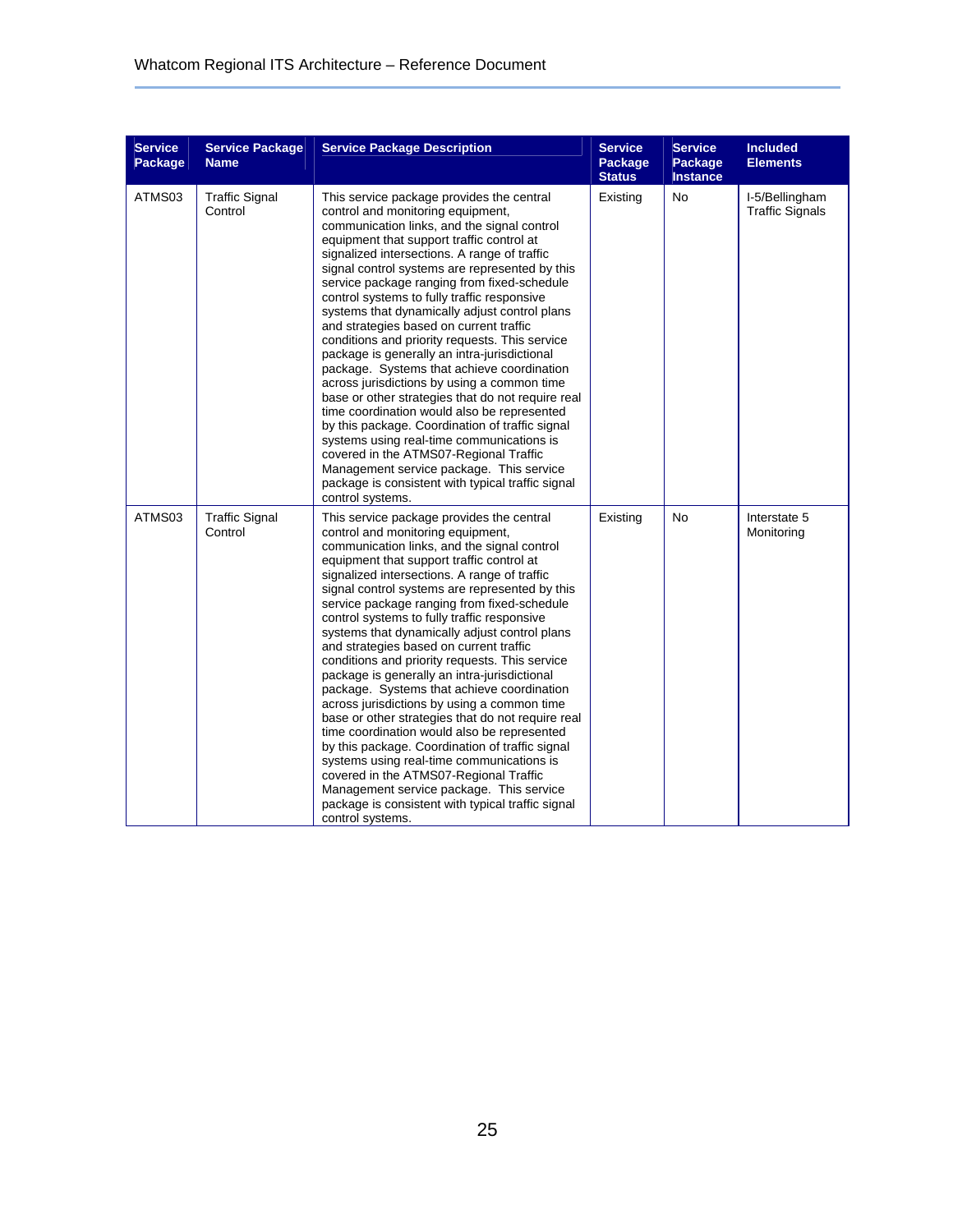| <b>Service</b><br>Package | <b>Service Package</b><br><b>Name</b> | <b>Service Package Description</b>                                                                                                                                                                                                                                                                                                                                                                                                                                                                                                                                                                                                                                                                                                                                                                                                                                                                                                                                                                                                       | <b>Service</b><br>Package<br><b>Status</b> | <b>Service</b><br>Package<br><b>Instance</b> | <b>Included</b><br><b>Elements</b>      |
|---------------------------|---------------------------------------|------------------------------------------------------------------------------------------------------------------------------------------------------------------------------------------------------------------------------------------------------------------------------------------------------------------------------------------------------------------------------------------------------------------------------------------------------------------------------------------------------------------------------------------------------------------------------------------------------------------------------------------------------------------------------------------------------------------------------------------------------------------------------------------------------------------------------------------------------------------------------------------------------------------------------------------------------------------------------------------------------------------------------------------|--------------------------------------------|----------------------------------------------|-----------------------------------------|
| ATMS03                    | <b>Traffic Signal</b><br>Control      | This service package provides the central<br>control and monitoring equipment,<br>communication links, and the signal control<br>equipment that support traffic control at<br>signalized intersections. A range of traffic<br>signal control systems are represented by this<br>service package ranging from fixed-schedule<br>control systems to fully traffic responsive<br>systems that dynamically adjust control plans<br>and strategies based on current traffic<br>conditions and priority requests. This service<br>package is generally an intra-jurisdictional<br>package. Systems that achieve coordination<br>across jurisdictions by using a common time<br>base or other strategies that do not require real<br>time coordination would also be represented<br>by this package. Coordination of traffic signal<br>systems using real-time communications is<br>covered in the ATMS07-Regional Traffic<br>Management service package. This service<br>package is consistent with typical traffic signal<br>control systems. | Existing                                   | No                                           | Lynden Surface<br><b>Street Control</b> |
| ATMS03                    | <b>Traffic Signal</b><br>Control      | This service package provides the central<br>control and monitoring equipment,<br>communication links, and the signal control<br>equipment that support traffic control at<br>signalized intersections. A range of traffic<br>signal control systems are represented by this<br>service package ranging from fixed-schedule<br>control systems to fully traffic responsive<br>systems that dynamically adjust control plans<br>and strategies based on current traffic<br>conditions and priority requests. This service<br>package is generally an intra-jurisdictional<br>package. Systems that achieve coordination<br>across jurisdictions by using a common time<br>base or other strategies that do not require real<br>time coordination would also be represented<br>by this package. Coordination of traffic signal<br>systems using real-time communications is<br>covered in the ATMS07-Regional Traffic<br>Management service package. This service<br>package is consistent with typical traffic signal<br>control systems. | Existing                                   | No                                           | <b>SR 539 ITS</b><br>System             |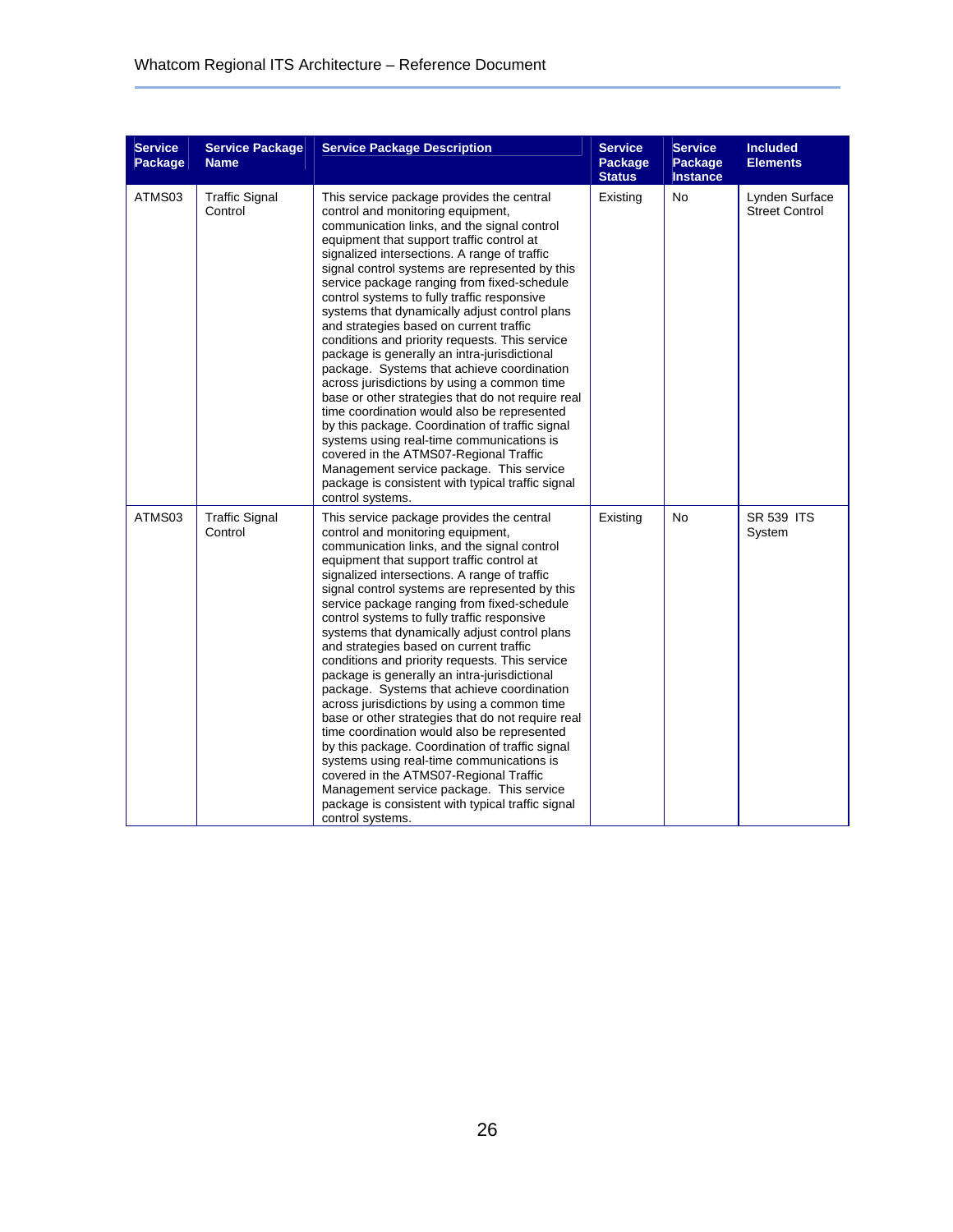| <b>Service</b><br>Package | <b>Service Package</b><br><b>Name</b> | <b>Service Package Description</b>                                                                                                                                                                                                                                                                                                                                                                                                                                                                                                                                                                                                                                                                                                                                                                                                                                                                                                                                                                                                       | <b>Service</b><br>Package<br><b>Status</b> | <b>Service</b><br>Package<br>Instance | <b>Included</b><br><b>Elements</b> |
|---------------------------|---------------------------------------|------------------------------------------------------------------------------------------------------------------------------------------------------------------------------------------------------------------------------------------------------------------------------------------------------------------------------------------------------------------------------------------------------------------------------------------------------------------------------------------------------------------------------------------------------------------------------------------------------------------------------------------------------------------------------------------------------------------------------------------------------------------------------------------------------------------------------------------------------------------------------------------------------------------------------------------------------------------------------------------------------------------------------------------|--------------------------------------------|---------------------------------------|------------------------------------|
| ATMS03                    | <b>Traffic Signal</b><br>Control      | This service package provides the central<br>control and monitoring equipment,<br>communication links, and the signal control<br>equipment that support traffic control at<br>signalized intersections. A range of traffic<br>signal control systems are represented by this<br>service package ranging from fixed-schedule<br>control systems to fully traffic responsive<br>systems that dynamically adjust control plans<br>and strategies based on current traffic<br>conditions and priority requests. This service<br>package is generally an intra-jurisdictional<br>package. Systems that achieve coordination<br>across jurisdictions by using a common time<br>base or other strategies that do not require real<br>time coordination would also be represented<br>by this package. Coordination of traffic signal<br>systems using real-time communications is<br>covered in the ATMS07-Regional Traffic<br>Management service package. This service<br>package is consistent with typical traffic signal<br>control systems. | Existing                                   | No                                    | <b>SR 543 ITS</b><br>System        |
| ATMS03                    | <b>Traffic Signal</b><br>Control      | This service package provides the central<br>control and monitoring equipment,<br>communication links, and the signal control<br>equipment that support traffic control at<br>signalized intersections. A range of traffic<br>signal control systems are represented by this<br>service package ranging from fixed-schedule<br>control systems to fully traffic responsive<br>systems that dynamically adjust control plans<br>and strategies based on current traffic<br>conditions and priority requests. This service<br>package is generally an intra-jurisdictional<br>package. Systems that achieve coordination<br>across jurisdictions by using a common time<br>base or other strategies that do not require real<br>time coordination would also be represented<br>by this package. Coordination of traffic signal<br>systems using real-time communications is<br>covered in the ATMS07-Regional Traffic<br>Management service package. This service<br>package is consistent with typical traffic signal<br>control systems. | Existing                                   | No                                    | SR 9 ITS<br>System                 |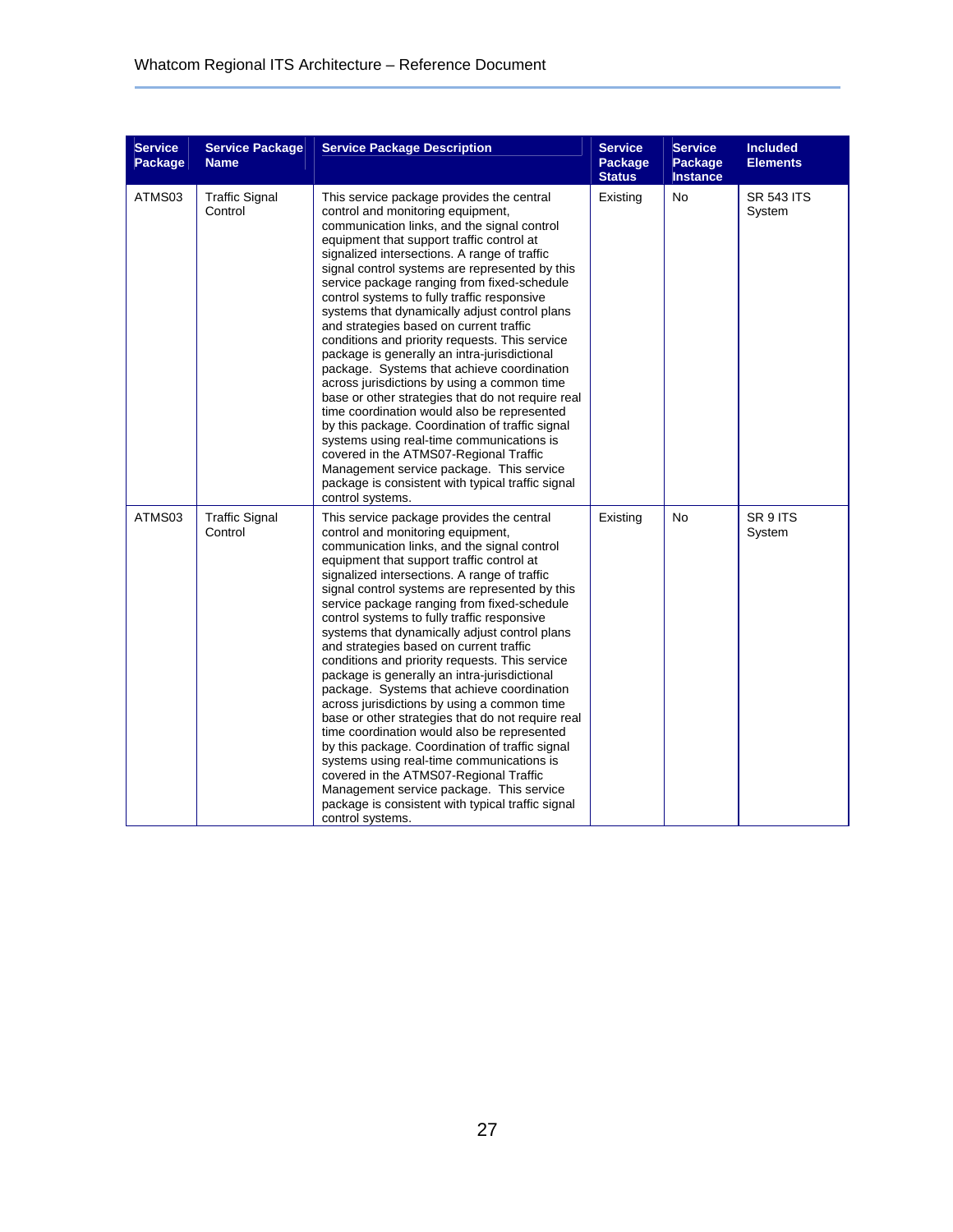| <b>Service</b><br>Package | <b>Service Package</b><br><b>Name</b> | <b>Service Package Description</b>                                                                                                                                                                                                                                                                                                                                                                                                                                                                                                                                                                                                                                                                                                                                                                                                                                                                                                                                                                                                       | <b>Service</b><br>Package<br><b>Status</b> | <b>Service</b><br>Package<br><b>Instance</b> | <b>Included</b><br><b>Elements</b>                        |
|---------------------------|---------------------------------------|------------------------------------------------------------------------------------------------------------------------------------------------------------------------------------------------------------------------------------------------------------------------------------------------------------------------------------------------------------------------------------------------------------------------------------------------------------------------------------------------------------------------------------------------------------------------------------------------------------------------------------------------------------------------------------------------------------------------------------------------------------------------------------------------------------------------------------------------------------------------------------------------------------------------------------------------------------------------------------------------------------------------------------------|--------------------------------------------|----------------------------------------------|-----------------------------------------------------------|
| ATMS03                    | <b>Traffic Signal</b><br>Control      | This service package provides the central<br>control and monitoring equipment,<br>communication links, and the signal control<br>equipment that support traffic control at<br>signalized intersections. A range of traffic<br>signal control systems are represented by this<br>service package ranging from fixed-schedule<br>control systems to fully traffic responsive<br>systems that dynamically adjust control plans<br>and strategies based on current traffic<br>conditions and priority requests. This service<br>package is generally an intra-jurisdictional<br>package. Systems that achieve coordination<br>across jurisdictions by using a common time<br>base or other strategies that do not require real<br>time coordination would also be represented<br>by this package. Coordination of traffic signal<br>systems using real-time communications is<br>covered in the ATMS07-Regional Traffic<br>Management service package. This service<br>package is consistent with typical traffic signal<br>control systems. | Existing                                   | No                                           | Sumas Border<br><b>VMS Sign</b>                           |
| ATMS03                    | <b>Traffic Signal</b><br>Control      | This service package provides the central<br>control and monitoring equipment,<br>communication links, and the signal control<br>equipment that support traffic control at<br>signalized intersections. A range of traffic<br>signal control systems are represented by this<br>service package ranging from fixed-schedule<br>control systems to fully traffic responsive<br>systems that dynamically adjust control plans<br>and strategies based on current traffic<br>conditions and priority requests. This service<br>package is generally an intra-jurisdictional<br>package. Systems that achieve coordination<br>across jurisdictions by using a common time<br>base or other strategies that do not require real<br>time coordination would also be represented<br>by this package. Coordination of traffic signal<br>systems using real-time communications is<br>covered in the ATMS07-Regional Traffic<br>Management service package. This service<br>package is consistent with typical traffic signal<br>control systems. | Existing                                   | No                                           | Whatcom<br><b>County Surface</b><br><b>Street Control</b> |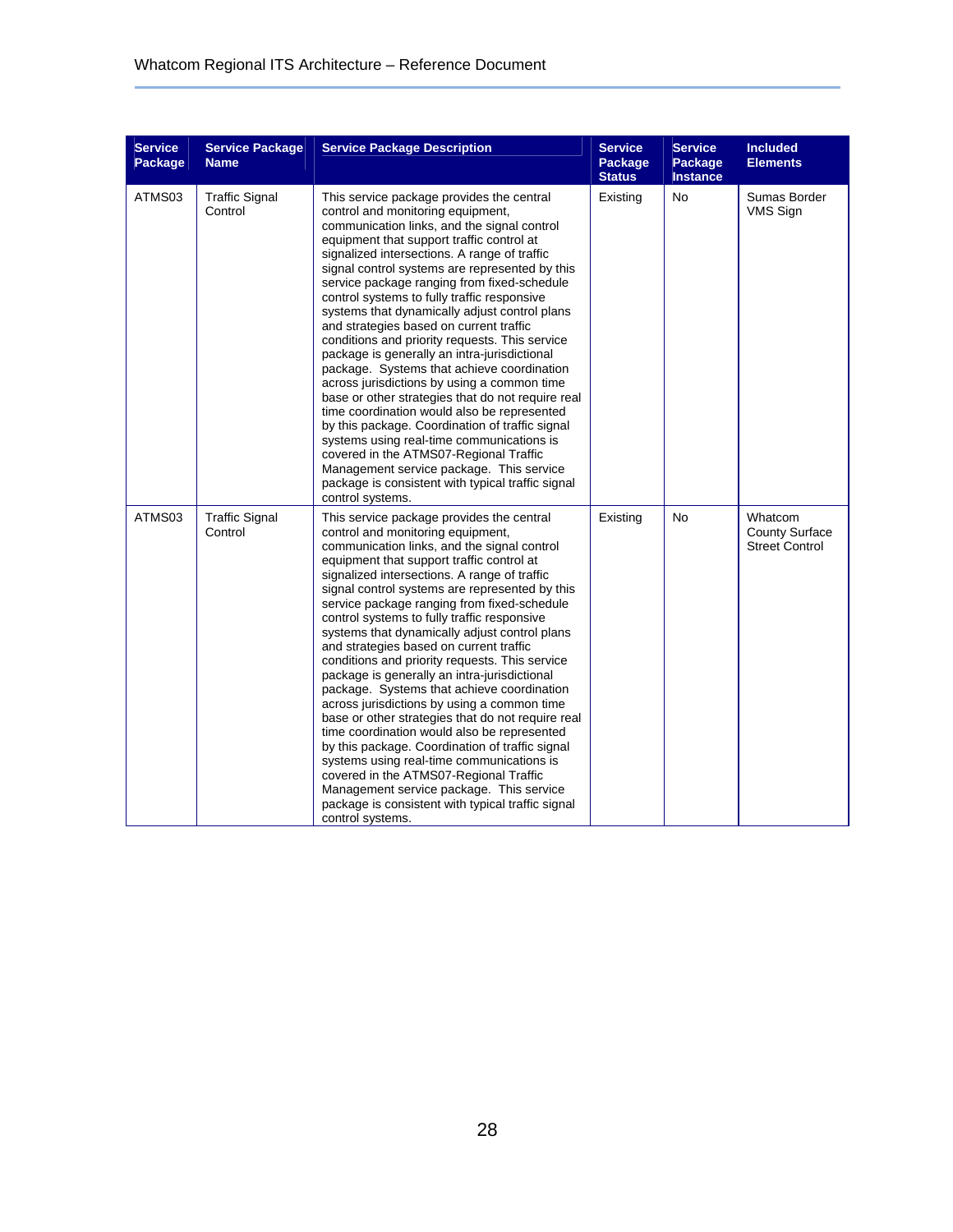| <b>Service</b><br>Package | <b>Service Package</b><br><b>Name</b> | <b>Service Package Description</b>                                                                                                                                                                                                                                                                                                                                                                                                                                                                                                                                                                                                                                                                                                                                                                                                                                                                                                                                                                                                       | <b>Service</b><br>Package<br><b>Status</b> | <b>Service</b><br>Package<br><b>Instance</b> | <b>Included</b><br><b>Elements</b>                 |
|---------------------------|---------------------------------------|------------------------------------------------------------------------------------------------------------------------------------------------------------------------------------------------------------------------------------------------------------------------------------------------------------------------------------------------------------------------------------------------------------------------------------------------------------------------------------------------------------------------------------------------------------------------------------------------------------------------------------------------------------------------------------------------------------------------------------------------------------------------------------------------------------------------------------------------------------------------------------------------------------------------------------------------------------------------------------------------------------------------------------------|--------------------------------------------|----------------------------------------------|----------------------------------------------------|
| ATMS03                    | <b>Traffic Signal</b><br>Control      | This service package provides the central<br>control and monitoring equipment,<br>communication links, and the signal control<br>equipment that support traffic control at<br>signalized intersections. A range of traffic<br>signal control systems are represented by this<br>service package ranging from fixed-schedule<br>control systems to fully traffic responsive<br>systems that dynamically adjust control plans<br>and strategies based on current traffic<br>conditions and priority requests. This service<br>package is generally an intra-jurisdictional<br>package. Systems that achieve coordination<br>across jurisdictions by using a common time<br>base or other strategies that do not require real<br>time coordination would also be represented<br>by this package. Coordination of traffic signal<br>systems using real-time communications is<br>covered in the ATMS07-Regional Traffic<br>Management service package. This service<br>package is consistent with typical traffic signal<br>control systems. | Existing                                   | No                                           | <b>WSDOT Field</b><br>Equipment                    |
| ATMS03                    | <b>Traffic Signal</b><br>Control      | This service package provides the central<br>control and monitoring equipment,<br>communication links, and the signal control<br>equipment that support traffic control at<br>signalized intersections. A range of traffic<br>signal control systems are represented by this<br>service package ranging from fixed-schedule<br>control systems to fully traffic responsive<br>systems that dynamically adjust control plans<br>and strategies based on current traffic<br>conditions and priority requests. This service<br>package is generally an intra-jurisdictional<br>package. Systems that achieve coordination<br>across jurisdictions by using a common time<br>base or other strategies that do not require real<br>time coordination would also be represented<br>by this package. Coordination of traffic signal<br>systems using real-time communications is<br>covered in the ATMS07-Regional Traffic<br>Management service package. This service<br>package is consistent with typical traffic signal<br>control systems. | Existing                                   | No                                           | <b>WSDOT Traffic</b><br>Management<br>Center (TMC) |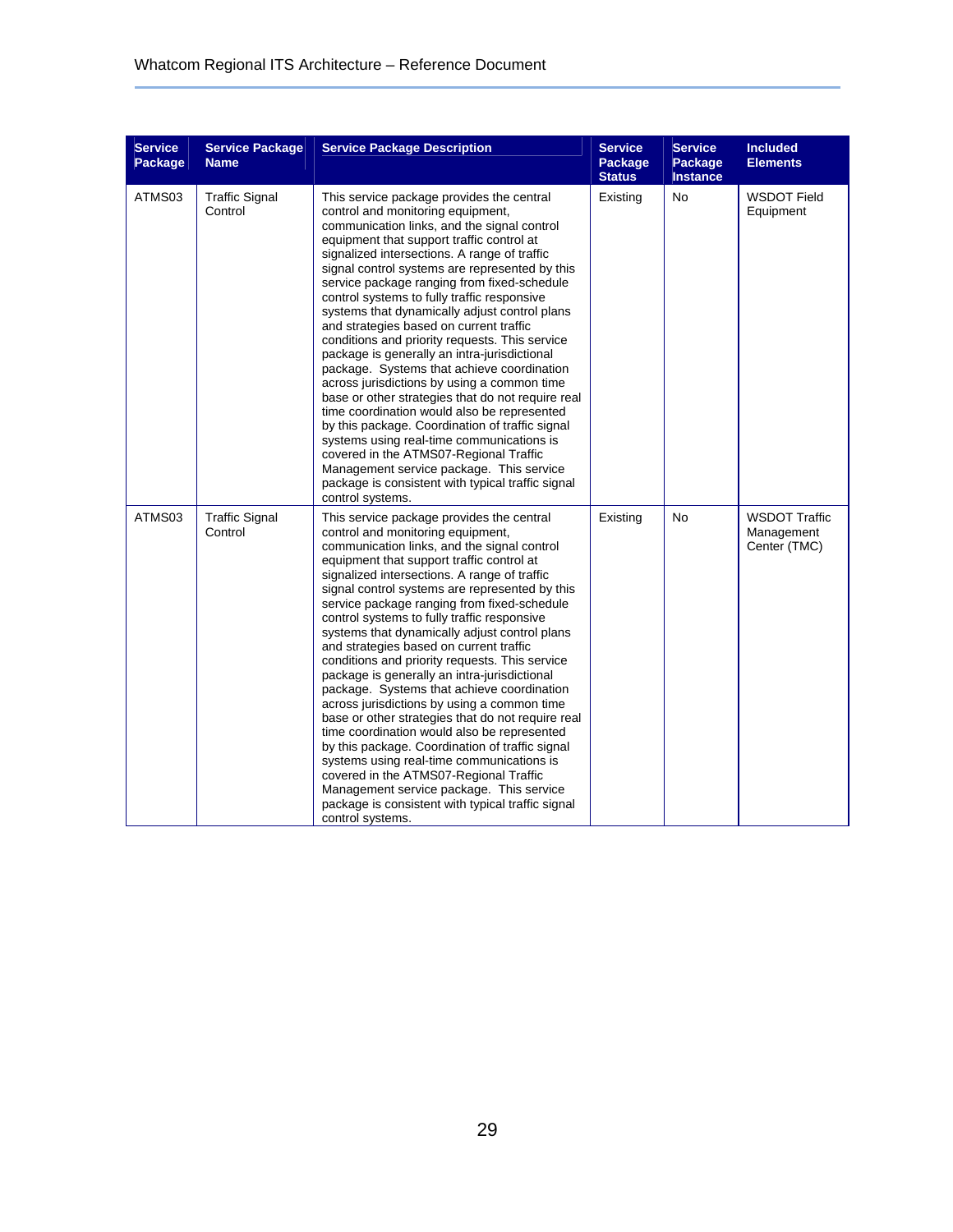| <b>Service</b><br>Package | <b>Service Package</b><br><b>Name</b>                         | <b>Service Package Description</b>                                                                                                                                                                                                                                                                                                                                                                                                                                                                                                                                                                                                                                                                                                                                                                                                                                                                                                                                                                                                                                                                                                                                                                                                                                                                                                                  | <b>Service</b><br>Package<br><b>Status</b> | <b>Service</b><br>Package<br><b>Instance</b> | <b>Included</b><br><b>Elements</b>                            |
|---------------------------|---------------------------------------------------------------|-----------------------------------------------------------------------------------------------------------------------------------------------------------------------------------------------------------------------------------------------------------------------------------------------------------------------------------------------------------------------------------------------------------------------------------------------------------------------------------------------------------------------------------------------------------------------------------------------------------------------------------------------------------------------------------------------------------------------------------------------------------------------------------------------------------------------------------------------------------------------------------------------------------------------------------------------------------------------------------------------------------------------------------------------------------------------------------------------------------------------------------------------------------------------------------------------------------------------------------------------------------------------------------------------------------------------------------------------------|--------------------------------------------|----------------------------------------------|---------------------------------------------------------------|
| ATMS04                    | ATMS04-<br>Highway Control -<br>MoT                           | This market package provides the Canadian<br>Provincial Ministries of Transport with central<br>monitoring and control, communications, and<br>field equipment that support freeway<br>management. It supports a range of highway<br>management control strategies including ramp<br>metering, interchange metering, mainline lane<br>controls, mainline metering, and other<br>strategies including variable speed controls.<br>This package also includes lane management<br>using dynamic message signs on the lanes<br>leading up to the border and dynamic warning<br>systems indicating the queues. This package<br>incorporates the instrumentation included in<br>the Network Surveillance Market Package to<br>support freeway monitoring and adaptive<br>strategies as an option.<br>This market package also includes the<br>capability to utilize surveillance information for<br>detection of incidents. Typically, the<br>processing would be performed at a traffic<br>management center; however, developments<br>might allow for point detection with roadway<br>equipment. For example, a CCTV might<br>include the capability to detect an incident<br>based upon image changes. Additionally, this<br>market package allows general advisory and<br>traffic control information to be provided to the<br>driver while en route. | Planned                                    | Yes                                          | <b>BC MOT Field</b><br>Equipment                              |
| ATMS06                    | ATMS06-Traffic<br>Information<br>Dissemination -<br>State DOT | This market package for US State DOTs<br>provides driver information using roadway<br>equipment such as dynamic message signs or<br>highway advisory radio. A wide range of<br>information can be disseminated including<br>traffic and road conditions, closure and detour<br>information, incident information, and<br>emergency alerts and driver advisories. This<br>package provides information to drivers at<br>specific equipped locations on the road<br>network. Careful placement of the roadway<br>equipment provides the information at points in<br>the network where the drivers have recourse<br>and can tailor their routes to account for the<br>new information. This package also covers the<br>equipment and interfaces that provide traffic<br>information from a traffic management center<br>to the media (for instance via a direct tie-in<br>between a traffic management center and<br>radio or television station computer systems),<br><b>Transit Management, Emergency</b><br>Management, and Information Service<br>Providers. A link to the Maintenance and<br>Construction Management subsystem allows<br>real time information on road/bridge closures<br>due to maintenance and construction activities<br>to be disseminated.                                                                                   | Planned                                    | Yes                                          | Northbound<br><b>Border Traveler</b><br>Information<br>System |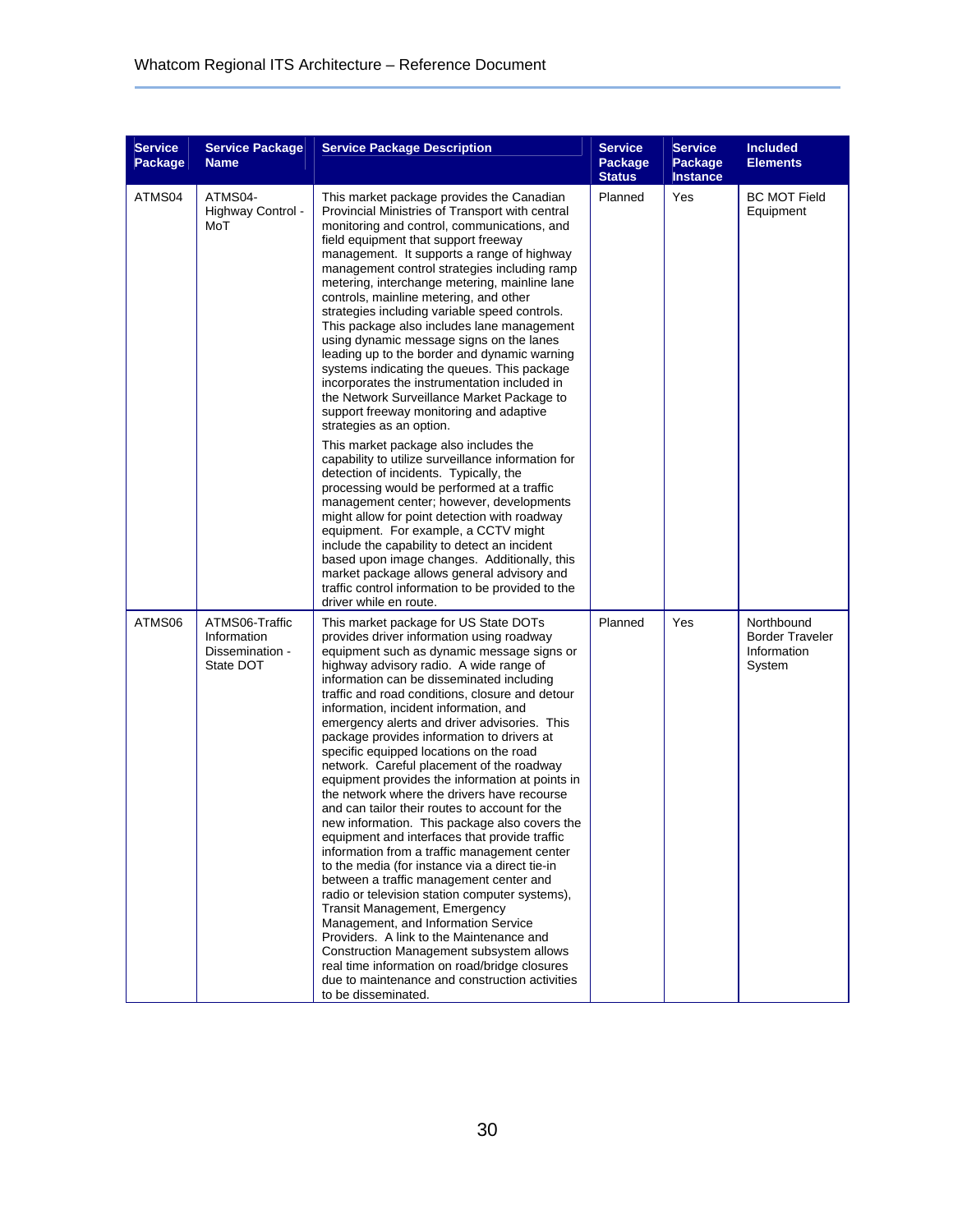| <b>Service</b><br>Package | <b>Service Package</b><br><b>Name</b>                         | <b>Service Package Description</b>                                                                                                                                                                                                                                                                                                                                                                                                                                                                                                                                                                                                                                                                                                                                                                                                                                                                                                                                                                                                                                                                                                                                                                                                                                | <b>Service</b><br>Package<br><b>Status</b> | <b>Service</b><br>Package<br><b>Instance</b> | <b>Included</b><br><b>Elements</b>                 |
|---------------------------|---------------------------------------------------------------|-------------------------------------------------------------------------------------------------------------------------------------------------------------------------------------------------------------------------------------------------------------------------------------------------------------------------------------------------------------------------------------------------------------------------------------------------------------------------------------------------------------------------------------------------------------------------------------------------------------------------------------------------------------------------------------------------------------------------------------------------------------------------------------------------------------------------------------------------------------------------------------------------------------------------------------------------------------------------------------------------------------------------------------------------------------------------------------------------------------------------------------------------------------------------------------------------------------------------------------------------------------------|--------------------------------------------|----------------------------------------------|----------------------------------------------------|
| ATMS06                    | ATMS06-Traffic<br>Information<br>Dissemination -<br>State DOT | This market package for US State DOTs<br>provides driver information using roadway<br>equipment such as dynamic message signs or<br>highway advisory radio. A wide range of<br>information can be disseminated including<br>traffic and road conditions, closure and detour<br>information, incident information, and<br>emergency alerts and driver advisories. This<br>package provides information to drivers at<br>specific equipped locations on the road<br>network. Careful placement of the roadway<br>equipment provides the information at points in<br>the network where the drivers have recourse<br>and can tailor their routes to account for the<br>new information. This package also covers the<br>equipment and interfaces that provide traffic<br>information from a traffic management center<br>to the media (for instance via a direct tie-in<br>between a traffic management center and<br>radio or television station computer systems),<br><b>Transit Management, Emergency</b><br>Management, and Information Service<br>Providers. A link to the Maintenance and<br>Construction Management subsystem allows<br>real time information on road/bridge closures<br>due to maintenance and construction activities<br>to be disseminated. | Planned                                    | Yes                                          | Sumas Border<br>VMS Sign                           |
| ATMS06                    | ATMS06-Traffic<br>Information<br>Dissemination -<br>State DOT | This market package for US State DOTs<br>provides driver information using roadway<br>equipment such as dynamic message signs or<br>highway advisory radio. A wide range of<br>information can be disseminated including<br>traffic and road conditions, closure and detour<br>information, incident information, and<br>emergency alerts and driver advisories. This<br>package provides information to drivers at<br>specific equipped locations on the road<br>network. Careful placement of the roadway<br>equipment provides the information at points in<br>the network where the drivers have recourse<br>and can tailor their routes to account for the<br>new information. This package also covers the<br>equipment and interfaces that provide traffic<br>information from a traffic management center<br>to the media (for instance via a direct tie-in<br>between a traffic management center and<br>radio or television station computer systems),<br><b>Transit Management, Emergency</b><br>Management, and Information Service<br>Providers. A link to the Maintenance and<br>Construction Management subsystem allows<br>real time information on road/bridge closures<br>due to maintenance and construction activities<br>to be disseminated. | Planned                                    | Yes                                          | <b>WSDOT Traffic</b><br>Management<br>Center (TMC) |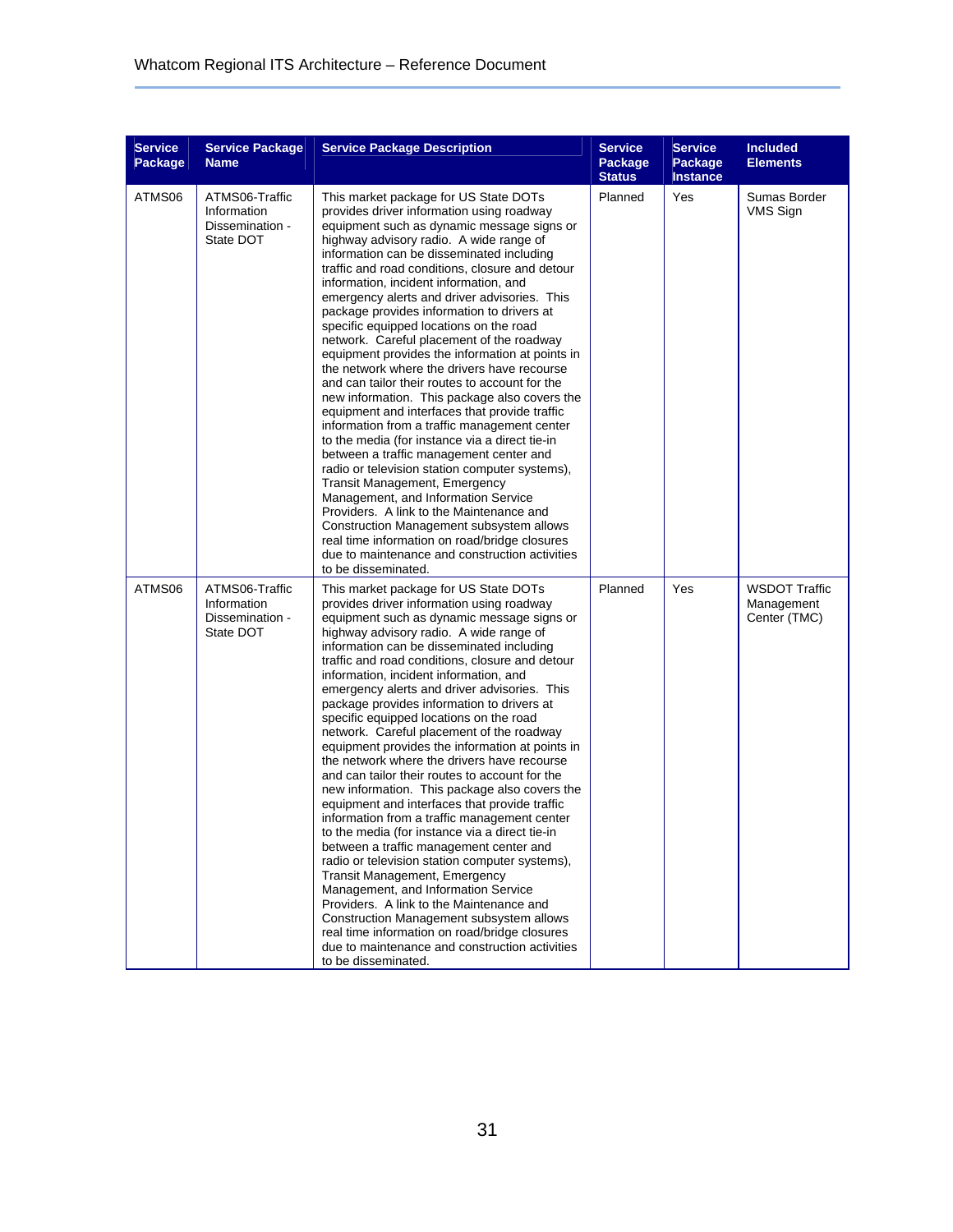| <b>Service</b><br>Package | <b>Service Package</b><br><b>Name</b> | <b>Service Package Description</b>                                                                                                                                                                                                                                                                                                                                                                                                                                                                                                                                                                                                                                                                                                                                                                                                                                                                                                                                                                                                                                                                                                                                                                                                                                                                                                                                                | <b>Service</b><br>Package<br><b>Status</b> | <b>Service</b><br>Package<br><b>Instance</b> | <b>Included</b><br><b>Elements</b>                  |
|---------------------------|---------------------------------------|-----------------------------------------------------------------------------------------------------------------------------------------------------------------------------------------------------------------------------------------------------------------------------------------------------------------------------------------------------------------------------------------------------------------------------------------------------------------------------------------------------------------------------------------------------------------------------------------------------------------------------------------------------------------------------------------------------------------------------------------------------------------------------------------------------------------------------------------------------------------------------------------------------------------------------------------------------------------------------------------------------------------------------------------------------------------------------------------------------------------------------------------------------------------------------------------------------------------------------------------------------------------------------------------------------------------------------------------------------------------------------------|--------------------------------------------|----------------------------------------------|-----------------------------------------------------|
| ATMS07                    | <b>Regional Traffic</b><br>Management | This service package provides for the sharing<br>of traffic information and control among traffic<br>management centers to support regional traffic<br>management strategies. Regional traffic<br>management strategies that are supported<br>include inter-jurisdictional, real-time<br>coordinated traffic signal control systems and<br>coordination between freeway operations and<br>traffic signal control within a corridor. This<br>service package advances the ATMS03-Traffic<br>Signal Control and ATMS04-Traffic Metering<br>service packages by adding the<br>communications links and integrated control<br>strategies that enable integrated,<br>interjurisdictional traffic management. The<br>nature of optimization and extent of information<br>and control sharing is determined through<br>working arrangements between jurisdictions.<br>This package relies principally on roadside<br>instrumentation supported by the Traffic Signal<br>Control and Traffic Metering service packages<br>and adds hardware, software, and fixed-point<br>to fixed-point communications capabilities to<br>implement traffic management strategies that<br>are coordinated between allied traffic<br>management centers. Several levels of<br>coordination are supported from sharing of<br>information through sharing of control between<br>traffic management centers. | Planned                                    | No                                           | Bellingham<br><b>Surface Street</b><br>Control      |
| ATMS07                    | <b>Regional Traffic</b><br>Management | This service package provides for the sharing<br>of traffic information and control among traffic<br>management centers to support regional traffic<br>management strategies. Regional traffic<br>management strategies that are supported<br>include inter-jurisdictional, real-time<br>coordinated traffic signal control systems and<br>coordination between freeway operations and<br>traffic signal control within a corridor. This<br>service package advances the ATMS03-Traffic<br>Signal Control and ATMS04-Traffic Metering<br>service packages by adding the<br>communications links and integrated control<br>strategies that enable integrated,<br>interjurisdictional traffic management. The<br>nature of optimization and extent of information<br>and control sharing is determined through<br>working arrangements between jurisdictions.<br>This package relies principally on roadside<br>instrumentation supported by the Traffic Signal<br>Control and Traffic Metering service packages<br>and adds hardware, software, and fixed-point<br>to fixed-point communications capabilities to<br>implement traffic management strategies that<br>are coordinated between allied traffic<br>management centers. Several levels of<br>coordination are supported from sharing of<br>information through sharing of control between<br>traffic management centers. | Planned                                    | No                                           | Bellingham<br>Traffic<br>Management<br>Center (TMC) |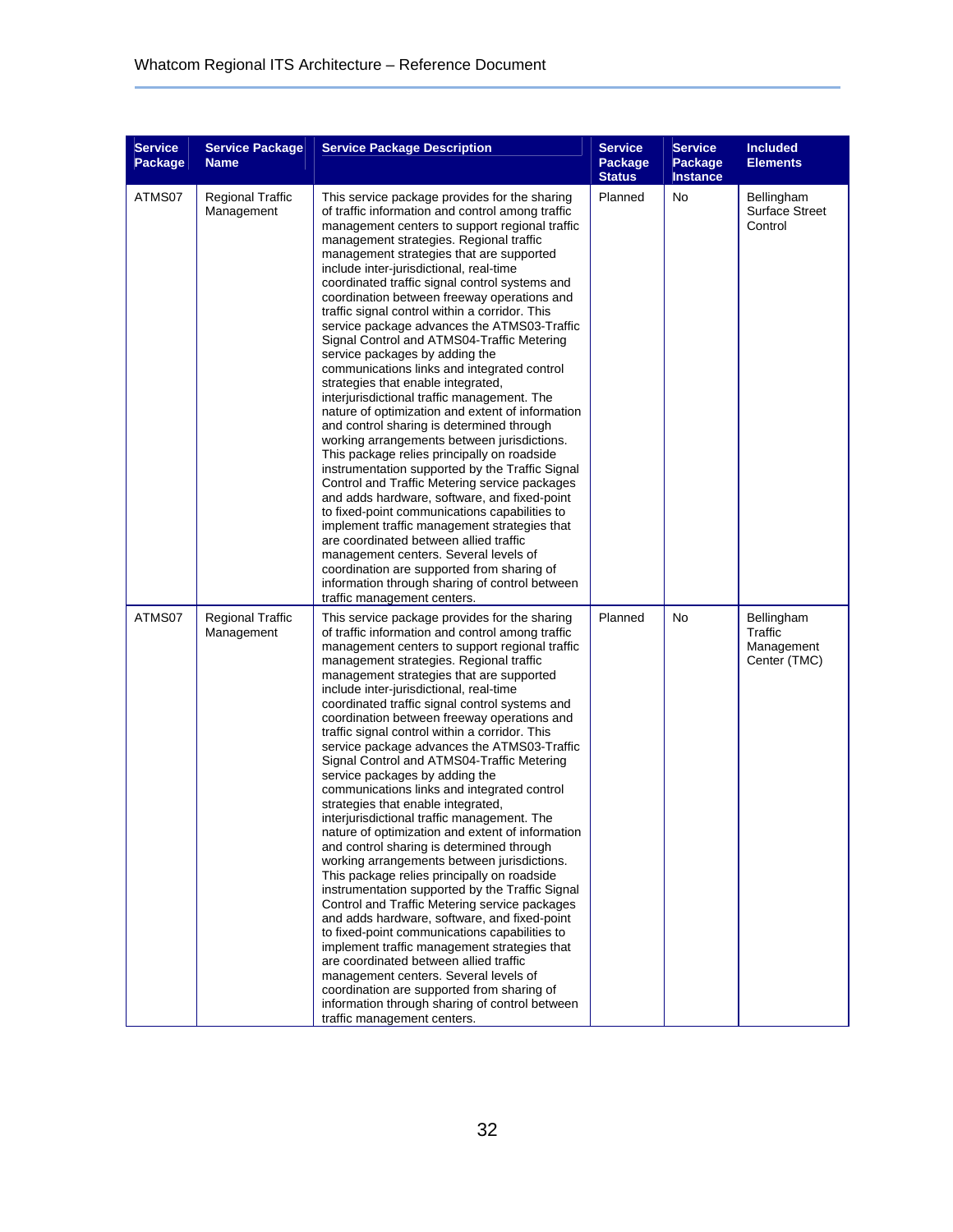| <b>Service</b><br>Package | <b>Service Package</b><br><b>Name</b> | <b>Service Package Description</b>                                                                                                                                                                                                                                                                                                                                                                                                                                                                                                                                                                                                                                                                                                                                                                                                                                                                                                                                                                                                                                                                                                                                                                                                                                                                                                                                                | <b>Service</b><br>Package<br><b>Status</b> | <b>Service</b><br>Package<br><b>Instance</b> | <b>Included</b><br><b>Elements</b>           |
|---------------------------|---------------------------------------|-----------------------------------------------------------------------------------------------------------------------------------------------------------------------------------------------------------------------------------------------------------------------------------------------------------------------------------------------------------------------------------------------------------------------------------------------------------------------------------------------------------------------------------------------------------------------------------------------------------------------------------------------------------------------------------------------------------------------------------------------------------------------------------------------------------------------------------------------------------------------------------------------------------------------------------------------------------------------------------------------------------------------------------------------------------------------------------------------------------------------------------------------------------------------------------------------------------------------------------------------------------------------------------------------------------------------------------------------------------------------------------|--------------------------------------------|----------------------------------------------|----------------------------------------------|
| ATMS07                    | <b>Regional Traffic</b><br>Management | This service package provides for the sharing<br>of traffic information and control among traffic<br>management centers to support regional traffic<br>management strategies. Regional traffic<br>management strategies that are supported<br>include inter-jurisdictional, real-time<br>coordinated traffic signal control systems and<br>coordination between freeway operations and<br>traffic signal control within a corridor. This<br>service package advances the ATMS03-Traffic<br>Signal Control and ATMS04-Traffic Metering<br>service packages by adding the<br>communications links and integrated control<br>strategies that enable integrated,<br>interjurisdictional traffic management. The<br>nature of optimization and extent of information<br>and control sharing is determined through<br>working arrangements between jurisdictions.<br>This package relies principally on roadside<br>instrumentation supported by the Traffic Signal<br>Control and Traffic Metering service packages<br>and adds hardware, software, and fixed-point<br>to fixed-point communications capabilities to<br>implement traffic management strategies that<br>are coordinated between allied traffic<br>management centers. Several levels of<br>coordination are supported from sharing of<br>information through sharing of control between<br>traffic management centers. | Planned                                    | No                                           | Ferndale<br><b>Surface Street</b><br>Control |
| ATMS07                    | <b>Regional Traffic</b><br>Management | This service package provides for the sharing<br>of traffic information and control among traffic<br>management centers to support regional traffic<br>management strategies. Regional traffic<br>management strategies that are supported<br>include inter-jurisdictional, real-time<br>coordinated traffic signal control systems and<br>coordination between freeway operations and<br>traffic signal control within a corridor. This<br>service package advances the ATMS03-Traffic<br>Signal Control and ATMS04-Traffic Metering<br>service packages by adding the<br>communications links and integrated control<br>strategies that enable integrated,<br>interjurisdictional traffic management. The<br>nature of optimization and extent of information<br>and control sharing is determined through<br>working arrangements between jurisdictions.<br>This package relies principally on roadside<br>instrumentation supported by the Traffic Signal<br>Control and Traffic Metering service packages<br>and adds hardware, software, and fixed-point<br>to fixed-point communications capabilities to<br>implement traffic management strategies that<br>are coordinated between allied traffic<br>management centers. Several levels of<br>coordination are supported from sharing of<br>information through sharing of control between<br>traffic management centers. | Planned                                    | No                                           | I-5/Bellingham<br><b>Traffic Signals</b>     |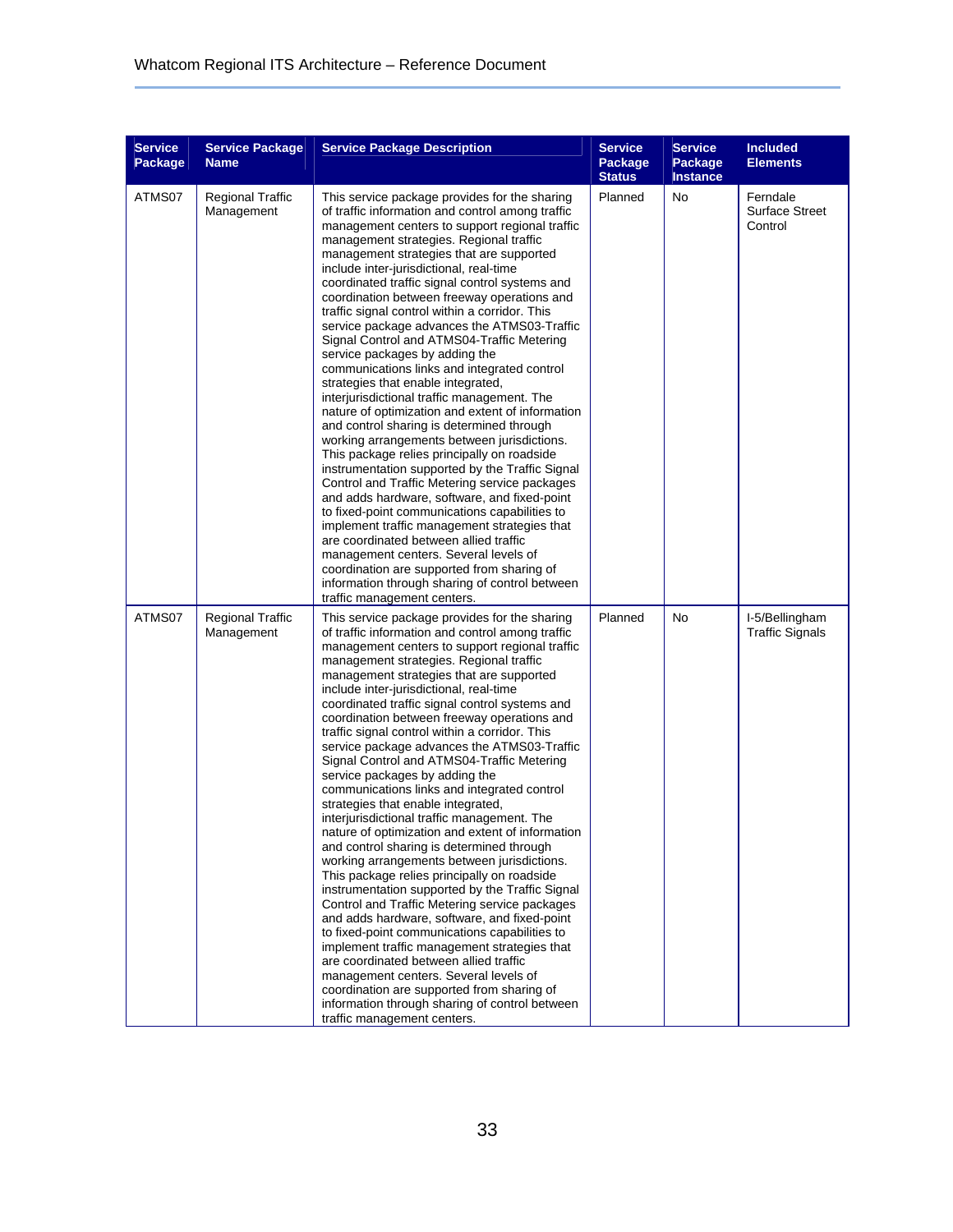| <b>Service</b><br>Package | <b>Service Package</b><br><b>Name</b> | <b>Service Package Description</b>                                                                                                                                                                                                                                                                                                                                                                                                                                                                                                                                                                                                                                                                                                                                                                                                                                                                                                                                                                                                                                                                                                                                                                                                                                                                                                                                                | <b>Service</b><br>Package<br><b>Status</b> | <b>Service</b><br>Package<br><b>Instance</b> | <b>Included</b><br><b>Elements</b>      |
|---------------------------|---------------------------------------|-----------------------------------------------------------------------------------------------------------------------------------------------------------------------------------------------------------------------------------------------------------------------------------------------------------------------------------------------------------------------------------------------------------------------------------------------------------------------------------------------------------------------------------------------------------------------------------------------------------------------------------------------------------------------------------------------------------------------------------------------------------------------------------------------------------------------------------------------------------------------------------------------------------------------------------------------------------------------------------------------------------------------------------------------------------------------------------------------------------------------------------------------------------------------------------------------------------------------------------------------------------------------------------------------------------------------------------------------------------------------------------|--------------------------------------------|----------------------------------------------|-----------------------------------------|
| ATMS07                    | <b>Regional Traffic</b><br>Management | This service package provides for the sharing<br>of traffic information and control among traffic<br>management centers to support regional traffic<br>management strategies. Regional traffic<br>management strategies that are supported<br>include inter-jurisdictional, real-time<br>coordinated traffic signal control systems and<br>coordination between freeway operations and<br>traffic signal control within a corridor. This<br>service package advances the ATMS03-Traffic<br>Signal Control and ATMS04-Traffic Metering<br>service packages by adding the<br>communications links and integrated control<br>strategies that enable integrated,<br>interjurisdictional traffic management. The<br>nature of optimization and extent of information<br>and control sharing is determined through<br>working arrangements between jurisdictions.<br>This package relies principally on roadside<br>instrumentation supported by the Traffic Signal<br>Control and Traffic Metering service packages<br>and adds hardware, software, and fixed-point<br>to fixed-point communications capabilities to<br>implement traffic management strategies that<br>are coordinated between allied traffic<br>management centers. Several levels of<br>coordination are supported from sharing of<br>information through sharing of control between<br>traffic management centers. | Planned                                    | No                                           | Interstate 5<br>Monitoring              |
| ATMS07                    | <b>Regional Traffic</b><br>Management | This service package provides for the sharing<br>of traffic information and control among traffic<br>management centers to support regional traffic<br>management strategies. Regional traffic<br>management strategies that are supported<br>include inter-jurisdictional, real-time<br>coordinated traffic signal control systems and<br>coordination between freeway operations and<br>traffic signal control within a corridor. This<br>service package advances the ATMS03-Traffic<br>Signal Control and ATMS04-Traffic Metering<br>service packages by adding the<br>communications links and integrated control<br>strategies that enable integrated,<br>interjurisdictional traffic management. The<br>nature of optimization and extent of information<br>and control sharing is determined through<br>working arrangements between jurisdictions.<br>This package relies principally on roadside<br>instrumentation supported by the Traffic Signal<br>Control and Traffic Metering service packages<br>and adds hardware, software, and fixed-point<br>to fixed-point communications capabilities to<br>implement traffic management strategies that<br>are coordinated between allied traffic<br>management centers. Several levels of<br>coordination are supported from sharing of<br>information through sharing of control between<br>traffic management centers. | Planned                                    | No                                           | Lynden Surface<br><b>Street Control</b> |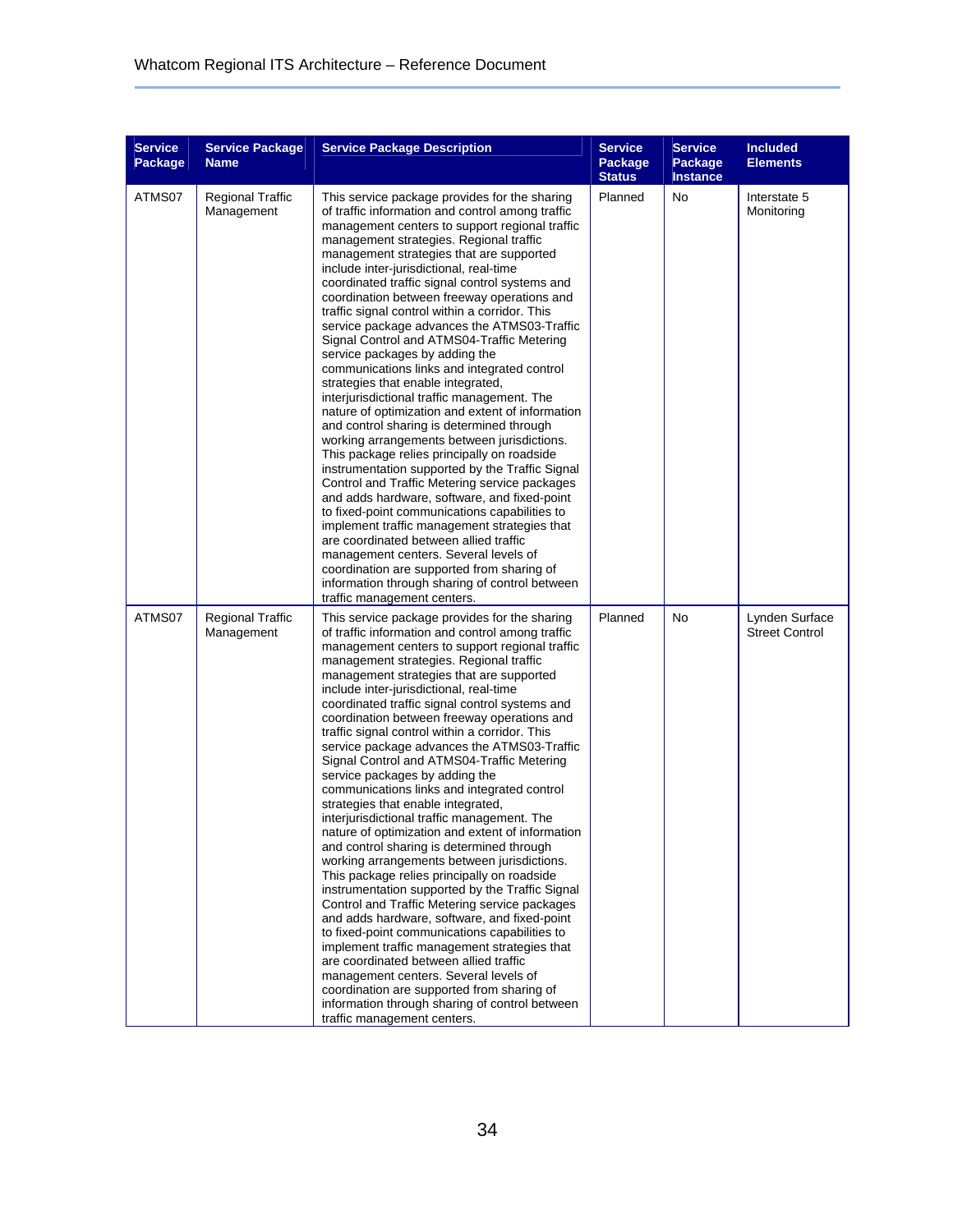| <b>Service</b><br>Package | <b>Service Package</b><br><b>Name</b> | <b>Service Package Description</b>                                                                                                                                                                                                                                                                                                                                                                                                                                                                                                                                                                                                                                                                                                                                                                                                                                                                                                                                                                                                                                                                                                                                                                                                                                                                                                                                                | <b>Service</b><br>Package<br><b>Status</b> | <b>Service</b><br>Package<br><b>Instance</b> | <b>Included</b><br><b>Elements</b> |
|---------------------------|---------------------------------------|-----------------------------------------------------------------------------------------------------------------------------------------------------------------------------------------------------------------------------------------------------------------------------------------------------------------------------------------------------------------------------------------------------------------------------------------------------------------------------------------------------------------------------------------------------------------------------------------------------------------------------------------------------------------------------------------------------------------------------------------------------------------------------------------------------------------------------------------------------------------------------------------------------------------------------------------------------------------------------------------------------------------------------------------------------------------------------------------------------------------------------------------------------------------------------------------------------------------------------------------------------------------------------------------------------------------------------------------------------------------------------------|--------------------------------------------|----------------------------------------------|------------------------------------|
| ATMS07                    | <b>Regional Traffic</b><br>Management | This service package provides for the sharing<br>of traffic information and control among traffic<br>management centers to support regional traffic<br>management strategies. Regional traffic<br>management strategies that are supported<br>include inter-jurisdictional, real-time<br>coordinated traffic signal control systems and<br>coordination between freeway operations and<br>traffic signal control within a corridor. This<br>service package advances the ATMS03-Traffic<br>Signal Control and ATMS04-Traffic Metering<br>service packages by adding the<br>communications links and integrated control<br>strategies that enable integrated,<br>interjurisdictional traffic management. The<br>nature of optimization and extent of information<br>and control sharing is determined through<br>working arrangements between jurisdictions.<br>This package relies principally on roadside<br>instrumentation supported by the Traffic Signal<br>Control and Traffic Metering service packages<br>and adds hardware, software, and fixed-point<br>to fixed-point communications capabilities to<br>implement traffic management strategies that<br>are coordinated between allied traffic<br>management centers. Several levels of<br>coordination are supported from sharing of<br>information through sharing of control between<br>traffic management centers. | Planned                                    | No                                           | <b>SR 539 ITS</b><br>System        |
| ATMS07                    | <b>Regional Traffic</b><br>Management | This service package provides for the sharing<br>of traffic information and control among traffic<br>management centers to support regional traffic<br>management strategies. Regional traffic<br>management strategies that are supported<br>include inter-jurisdictional, real-time<br>coordinated traffic signal control systems and<br>coordination between freeway operations and<br>traffic signal control within a corridor. This<br>service package advances the ATMS03-Traffic<br>Signal Control and ATMS04-Traffic Metering<br>service packages by adding the<br>communications links and integrated control<br>strategies that enable integrated,<br>interjurisdictional traffic management. The<br>nature of optimization and extent of information<br>and control sharing is determined through<br>working arrangements between jurisdictions.<br>This package relies principally on roadside<br>instrumentation supported by the Traffic Signal<br>Control and Traffic Metering service packages<br>and adds hardware, software, and fixed-point<br>to fixed-point communications capabilities to<br>implement traffic management strategies that<br>are coordinated between allied traffic<br>management centers. Several levels of<br>coordination are supported from sharing of<br>information through sharing of control between<br>traffic management centers. | Planned                                    | No                                           | <b>SR 543 ITS</b><br>System        |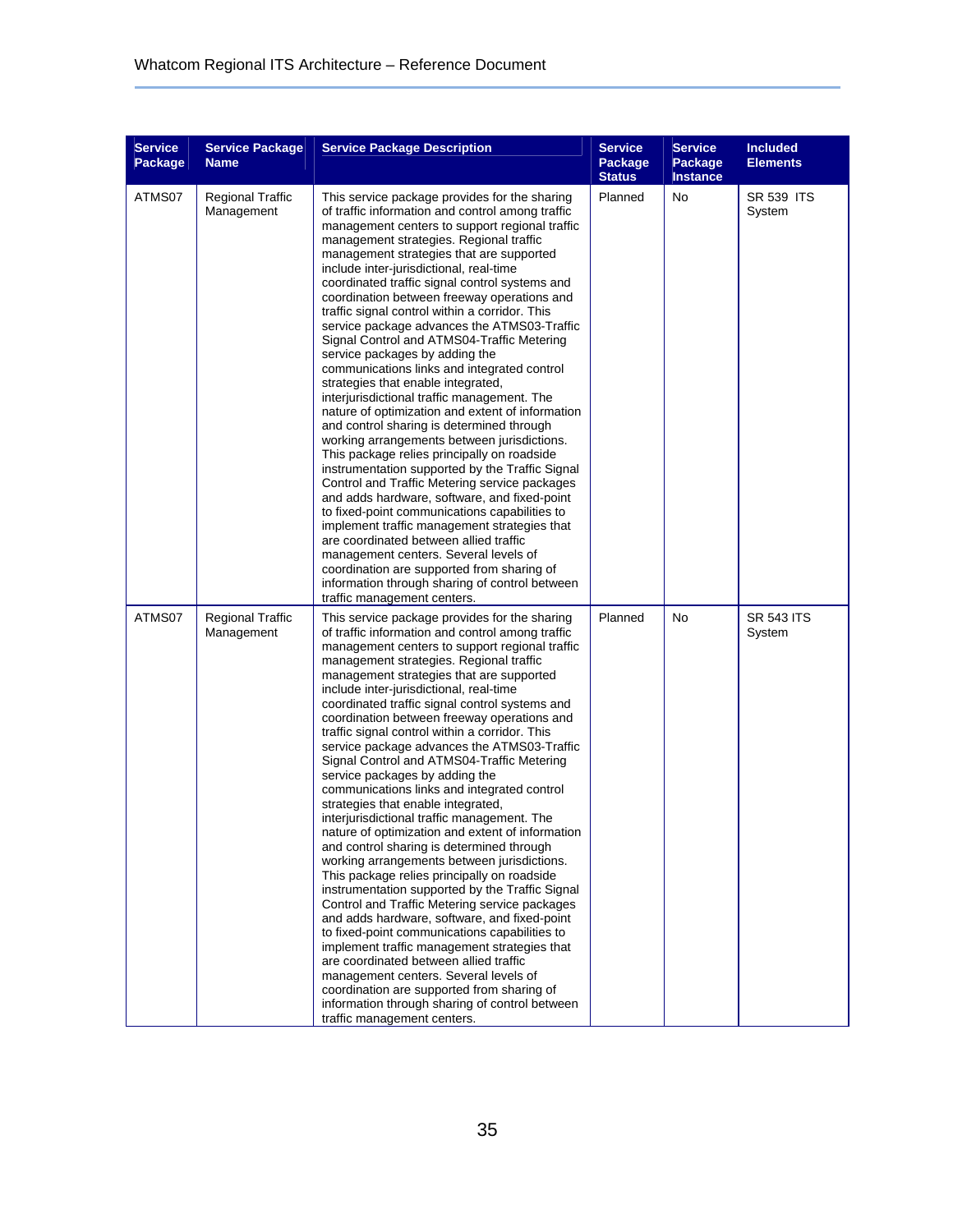| <b>Service</b><br>Package | <b>Service Package</b><br><b>Name</b> | <b>Service Package Description</b>                                                                                                                                                                                                                                                                                                                                                                                                                                                                                                                                                                                                                                                                                                                                                                                                                                                                                                                                                                                                                                                                                                                                                                                                                                                                                                                                                | <b>Service</b><br>Package<br><b>Status</b> | <b>Service</b><br>Package<br><b>Instance</b> | <b>Included</b><br><b>Elements</b>                        |
|---------------------------|---------------------------------------|-----------------------------------------------------------------------------------------------------------------------------------------------------------------------------------------------------------------------------------------------------------------------------------------------------------------------------------------------------------------------------------------------------------------------------------------------------------------------------------------------------------------------------------------------------------------------------------------------------------------------------------------------------------------------------------------------------------------------------------------------------------------------------------------------------------------------------------------------------------------------------------------------------------------------------------------------------------------------------------------------------------------------------------------------------------------------------------------------------------------------------------------------------------------------------------------------------------------------------------------------------------------------------------------------------------------------------------------------------------------------------------|--------------------------------------------|----------------------------------------------|-----------------------------------------------------------|
| ATMS07                    | <b>Regional Traffic</b><br>Management | This service package provides for the sharing<br>of traffic information and control among traffic<br>management centers to support regional traffic<br>management strategies. Regional traffic<br>management strategies that are supported<br>include inter-jurisdictional, real-time<br>coordinated traffic signal control systems and<br>coordination between freeway operations and<br>traffic signal control within a corridor. This<br>service package advances the ATMS03-Traffic<br>Signal Control and ATMS04-Traffic Metering<br>service packages by adding the<br>communications links and integrated control<br>strategies that enable integrated,<br>interjurisdictional traffic management. The<br>nature of optimization and extent of information<br>and control sharing is determined through<br>working arrangements between jurisdictions.<br>This package relies principally on roadside<br>instrumentation supported by the Traffic Signal<br>Control and Traffic Metering service packages<br>and adds hardware, software, and fixed-point<br>to fixed-point communications capabilities to<br>implement traffic management strategies that<br>are coordinated between allied traffic<br>management centers. Several levels of<br>coordination are supported from sharing of<br>information through sharing of control between<br>traffic management centers. | Planned                                    | No                                           | SR 9 ITS<br>System                                        |
| ATMS07                    | <b>Regional Traffic</b><br>Management | This service package provides for the sharing<br>of traffic information and control among traffic<br>management centers to support regional traffic<br>management strategies. Regional traffic<br>management strategies that are supported<br>include inter-jurisdictional, real-time<br>coordinated traffic signal control systems and<br>coordination between freeway operations and<br>traffic signal control within a corridor. This<br>service package advances the ATMS03-Traffic<br>Signal Control and ATMS04-Traffic Metering<br>service packages by adding the<br>communications links and integrated control<br>strategies that enable integrated,<br>interjurisdictional traffic management. The<br>nature of optimization and extent of information<br>and control sharing is determined through<br>working arrangements between jurisdictions.<br>This package relies principally on roadside<br>instrumentation supported by the Traffic Signal<br>Control and Traffic Metering service packages<br>and adds hardware, software, and fixed-point<br>to fixed-point communications capabilities to<br>implement traffic management strategies that<br>are coordinated between allied traffic<br>management centers. Several levels of<br>coordination are supported from sharing of<br>information through sharing of control between<br>traffic management centers. | Planned                                    | No                                           | Whatcom<br><b>County Surface</b><br><b>Street Control</b> |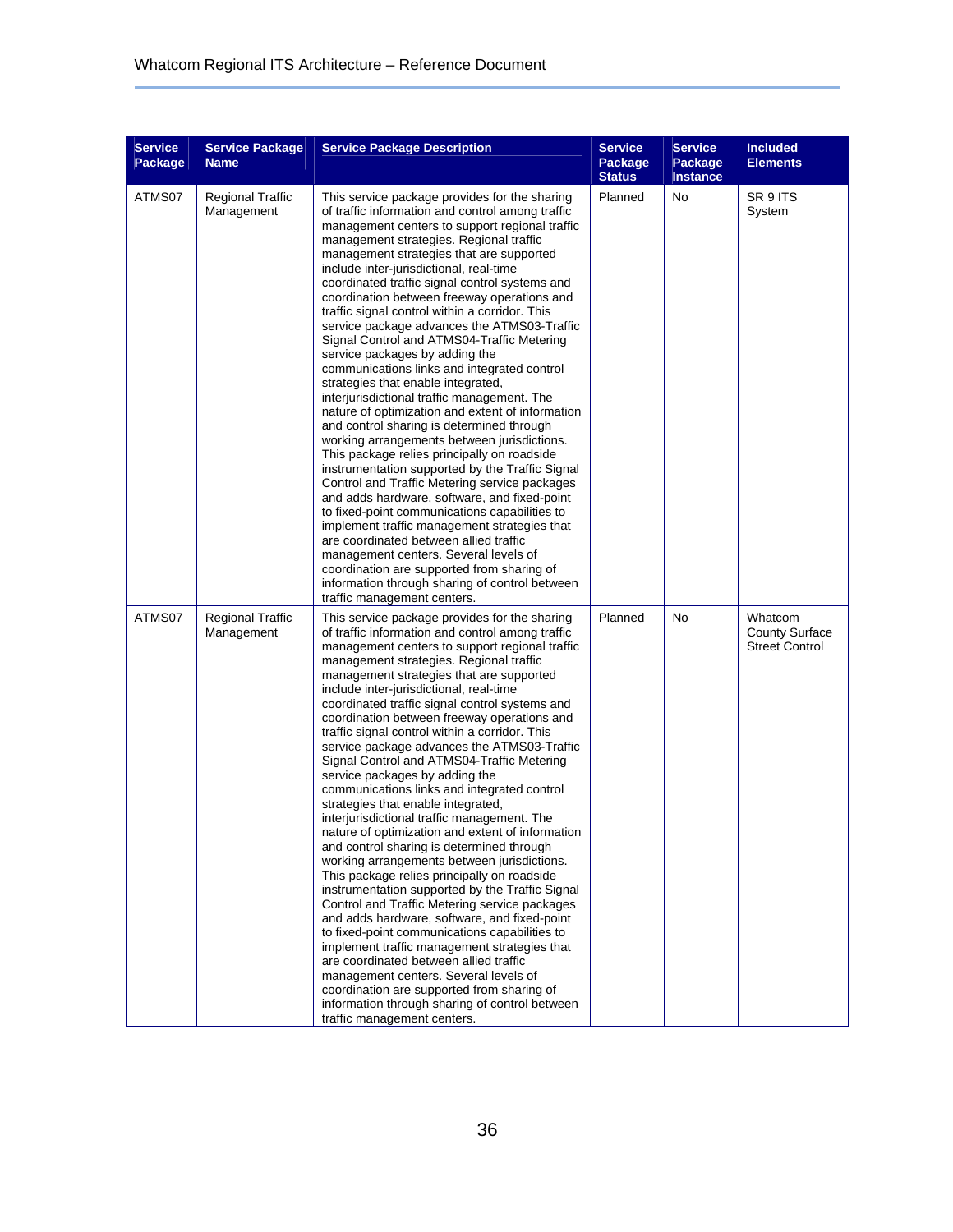| <b>Service</b><br>Package | <b>Service Package</b><br><b>Name</b>         | <b>Service Package Description</b>                                                                                                                                                                                                                                                                                                                                                                                                                                                                                                                                                                                                                                                                                                                                                                                                                                                                                                                                                                                                                                                                                                                                                                                                                                                                                                                                                | <b>Service</b><br>Package<br><b>Status</b> | <b>Service</b><br>Package<br><b>Instance</b> | <b>Included</b><br><b>Elements</b>                 |
|---------------------------|-----------------------------------------------|-----------------------------------------------------------------------------------------------------------------------------------------------------------------------------------------------------------------------------------------------------------------------------------------------------------------------------------------------------------------------------------------------------------------------------------------------------------------------------------------------------------------------------------------------------------------------------------------------------------------------------------------------------------------------------------------------------------------------------------------------------------------------------------------------------------------------------------------------------------------------------------------------------------------------------------------------------------------------------------------------------------------------------------------------------------------------------------------------------------------------------------------------------------------------------------------------------------------------------------------------------------------------------------------------------------------------------------------------------------------------------------|--------------------------------------------|----------------------------------------------|----------------------------------------------------|
| ATMS07                    | <b>Regional Traffic</b><br>Management         | This service package provides for the sharing<br>of traffic information and control among traffic<br>management centers to support regional traffic<br>management strategies. Regional traffic<br>management strategies that are supported<br>include inter-jurisdictional, real-time<br>coordinated traffic signal control systems and<br>coordination between freeway operations and<br>traffic signal control within a corridor. This<br>service package advances the ATMS03-Traffic<br>Signal Control and ATMS04-Traffic Metering<br>service packages by adding the<br>communications links and integrated control<br>strategies that enable integrated,<br>interjurisdictional traffic management. The<br>nature of optimization and extent of information<br>and control sharing is determined through<br>working arrangements between jurisdictions.<br>This package relies principally on roadside<br>instrumentation supported by the Traffic Signal<br>Control and Traffic Metering service packages<br>and adds hardware, software, and fixed-point<br>to fixed-point communications capabilities to<br>implement traffic management strategies that<br>are coordinated between allied traffic<br>management centers. Several levels of<br>coordination are supported from sharing of<br>information through sharing of control between<br>traffic management centers. | Planned                                    | No                                           | <b>WSDOT Traffic</b><br>Management<br>Center (TMC) |
| ATMS13                    | Standard<br><b>Railroad Grade</b><br>Crossing | This service package manages highway traffic<br>at highway-rail intersections (HRIs) where<br>operational requirements do not dictate more<br>advanced features (e.g., where rail operational<br>speeds are less than 80 miles per hour). Both<br>passive (e.g., the crossbuck sign) and active<br>warning systems (e.g., flashing lights and<br>gates) are supported. (Note that passive<br>systems exercise only the single interface<br>between the roadway subsystem and the<br>driver in the architecture definition.) These<br>traditional HRI warning systems may also be<br>augmented with other standard traffic<br>management devices. The warning systems<br>are activated on notification by interfaced<br>wayside equipment of an approaching train.<br>The equipment at the HRI may also be<br>interconnected with adjacent signalized<br>intersections so that local control can be<br>adapted to highway-rail intersection activities.<br>Health monitoring of the HRI equipment and<br>interfaces is performed; detected abnormalities<br>are reported to both highway and railroad<br>officials through wayside interfaces and<br>interfaces to the traffic management<br>subsystem.                                                                                                                                                                            | Planned                                    | No                                           | Bellingham<br><b>Surface Street</b><br>Control     |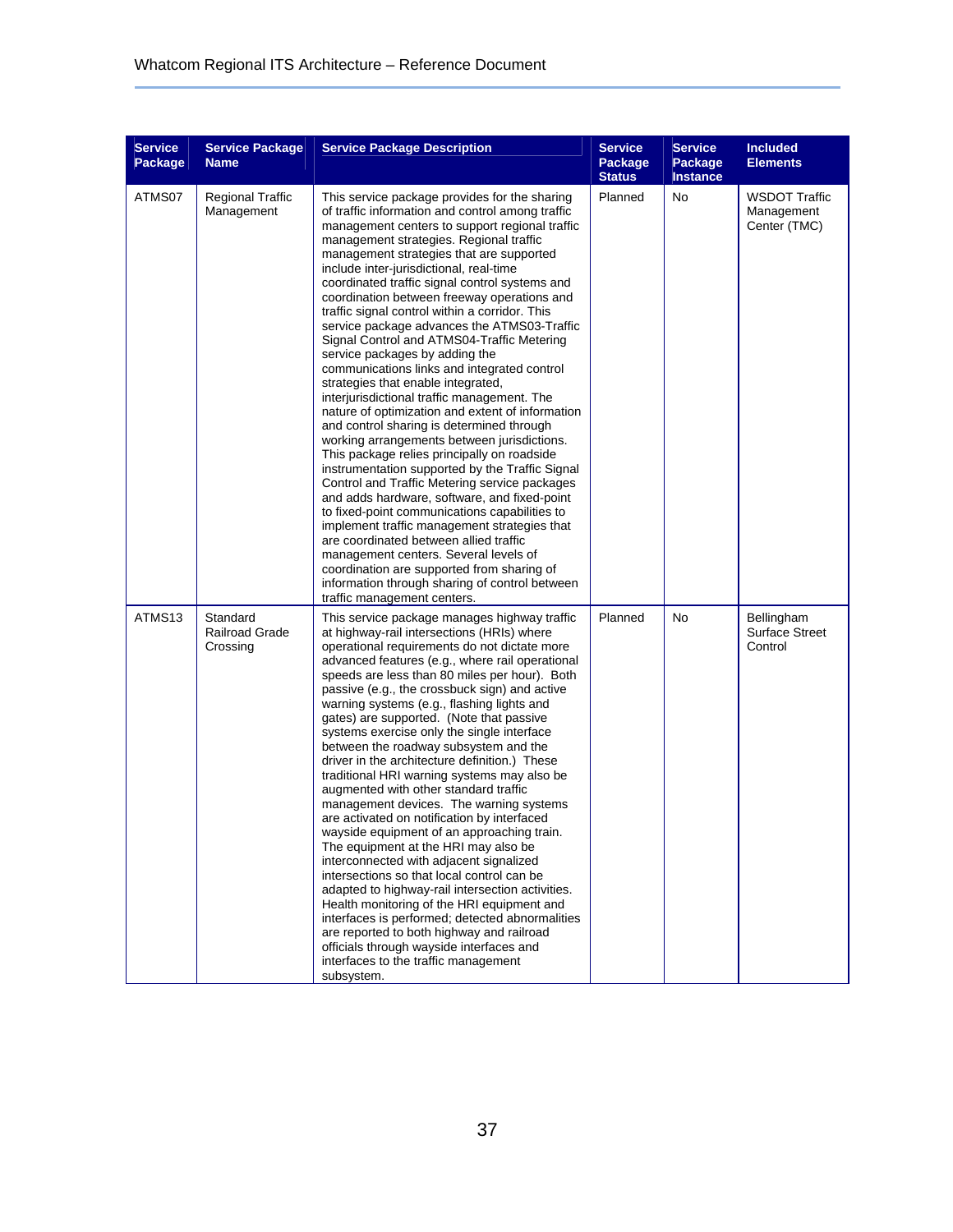| <b>Service</b><br>Package | <b>Service Package</b><br><b>Name</b>         | <b>Service Package Description</b>                                                                                                                                                                                                                                                                                                                                                                                                                                                                                                                                                                                                                                                                                                                                                                                                                                                                                                                                                                                                                                                                                                                                                                     | <b>Service</b><br>Package<br><b>Status</b> | <b>Service</b><br>Package<br><b>Instance</b> | <b>Included</b><br><b>Elements</b>                  |
|---------------------------|-----------------------------------------------|--------------------------------------------------------------------------------------------------------------------------------------------------------------------------------------------------------------------------------------------------------------------------------------------------------------------------------------------------------------------------------------------------------------------------------------------------------------------------------------------------------------------------------------------------------------------------------------------------------------------------------------------------------------------------------------------------------------------------------------------------------------------------------------------------------------------------------------------------------------------------------------------------------------------------------------------------------------------------------------------------------------------------------------------------------------------------------------------------------------------------------------------------------------------------------------------------------|--------------------------------------------|----------------------------------------------|-----------------------------------------------------|
| ATMS13                    | Standard<br><b>Railroad Grade</b><br>Crossing | This service package manages highway traffic<br>at highway-rail intersections (HRIs) where<br>operational requirements do not dictate more<br>advanced features (e.g., where rail operational<br>speeds are less than 80 miles per hour). Both<br>passive (e.g., the crossbuck sign) and active<br>warning systems (e.g., flashing lights and<br>gates) are supported. (Note that passive<br>systems exercise only the single interface<br>between the roadway subsystem and the<br>driver in the architecture definition.) These<br>traditional HRI warning systems may also be<br>augmented with other standard traffic<br>management devices. The warning systems<br>are activated on notification by interfaced<br>wayside equipment of an approaching train.<br>The equipment at the HRI may also be<br>interconnected with adjacent signalized<br>intersections so that local control can be<br>adapted to highway-rail intersection activities.<br>Health monitoring of the HRI equipment and<br>interfaces is performed; detected abnormalities<br>are reported to both highway and railroad<br>officials through wayside interfaces and<br>interfaces to the traffic management<br>subsystem. | Planned                                    | No                                           | Bellingham<br>Traffic<br>Management<br>Center (TMC) |
| ATMS13                    | Standard<br><b>Railroad Grade</b><br>Crossing | This service package manages highway traffic<br>at highway-rail intersections (HRIs) where<br>operational requirements do not dictate more<br>advanced features (e.g., where rail operational<br>speeds are less than 80 miles per hour). Both<br>passive (e.g., the crossbuck sign) and active<br>warning systems (e.g., flashing lights and<br>gates) are supported. (Note that passive<br>systems exercise only the single interface<br>between the roadway subsystem and the<br>driver in the architecture definition.) These<br>traditional HRI warning systems may also be<br>augmented with other standard traffic<br>management devices. The warning systems<br>are activated on notification by interfaced<br>wayside equipment of an approaching train.<br>The equipment at the HRI may also be<br>interconnected with adjacent signalized<br>intersections so that local control can be<br>adapted to highway-rail intersection activities.<br>Health monitoring of the HRI equipment and<br>interfaces is performed; detected abnormalities<br>are reported to both highway and railroad<br>officials through wayside interfaces and<br>interfaces to the traffic management<br>subsystem. | Planned                                    | No                                           | Ferndale<br><b>Surface Street</b><br>Control        |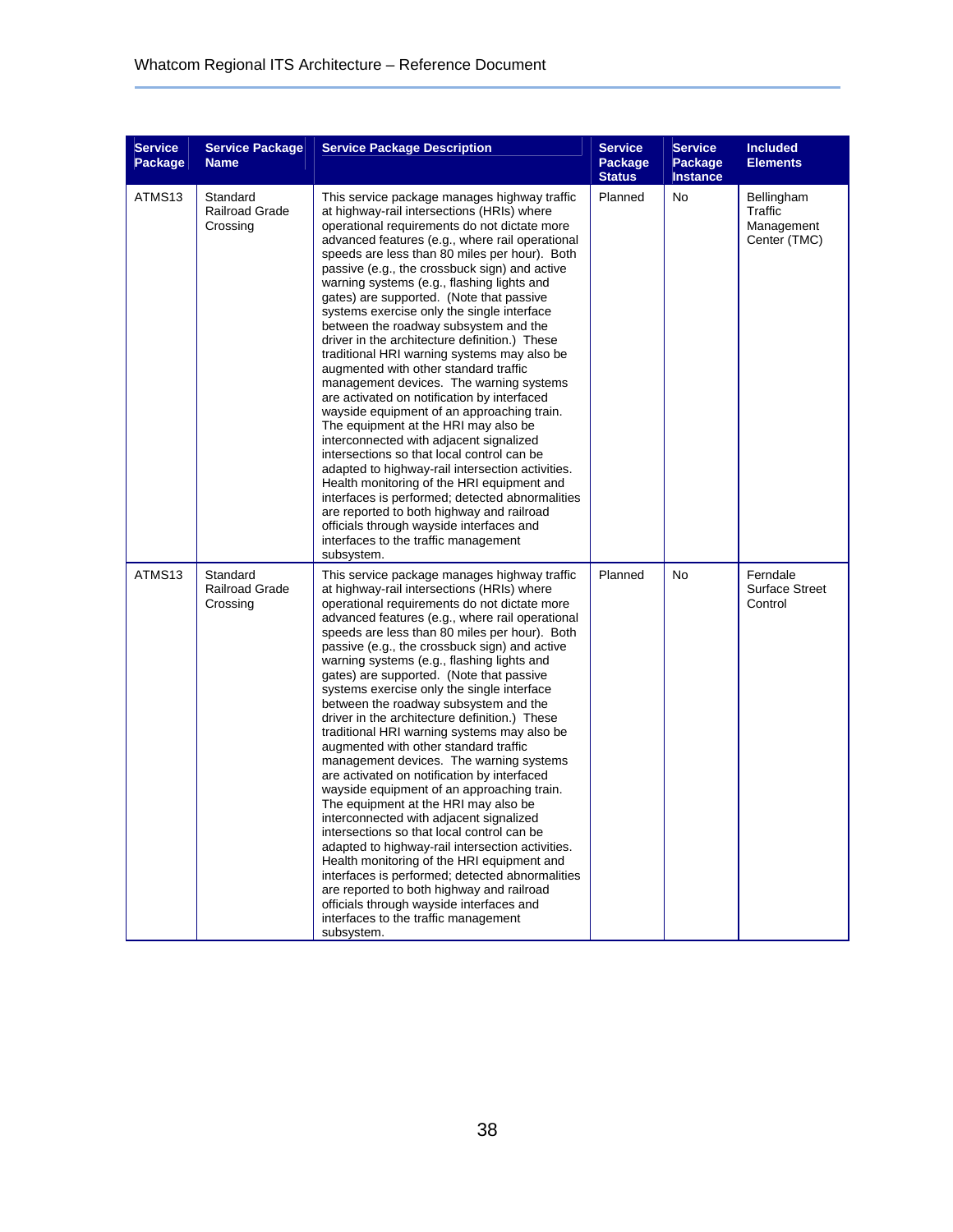| <b>Service</b><br>Package | <b>Service Package</b><br><b>Name</b>         | <b>Service Package Description</b>                                                                                                                                                                                                                                                                                                                                                                                                                                                                                                                                                                                                                                                                                                                                                                                                                                                                                                                                                                                                                                                                                                                                                                     | <b>Service</b><br>Package<br><b>Status</b> | <b>Service</b><br>Package<br><b>Instance</b> | <b>Included</b><br><b>Elements</b>                        |
|---------------------------|-----------------------------------------------|--------------------------------------------------------------------------------------------------------------------------------------------------------------------------------------------------------------------------------------------------------------------------------------------------------------------------------------------------------------------------------------------------------------------------------------------------------------------------------------------------------------------------------------------------------------------------------------------------------------------------------------------------------------------------------------------------------------------------------------------------------------------------------------------------------------------------------------------------------------------------------------------------------------------------------------------------------------------------------------------------------------------------------------------------------------------------------------------------------------------------------------------------------------------------------------------------------|--------------------------------------------|----------------------------------------------|-----------------------------------------------------------|
| ATMS13                    | Standard<br><b>Railroad Grade</b><br>Crossing | This service package manages highway traffic<br>at highway-rail intersections (HRIs) where<br>operational requirements do not dictate more<br>advanced features (e.g., where rail operational<br>speeds are less than 80 miles per hour). Both<br>passive (e.g., the crossbuck sign) and active<br>warning systems (e.g., flashing lights and<br>gates) are supported. (Note that passive<br>systems exercise only the single interface<br>between the roadway subsystem and the<br>driver in the architecture definition.) These<br>traditional HRI warning systems may also be<br>augmented with other standard traffic<br>management devices. The warning systems<br>are activated on notification by interfaced<br>wayside equipment of an approaching train.<br>The equipment at the HRI may also be<br>interconnected with adjacent signalized<br>intersections so that local control can be<br>adapted to highway-rail intersection activities.<br>Health monitoring of the HRI equipment and<br>interfaces is performed; detected abnormalities<br>are reported to both highway and railroad<br>officials through wayside interfaces and<br>interfaces to the traffic management<br>subsystem. | Planned                                    | <b>No</b>                                    | Whatcom<br><b>County Surface</b><br><b>Street Control</b> |
| ATMS13                    | Standard<br><b>Railroad Grade</b><br>Crossing | This service package manages highway traffic<br>at highway-rail intersections (HRIs) where<br>operational requirements do not dictate more<br>advanced features (e.g., where rail operational<br>speeds are less than 80 miles per hour). Both<br>passive (e.g., the crossbuck sign) and active<br>warning systems (e.g., flashing lights and<br>gates) are supported. (Note that passive<br>systems exercise only the single interface<br>between the roadway subsystem and the<br>driver in the architecture definition.) These<br>traditional HRI warning systems may also be<br>augmented with other standard traffic<br>management devices. The warning systems<br>are activated on notification by interfaced<br>wayside equipment of an approaching train.<br>The equipment at the HRI may also be<br>interconnected with adjacent signalized<br>intersections so that local control can be<br>adapted to highway-rail intersection activities.<br>Health monitoring of the HRI equipment and<br>interfaces is performed; detected abnormalities<br>are reported to both highway and railroad<br>officials through wayside interfaces and<br>interfaces to the traffic management<br>subsystem. | Planned                                    | No                                           | <b>WSDOT Traffic</b><br>Management<br>Center (TMC)        |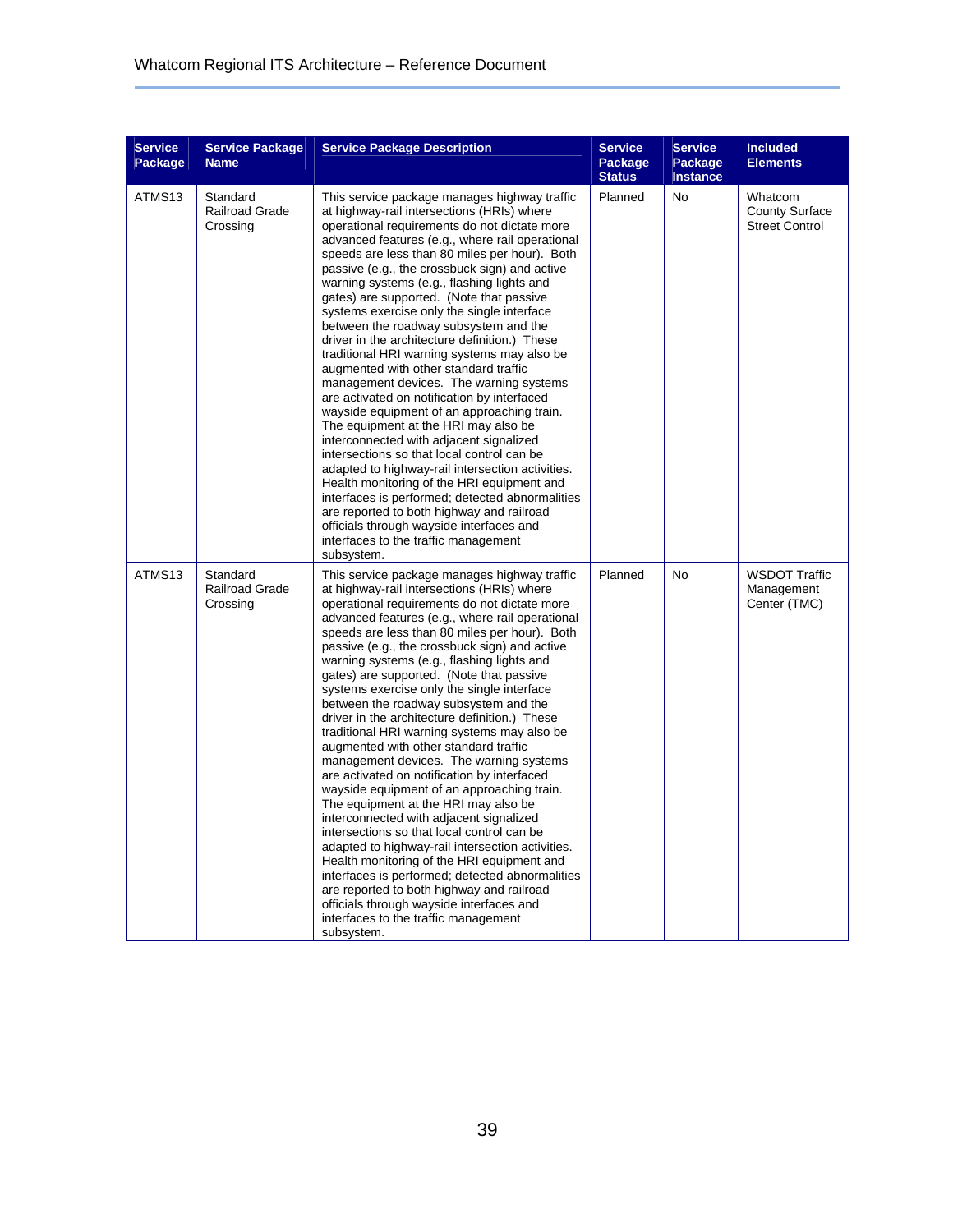| <b>Service</b><br>Package | <b>Service Package</b><br><b>Name</b>                   | <b>Service Package Description</b>                                                                                                                                                                                                                                                                                                                                                                                                                                                                                                                                                                                                                                                                                                                                                                                                                                                                                                                                                                                                                                                                                                                                                                                                                                                                                                                                                                                                                                            | <b>Service</b><br>Package<br><b>Status</b> | <b>Service</b><br>Package<br><b>Instance</b> | <b>Included</b><br><b>Elements</b> |
|---------------------------|---------------------------------------------------------|-------------------------------------------------------------------------------------------------------------------------------------------------------------------------------------------------------------------------------------------------------------------------------------------------------------------------------------------------------------------------------------------------------------------------------------------------------------------------------------------------------------------------------------------------------------------------------------------------------------------------------------------------------------------------------------------------------------------------------------------------------------------------------------------------------------------------------------------------------------------------------------------------------------------------------------------------------------------------------------------------------------------------------------------------------------------------------------------------------------------------------------------------------------------------------------------------------------------------------------------------------------------------------------------------------------------------------------------------------------------------------------------------------------------------------------------------------------------------------|--------------------------------------------|----------------------------------------------|------------------------------------|
| ATMS21                    | ATMS21-<br>Roadway Closure<br>Management -<br>MoT       | This market package for Provincial MoTs<br>closes roadways to vehicular traffic when<br>driving conditions are unsafe, maintenance<br>must be performed, and other scenarios where<br>access to the roadway must be prohibited.<br>The market package includes automatic or<br>remotely controlled gates or barriers that<br>control access to roadway segments including<br>ramps and traffic lanes. Remote control<br>systems allow the gates to be controlled from a<br>central location or from a vehicle at the<br>gate/barrier location, improving system<br>efficiency and reducing personnel exposure to<br>unsafe conditions during severe weather and<br>other situations where roads must be closed.<br>Surveillance systems allow operating<br>personnel to visually verify the safe activation<br>of the closure system and driver information<br>systems (e.g., DMS) provide closure<br>information to motorists in the vicinity of the<br>closure. The equipment managed by this<br>market package includes the control and<br>monitoring systems, the field devices (e.g.,<br>gates, warning lights, DMS, CCTV cameras) at<br>the closure location(s), and the information<br>systems that notify other systems of a closure.<br>This market package covers general road<br>closure applications; specific closure systems<br>that are used at railroad grade crossings,<br>drawbridges, reversible lanes, etc. are covered<br>by other ATMS market packages. | Planned                                    | Yes                                          | <b>BC MOT Field</b><br>Equipment   |
| ATMS21                    | ATMS21-<br>Roadway Closure<br>Management -<br>State DOT | This market package for State DOTs closes<br>roadways to vehicular traffic when driving<br>conditions are unsafe, maintenance must be<br>performed, and other scenarios where access<br>to the roadway must be prohibited. The<br>market package includes automatic or<br>remotely controlled gates or barriers that<br>control access to roadway segments including<br>ramps and traffic lanes. Remote control<br>systems allow the gates to be controlled from a<br>central location or from a vehicle at the<br>gate/barrier location, improving system<br>efficiency and reducing personnel exposure to<br>unsafe conditions during severe weather and<br>other situations where roads must be closed.<br>Surveillance systems allow operating<br>personnel to visually verify the safe activation<br>of the closure system and driver information<br>systems (e.g., DMS) provide closure<br>information to motorists in the vicinity of the<br>closure. The equipment managed by this<br>market package includes the control and<br>monitoring systems, the field devices (e.g.,<br>gates, warning lights, DMS, CCTV cameras) at<br>the closure location(s), and the information<br>systems that notify other systems of a closure.<br>This market package covers general road<br>closure applications; specific closure systems<br>that are used at railroad grade crossings,<br>drawbridges, reversible lanes, etc. are covered<br>by other ATMS market packages.      | Planned                                    | Yes                                          | <b>WSDOT Field</b><br>Equipment    |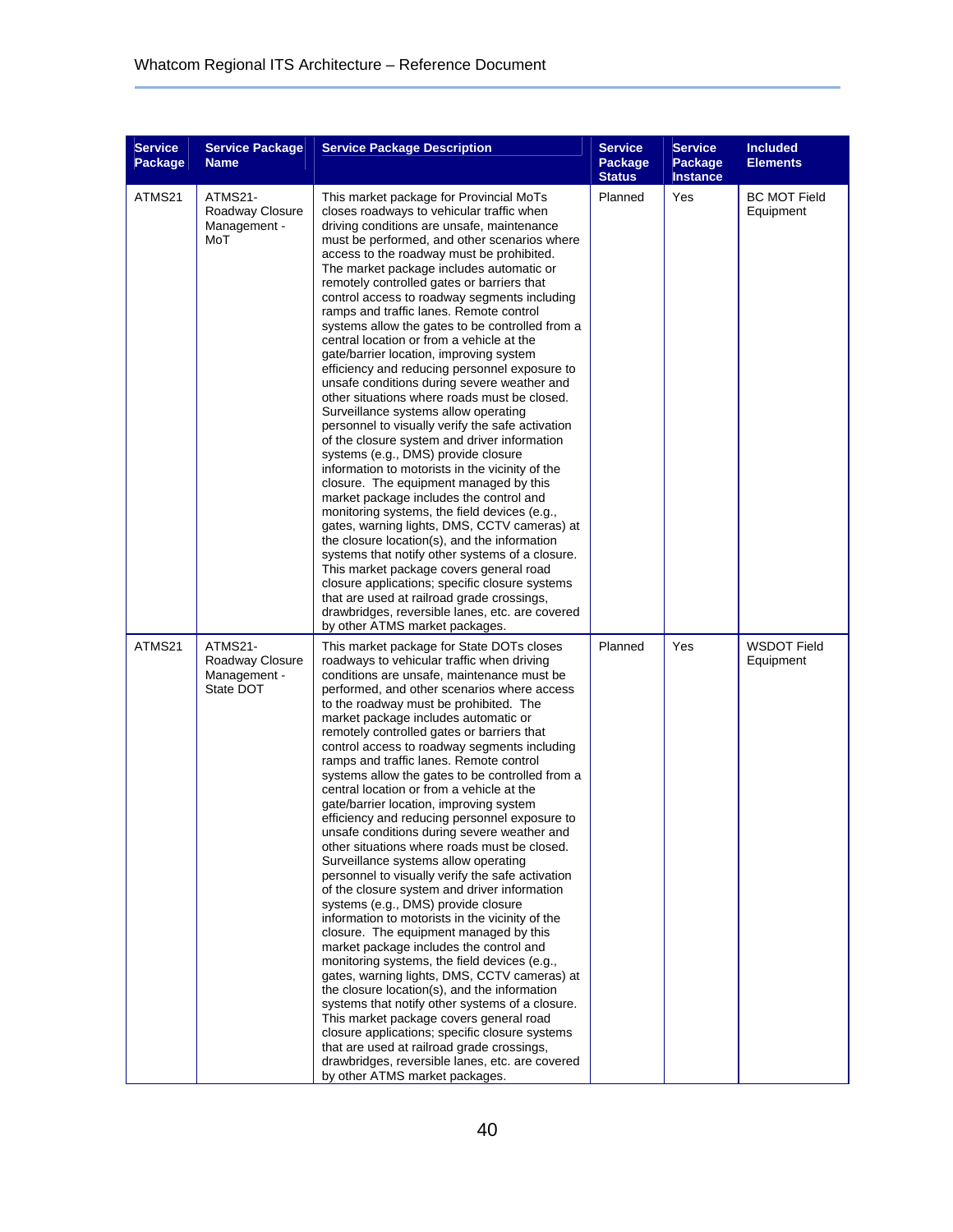| <b>Service</b><br>Package | <b>Service Package</b><br><b>Name</b>                  | <b>Service Package Description</b>                                                                                                                                                                                                                                                                                                                                                                                                                                                                                                                                                                                                                                                                                                                                                                                                                                                                               | <b>Service</b><br>Package<br><b>Status</b> | <b>Service</b><br>Package<br><b>Instance</b> | <b>Included</b><br><b>Elements</b>                 |
|---------------------------|--------------------------------------------------------|------------------------------------------------------------------------------------------------------------------------------------------------------------------------------------------------------------------------------------------------------------------------------------------------------------------------------------------------------------------------------------------------------------------------------------------------------------------------------------------------------------------------------------------------------------------------------------------------------------------------------------------------------------------------------------------------------------------------------------------------------------------------------------------------------------------------------------------------------------------------------------------------------------------|--------------------------------------------|----------------------------------------------|----------------------------------------------------|
| CVO <sub>05</sub>         | International<br><b>Border Electronic</b><br>Clearance | This service package provides for automated<br>clearance at international border crossings. It<br>augments the Electronic Clearance service<br>package by allowing interface with border<br>administration and border inspection related<br>functions. This service package processes the<br>entry documentation for vehicle, cargo, and<br>driver, checks compliance with import/export<br>and immigration regulations, handles duty fee<br>processing, and reports the results of the<br>crossing event to manage release of<br>commercial vehicle, cargo, and driver across<br>an international border. It interfaces with<br>administrative systems used by customs and<br>border protection, immigration, carriers, and<br>service providers (e.g., brokers) and inspection<br>systems at international border crossings to<br>generate, process, and store entry<br>documentation.                         | Existing                                   | <b>No</b>                                    | <b>Border</b><br>Clearance -<br>Commercial         |
| MC03                      | Road Weather<br>Data Collection                        | This service package collects current road and<br>weather conditions using data collected from<br>environmental sensors deployed on and about<br>the roadway (or guideway in the case of transit<br>related rail systems). In addition to fixed<br>sensor stations at the roadside, sensing of the<br>roadway environment can also occur from<br>sensor systems located on Maintenance and<br>Construction Vehicles. The collected<br>environmental data is used by the Weather<br>Information Processing and Distribution<br>service package to process the information<br>and make decisions on operations. The<br>collected environmental data may be<br>aggregated, combined with data attributes and<br>sent to meteorological systems for data<br>qualification and further data consolidation.<br>The service package may also request and<br>receive qualified data sets from meteorological<br>systems. | Planned                                    | No                                           | Interstate 5<br>Monitoring                         |
| MC <sub>03</sub>          | Road Weather<br>Data Collection                        | This service package collects current road and<br>weather conditions using data collected from<br>environmental sensors deployed on and about<br>the roadway (or guideway in the case of transit<br>related rail systems). In addition to fixed<br>sensor stations at the roadside, sensing of the<br>roadway environment can also occur from<br>sensor systems located on Maintenance and<br>Construction Vehicles. The collected<br>environmental data is used by the Weather<br>Information Processing and Distribution<br>service package to process the information<br>and make decisions on operations. The<br>collected environmental data may be<br>aggregated, combined with data attributes and<br>sent to meteorological systems for data<br>qualification and further data consolidation.<br>The service package may also request and<br>receive qualified data sets from meteorological<br>systems. | Planned                                    | No                                           | <b>WSDOT Traffic</b><br>Management<br>Center (TMC) |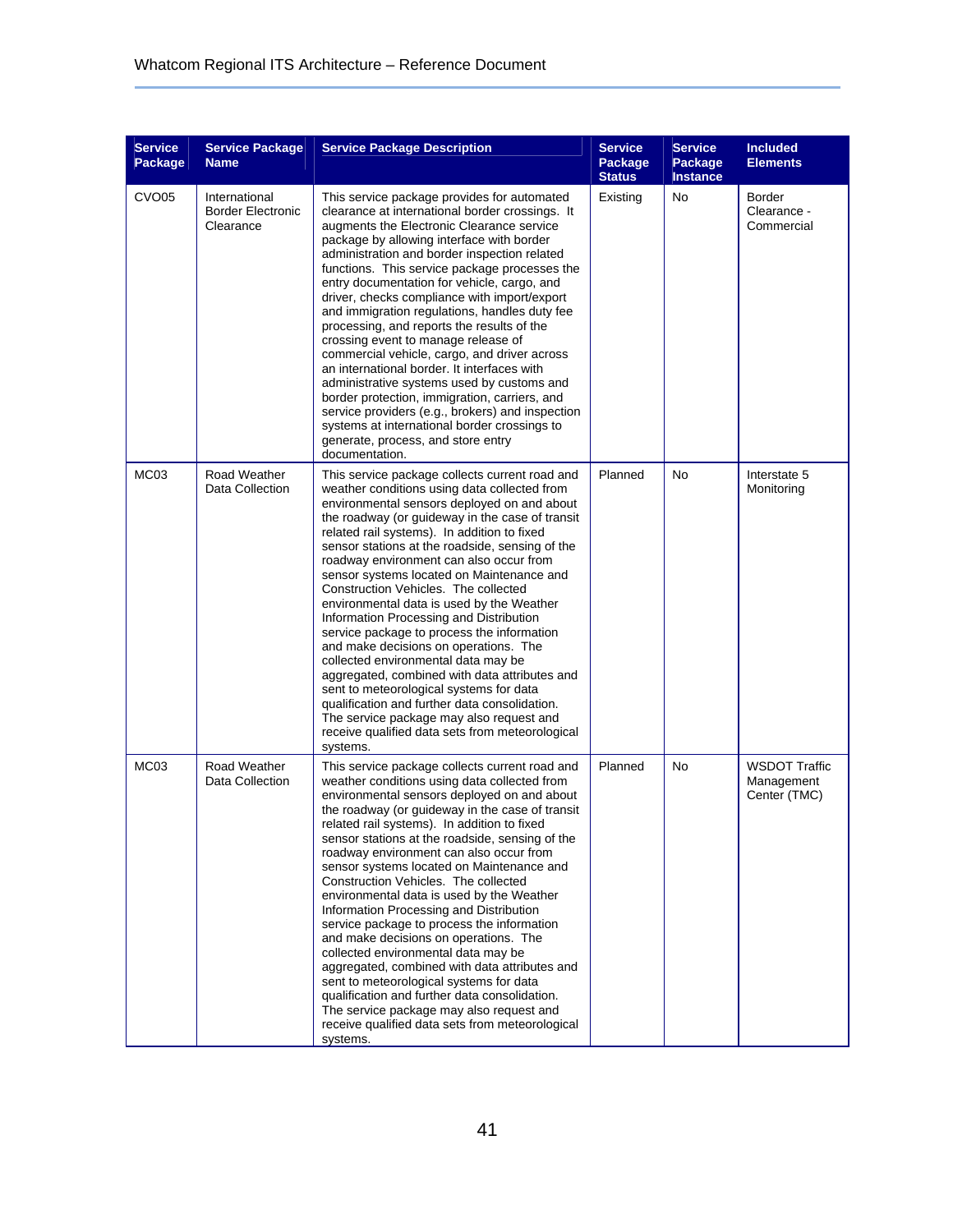| <b>Service</b><br>Package | <b>Service Package</b><br><b>Name</b>       | <b>Service Package Description</b>                                                                                                                                                                                                                                                                                                                                                                                                                                                                                                                                                                                                                                                                                                                                                                        | <b>Service</b><br>Package<br><b>Status</b> | <b>Service</b><br>Package<br><b>Instance</b> | <b>Included</b><br><b>Elements</b> |
|---------------------------|---------------------------------------------|-----------------------------------------------------------------------------------------------------------------------------------------------------------------------------------------------------------------------------------------------------------------------------------------------------------------------------------------------------------------------------------------------------------------------------------------------------------------------------------------------------------------------------------------------------------------------------------------------------------------------------------------------------------------------------------------------------------------------------------------------------------------------------------------------------------|--------------------------------------------|----------------------------------------------|------------------------------------|
| <b>MC08</b>               | MC08-Work Zone<br>Management -<br>State DOT | This market package manages work zones,<br>controlling traffic in areas of the roadway<br>where maintenance, construction, and utility<br>work activities are underway. Traffic<br>conditions are monitored using CCTV cameras<br>and controlled using dynamic message signs<br>(DMS), Highway Advisory Radio (HAR), gates<br>and barriers. Work zone information is<br>coordinated with other groups (e.g., ISP, traffic<br>management, other maintenance and<br>construction centers). Work zone speeds and<br>delays are provided to the motorist prior to the<br>work zones. This market package provides<br>control of field equipment in all maintenance<br>and construction areas, including fixed,<br>portable, and truck-mounted devices<br>supporting both stationary and mobile work<br>zones. | Planned                                    | Yes.                                         | WSDOT Field<br>Equipment           |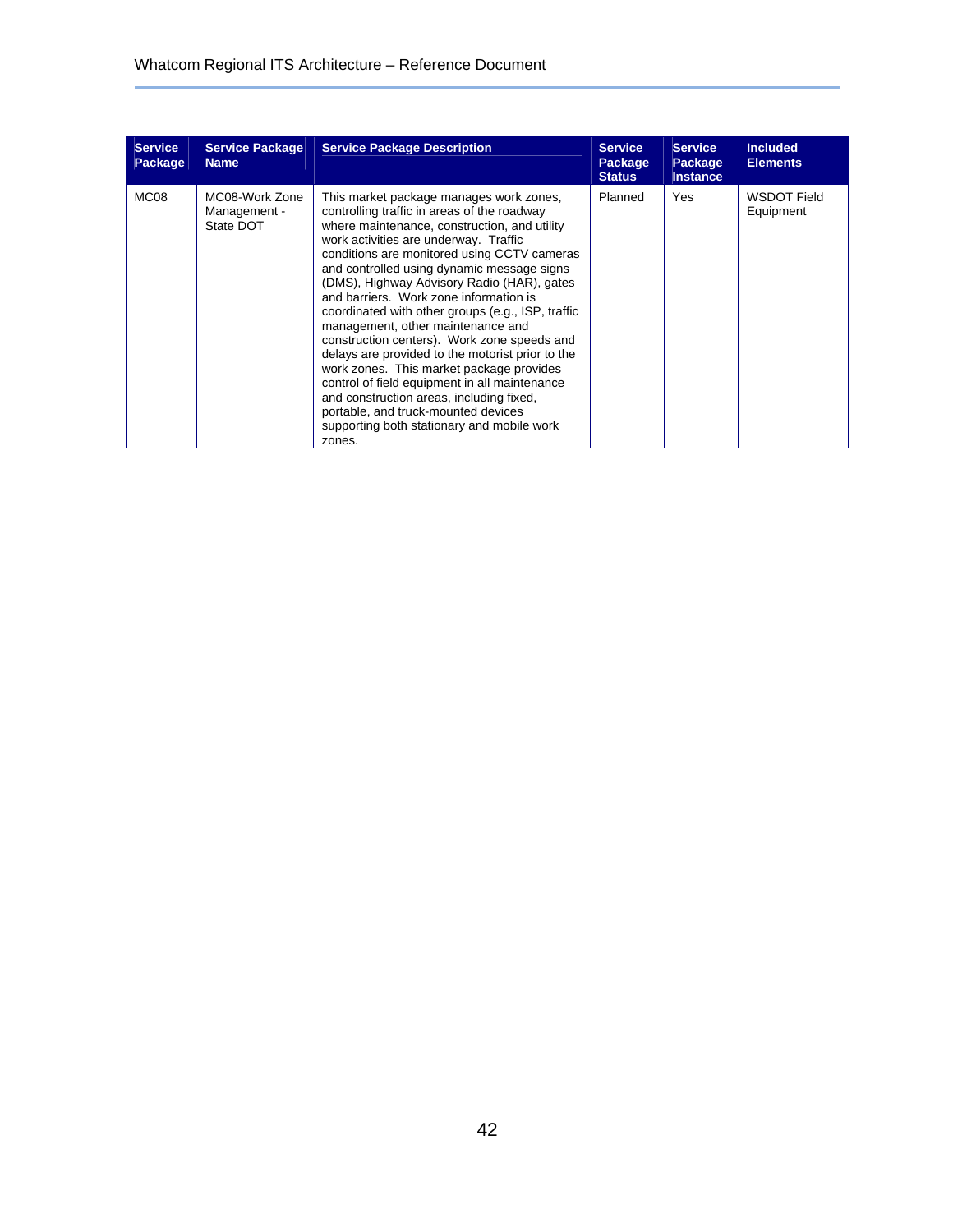## **6 Operational Concept**

The Operational Concept lists the roles and responsibilities that each participating agency must take on to provide the ITS services included in the ITS Architecture. Changing needs may arise that will require an agreement to be formed between all affected parties that defines new or additional roles. Defining the roles and responsibilities of the participating stakeholders in the region and the willingness of agencies to accept their roles and responsibilities is an important step in realizing the common goal of an interoperable ITS system throughout the region.

| <b>RR Area Name</b>                                                                         | <b>RR</b> Area<br><b>Description</b> | <b>Stakeholder</b>                                            | <b>RR Description</b>                                                                                                                                                                                        | <b>RR</b><br><b>Status</b> |
|---------------------------------------------------------------------------------------------|--------------------------------------|---------------------------------------------------------------|--------------------------------------------------------------------------------------------------------------------------------------------------------------------------------------------------------------|----------------------------|
| Cascade Gateway<br><b>Archived Data</b><br><b>Systems</b>                                   |                                      | B.C. Ministry of<br>Transportation<br>(MOT)                   | Collect and disseminate data from highway<br>weigh-in-motion volume counters.                                                                                                                                | Existing                   |
| Cascade Gateway<br><b>Archived Data</b><br>Systems                                          |                                      | B.C. Ministry of<br>Transportation<br>(MOT)                   | Collect and disseminate information on border<br>crossing status and delays.                                                                                                                                 | Planned                    |
| Cascade Gateway<br><b>Archived Data</b><br>Systems                                          |                                      | <b>WA State</b><br>Department of<br>Transportation<br>(WSDOT) | Collect and disseminate information on border<br>crossing status and schedules.                                                                                                                              | Existing                   |
| Cascade Gateway<br><b>Archived Data</b><br>Systems                                          |                                      | <b>WA State</b><br>Department of<br>Transportation<br>(WSDOT) | Collect and disseminate data from highway<br>weigh-in-motion volume counters.                                                                                                                                | Planned                    |
| Cascade Gateway<br><b>Archived Data</b><br>Systems                                          |                                      | Whatcom Council of<br>Governments<br>(WCOG)                   | Collect transportation related data (traffic counts,<br>accident history, etc.) to provide basic data<br>quality, data privacy, and metadata<br>management.                                                  | Existing                   |
| Cascade Gateway<br><b>Archived Data</b><br>Systems                                          |                                      | Whatcom Council of<br>Governments<br>(WCOG)                   | Sharing data with other archived data systems in<br>US and along the border - either transfering the<br>data or providing catalogs of the data housed in<br>each archive to create a virtual data warehouse. | Existing                   |
| <b>Transit Services for</b><br><b>Whatcom County</b><br><b>Regional ITS</b><br>Architecture |                                      | City of Bellingham                                            |                                                                                                                                                                                                              |                            |
| <b>Transit Services for</b><br><b>Whatcom County</b><br><b>Regional ITS</b><br>Architecture |                                      | Whatcom<br>Transportation<br>Authority (WTA)                  |                                                                                                                                                                                                              |                            |

#### **Table 4: Operational Concept**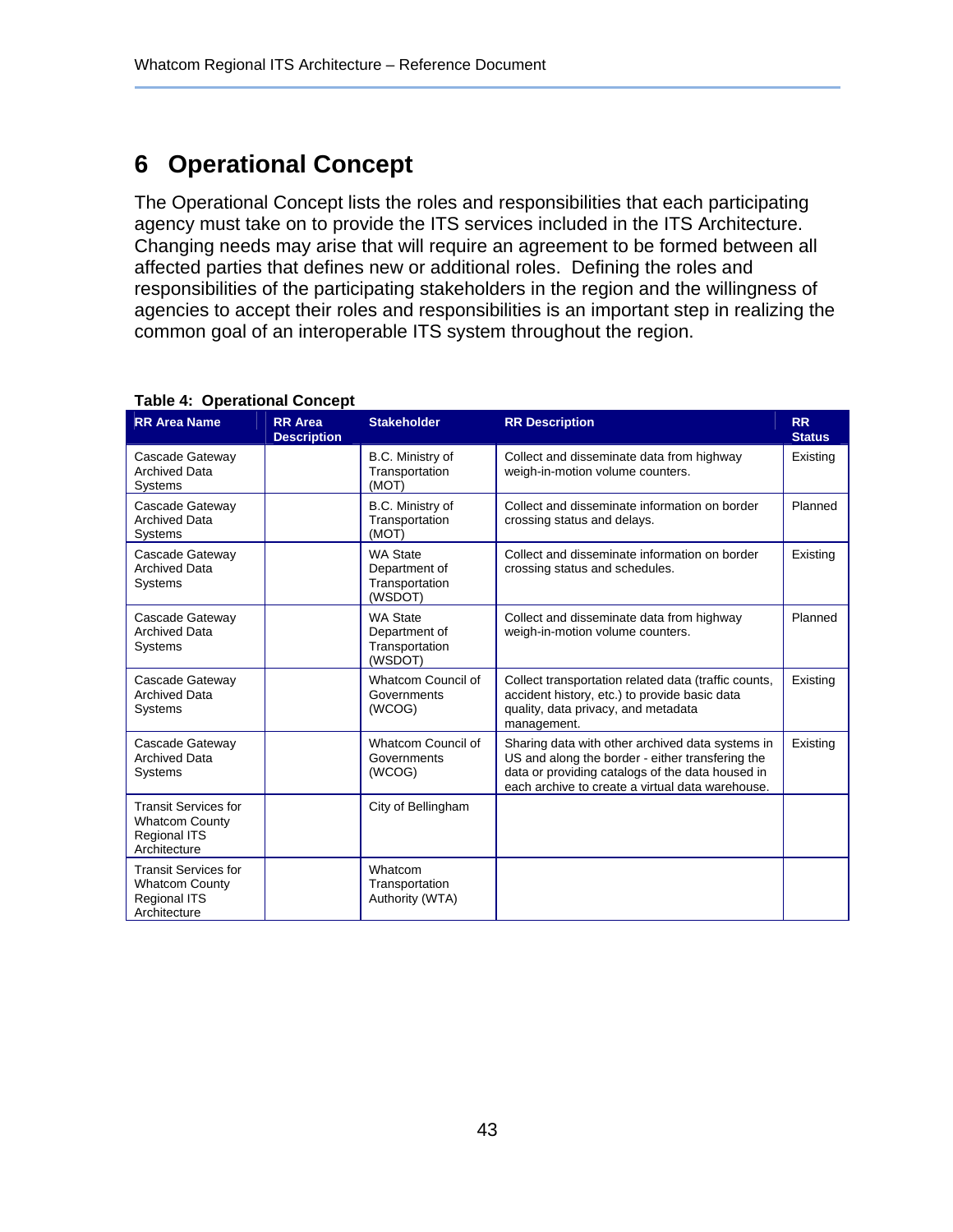### **7 Functional Requirements**

Each ITS system operated by the stakeholders must perform certain functions to effectively deliver the ITS services desired by the region. The primary functions that each system needs to perform are broadly defined in the Whatcom County Regional ITS Architecture architecture. The high-level requirements are grouped into functional areas that identify requirements associated with each selected ITS service.

| <b>Element Name</b>                            | <b>Entity Name</b> | <b>Functional Area</b>                                 | <b>Functional Area Description</b>                                                                                                                                                                                                                                                          | <b>FA User</b><br><b>Defined</b> |
|------------------------------------------------|--------------------|--------------------------------------------------------|---------------------------------------------------------------------------------------------------------------------------------------------------------------------------------------------------------------------------------------------------------------------------------------------|----------------------------------|
| <b>BC MOT Field</b><br>Equipment               | Roadway            | <b>Field Barrier</b><br><b>System Control</b>          | Field elements that control barrier systems such as<br>gates and other systems that manage entry to<br>roadways, transportation facilities and<br>infrastructure.                                                                                                                           | <b>No</b>                        |
| <b>BC MOT Field</b><br>Equipment               | Roadway            | Roadway Basic<br>Surveillance                          | Field elements that monitor traffic conditions using<br>loop detectors and CCTV cameras.                                                                                                                                                                                                    | <b>No</b>                        |
| <b>BC MOT Field</b><br>Equipment               | Roadway            | Roadway Data<br>Collection                             | Field elements to collect traffic, road, and<br>environmental conditions information for use in<br>transportation planning, research, and other off-line<br>applications. Includes the sensors, supporting<br>roadside infrastructure, and communications<br>equipment.                     | <b>No</b>                        |
| <b>BC MOT Field</b><br>Equipment               | Roadway            | Roadway<br>Environmental<br>Monitoring                 | Environmental sensors, surface and sub-surface,<br>that collect weather and road surface information.<br>Weather conditions measured include temperature,<br>wind, humidity, precipitation, and visibility. Sensors<br>measure road surface temperature, moisture, icing,<br>salinity, etc. | <b>No</b>                        |
| <b>BC MOT Field</b><br>Equipment               | Roadway            | Roadway<br>Equipment<br>Coordination                   | Field elements that control and send data to other<br>field elements (such as environmental sensors that<br>send data to a DMS or coordination between traffic<br>controllers on adjacent intersections), without<br>center control.                                                        | <b>No</b>                        |
| <b>BC MOT Field</b><br>Equipment               | Roadway            | Roadway Probe<br>Data<br>Communications                | Field elements that collect probe data from vehicles<br>using short range communications.                                                                                                                                                                                                   | <b>No</b>                        |
| <b>BC MOT Field</b><br>Equipment               | Roadway            | Roadway Traffic<br>Information<br><b>Dissemination</b> | Driver information systems, such as dynamic<br>message signs and Highway Advisory Radio<br>(HAR).                                                                                                                                                                                           | <b>No</b>                        |
| <b>BC MOT Field</b><br>Equipment               | Roadway            | Roadway Traffic<br>Metering                            | Control equipment including ramp, interchange, and<br>mainline meters and the dynamic message signs<br>that provide information about the meters and any<br>special bypass lanes.                                                                                                           | <b>No</b>                        |
| <b>BC MOT Field</b><br>Equipment               | Roadway            | Roadway Work<br>Zone Traffic Control                   | Field elements in maintenance and construction<br>areas including CCTV cameras, driver information<br>systems (such as DMS), and gates/barriers that<br>monitor and control traffic and provide information<br>directly to drivers in affected areas.                                       | <b>No</b>                        |
| Bellingham<br><b>Surface Street</b><br>Control | Roadway            | <b>Field Management</b><br><b>Stations Operation</b>   | Supports direct communications between field<br>management stations and the local field equipment<br>under their control.                                                                                                                                                                   | <b>No</b>                        |

#### **Table 5: Functional Requirements**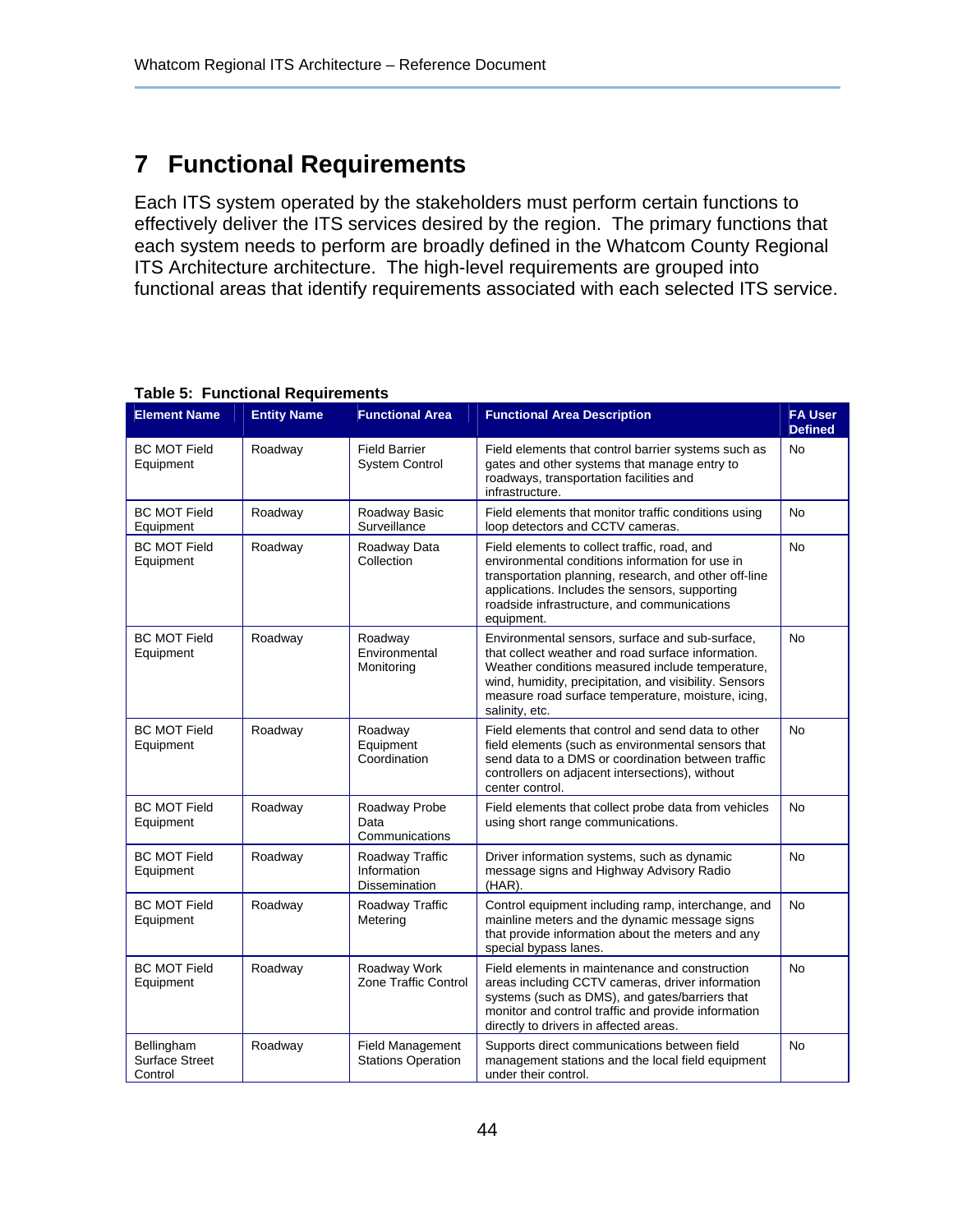| <b>Element Name</b>                                     | <b>Entity Name</b>    | <b>Functional Area</b>                                               | <b>Functional Area Description</b>                                                                                                                                                                                                                                                                            | <b>FA User</b><br><b>Defined</b> |
|---------------------------------------------------------|-----------------------|----------------------------------------------------------------------|---------------------------------------------------------------------------------------------------------------------------------------------------------------------------------------------------------------------------------------------------------------------------------------------------------------|----------------------------------|
| Bellingham<br><b>Surface Street</b><br>Control          | Roadway               | Roadway Basic<br>Surveillance                                        | Field elements that monitor traffic conditions using<br>loop detectors and CCTV cameras.                                                                                                                                                                                                                      | No                               |
| Bellingham<br><b>Surface Street</b><br>Control          | Roadway               | Roadway<br>Equipment<br>Coordination                                 | Field elements that control and send data to other<br>field elements (such as environmental sensors that<br>send data to a DMS or coordination between traffic<br>controllers on adjacent intersections), without<br>center control.                                                                          | <b>No</b>                        |
| Bellingham<br><b>Surface Street</b><br>Control          | Roadway               | Roadway Signal<br>Controls                                           | Field elements including traffic signal controllers for<br>use at signalized intersections; also supports<br>pedestrian crossings.                                                                                                                                                                            | No                               |
| Bellingham<br><b>Surface Street</b><br>Control          | Roadway               | <b>Standard Rail</b><br>Crossing                                     | Field elements at highway-rail intersections (HRIs)<br>where operational requirements do not dictate<br>advanced features (e.g., where rail operational<br>speeds are less than 80 miles per hour). Includes<br>traditional HRI warning systems augmented with<br>other standard traffic management devices.  | No                               |
| <b>Bellingham Traffic</b><br>Management<br>Center (TMC) | Traffic<br>Management | <b>Collect Traffic</b><br>Surveillance                               | Management of traffic sensors and surveillance<br>(CCTV) equipment, collection of current traffic<br>conditions, and distribution of the collected<br>information to other centers and operators.                                                                                                             | <b>No</b>                        |
| <b>Bellingham Traffic</b><br>Management<br>Center (TMC) | Traffic<br>Management | <b>HRI Traffic</b><br>Management                                     | Remotely monitor and control highway-rail<br>intersection (HRI) equipment, includes standard<br>speed active warning systems and high speed<br>systems which provide additional information on<br>approaching trains and detect and report on<br>obstructions in the HRI.                                     | No                               |
| <b>Bellingham Traffic</b><br>Management<br>Center (TMC) | Traffic<br>Management | <b>TMC Multimodal</b><br>Coordination                                | Provides traffic signal priority for transit vehicles<br>based on center-to-center communications with the<br>transit management center; also exchange traffic<br>and transit information.                                                                                                                    | <b>No</b>                        |
| <b>Bellingham Traffic</b><br>Management<br>Center (TMC) | Traffic<br>Management | <b>TMC Regional</b><br>Traffic<br>Management                         | Coordination between traffic management centers<br>in order to share traffic information between centers<br>as well as control of traffic management field<br>equipment. This may be used during incidents and<br>special events and during day-to-day operations.                                            | No                               |
| <b>Bellingham Traffic</b><br>Management<br>Center (TMC) | Traffic<br>Management | <b>TMC Signal Control</b>                                            | Remotely controls traffic signal controllers to<br>implement traffic management strategies at<br>signalized intersections based on traffic conditions,<br>incidents, emergency vehicle preemptions,<br>pedestrian crossings, etc.                                                                             | <b>No</b>                        |
| <b>Bellingham Traffic</b><br>Management<br>Center (TMC) | Traffic<br>Management | <b>TMC Traffic</b><br>Information<br>Dissemination                   | Controls dissemination of traffic-related data to<br>other centers, the media, and travelers via the<br>driver information systems (DMS, HAR) that it<br>operates.                                                                                                                                            | <b>No</b>                        |
| <b>Bellingham Traffic</b><br>Management<br>Center (TMC) | Traffic<br>Management | <b>TMC Traffic</b><br>Metering                                       | Remotely controls ramp meters, interchange<br>connector meters, and mainline meters, covering<br>all types of metering as well as management of<br>bypass lanes.                                                                                                                                              | No                               |
| <b>Bellingham Traffic</b><br>Management<br>Center (TMC) | Traffic<br>Management | <b>TMC</b><br>Transportation<br><b>Operations Data</b><br>Collection | Collects real-time information on the state of the<br>regional transportation system for operational use<br>by the center. It establishes communications with a<br>regional repository, requests or subscribes to<br>information relevant to the center, and distributes<br>the received information for use. | No                               |
| <b>Bellingham Traffic</b><br>Management<br>Center (TMC) | Traffic<br>Management | <b>Traffic Equipment</b><br>Maintenance                              | Monitoring and remote diagnostics of field<br>equipment - detect failures, issue problem reports,<br>and track the repair or replacement of the failed<br>equipment.                                                                                                                                          | No                               |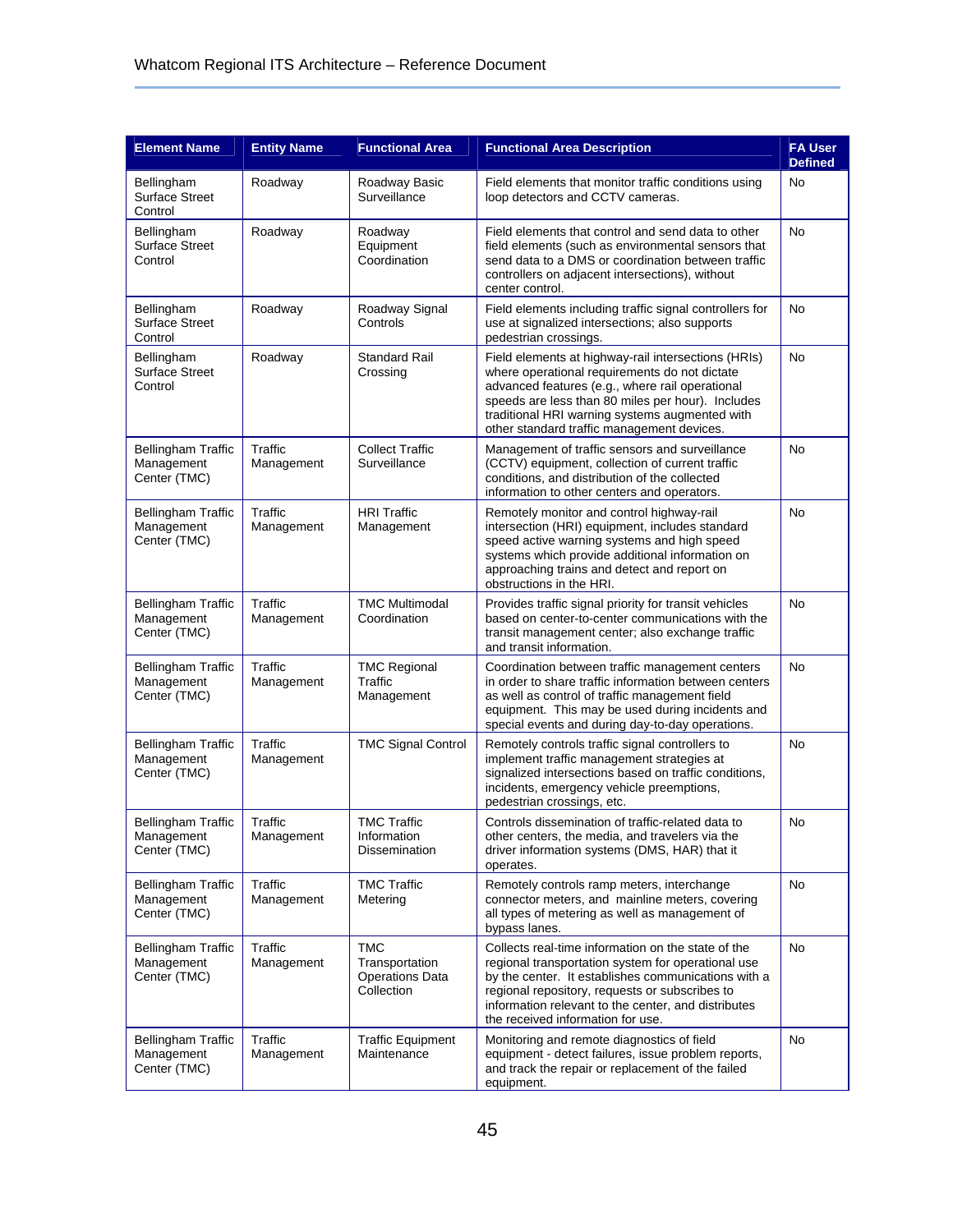| <b>Element Name</b>                              | <b>Entity Name</b>                     | <b>Functional Area</b>                               | <b>Functional Area Description</b>                                                                                                                                                                                                                                                                           | <b>FA User</b><br><b>Defined</b> |
|--------------------------------------------------|----------------------------------------|------------------------------------------------------|--------------------------------------------------------------------------------------------------------------------------------------------------------------------------------------------------------------------------------------------------------------------------------------------------------------|----------------------------------|
| <b>Border Clearance</b><br>- Commercial          | Border<br>Inspection<br>Administration |                                                      |                                                                                                                                                                                                                                                                                                              | No                               |
| <b>Border Clearance</b><br>- Passenger           | Border<br>Inspection<br>Administration |                                                      |                                                                                                                                                                                                                                                                                                              | <b>No</b>                        |
| Cascade<br>Gateway Border<br>Data Warehouse      | <b>Archived Data</b><br>Management     | Government<br><b>Reporting Systems</b><br>Support    | Selects and formats data residing in an ITS archive<br>to facilitate local, state, and federal government<br>data reporting requirements.                                                                                                                                                                    | No                               |
| Cascade<br>Gateway Border<br>Data Warehouse      | <b>Archived Data</b><br>Management     | <b>ITS Data</b><br>Repository                        | Collect and maintain data and data catalogs from<br>one or more data sources. May include quality<br>checks, error notification, and archive coordination.                                                                                                                                                   | <b>No</b>                        |
| Cascade<br>Gateway Border<br>Data Warehouse      | <b>Archived Data</b><br>Management     | On-Line Analysis<br>and Mining                       | Advanced data analysis and mining features to<br>support discovery of information, patterns, and<br>correlations in large ITS archives.                                                                                                                                                                      | No                               |
| Cascade<br>Gateway Border<br>Data Warehouse      | <b>Archived Data</b><br>Management     | Traffic and<br>Roadside Data<br>Archival             | Collects and archives traffic and environmental<br>information directly from the roadside for use in off-<br>line planning, research, and analysis.                                                                                                                                                          | No                               |
| Cascade<br>Gateway Border<br>Data Warehouse      | <b>Archived Data</b><br>Management     | <b>Virtual Data</b><br>Warehouse<br>Services         | Provides access to data from geographically<br>dispersed archives and coordinates information<br>exchange with a local data warehouse. Also<br>provides the specialized publishing, directory<br>services, and transaction management functions<br>associated with coordinating remote archives.             | <b>No</b>                        |
| <b>CBP</b> Inspection<br>Systems                 | Other Border<br>Inspection<br>Systems  |                                                      |                                                                                                                                                                                                                                                                                                              | No                               |
| <b>CBSA</b> Inspection<br>Systems                | Other Border<br>Inspection<br>Systems  |                                                      |                                                                                                                                                                                                                                                                                                              | No                               |
| Ferndale Surface<br><b>Street Control</b>        | Roadway                                | <b>Field Management</b><br><b>Stations Operation</b> | Supports direct communications between field<br>management stations and the local field equipment<br>under their control.                                                                                                                                                                                    | No                               |
| <b>Ferndale Surface</b><br><b>Street Control</b> | Roadway                                | Roadway Basic<br>Surveillance                        | Field elements that monitor traffic conditions using<br>loop detectors and CCTV cameras.                                                                                                                                                                                                                     | <b>No</b>                        |
| Ferndale Surface<br><b>Street Control</b>        | Roadway                                | Roadway<br>Equipment<br>Coordination                 | Field elements that control and send data to other<br>field elements (such as environmental sensors that<br>send data to a DMS or coordination between traffic<br>controllers on adjacent intersections), without<br>center control.                                                                         | <b>No</b>                        |
| <b>Ferndale Surface</b><br><b>Street Control</b> | Roadway                                | Roadway Signal<br>Controls                           | Field elements including traffic signal controllers for<br>use at signalized intersections; also supports<br>pedestrian crossings.                                                                                                                                                                           | No                               |
| Ferndale Surface<br><b>Street Control</b>        | Roadway                                | <b>Standard Rail</b><br>Crossing                     | Field elements at highway-rail intersections (HRIs)<br>where operational requirements do not dictate<br>advanced features (e.g., where rail operational<br>speeds are less than 80 miles per hour). Includes<br>traditional HRI warning systems augmented with<br>other standard traffic management devices. | <b>No</b>                        |
| I-5/Bellingham<br><b>Traffic Signals</b>         | Roadway                                |                                                      |                                                                                                                                                                                                                                                                                                              | No                               |
| Interstate 5<br>Monitoring                       | Roadway                                | Field Management<br><b>Stations Operation</b>        | Supports direct communications between field<br>management stations and the local field equipment<br>under their control.                                                                                                                                                                                    | No                               |
| Interstate 5<br>Monitoring                       | Roadway                                | Roadway Basic<br>Surveillance                        | Field elements that monitor traffic conditions using<br>loop detectors and CCTV cameras.                                                                                                                                                                                                                     | No                               |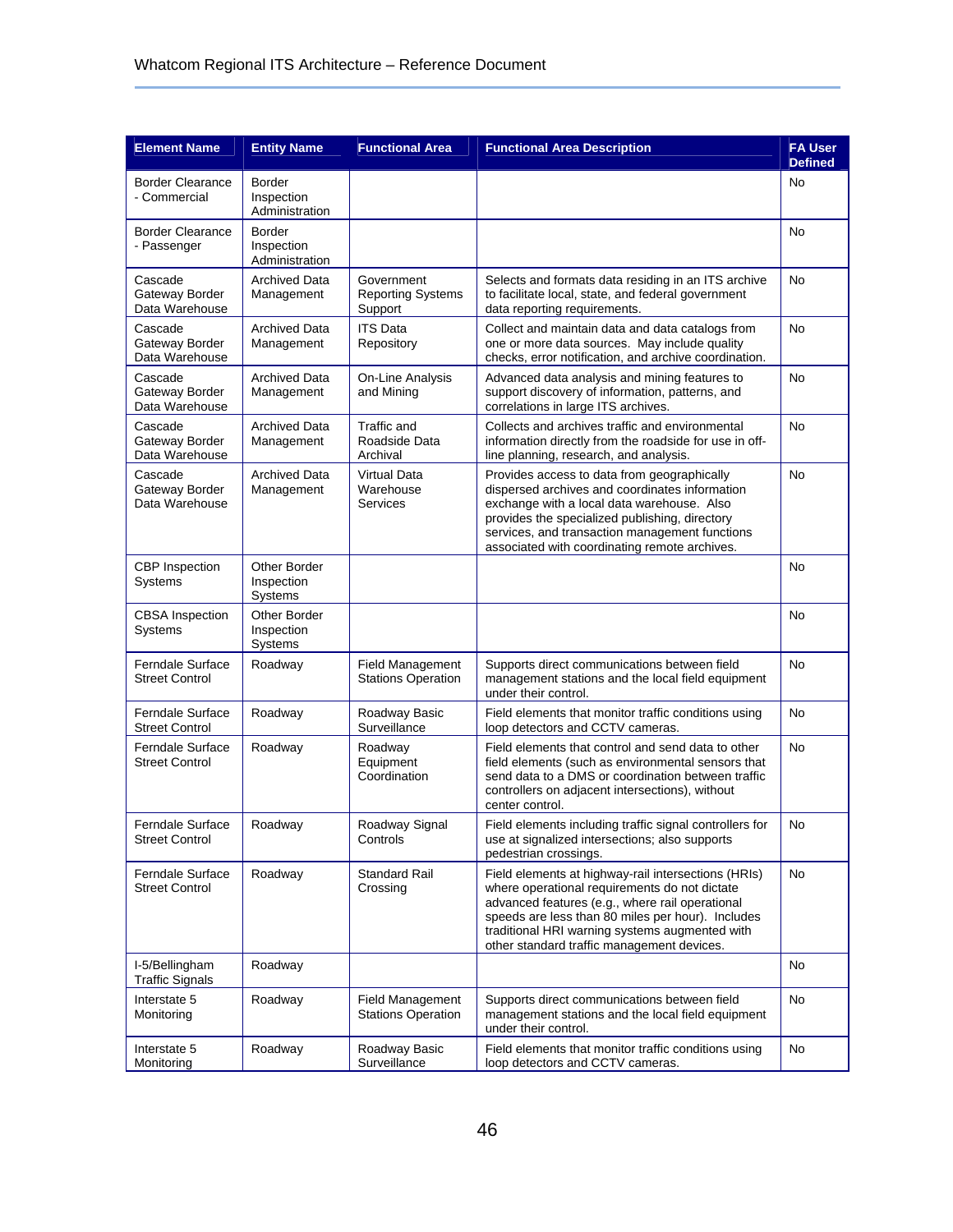| <b>Element Name</b>                                           | <b>Entity Name</b>                  | <b>Functional Area</b>                               | <b>Functional Area Description</b>                                                                                                                                                                                                                                                               | <b>FA User</b><br><b>Defined</b> |
|---------------------------------------------------------------|-------------------------------------|------------------------------------------------------|--------------------------------------------------------------------------------------------------------------------------------------------------------------------------------------------------------------------------------------------------------------------------------------------------|----------------------------------|
| Interstate 5<br>Monitoring                                    | Roadway                             | Roadway<br>Environmental<br>Monitoring               | Environmental sensors, surface and sub-surface,<br>that collect weather and road surface information.<br>Weather conditions measured include temperature,<br>wind, humidity, precipitation, and visibility. Sensors<br>measure road surface temperature, moisture, icing,<br>salinity, etc.      | No                               |
| Interstate 5<br>Monitoring                                    | Roadway                             | Roadway<br>Equipment<br>Coordination                 | Field elements that control and send data to other<br>field elements (such as environmental sensors that<br>send data to a DMS or coordination between traffic<br>controllers on adjacent intersections), without<br>center control.                                                             | No                               |
| Interstate 5<br>Monitoring                                    | Roadway                             | Roadway Signal<br>Controls                           | Field elements including traffic signal controllers for<br>use at signalized intersections; also supports<br>pedestrian crossings.                                                                                                                                                               | <b>No</b>                        |
| Interstate 5<br>Monitoring                                    | Roadway                             | Roadway Traffic<br>Information<br>Dissemination      | Driver information systems, such as dynamic<br>message signs and Highway Advisory Radio<br>$(HAR)$ .                                                                                                                                                                                             | <b>No</b>                        |
| Lynden Surface<br><b>Street Control</b>                       | Roadway                             | <b>Field Management</b><br><b>Stations Operation</b> | Supports direct communications between field<br>management stations and the local field equipment<br>under their control.                                                                                                                                                                        | No                               |
| Lynden Surface<br><b>Street Control</b>                       | Roadway                             | Roadway Basic<br>Surveillance                        | Field elements that monitor traffic conditions using<br>loop detectors and CCTV cameras.                                                                                                                                                                                                         | No                               |
| Lynden Surface<br><b>Street Control</b>                       | Roadway                             | Roadway<br>Equipment<br>Coordination                 | Field elements that control and send data to other<br>field elements (such as environmental sensors that<br>send data to a DMS or coordination between traffic<br>controllers on adjacent intersections), without<br>center control.                                                             | No                               |
| Lynden Surface<br><b>Street Control</b>                       | Roadway                             | Roadway Signal<br>Controls                           | Field elements including traffic signal controllers for<br>use at signalized intersections; also supports<br>pedestrian crossings.                                                                                                                                                               | No                               |
| Northbound<br><b>Border Traveler</b><br>Information<br>System | Alerting and<br>Advisory<br>Systems |                                                      |                                                                                                                                                                                                                                                                                                  | No                               |
| Northbound<br><b>Border Traveler</b><br>Information<br>System | <b>Archived Data</b><br>Management  | <b>Virtual Data</b><br>Warehouse<br>Services         | Provides access to data from geographically<br>dispersed archives and coordinates information<br>exchange with a local data warehouse. Also<br>provides the specialized publishing, directory<br>services, and transaction management functions<br>associated with coordinating remote archives. | No                               |
| Northbound<br><b>Border Traveler</b><br>Information<br>System | Information<br>Service<br>Provider  | <b>Basic Information</b><br>Broadcast                | Broadcast dissemination of traffic, transit,<br>maintenance and construction, event, and weather<br>information to traveler interface systems and<br>vehicles.                                                                                                                                   | No                               |
| Northbound<br><b>Border Traveler</b><br>Information<br>System | Information<br>Service<br>Provider  | Interactive<br>Infrastructure<br>Information         | Personalized dissemination of traffic, transit,<br>maintenance and construction, multimodal, event,<br>and weather information to traveler interface<br>systems and vehicles, upon request.                                                                                                      | <b>No</b>                        |
| Northbound<br><b>Border Traveler</b><br>Information<br>System | Information<br>Service<br>Provider  | <b>ISP Traveler Data</b><br>Collection               | Collects traveler information from other centers,<br>consolidates and refines the collected data, and<br>makes this data available to traveler information<br>applications.                                                                                                                      | <b>No</b>                        |
| Northbound<br><b>Border Traveler</b><br>Information<br>System | Information<br>Service<br>Provider  | <b>ISP Traveler</b><br><b>Information Alerts</b>     | Provides personalized traveler information alerts,<br>notifying travelers of relevant congestion, incidents,<br>transit schedule delays. and other actionable<br>information that may impact a trip. Relevant alerts<br>are selected based on user-configurable<br>parameters and thresholds.    | <b>No</b>                        |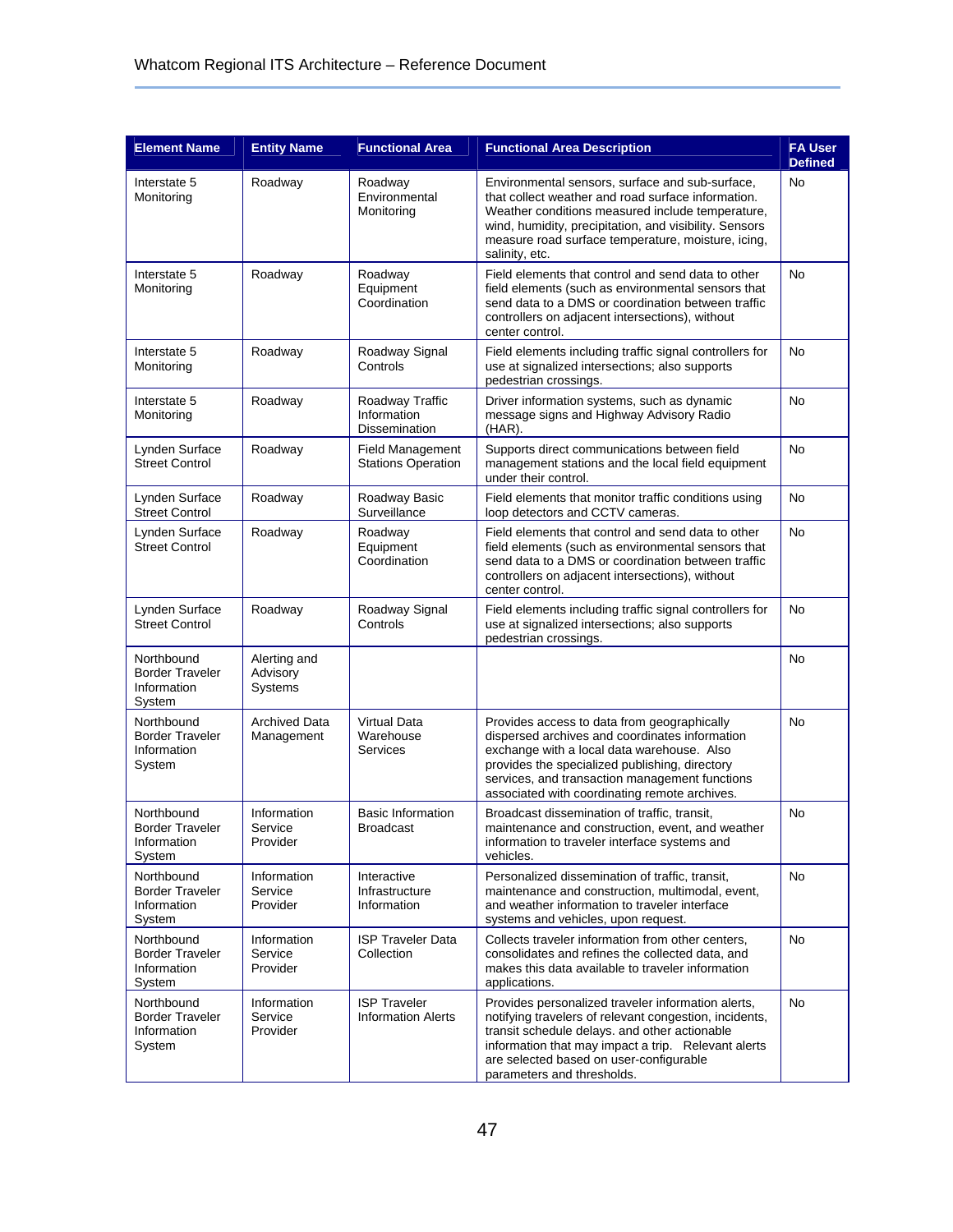| <b>Element Name</b>                                           | <b>Entity Name</b>                  | <b>Functional Area</b>                               | <b>Functional Area Description</b>                                                                                                                                                                                                                                                               | <b>FA User</b><br><b>Defined</b> |
|---------------------------------------------------------------|-------------------------------------|------------------------------------------------------|--------------------------------------------------------------------------------------------------------------------------------------------------------------------------------------------------------------------------------------------------------------------------------------------------|----------------------------------|
| Northbound<br><b>Border Traveler</b><br>Information<br>System | Information<br>Service<br>Provider  | <b>Traveler Telephone</b><br>Information             | Distribution of traveler information and wide-area<br>alerts to traveler telephone information systems<br>such as 511, based on voice-based traveler<br>requests.                                                                                                                                | No                               |
| <b>Private Sector</b><br>Probe Information<br>Systems         | Information<br>Service<br>Provider  | <b>ISP Probe</b><br>Information<br>Collection        | Collection and aggregation of vehicle probe data,<br>including calculation and dissemination of route<br>travel times and usage. Includes environmental<br>probe data collection, aggregation and<br>dissemination.                                                                              | No                               |
| <b>Private Sector</b><br>Probe Information<br>Systems         | Information<br>Service<br>Provider  | <b>ISP Traveler Data</b><br>Collection               | Collects traveler information from other centers,<br>consolidates and refines the collected data, and<br>makes this data available to traveler information<br>applications.                                                                                                                      | No                               |
| Southbound<br><b>Border Traveler</b><br>Information<br>System | Alerting and<br>Advisory<br>Systems |                                                      |                                                                                                                                                                                                                                                                                                  | No                               |
| Southbound<br><b>Border Traveler</b><br>Information<br>System | <b>Archived Data</b><br>Management  | <b>Virtual Data</b><br>Warehouse<br>Services         | Provides access to data from geographically<br>dispersed archives and coordinates information<br>exchange with a local data warehouse. Also<br>provides the specialized publishing, directory<br>services, and transaction management functions<br>associated with coordinating remote archives. | No                               |
| Southbound<br><b>Border Traveler</b><br>Information<br>System | Information<br>Service<br>Provider  | <b>Basic Information</b><br><b>Broadcast</b>         | Broadcast dissemination of traffic, transit,<br>maintenance and construction, event, and weather<br>information to traveler interface systems and<br>vehicles.                                                                                                                                   | No                               |
| Southbound<br><b>Border Traveler</b><br>Information<br>System | Information<br>Service<br>Provider  | <b>ISP Operational</b><br>Data Repository            | Processes, stores, and distributes real-time<br>information on the state of the regional<br>transportation system to transportation system<br>operators.                                                                                                                                         | No                               |
| Southbound<br><b>Border Traveler</b><br>Information<br>System | Information<br>Service<br>Provider  | <b>ISP Traveler Data</b><br>Collection               | Collects traveler information from other centers,<br>consolidates and refines the collected data, and<br>makes this data available to traveler information<br>applications.                                                                                                                      | No                               |
| <b>SR 539 ITS</b><br>System                                   | Roadway                             | <b>Field Management</b><br><b>Stations Operation</b> | Supports direct communications between field<br>management stations and the local field equipment<br>under their control.                                                                                                                                                                        | No                               |
| <b>SR 539 ITS</b><br>System                                   | Roadway                             | Roadway Basic<br>Surveillance                        | Field elements that monitor traffic conditions using<br>loop detectors and CCTV cameras.                                                                                                                                                                                                         | <b>No</b>                        |
| <b>SR 539 ITS</b><br>System                                   | Roadway                             | Roadway<br>Equipment<br>Coordination                 | Field elements that control and send data to other<br>field elements (such as environmental sensors that<br>send data to a DMS or coordination between traffic<br>controllers on adjacent intersections), without<br>center control.                                                             | No                               |
| <b>SR 539 ITS</b><br>System                                   | Roadway                             | Roadway Signal<br>Controls                           | Field elements including traffic signal controllers for<br>use at signalized intersections; also supports<br>pedestrian crossings.                                                                                                                                                               | <b>No</b>                        |
| <b>SR 543 ITS</b><br>System                                   | Roadway                             | <b>Field Management</b><br><b>Stations Operation</b> | Supports direct communications between field<br>management stations and the local field equipment<br>under their control.                                                                                                                                                                        | No                               |
| <b>SR 543 ITS</b><br>System                                   | Roadway                             | Roadway Basic<br>Surveillance                        | Field elements that monitor traffic conditions using<br>loop detectors and CCTV cameras.                                                                                                                                                                                                         | No                               |
| <b>SR 543 ITS</b><br>System                                   | Roadway                             | Roadway<br>Equipment<br>Coordination                 | Field elements that control and send data to other<br>field elements (such as environmental sensors that<br>send data to a DMS or coordination between traffic<br>controllers on adjacent intersections), without<br>center control.                                                             | No                               |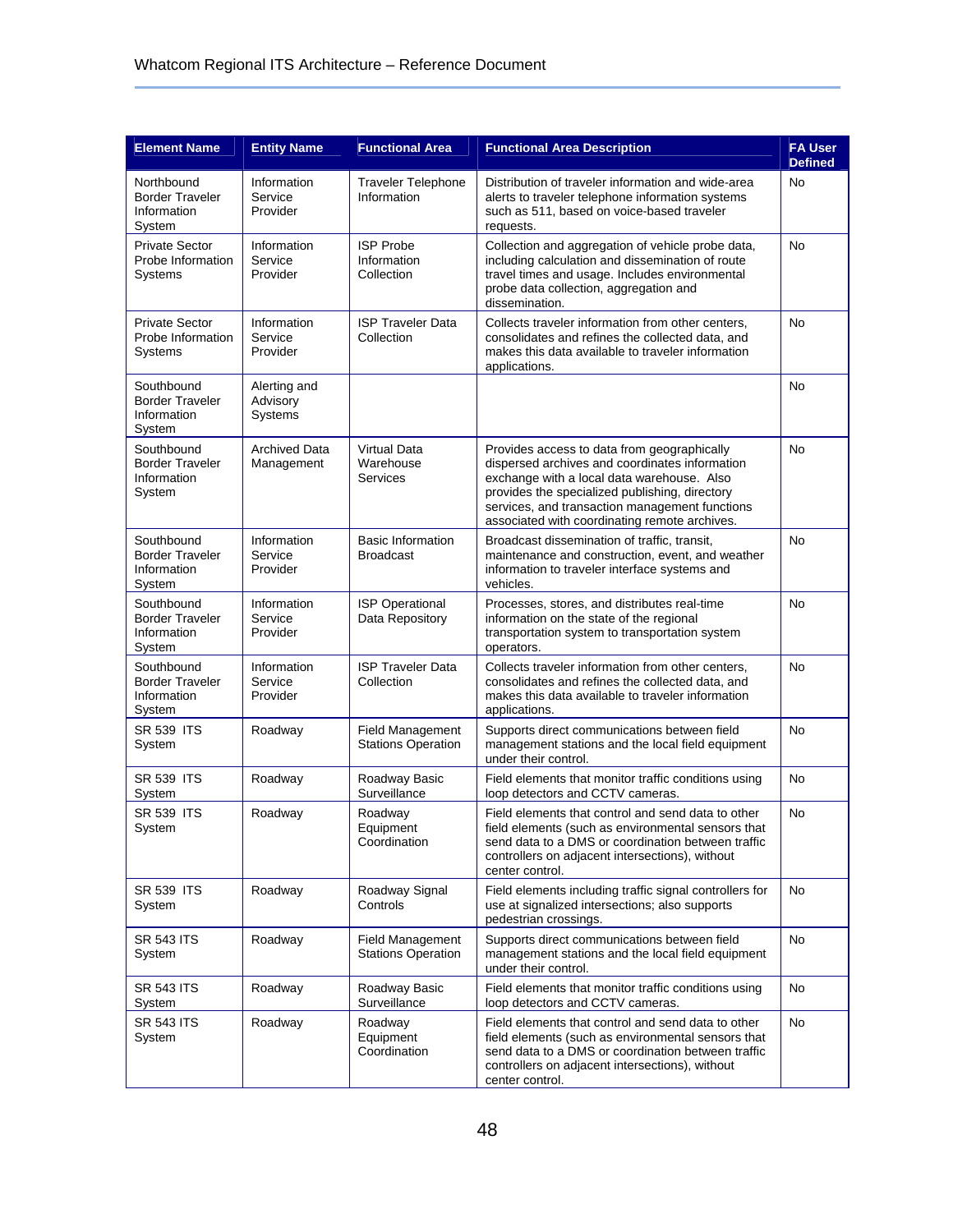| <b>Element Name</b>                                            | <b>Entity Name</b>                          | <b>Functional Area</b>                               | <b>Functional Area Description</b>                                                                                                                                                                                                                                               | <b>FA User</b><br><b>Defined</b> |
|----------------------------------------------------------------|---------------------------------------------|------------------------------------------------------|----------------------------------------------------------------------------------------------------------------------------------------------------------------------------------------------------------------------------------------------------------------------------------|----------------------------------|
| <b>SR 543 ITS</b><br>System                                    | Roadway                                     | Roadway Signal<br>Controls                           | Field elements including traffic signal controllers for<br>use at signalized intersections; also supports<br>pedestrian crossings.                                                                                                                                               | No                               |
| SR 9 ITS System                                                | Roadway                                     |                                                      |                                                                                                                                                                                                                                                                                  | No                               |
| Sumas Border<br>VMS Sign                                       | Roadway                                     | <b>Field Management</b><br><b>Stations Operation</b> | Supports direct communications between field<br>management stations and the local field equipment<br>under their control.                                                                                                                                                        | <b>No</b>                        |
| Sumas Border<br>VMS Sign                                       | Roadway                                     | Roadway Basic<br>Surveillance                        | Field elements that monitor traffic conditions using<br>loop detectors and CCTV cameras.                                                                                                                                                                                         | No                               |
| Sumas Border<br>VMS Sign                                       | Roadway                                     | Roadway<br>Equipment<br>Coordination                 | Field elements that control and send data to other<br>field elements (such as environmental sensors that<br>send data to a DMS or coordination between traffic<br>controllers on adjacent intersections), without<br>center control.                                             | No                               |
| Sumas Border<br>VMS Sign                                       | Roadway                                     | Roadway Signal<br>Controls                           | Field elements including traffic signal controllers for<br>use at signalized intersections; also supports<br>pedestrian crossings.                                                                                                                                               | No                               |
| Sumas Border<br>VMS Sign                                       | Roadway                                     | Roadway Traffic<br>Information<br>Dissemination      | Driver information systems, such as dynamic<br>message signs and Highway Advisory Radio<br>(HAR).                                                                                                                                                                                | <b>No</b>                        |
| <b>Systems Using</b><br>Warehouse API                          | <b>Archived Data</b><br><b>User Systems</b> |                                                      |                                                                                                                                                                                                                                                                                  | No                               |
| US Bureau of<br>Transportation<br><b>Statistics</b><br>Systems | <b>Archived Data</b><br>Management          | Government<br><b>Reporting Systems</b><br>Support    | Selects and formats data residing in an ITS archive<br>to facilitate local, state, and federal government<br>data reporting requirements.                                                                                                                                        | No                               |
| US Bureau of<br>Transportation<br><b>Statistics</b><br>Systems | <b>Archived Data</b><br>Management          | <b>ITS Data</b><br>Repository                        | Collect and maintain data and data catalogs from<br>one or more data sources. May include quality<br>checks, error notification, and archive coordination.                                                                                                                       | No                               |
| US Bureau of<br>Transportation<br><b>Statistics</b><br>Systems | <b>Archived Data</b><br>Management          | On-Line Analysis<br>and Mining                       | Advanced data analysis and mining features to<br>support discovery of information, patterns, and<br>correlations in large ITS archives.                                                                                                                                          | No                               |
| US Bureau of<br>Transportation<br><b>Statistics</b><br>Systems | <b>Archived Data</b><br>Management          | <b>Traffic and</b><br>Roadside Data<br>Archival      | Collects and archives traffic and environmental<br>information directly from the roadside for use in off-<br>line planning, research, and analysis.                                                                                                                              | No                               |
| User Information<br>Device                                     | Personal<br>Information<br>Access           | Personal Basic<br>Information<br>Reception           | Personal traveler interface that provides formatted<br>traffic advisories, transit, event, and other traveler<br>information, as well as broadcast alerts. Devices<br>include personal computers and personal portable<br>devices such as PDAs and pagers.                       | No                               |
| User Information<br>Device                                     | Personal<br>Information<br>Access           | Personal Interactive<br>Information<br>Reception     | Personal traveler interface that provides traffic.<br>transit, yellow pages, event, and trip planning<br>information, and other personalized traveler<br>information services upon request. Devices include<br>personal computers and personal portable devices<br>such as PDAs. | <b>No</b>                        |
| <b>Whatcom County</b><br><b>Surface Street</b><br>Control      | Roadway                                     | <b>Field Management</b><br><b>Stations Operation</b> | Supports direct communications between field<br>management stations and the local field equipment<br>under their control.                                                                                                                                                        | No                               |
| <b>Whatcom County</b><br><b>Surface Street</b><br>Control      | Roadway                                     | Roadway Basic<br>Surveillance                        | Field elements that monitor traffic conditions using<br>loop detectors and CCTV cameras.                                                                                                                                                                                         | No                               |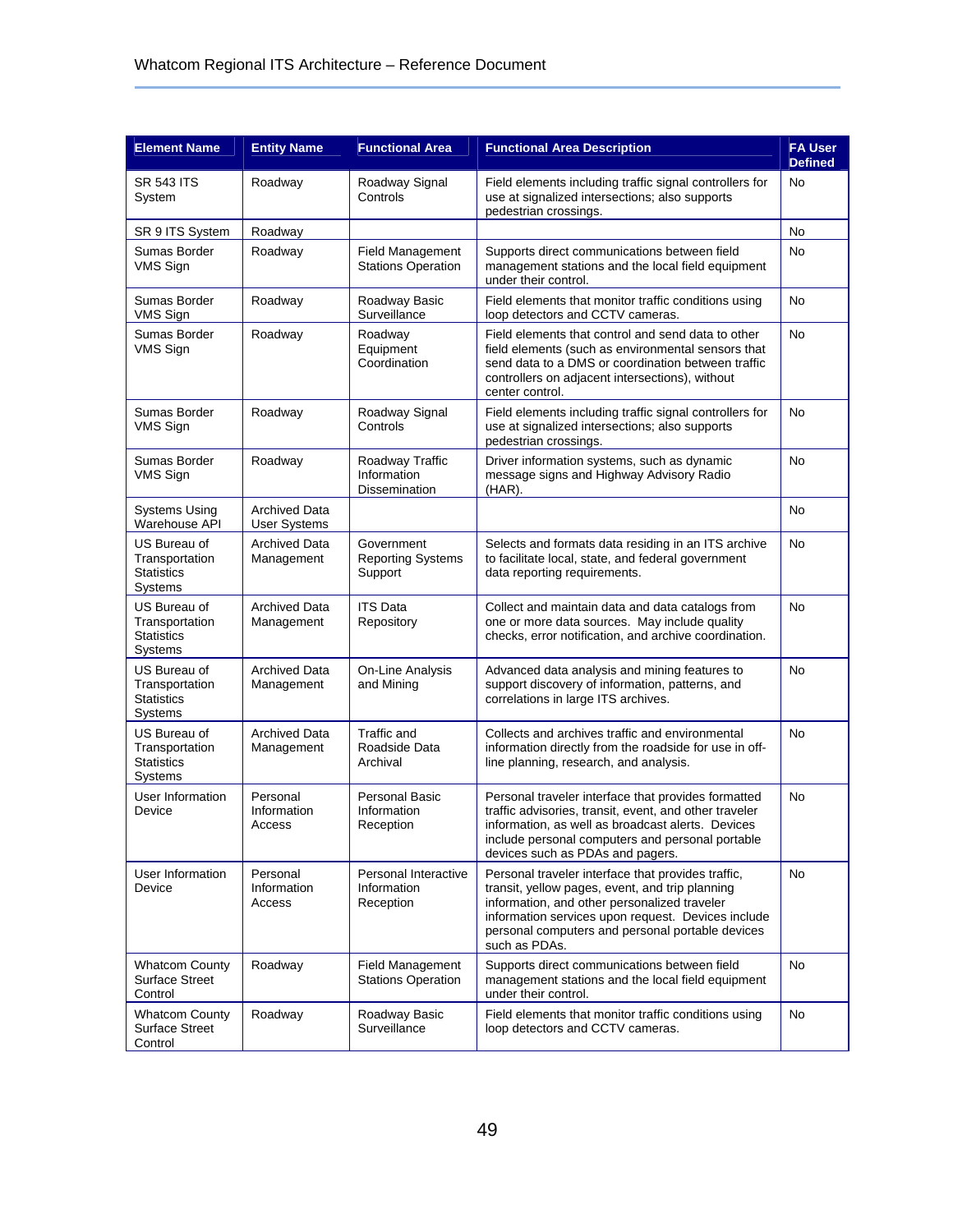| <b>Element Name</b>                                       | <b>Entity Name</b>    | <b>Functional Area</b>                               | <b>Functional Area Description</b>                                                                                                                                                                                                                                                                           | <b>FA User</b><br><b>Defined</b> |
|-----------------------------------------------------------|-----------------------|------------------------------------------------------|--------------------------------------------------------------------------------------------------------------------------------------------------------------------------------------------------------------------------------------------------------------------------------------------------------------|----------------------------------|
| <b>Whatcom County</b><br><b>Surface Street</b><br>Control | Roadway               | Roadway<br>Equipment<br>Coordination                 | Field elements that control and send data to other<br>field elements (such as environmental sensors that<br>send data to a DMS or coordination between traffic<br>controllers on adjacent intersections), without<br>center control.                                                                         | No                               |
| <b>Whatcom County</b><br><b>Surface Street</b><br>Control | Roadway               | Roadway Signal<br>Controls                           | Field elements including traffic signal controllers for<br>use at signalized intersections; also supports<br>pedestrian crossings.                                                                                                                                                                           | No                               |
| <b>Whatcom County</b><br><b>Surface Street</b><br>Control | Roadway               | <b>Standard Rail</b><br>Crossing                     | Field elements at highway-rail intersections (HRIs)<br>where operational requirements do not dictate<br>advanced features (e.g., where rail operational<br>speeds are less than 80 miles per hour). Includes<br>traditional HRI warning systems augmented with<br>other standard traffic management devices. | <b>No</b>                        |
| <b>WSDOT Field</b><br>Equipment                           | Roadway               | <b>Field Barrier</b><br><b>System Control</b>        | Field elements that control barrier systems such as<br>gates and other systems that manage entry to<br>roadways, transportation facilities and<br>infrastructure.                                                                                                                                            | No                               |
| <b>WSDOT Field</b><br>Equipment                           | Roadway               | <b>Field Management</b><br><b>Stations Operation</b> | Supports direct communications between field<br>management stations and the local field equipment<br>under their control.                                                                                                                                                                                    | No                               |
| <b>WSDOT Field</b><br>Equipment                           | Roadway               | Roadway Basic<br>Surveillance                        | Field elements that monitor traffic conditions using<br>loop detectors and CCTV cameras.                                                                                                                                                                                                                     | <b>No</b>                        |
| <b>WSDOT Field</b><br>Equipment                           | Roadway               | Roadway Data<br>Collection                           | Field elements to collect traffic, road, and<br>environmental conditions information for use in<br>transportation planning, research, and other off-line<br>applications. Includes the sensors, supporting<br>roadside infrastructure, and communications<br>equipment.                                      | No                               |
| <b>WSDOT Field</b><br>Equipment                           | Roadway               | Roadway<br>Equipment<br>Coordination                 | Field elements that control and send data to other<br>field elements (such as environmental sensors that<br>send data to a DMS or coordination between traffic<br>controllers on adjacent intersections), without<br>center control.                                                                         | No                               |
| <b>WSDOT Field</b><br>Equipment                           | Roadway               | Roadway Probe<br>Data<br>Communications              | Field elements that collect probe data from vehicles<br>using short range communications.                                                                                                                                                                                                                    | No                               |
| <b>WSDOT Field</b><br>Equipment                           | Roadway               | Roadway Signal<br>Controls                           | Field elements including traffic signal controllers for<br>use at signalized intersections; also supports<br>pedestrian crossings.                                                                                                                                                                           | No                               |
| WSDOT Field<br>Equipment                                  | Roadway               | Roadway Traffic<br>Information<br>Dissemination      | Driver information systems, such as dynamic<br>message signs and Highway Advisory Radio<br>(HAR).                                                                                                                                                                                                            | <b>No</b>                        |
| <b>WSDOT Field</b><br>Equipment                           | Roadway               | Roadway Traffic<br>Metering                          | Control equipment including ramp, interchange, and<br>mainline meters and the dynamic message signs<br>that provide information about the meters and any<br>special bypass lanes.                                                                                                                            | No                               |
| <b>WSDOT Field</b><br>Equipment                           | Roadway               | Roadway Work<br>Zone Traffic Control                 | Field elements in maintenance and construction<br>areas including CCTV cameras, driver information<br>systems (such as DMS), and gates/barriers that<br>monitor and control traffic and provide information<br>directly to drivers in affected areas.                                                        | <b>No</b>                        |
| <b>WSDOT Traffic</b><br>Management<br>Center (TMC)        | Traffic<br>Management | <b>Collect Traffic</b><br>Surveillance               | Management of traffic sensors and surveillance<br>(CCTV) equipment, collection of current traffic<br>conditions, and distribution of the collected<br>information to other centers and operators.                                                                                                            | <b>No</b>                        |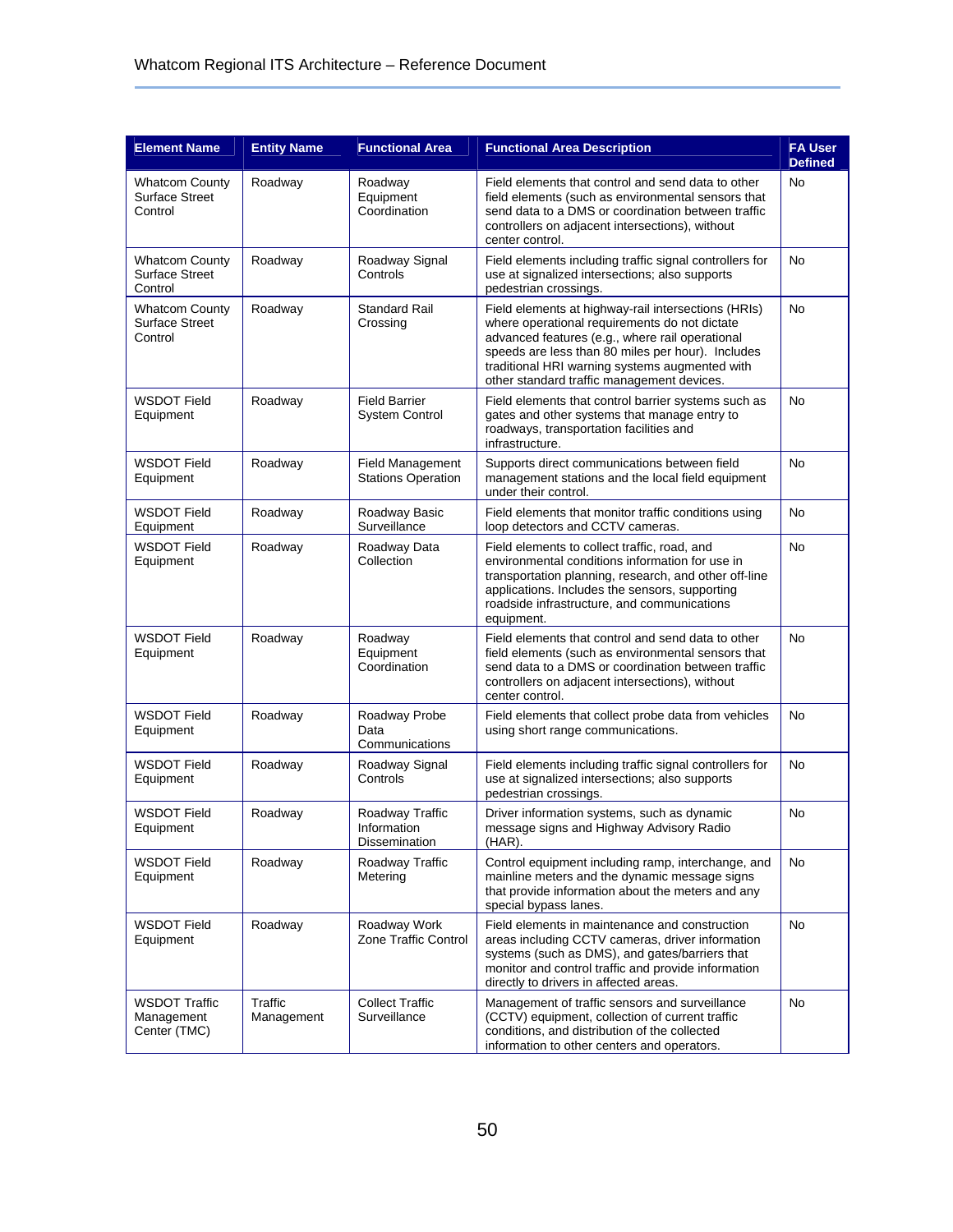| <b>Element Name</b>                                | <b>Entity Name</b>     | <b>Functional Area</b>                                               | <b>Functional Area Description</b>                                                                                                                                                                                                                                                                            | <b>FA User</b><br><b>Defined</b> |
|----------------------------------------------------|------------------------|----------------------------------------------------------------------|---------------------------------------------------------------------------------------------------------------------------------------------------------------------------------------------------------------------------------------------------------------------------------------------------------------|----------------------------------|
| <b>WSDOT Traffic</b><br>Management<br>Center (TMC) | Traffic<br>Management  | <b>HRI Traffic</b><br>Management                                     | Remotely monitor and control highway-rail<br>intersection (HRI) equipment, includes standard<br>speed active warning systems and high speed<br>systems which provide additional information on<br>approaching trains and detect and report on<br>obstructions in the HRI.                                     | <b>No</b>                        |
| <b>WSDOT Traffic</b><br>Management<br>Center (TMC) | Traffic<br>Management  | <b>TMC Environmental</b><br>Monitoring                               | Management of environmental sensors and<br>assimilation of collected data with other current and<br>forecast road conditions and surface weather<br>information from weather service providers and<br>roadway maintenance operations.                                                                         | No                               |
| <b>WSDOT Traffic</b><br>Management<br>Center (TMC) | Traffic<br>Management  | <b>TMC Regional</b><br>Traffic<br>Management                         | Coordination between traffic management centers<br>in order to share traffic information between centers<br>as well as control of traffic management field<br>equipment. This may be used during incidents and<br>special events and during day-to-day operations.                                            | No                               |
| <b>WSDOT Traffic</b><br>Management<br>Center (TMC) | Traffic<br>Management  | <b>TMC Signal Control</b>                                            | Remotely controls traffic signal controllers to<br>implement traffic management strategies at<br>signalized intersections based on traffic conditions,<br>incidents, emergency vehicle preemptions,<br>pedestrian crossings, etc.                                                                             | <b>No</b>                        |
| <b>WSDOT Traffic</b><br>Management<br>Center (TMC) | Traffic<br>Management  | <b>TMC Traffic</b><br>Information<br><b>Dissemination</b>            | Controls dissemination of traffic-related data to<br>other centers, the media, and travelers via the<br>driver information systems (DMS, HAR) that it<br>operates.                                                                                                                                            | No                               |
| <b>WSDOT Traffic</b><br>Management<br>Center (TMC) | Traffic<br>Management  | <b>TMC Traffic</b><br>Metering                                       | Remotely controls ramp meters, interchange<br>connector meters, and mainline meters, covering<br>all types of metering as well as management of<br>bypass lanes.                                                                                                                                              | <b>No</b>                        |
| <b>WSDOT Traffic</b><br>Management<br>Center (TMC) | Traffic<br>Management  | <b>TMC</b><br>Transportation<br><b>Operations Data</b><br>Collection | Collects real-time information on the state of the<br>regional transportation system for operational use<br>by the center. It establishes communications with a<br>regional repository, requests or subscribes to<br>information relevant to the center, and distributes<br>the received information for use. | <b>No</b>                        |
| <b>WSDOT Traffic</b><br>Management<br>Center (TMC) | Traffic<br>Management  | <b>Traffic Data</b><br>Collection                                    | Collection and storage of traffic management data.<br>For use by operations personnel or data archives in<br>the region.                                                                                                                                                                                      | <b>No</b>                        |
| <b>WSDOT Traffic</b><br>Management<br>Center (TMC) | Traffic<br>Management  | <b>Traffic Equipment</b><br>Maintenance                              | Monitoring and remote diagnostics of field<br>equipment - detect failures, issue problem reports,<br>and track the repair or replacement of the failed<br>equipment.                                                                                                                                          | <b>No</b>                        |
| <b>WTA Automatic</b><br><b>Vehicle Location</b>    | <b>Transit Vehicle</b> | On-board<br>Maintenance                                              | On-board systems to collect and process transit<br>vehicle maintenance data including mileage and<br>vehicle operating conditions for use in scheduling<br>future vehicle maintenance.                                                                                                                        | No                               |
| <b>WTA Automatic</b><br><b>Vehicle Location</b>    | <b>Transit Vehicle</b> | On-board<br>Paratransit<br>Operations                                | On-board systems to manage paratransit and<br>flexible-route dispatch requests, including multi-stop<br>runs. Passenger data is collected and provided to<br>the center.                                                                                                                                      | No                               |
| <b>WTA Automatic</b><br><b>Vehicle Location</b>    | <b>Transit Vehicle</b> | On-board Schedule<br>Management                                      | Collecting of data for schedule generation and<br>adjustment on-board a transit vehicle. Supports<br>communication between the vehicle, operator, and<br>center.                                                                                                                                              | <b>No</b>                        |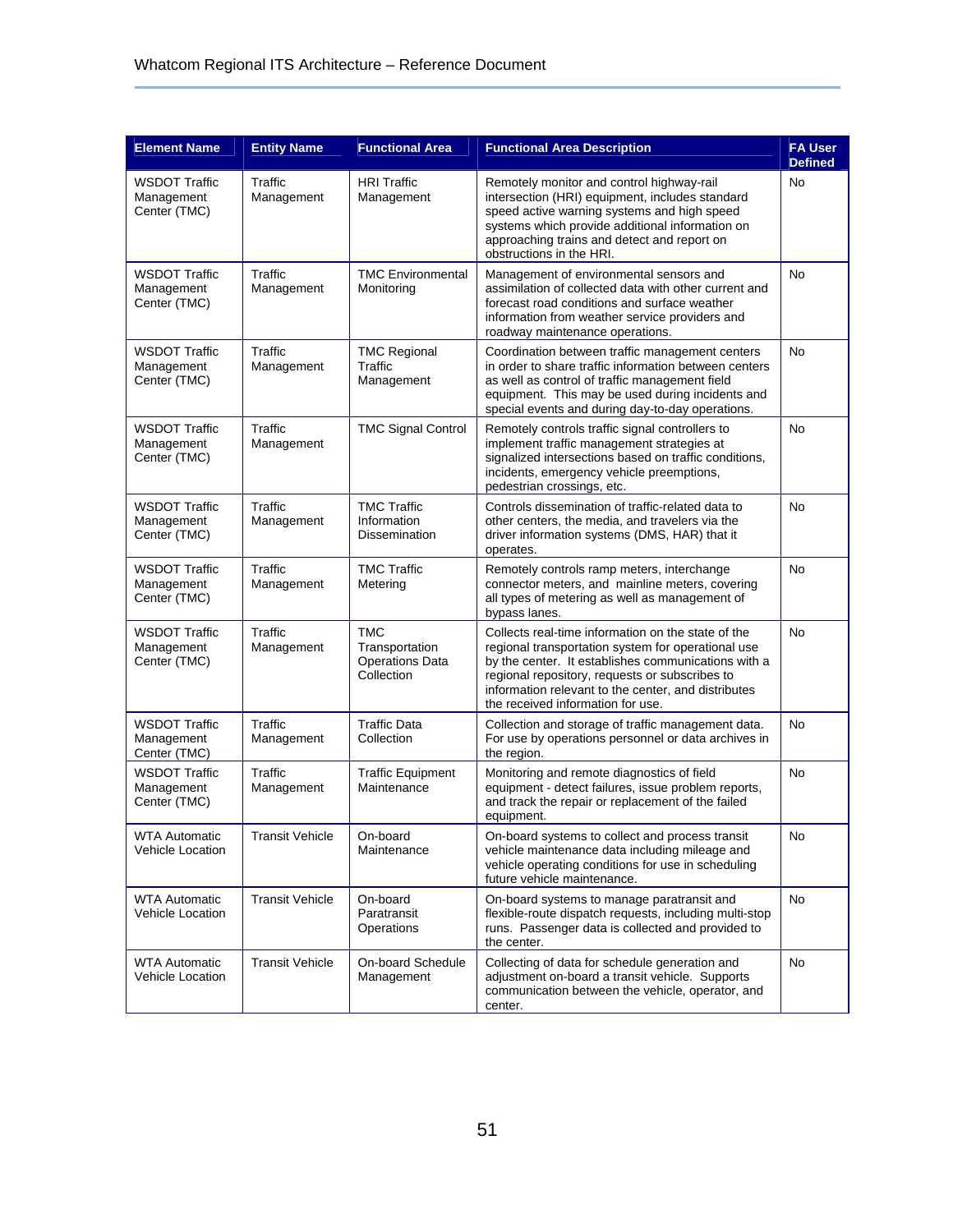| <b>Element Name</b>                             | <b>Entity Name</b>     | <b>Functional Area</b>                                    | <b>Functional Area Description</b>                                                                                                                                                                                                                                                                                                                                                             | <b>FA User</b><br><b>Defined</b> |
|-------------------------------------------------|------------------------|-----------------------------------------------------------|------------------------------------------------------------------------------------------------------------------------------------------------------------------------------------------------------------------------------------------------------------------------------------------------------------------------------------------------------------------------------------------------|----------------------------------|
| <b>WTA Automatic</b><br><b>Vehicle Location</b> | <b>Transit Vehicle</b> | <b>On-board Transit</b><br>Information<br>Services        | On-board systems to furnish next-stop annunciation<br>as well as interactive travel-related information,<br>including routes, schedules, transfer options, fares,<br>real-time schedule adherence, current incidents,<br>weather conditions, non-motorized transportation<br>services, and special events.                                                                                     | No                               |
| <b>WTA Automatic</b><br><b>Vehicle Location</b> | <b>Transit Vehicle</b> | On-board Transit<br>Security                              | On-board video/audio surveillance systems, threat<br>sensors, and object detection sensors to enhance<br>security and safety on-board a transit vehicles.<br>Also includes silent alarms activated by transit user<br>or vehicle operator, operator authentication, and<br>remote vehicle disabling.                                                                                           | No                               |
| <b>WTA Automatic</b><br><b>Vehicle Location</b> | <b>Transit Vehicle</b> | On-board Transit<br><b>Signal Priority</b>                | On-board systems request signal priority through<br>short range communication directly with traffic<br>control equipment at the roadside (intersections,<br>ramps, interchanges, etc.).                                                                                                                                                                                                        | No                               |
| <b>WTA Automatic</b><br><b>Vehicle Location</b> | <b>Transit Vehicle</b> | <b>On-board Transit</b><br><b>Trip Monitoring</b>         | Support fleet management with automatic vehicle<br>location (AVL) and automated mileage and fuel<br>reporting and auditing.                                                                                                                                                                                                                                                                    | <b>No</b>                        |
| <b>WTA Demand</b><br>Response                   | Transit<br>Management  |                                                           |                                                                                                                                                                                                                                                                                                                                                                                                | No                               |
| <b>WTA Station</b><br>Monitoring                | Security<br>Monitoring | Field Secure Area<br>Sensor Monitoring                    | Security sensors monitoring facilities (e.g. transit<br>yards) and transportation infrastructure (e.g.<br>bridges, tunnels, interchanges, and transit railways<br>or guideways) for environmental threats, intrusion<br>and motion, object detection, and infrastructure<br>integrity.                                                                                                         | <b>No</b>                        |
| <b>WTA Station</b><br>Monitoring                | Security<br>Monitoring | <b>Field Secure Area</b><br>Surveillance                  | Security surveillance devices (audio/video) that<br>monitor facilities (e.g. transit yards) and<br>transportation infrastructure (e.g. bridges, tunnels,<br>interchanges, and transit railways or guideways).                                                                                                                                                                                  | No                               |
| <b>WTA Transit</b><br>Management                | Transit<br>Management  | <b>Transit Center Fare</b><br>Management                  | Management of fare collection at the center -<br>includes setting and distributing fare information,<br>central processing of fares for transit as well as<br>other ITS services, links to financial institutions and<br>enforcement agencies.                                                                                                                                                 | <b>No</b>                        |
| <b>WTA Transit</b><br>Management                | Transit<br>Management  | <b>Transit Center</b><br><b>Fixed-Route</b><br>Operations | Management of fixed route transit operations.<br>Planning, scheduling, and dispatch associated with<br>fixed and flexible route transit services. Updates<br>customer service operator systems, and provides<br>current vehicle schedule adherence and optimum<br>scenarios for schedule adjustment.                                                                                           | <b>No</b>                        |
| <b>WTA Transit</b><br>Management                | Transit<br>Management  | <b>Transit Center</b><br>Information<br>Services          | Provide interactive traveler information to travelers<br>(on-board transit vehicles, at stops/stations, using<br>personal devices), traveler information service<br>providers, media, and other transit organizations.<br>Includes routes, schedules, transfer options, fares,<br>real-time schedule adherence, current incidents,<br>weather conditions, yellow pages, and special<br>events. | No                               |
| <b>WTA Transit</b><br>Management                | Transit<br>Management  | <b>Transit Center</b><br>Passenger<br>Counting            | Receives and processes transit vehicle loading data<br>using two-way communications from equipped<br>transit vehicles.                                                                                                                                                                                                                                                                         | No                               |
| <b>WTA Transit</b><br>Management                | Transit<br>Management  | <b>Transit Garage</b><br>Maintenance                      | Collect operational and maintenance data from<br>transit vehicles, manage vehicle service histories,<br>automatically generate preventative maintenance<br>schedules, and provide information to service<br>personnel.                                                                                                                                                                         | No                               |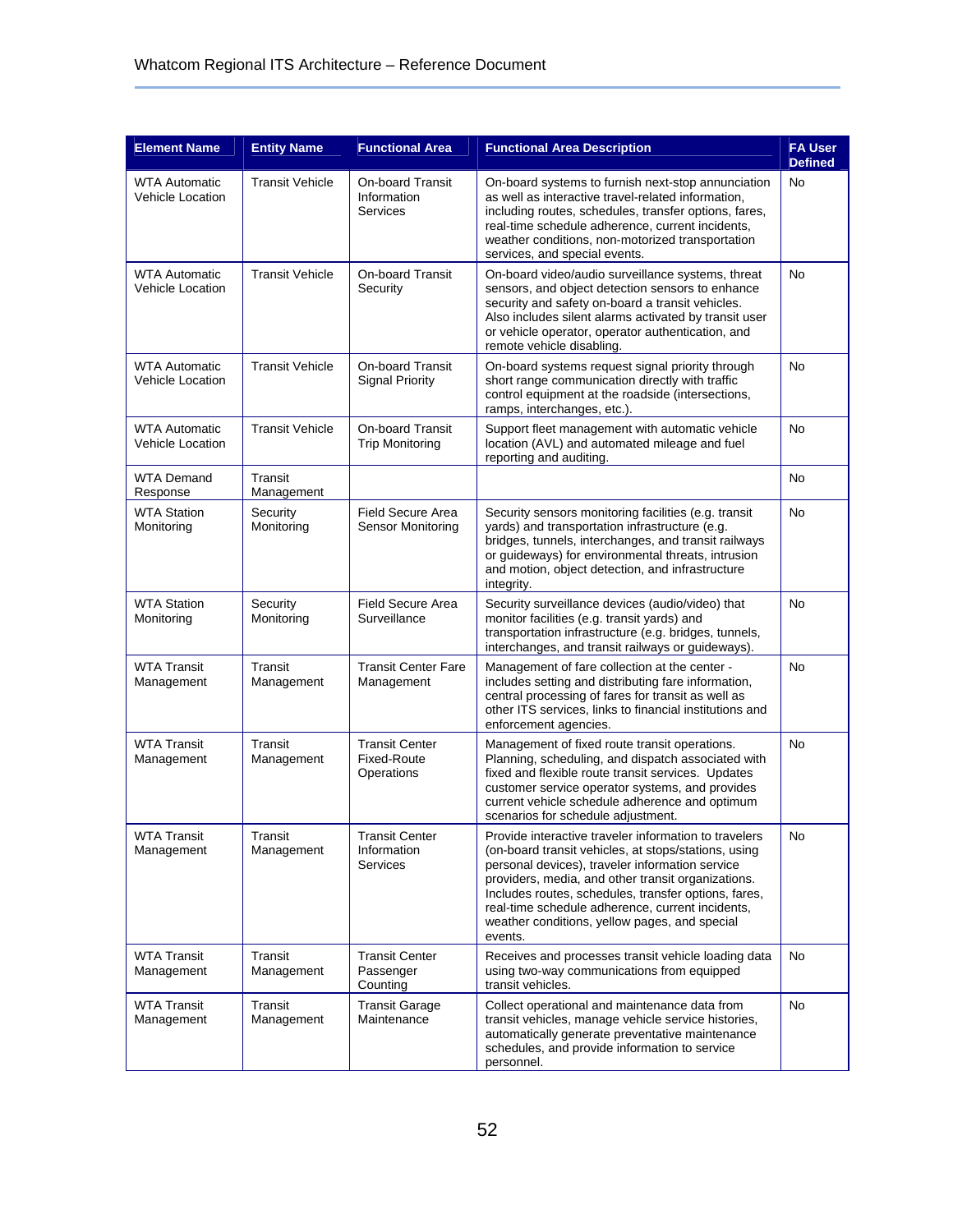| <b>Element Name</b>                          | <b>Entity Name</b>                 | <b>Functional Area</b>                           | <b>Functional Area Description</b>                                                                                                                                                                                                                                                        | <b>FA User</b><br><b>Defined</b> |
|----------------------------------------------|------------------------------------|--------------------------------------------------|-------------------------------------------------------------------------------------------------------------------------------------------------------------------------------------------------------------------------------------------------------------------------------------------|----------------------------------|
| <b>WTA Transit</b><br>Management             | Transit<br>Management              | <b>Transit Vehicle</b><br>Assignment             | Assigns individual transit vehicles to vehicle blocks<br>and downloads this information to the transit<br>vehicle, updating assignments as necessitated by<br>changes. It also provides an inventory<br>management function that stores attributes about<br>each of the transit vehicles. | <b>No</b>                        |
| <b>WTA Transit</b><br>Management             | Transit<br>Management              | <b>Transit Vehicle</b><br>Operator<br>Assignment | Assignment of transit operators to runs in a fair<br>manner while minimizing labor and overtime<br>services, considering operator preferences,<br>qualifications, accumulated work hours, and other<br>information about each operator.                                                   | No.                              |
| <b>WTA Transit</b><br><b>Signal Priority</b> | <b>Transit Vehicle</b>             |                                                  |                                                                                                                                                                                                                                                                                           | No.                              |
| <b>WTA Trip</b><br>Planning                  | Information<br>Service<br>Provider |                                                  |                                                                                                                                                                                                                                                                                           | <b>No</b>                        |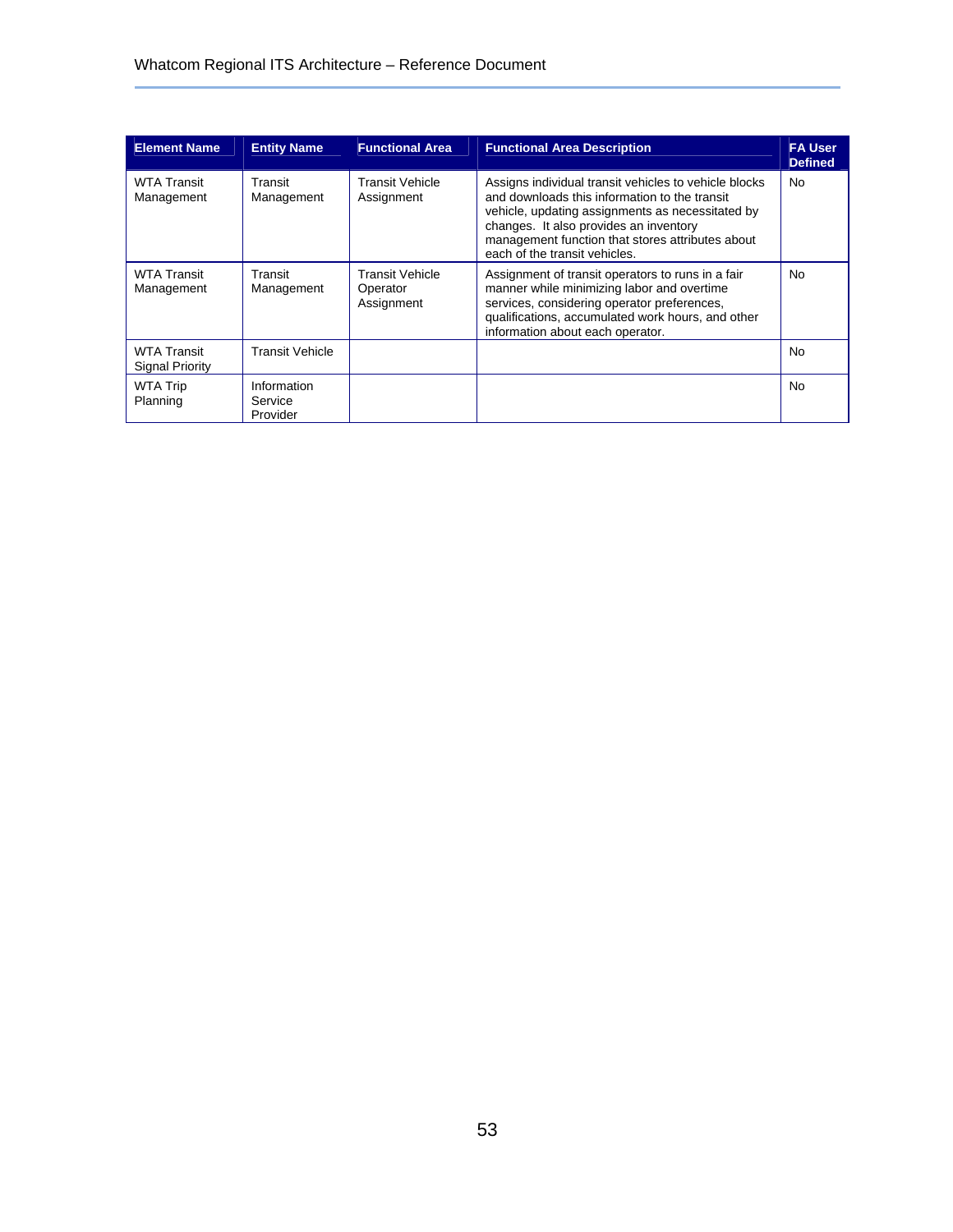## **8 Standards**

Standardizing the flow of information between the systems is essential to costeffectively integrating ITS throughout the region. ITS standards are fundamental to the establishment of an open ITS environment that achieves the goal of interoperability for ITS. Standards facilitate deployment of interoperable systems at local, regional, and national levels without impeding innovation as technology advances and new approaches evolve.

Establishing standards for exchanging information among ITS systems is important not only from an interoperability point of view; it also provides interchangeability and expandability thereby reducing risk and cost. Since an agency using standardized interfaces can select among multiple vendors for products and applications, competition is maintained and prices are lower in the long term.

Standards Development Organizations (SDO) are developing ITS standards that support interoperability and interchangeability. Several of the communication standards overlap in applicability. This provides flexibility in the design of ITS systems allowing agencies to choose the most applicable standard for their needs. Before systems are designed, all stakeholders involved in the applicable ITS service(s) should decide upon the standards and their specifics that will be used. Once a decision is made, all future systems should use the agreed upon standards.

| <b>SDO</b>      | <b>Document</b><br>ID | <b>Standard Title</b>                                                                                                                              | <b>Standard</b><br><b>Type</b> | <b>Standard</b><br><b>Version</b> | <b>User</b><br><b>Defined</b> |
|-----------------|-----------------------|----------------------------------------------------------------------------------------------------------------------------------------------------|--------------------------------|-----------------------------------|-------------------------------|
| AASHTO/ITE      | <b>ITF TMDD</b>       | <b>Traffic Management Data Dictionary</b><br>(TMDD) and Message Sets for External<br><b>Traffic Management Center</b><br>Communications (MS/ETMCC) | Message/Data                   |                                   | <b>No</b>                     |
| AASHTO/ITE/NEMA | NTCIP 1201            | <b>Global Object Definitions</b>                                                                                                                   | Message/Data                   |                                   | No.                           |
| AASHTO/ITE/NEMA | <b>NTCIP 1202</b>     | <b>Object Definitions for Actuated Traffic</b><br>Signal Controller (ASC) Units                                                                    | Message/Data                   |                                   | <b>No</b>                     |
| AASHTO/ITE/NEMA | <b>NTCIP 1203</b>     | <b>Object Definitions for Dynamic Message</b><br>Signs (DMS)                                                                                       | Message/Data                   |                                   | <b>No</b>                     |
| AASHTO/ITE/NEMA | <b>NTCIP 1204</b>     | <b>Object Definitions for Environmental</b><br>Sensor Stations (ESS)                                                                               | Message/Data                   |                                   | <b>No</b>                     |
| AASHTO/ITE/NEMA | <b>NTCIP 1205</b>     | <b>Object Definitions for Closed Circuit</b><br>Television (CCTV) Camera Control                                                                   | Message/Data                   |                                   | No                            |
| AASHTO/ITE/NEMA | <b>NTCIP 1207</b>     | <b>Object Definitions for Ramp Meter Control</b><br>(RMC) Units                                                                                    | Message/Data                   |                                   | <b>No</b>                     |
| AASHTO/ITE/NEMA | <b>NTCIP 1208</b>     | <b>Object Definitions for Closed Circuit</b><br>Television (CCTV) Switching                                                                        | Message/Data                   |                                   | <b>No</b>                     |
| AASHTO/ITE/NEMA | <b>NTCIP 1209</b>     | Data Element Definitions for<br>Transportation Sensor Systems (TSS)                                                                                | Message/Data                   |                                   | <b>No</b>                     |
| AASHTO/ITE/NEMA | <b>NTCIP 1210</b>     | Field Management Stations (FMS) - Part<br>1: Object Definitions for Signal System<br><b>Masters</b>                                                | Message/Data                   |                                   | No                            |

#### **Table 6: ITS Standards**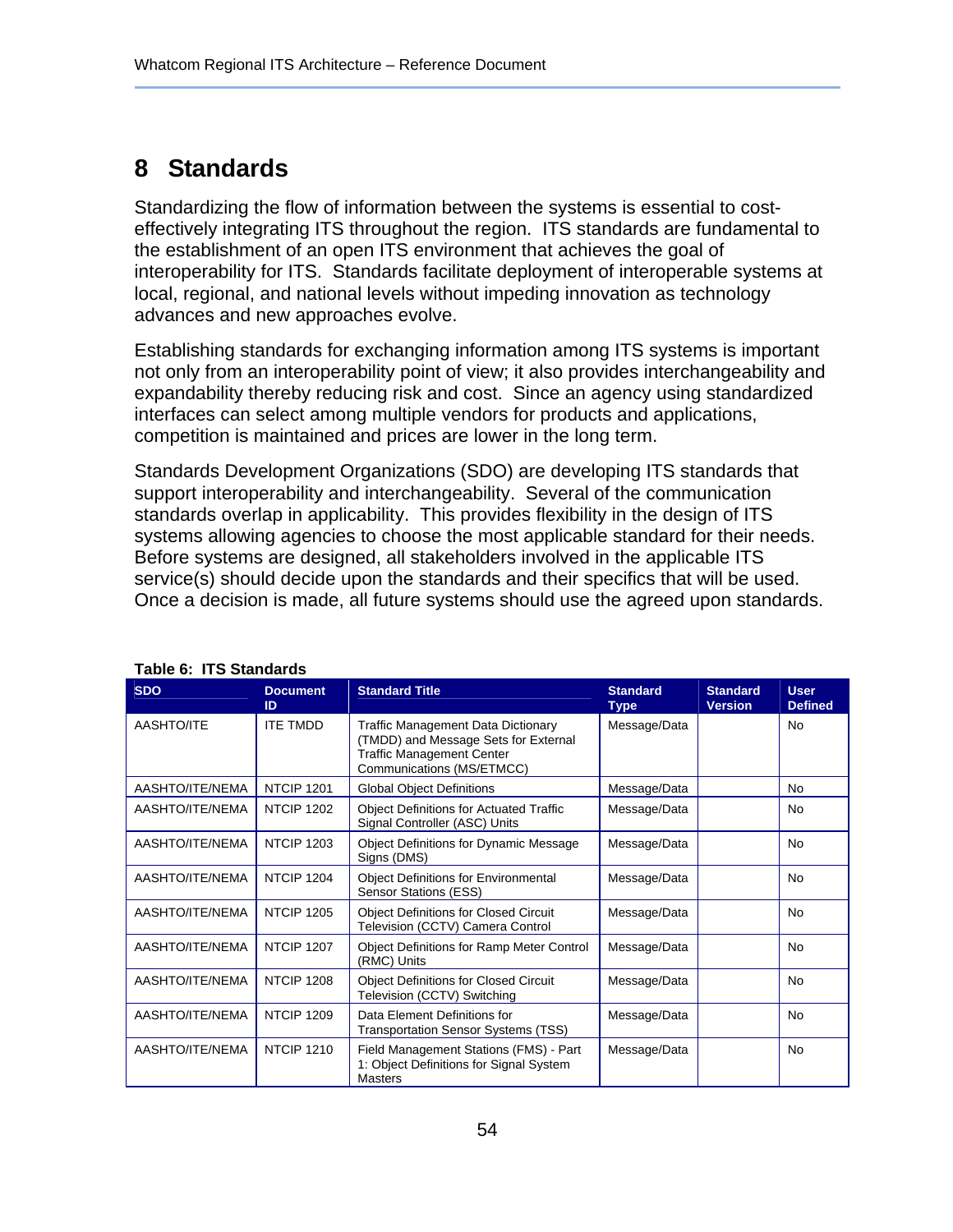| <b>SDO</b>      | <b>Document</b><br>ID               | <b>Standard Title</b>                                                                       | <b>Standard</b><br><b>Type</b> | <b>Standard</b><br><b>Version</b> | <b>User</b><br><b>Defined</b> |
|-----------------|-------------------------------------|---------------------------------------------------------------------------------------------|--------------------------------|-----------------------------------|-------------------------------|
| AASHTO/ITE/NEMA | NTCIP <sub>1211</sub>               | Object Definitions for Signal Control and<br>Prioritization (SCP)                           | Message/Data                   |                                   | No                            |
| AASHTO/ITE/NEMA | <b>NTCIP 1214</b>                   | <b>Object Definitions for Conflict Monitor</b><br>Units (CMU)                               | Message/Data                   |                                   | No                            |
| AASHTO/ITE/NEMA | NTCIP C2F                           | NTCIP Center-to-Field Standards Group                                                       | Group                          |                                   | No.                           |
| <b>APTA</b>     | <b>APTA TCIP-</b><br>S-001 3.0.4    | <b>Standard for Transit Communications</b><br>Interface Profiles                            | Message/Data                   |                                   | No                            |
| <b>ASTM</b>     | ASTM<br>E2665-08                    | Standard Specifications for Archiving ITS-<br><b>Generated Traffic Monitoring Data</b>      | Message/Data                   |                                   | No                            |
| <b>ASTM</b>     | <b>DSRC</b><br>915MHz               | Dedicated Short Range Communication at<br>915 MHz Standards Group                           | Group                          |                                   | No                            |
| ASTM/IEEE/SAE   | <b>DSRC 5GHz</b>                    | Dedicated Short Range Communication at<br>5.9 GHz Standards Group                           | Group                          |                                   | No                            |
| <b>SAE</b>      | <b>ATIS General</b><br>Use          | <b>Advanced Traveler Information Systems</b><br>(ATIS) General Use Standards Group          | Group                          |                                   | No                            |
| <b>SAE</b>      | <b>ATIS Low</b><br><b>Bandwidth</b> | <b>Advanced Traveler Information Systems</b><br>(ATIS) Bandwidth Limited Standards<br>Group | Group                          |                                   | No                            |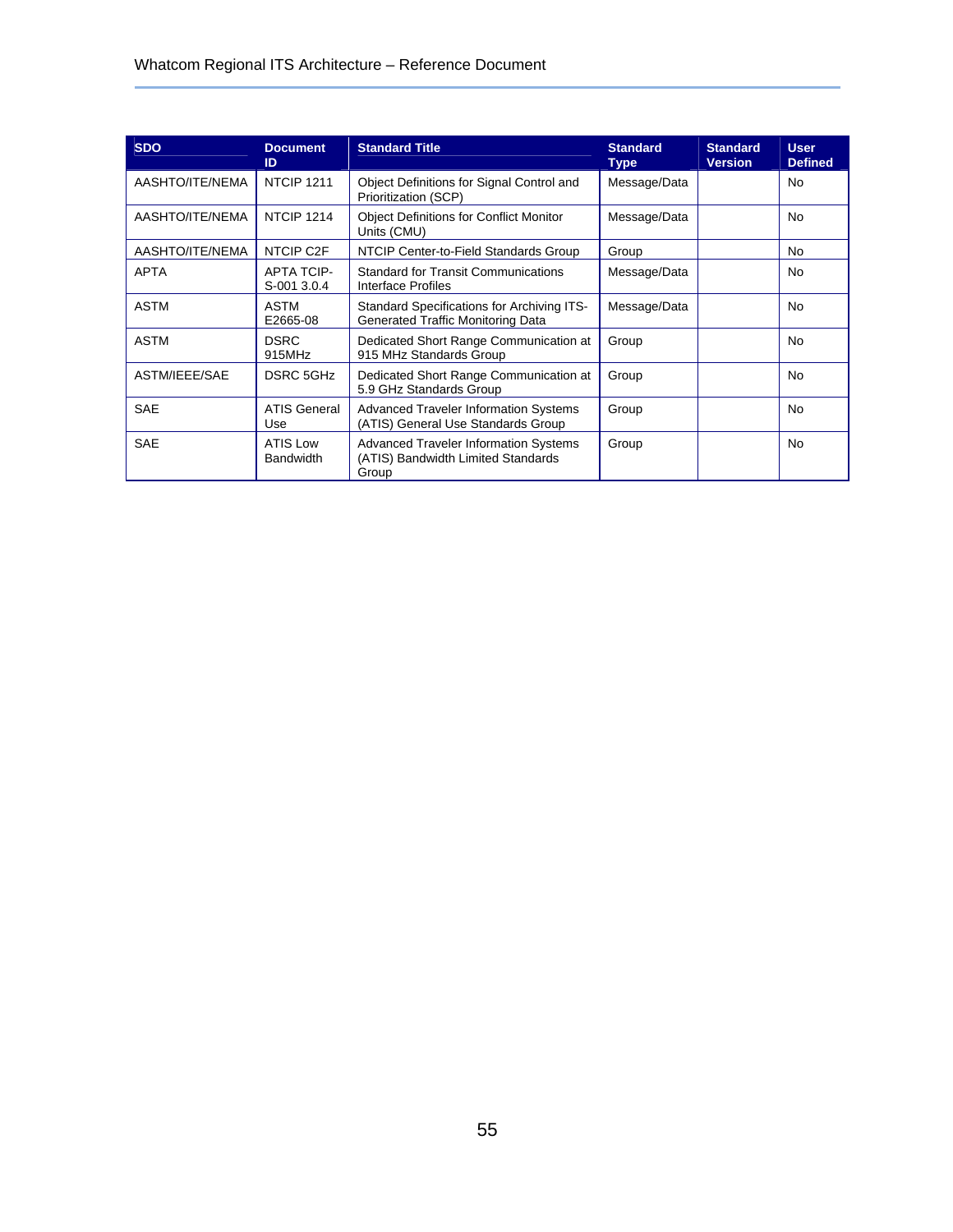# **9 Agreements**

This section identifies the list of existing and future agreements between each of the stakeholder organizations whose ITS systems will be exchanging information was generated prior to implementing relevant projects. This list identifies the agreements that should be established but does not define the agreements themselves.

| <b>Agreement Title</b>                                                                                                      | <b>Agreement</b><br><b>Status</b> | <b>Description</b>                                                                                                                                                                                                                                                                                                                           | Lead<br><b>Stakeholder</b>                                    | <b>Associated</b><br><b>Stakeholders</b>                      |
|-----------------------------------------------------------------------------------------------------------------------------|-----------------------------------|----------------------------------------------------------------------------------------------------------------------------------------------------------------------------------------------------------------------------------------------------------------------------------------------------------------------------------------------|---------------------------------------------------------------|---------------------------------------------------------------|
| Bellingham - Ferndale<br>Signal Maintenance<br><b>Interlocal Agreement</b>                                                  | Existing                          | Interlocal agreement for operating and<br>maintaining traffic signals.                                                                                                                                                                                                                                                                       | City of<br>Bellingham                                         | City of Ferndale                                              |
| Bellingham - Lynden<br>Signal Maintenance<br>Interlocal Agreement                                                           | Existing                          | Interlocal agreement for operating and<br>maintaining traffic signals.                                                                                                                                                                                                                                                                       |                                                               | City of Lynden                                                |
| Bellingham -<br><b>Whatcom County</b><br>Signal Maintenance<br>Interlocal Agreement                                         | Existing                          | Interlocal agreement for operating and<br>maintaining traffic signals.                                                                                                                                                                                                                                                                       |                                                               | <b>Whatcom Council</b><br>of Governments<br>(WCOG)            |
| Cascade Gateway<br>Border Data<br>Warehouse Upgrade<br>and BIFA Integration<br>Project Canadian<br><b>Funding Agreement</b> | Existing                          | Agreement between Transport Canada and<br>Whatcom Council of Governments to<br>complete the Cascade Gateway Border Data<br>Warehhouse Upgrade & BIFA Integration<br>project.                                                                                                                                                                 |                                                               | <b>Whatcom Council</b><br>of Governments<br>(WCOG)            |
| Cascade Gateway<br>Border Data<br>Warehouse Upgrade<br>and BIFA Integration<br>US Funding<br>Agreement                      | Existing                          | Agreement between WA State Department<br>of Transportation and Whatcom Council of<br>Governments to complete the Cascade<br>Gateway Border Data Warehhouse Upgrade<br>& BIFA Integration project.                                                                                                                                            | <b>WA State</b><br>Department of<br>Transportation<br>(WSDOT) | <b>Whatcom Council</b><br>of Governments<br>(WCOG)            |
| WCOG - BCMOT<br>Data Sharing<br>Agreement                                                                                   | Planned                           | This data sharing agreement will formally<br>define data sharing between the B.C.<br>Ministry of Transportation's border traveller<br>information system and the Cascade<br>Gateway Border Data Warehouse system.<br>The document may also include data sharing<br>agreements for the weigh-in-motion detector<br>data systems as well.      | <b>Whatcom Council</b><br>of Governments<br>(WCOG)            | B.C. Ministry of<br>Transportation<br>(MOT)                   |
| WCOG - WSDOT<br>Data Sharing<br>Agreement                                                                                   | Planned                           | This data sharing agreement will formally<br>define data sharing between the WA State<br>Department of Transportation's border<br>traveler information system and the Cascade<br>Gateway Border Data Warehouse system.<br>The document may also include data sharing<br>agreements for the weigh-in-motion detector<br>data systems as well. | <b>Whatcom Council</b><br>of Governments<br>(WCOG)            | <b>WA State</b><br>Department of<br>Transportation<br>(WSDOT) |
| WSDOT - Whatcom<br><b>County Signal</b><br>Maintenance<br>Agreement                                                         | Existing                          | Interlocal agreement between Whatcom<br>County and WSDOT.                                                                                                                                                                                                                                                                                    |                                                               | <b>WA State</b><br>Department of<br>Transportation<br>(WSDOT) |
| WSDOT - Whatcom<br><b>County Signal</b><br>Maintenance<br>Agreement                                                         | Existing                          | Interlocal agreement between Whatcom<br>County and WSDOT.                                                                                                                                                                                                                                                                                    |                                                               | <b>Whatcom County</b>                                         |

#### **Table 7: Agreements**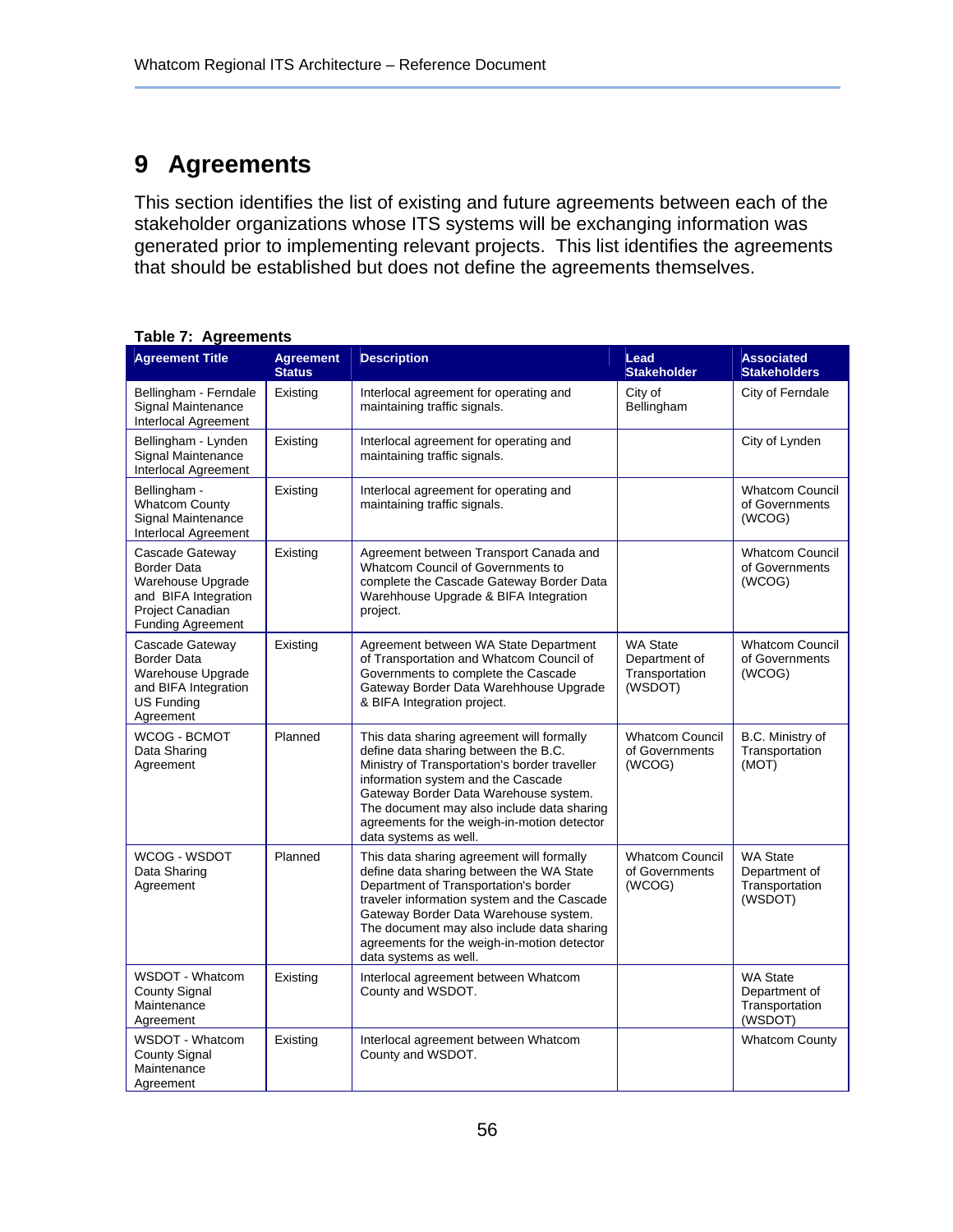| <b>Agreement Title</b>                          | <b>Agreement</b><br><b>Status</b> | <b>Description</b>                                                            | Lead<br><b>Stakeholder</b> | <b>Associated</b><br><b>Stakeholders</b>               |
|-------------------------------------------------|-----------------------------------|-------------------------------------------------------------------------------|----------------------------|--------------------------------------------------------|
| WSDOT - WSP Joint<br><b>Operating Agreement</b> | Existing                          | Existing agreement allows for the sharing of<br>information between agencies. |                            | WA State<br>Department of<br>Transportation<br>(WSDOT) |
| WSDOT - WSP Joint<br><b>Operating Agreement</b> | Existing                          | Existing agreement allows for the sharing of<br>information between agencies. |                            | WA State Patrol<br>(WSP)                               |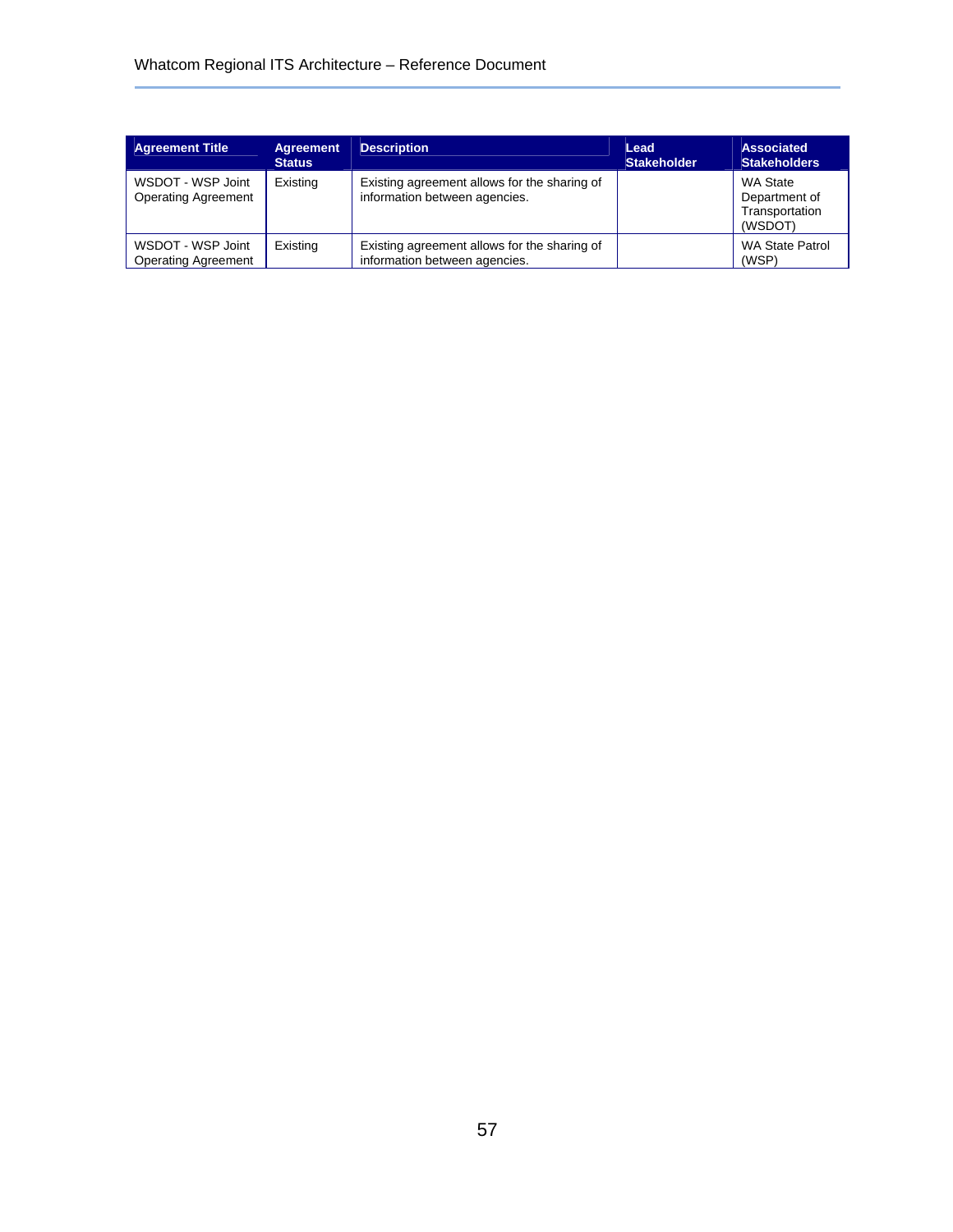# **10 ITS Projects**

The Whatcom County Regional ITS Architecture is ultimately implemented one ITS project at a time. This chapter lists the projects that have been identified as part of the regional ITS architecture definition. Additional detail for each of these ITS projects is included in the Turbo Architecture database.

| <b>Name</b>                                                      | <b>Description</b>                                                                                                                                                                                                                                                                                                                                                                                                                                                                                                                                                                                                                                                                                                                                                                                                                                                                                                                                                              | <b>Status</b> | <b>Timeframe</b> | <b>Geographic Scope</b>                                                                                                                                                                                                                                                                                                                                                                                                                            | <b>Service</b><br><b>Scope</b> |
|------------------------------------------------------------------|---------------------------------------------------------------------------------------------------------------------------------------------------------------------------------------------------------------------------------------------------------------------------------------------------------------------------------------------------------------------------------------------------------------------------------------------------------------------------------------------------------------------------------------------------------------------------------------------------------------------------------------------------------------------------------------------------------------------------------------------------------------------------------------------------------------------------------------------------------------------------------------------------------------------------------------------------------------------------------|---------------|------------------|----------------------------------------------------------------------------------------------------------------------------------------------------------------------------------------------------------------------------------------------------------------------------------------------------------------------------------------------------------------------------------------------------------------------------------------------------|--------------------------------|
| Cascade<br>Gateway<br><b>Border Data</b><br>Warehouse<br>Upgrade | This project ITS architecture describes the<br>information sharing between transportation,<br>planning, and inspection agencies at the<br>Cascade Gateway border crossings as part<br>of the Cascade Gateway Border Data<br>Warehouse Upgrade & BIFA Integration<br>project.<br>This project will improve functionality and<br>user access to the existing online Cascade<br>Gateway data archive at<br>www.CascadeGatewayData.com; increase<br>the amount and types of data available to<br>all users; document how a binational<br>project can use the BIFA architecture to<br>improve cross-border ITS planning; and<br>develop a manual for BIFA integration<br>usable by other regions looking to<br>strategically assess and respond to data<br>sharing and system integration<br>opportunities.<br>This architecture is based on the BIFA<br>project ITS architecture, developed to<br>provide a representation of transportation<br>services at the US-Canadian border. | Planned       | 5 years          | The Cascade Gateway is<br>the system of four border<br>crossings between<br>Whatcom County,<br>Washington State in the<br>United States and the Lower<br>Mainland of British<br>Columbia in Canada. The<br>crossings include: Peace<br>Arch/Douglas (and the<br>connecting roads Interstate<br>5 and B.C. Hwy 99); Pacific<br>Highway (SR 543/BC Hwy<br>15); Lynden/Aldergrove (SR<br>539/BC Hwy 13); and<br>Sumas/Huntingdon (SR<br>9/BC Hwy 11). |                                |

#### **Table 8: ITS Projects**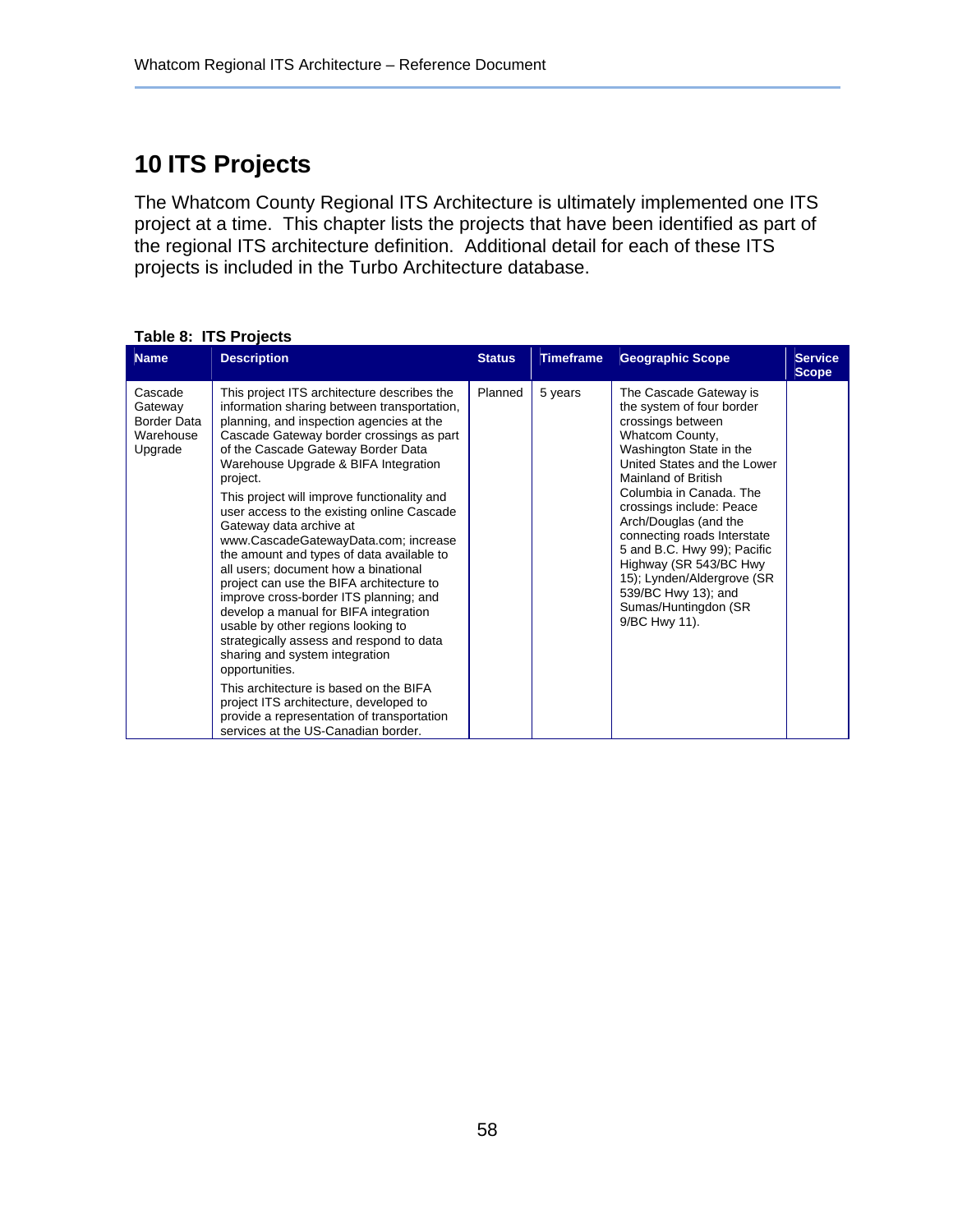## **Appendix A. Interfaces Details**

The interfaces of the transportation systems in the Whatcom County Regional ITS Architecture are based on the National ITS Architecture and tailored to reflect the plan for the region. Architecture diagrams display the transportation systems in the Whatcom County Regional ITS Architecture, and more importantly, how these systems are and will be connected with one another so information can be exchanged and transportation services can be coordinated. Stakeholders may use these diagrams to identify integration opportunities. Each system in the region is represented with two types of diagrams, a context diagram and an architecture flow diagram.

A context diagram shows a particular system and all other systems with which it shares information. Interconnects are represented as single lines and indicate information sharing without specifying the type of information being shared or the direction of the information movement.

Following each interconnect context diagram are a series of architecture flow diagrams showing the information (i.e. architecture flows) movement between the various systems. Descriptions of the architecture flows are included at the end of the chapter.

Information about the interfaces of the systems in the region is contained in the Turbo Architecture™ database. Turbo Architecture™ can be used to create tailored interconnect and architecture flow diagrams for any system in the database.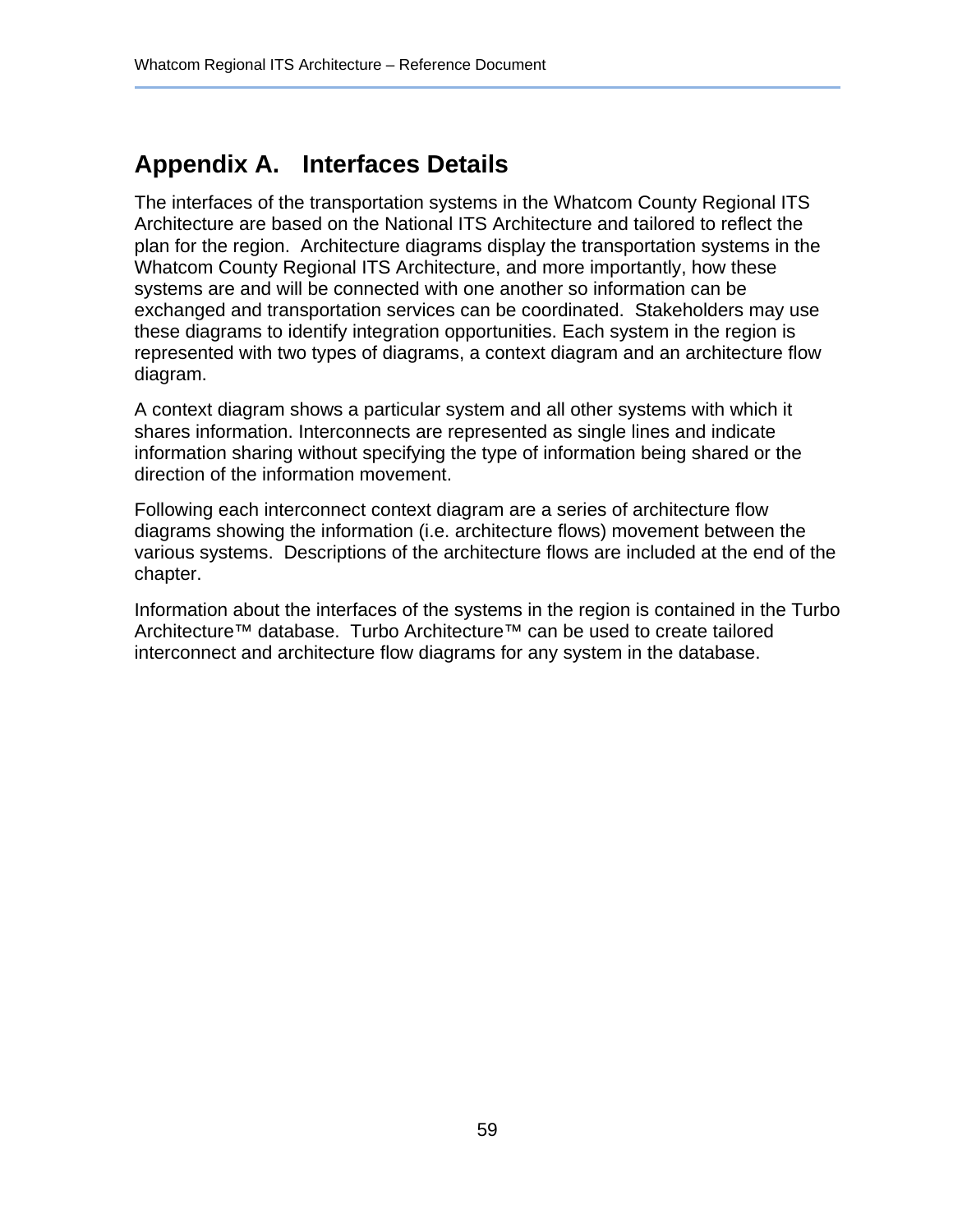### **Whatcom County Regional ITS Architecture Context Diagrams**



**Figure 1: BC MOT Field Equipment Context Diagram**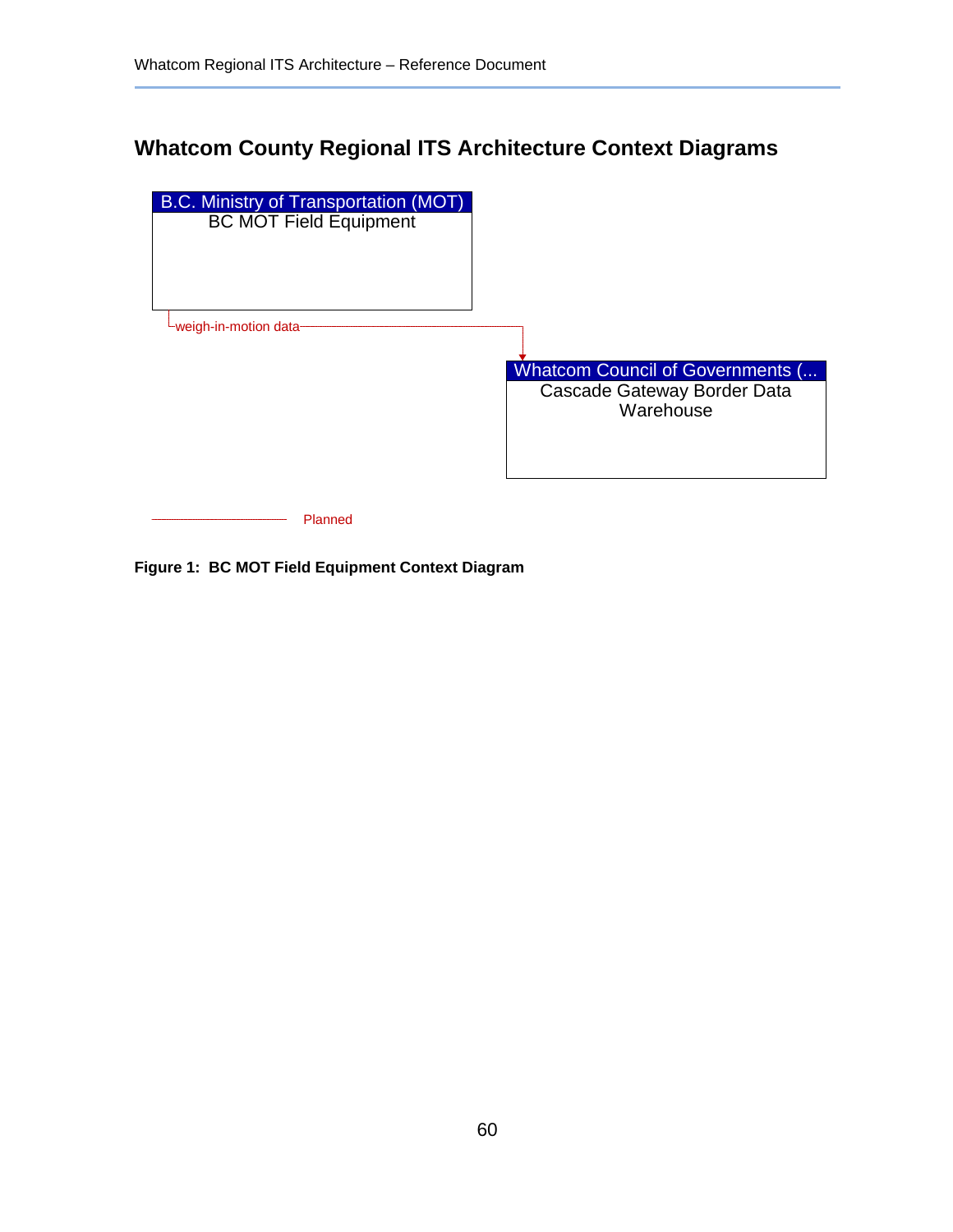

**Figure 2: Bellingham Surface Street Control Context Diagram**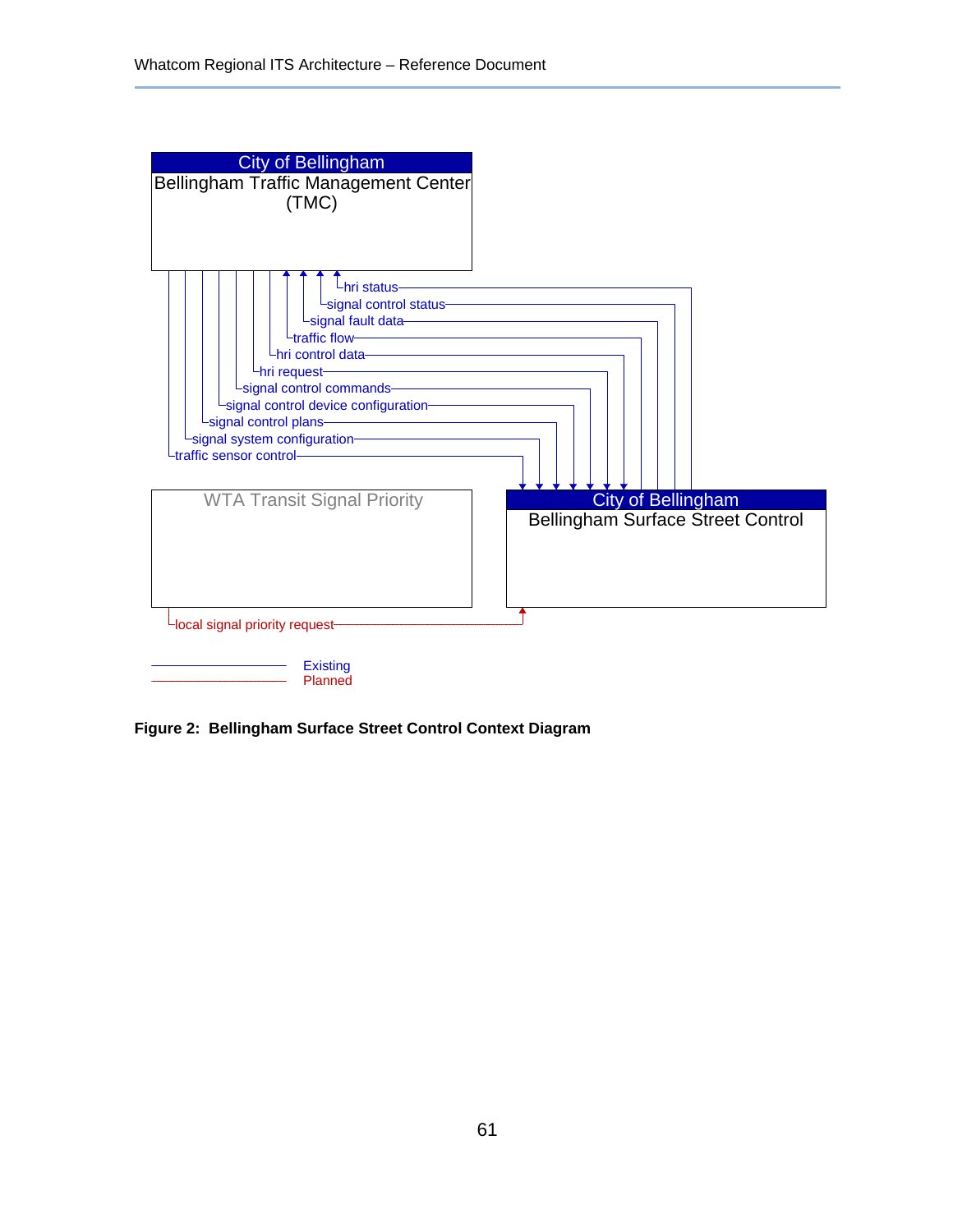

**Figure 3: Bellingham Traffic Management Center (TMC) Context Diagram**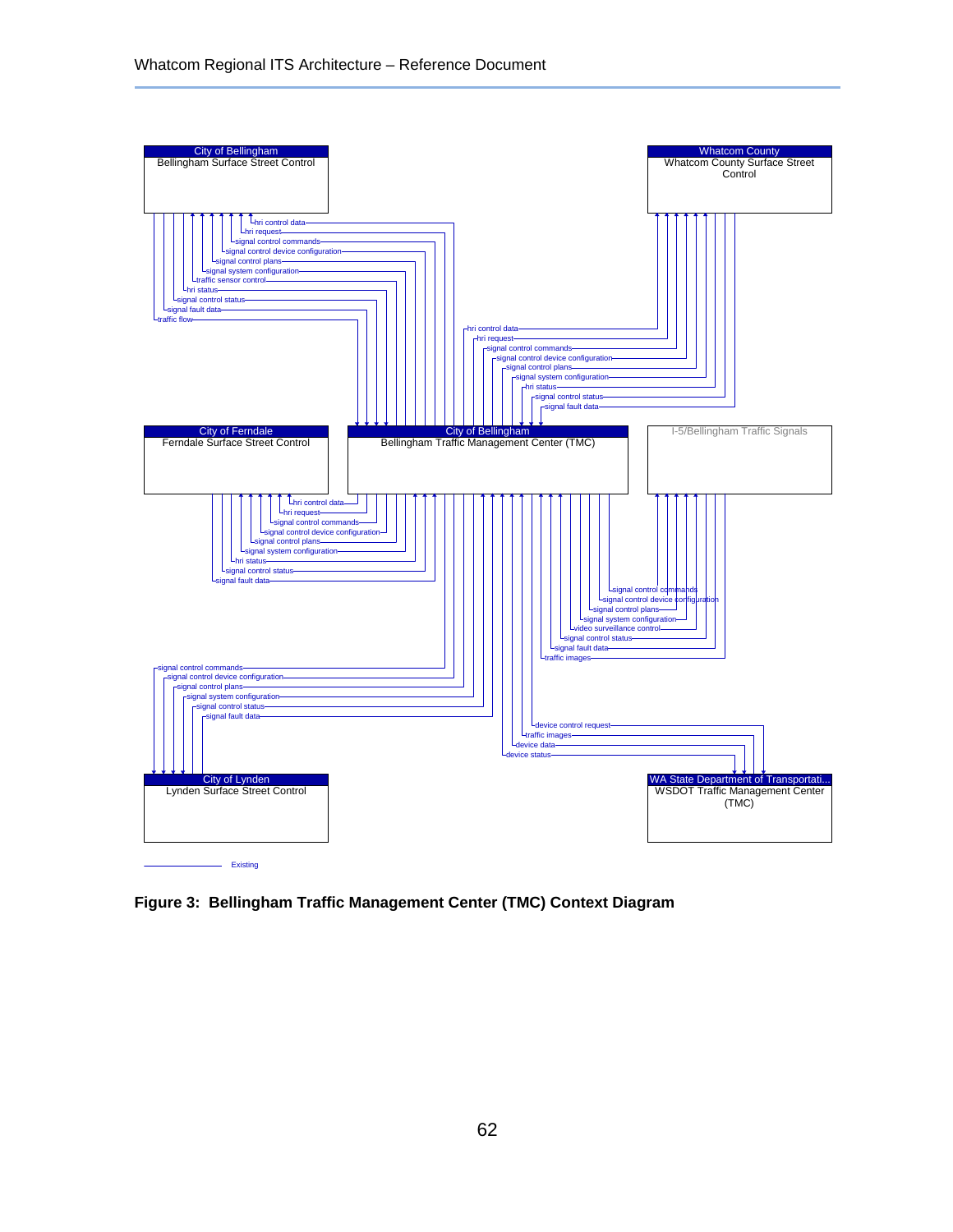

**Figure 4: Border Clearance - Commercial Context Diagram** 



**Figure 5: Border Clearance - Passenger Context Diagram**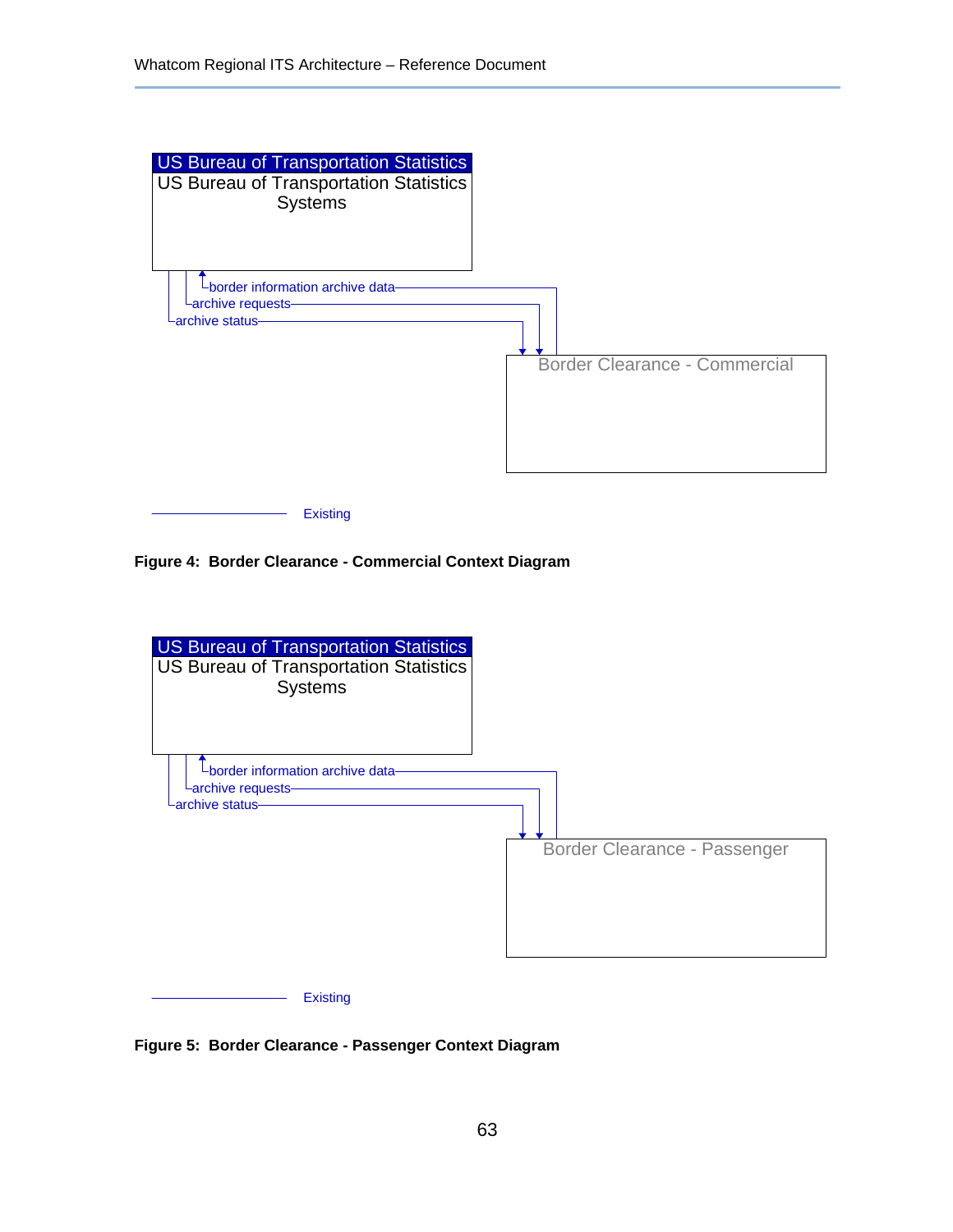

**Figure 6: Cascade Gateway Border Data Warehouse Context Diagram** 



**Figure 7: CBP Inspection Systems Context Diagram**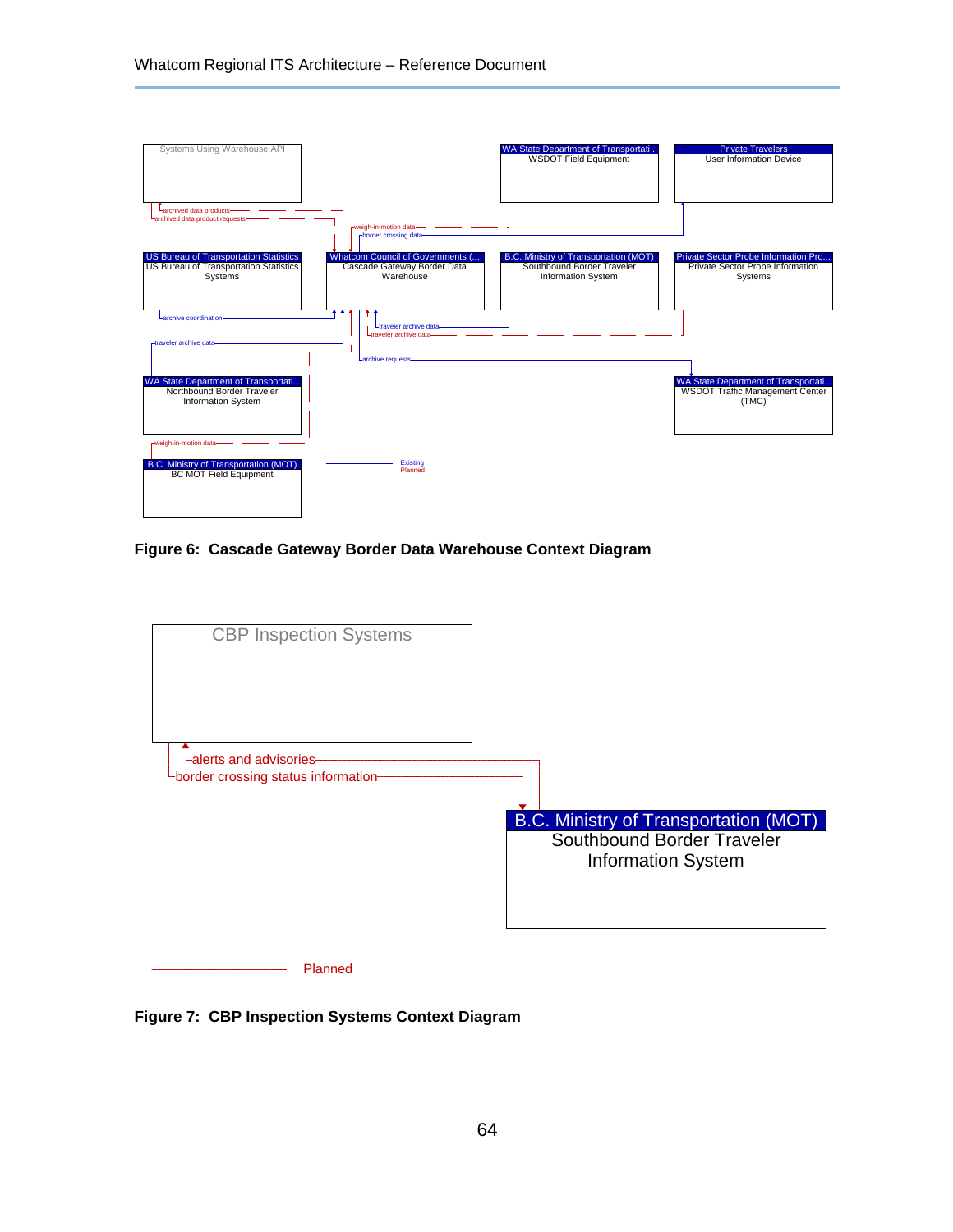

**Figure 8: CBSA Inspection Systems Context Diagram**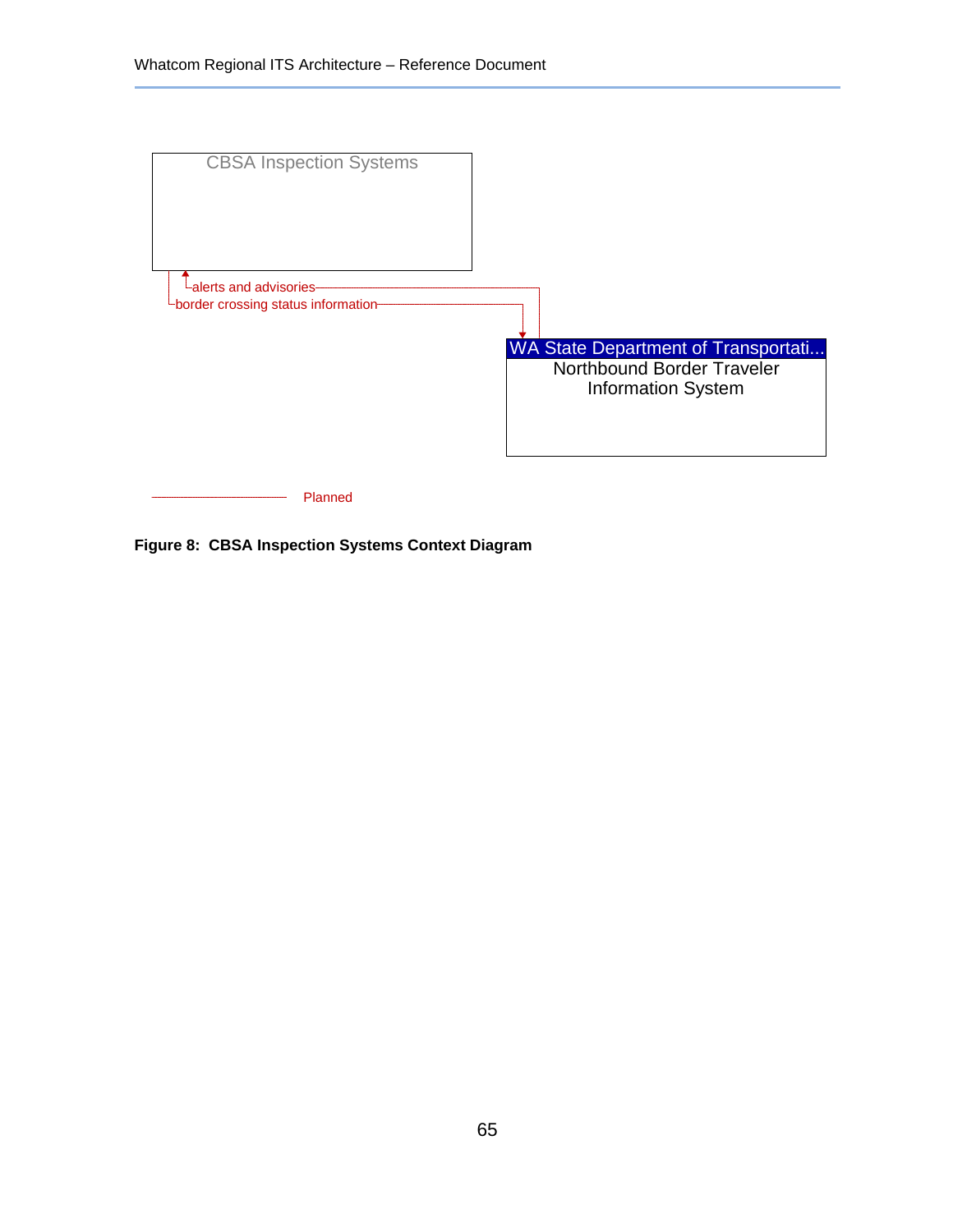

**Figure 9: Ferndale Surface Street Control Context Diagram**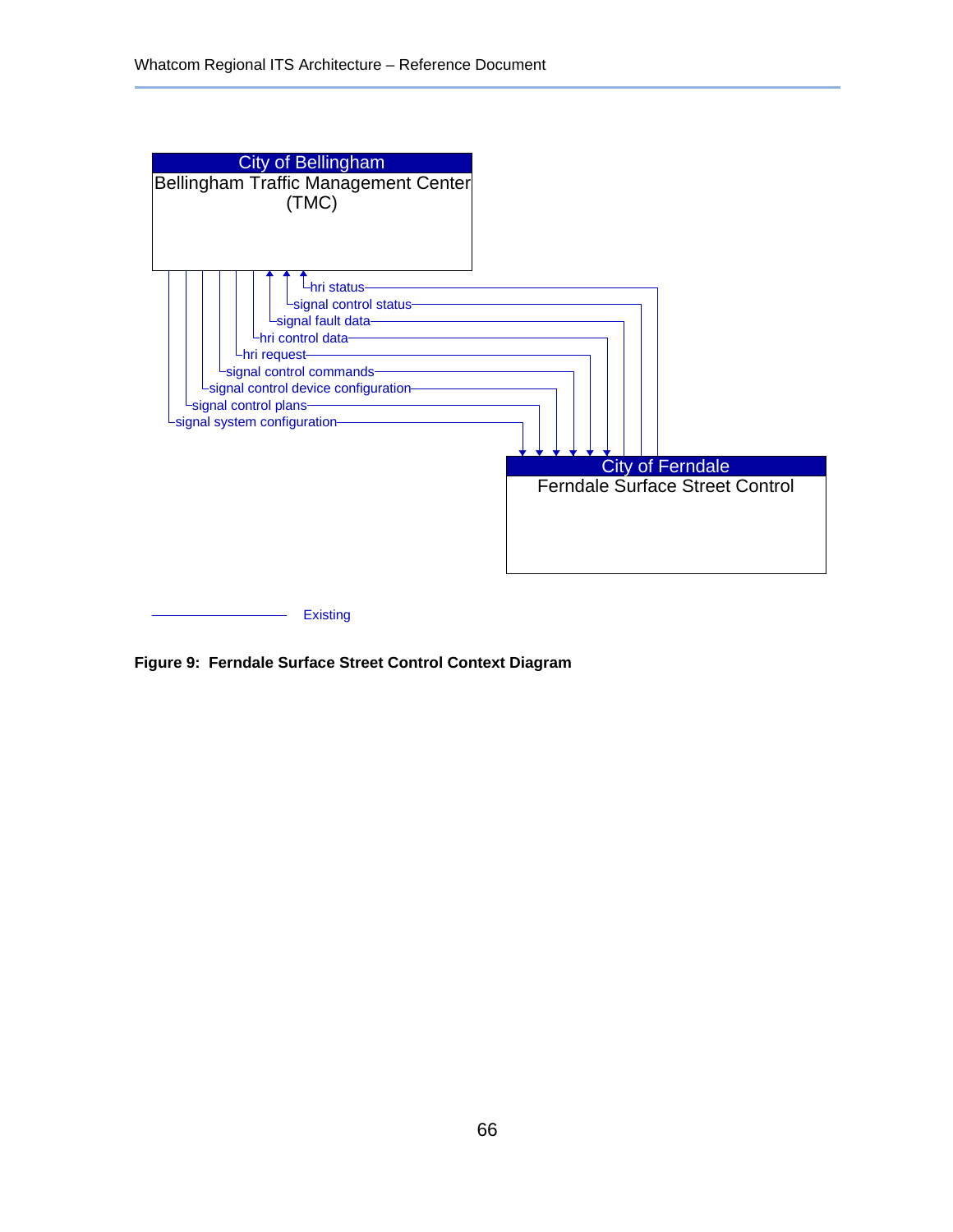

**Existing** 

**Figure 10: I-5/Bellingham Traffic Signals Context Diagram**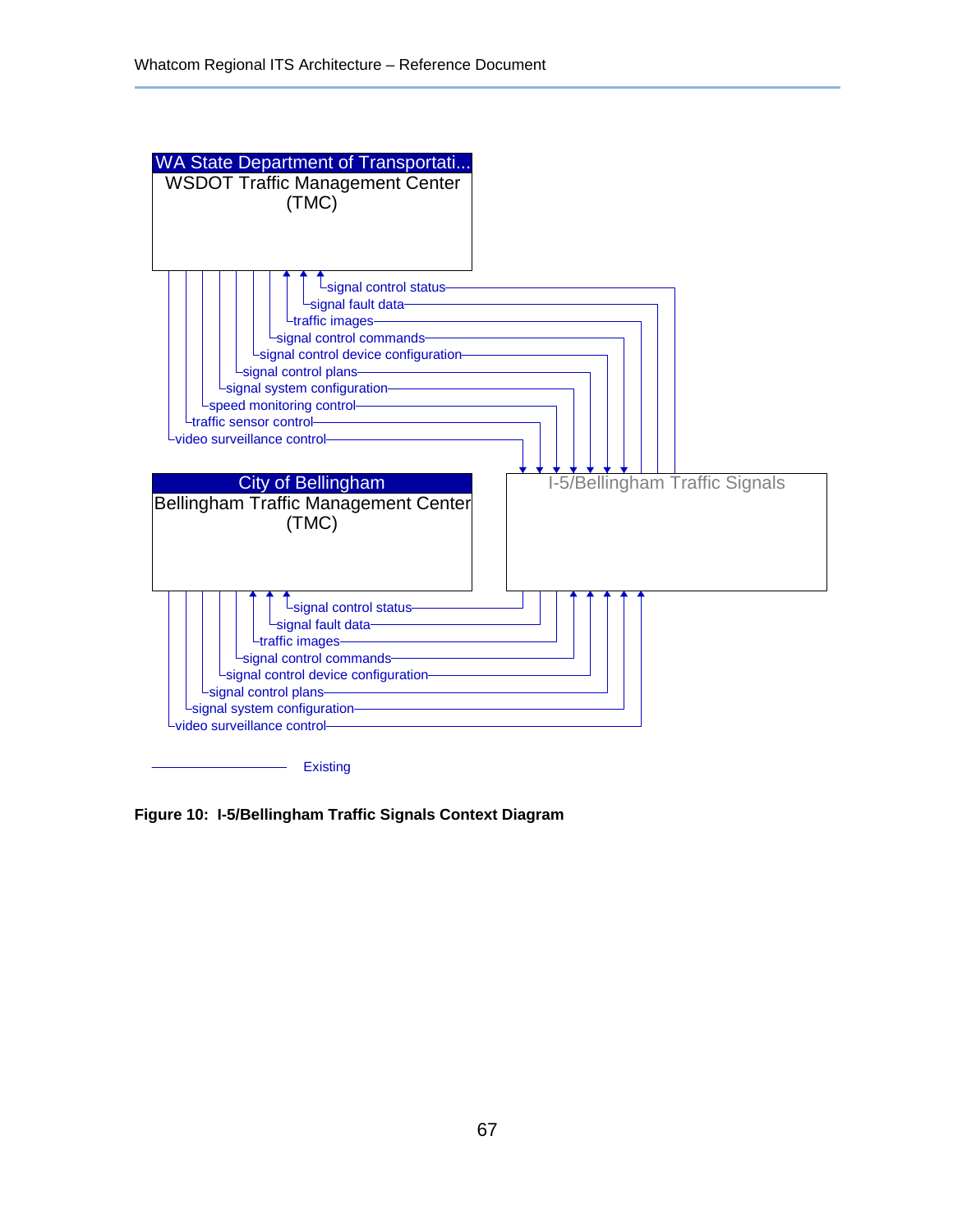

**Figure 11: Interstate 5 Monitoring Context Diagram**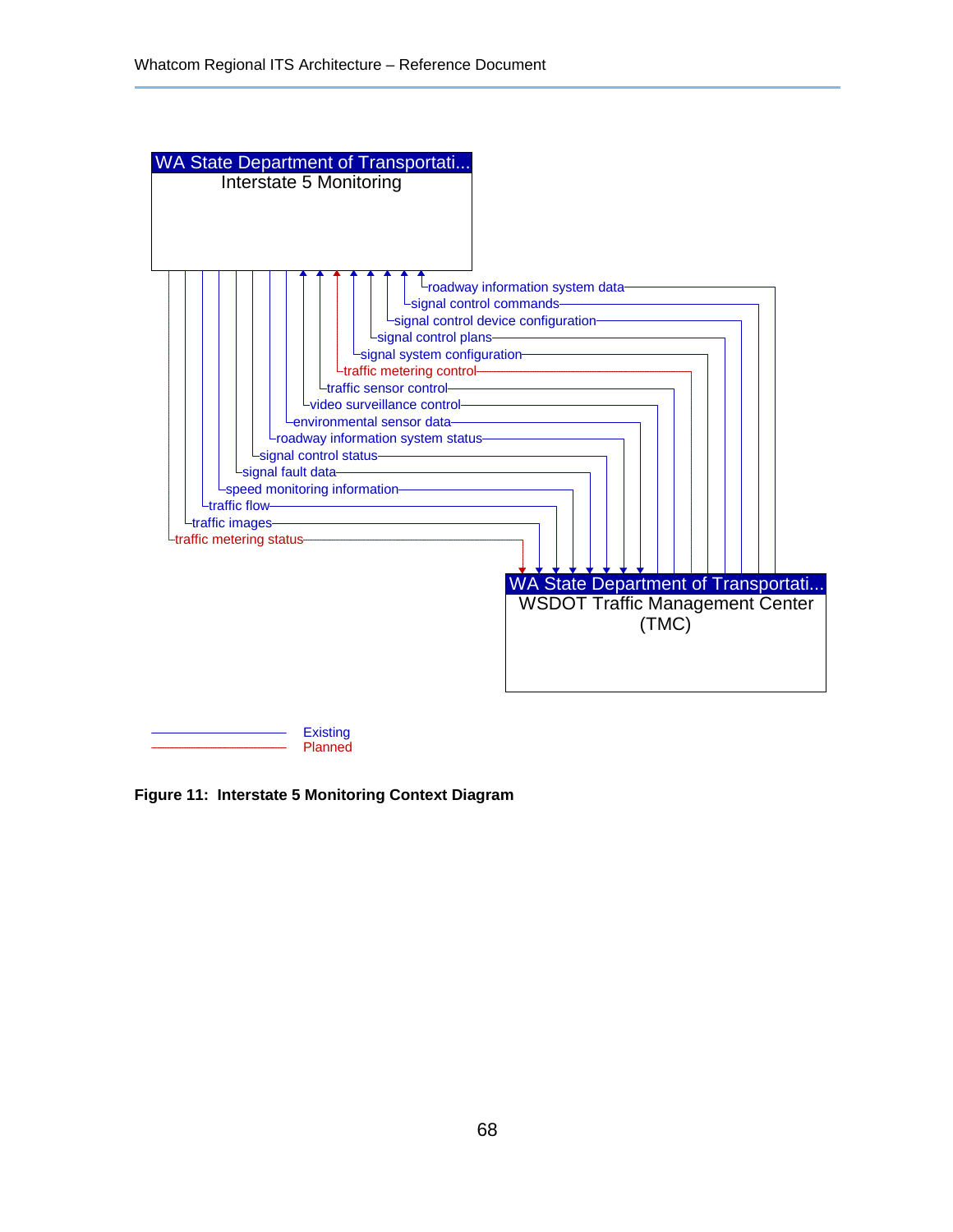

**Figure 12: Lynden Surface Street Control Context Diagram** 



**Figure 13: Northbound Border Traveler Information System Context Diagram**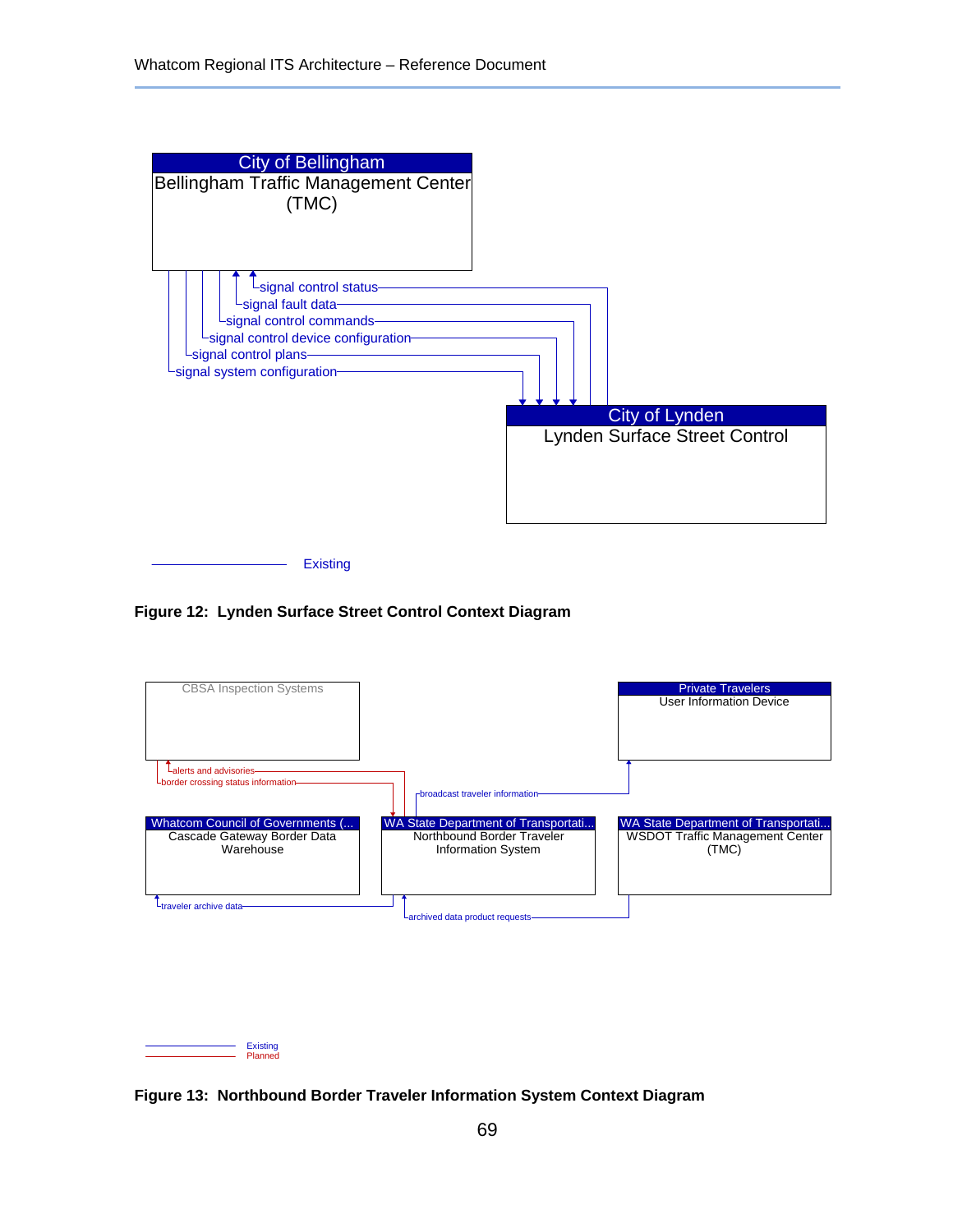| <b>Whatcom Transportation Authority (W</b><br><b>WTA Transit Management</b>                                                                |                                                           |
|--------------------------------------------------------------------------------------------------------------------------------------------|-----------------------------------------------------------|
| Ltransit information request-<br>transit and fare schedules-<br>∟transit request confirmation-<br>Ltransit schedule adherence information- |                                                           |
| <b>Whatcom Council of Governments (</b>                                                                                                    | <b>Private Sector Probe Information Pro</b>               |
| Cascade Gateway Border Data<br>Warehouse                                                                                                   | <b>Private Sector Probe Information</b><br><b>Systems</b> |
| traveler archive data-                                                                                                                     |                                                           |
|                                                                                                                                            |                                                           |
| Planned                                                                                                                                    |                                                           |

**Figure 14: Private Sector Probe Information Systems Context Diagram**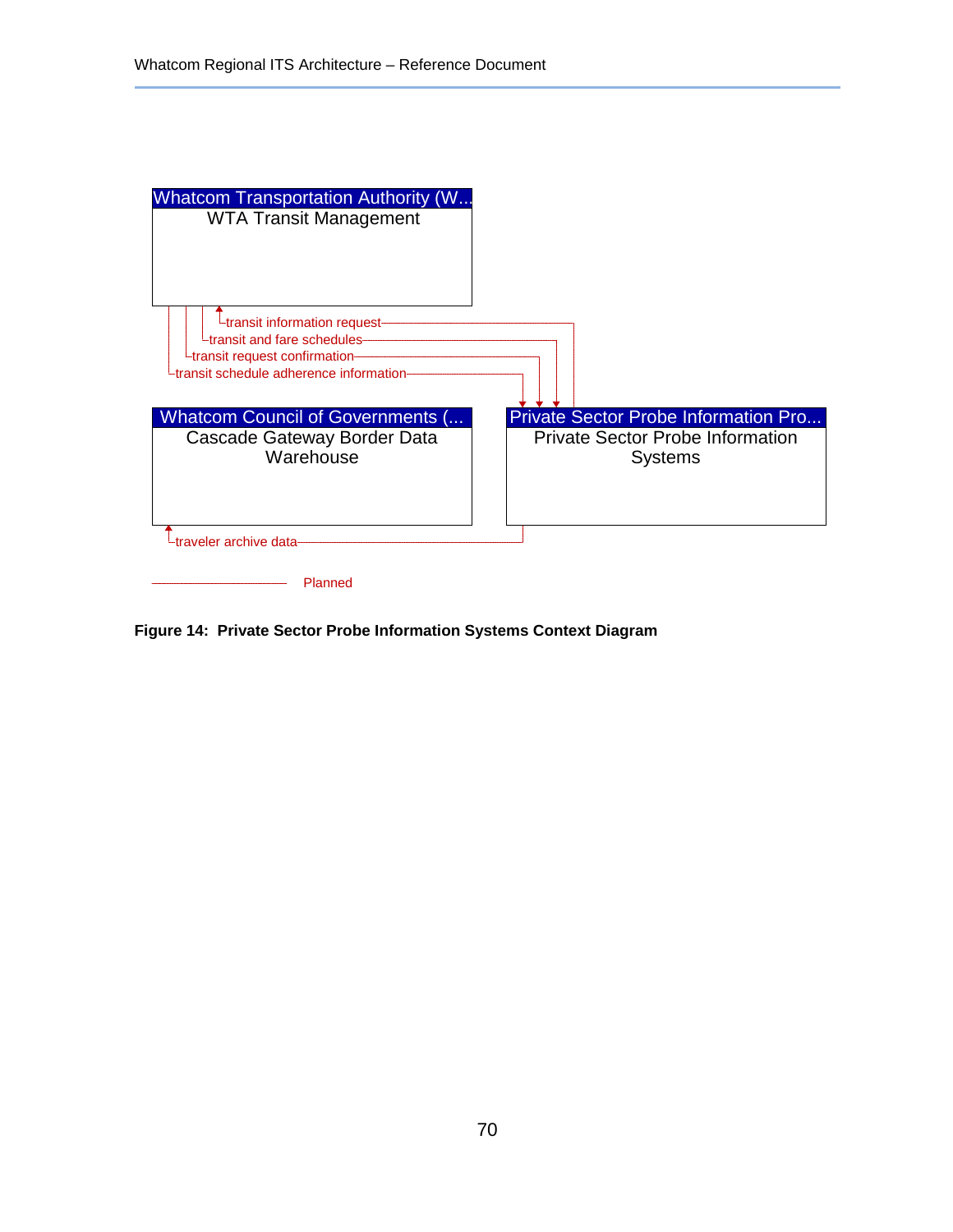

**Figure 15: Southbound Border Traveler Information System Context Diagram**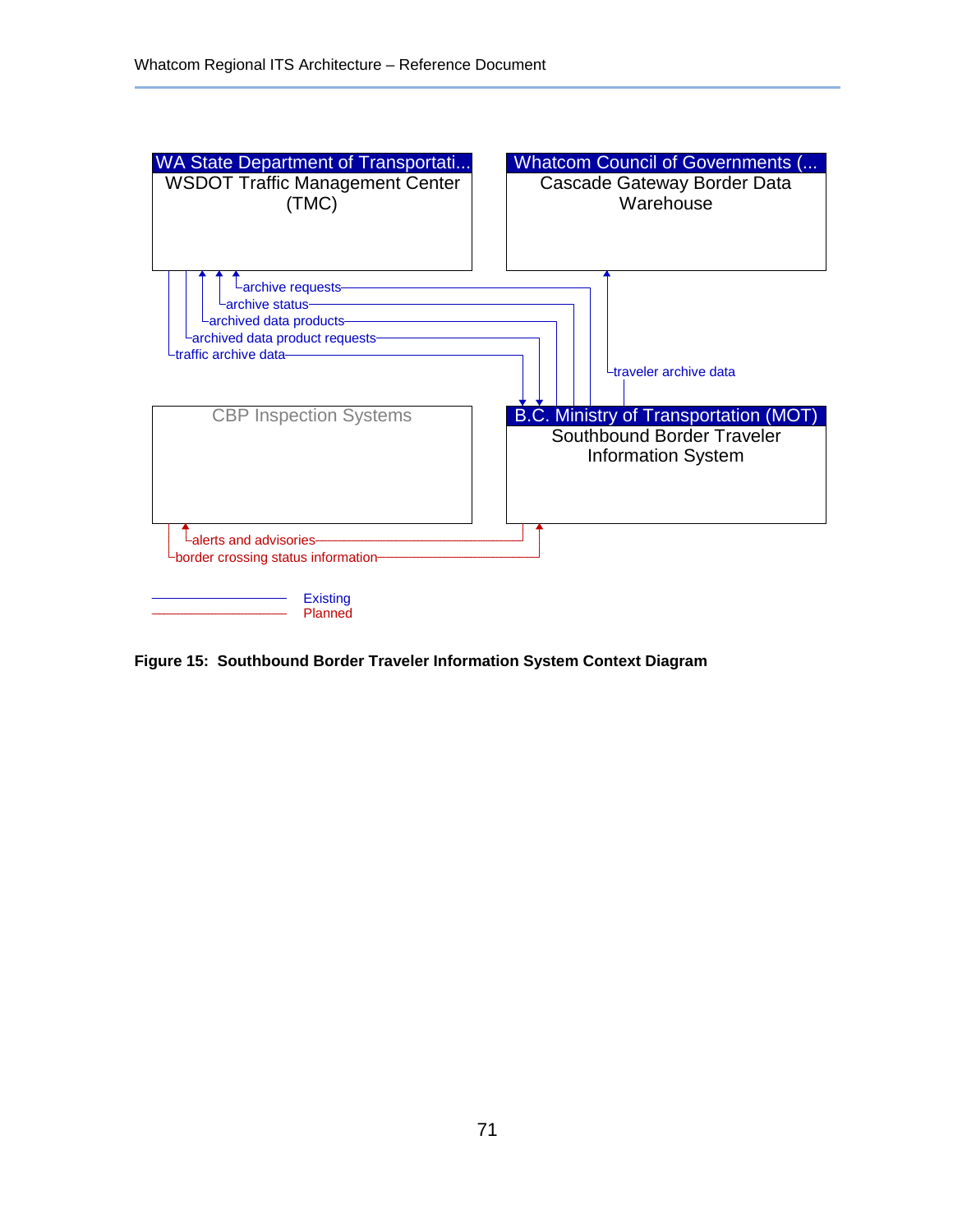

**Figure 16: SR 539 ITS System Context Diagram**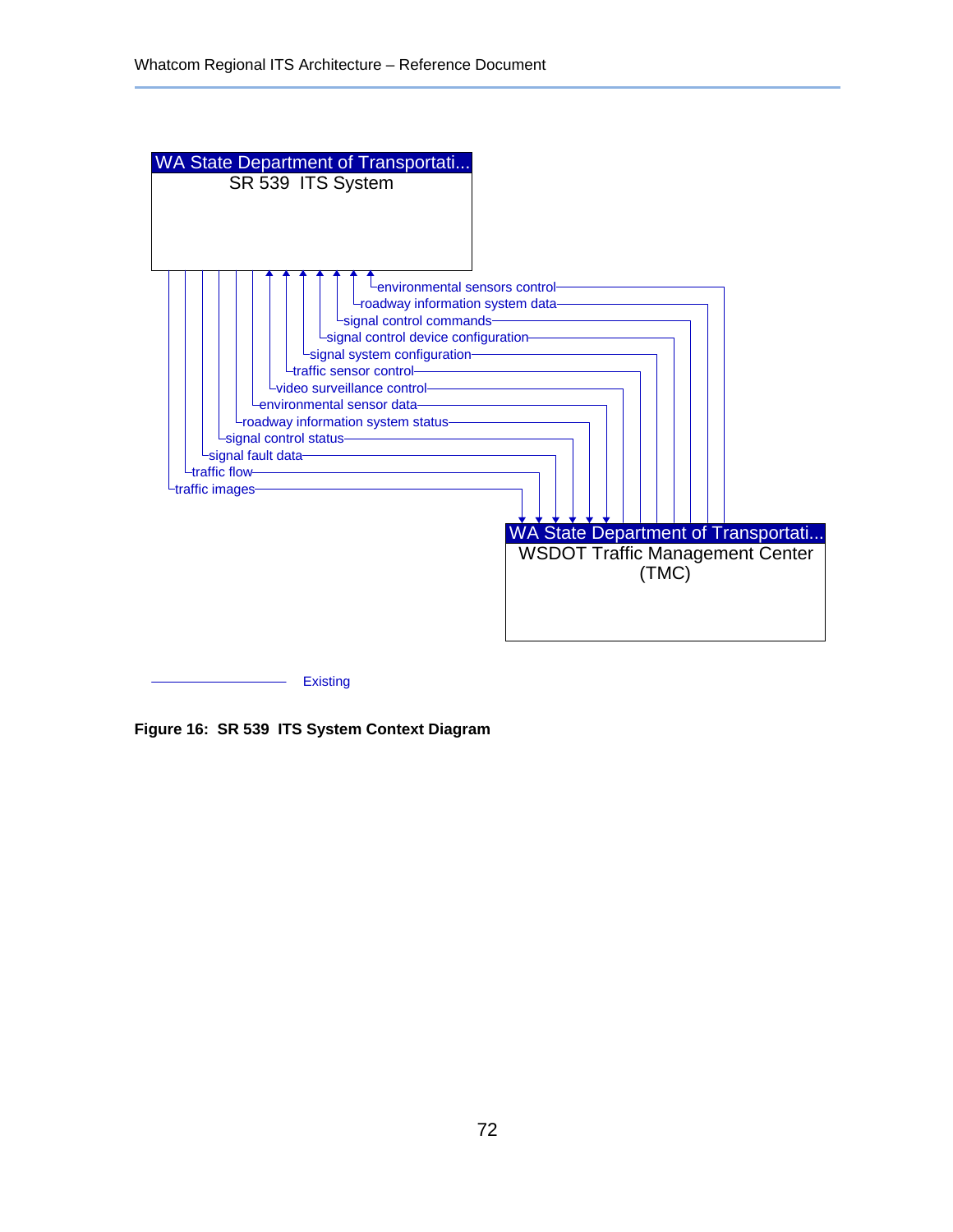

**Figure 17: SR 543 ITS System Context Diagram**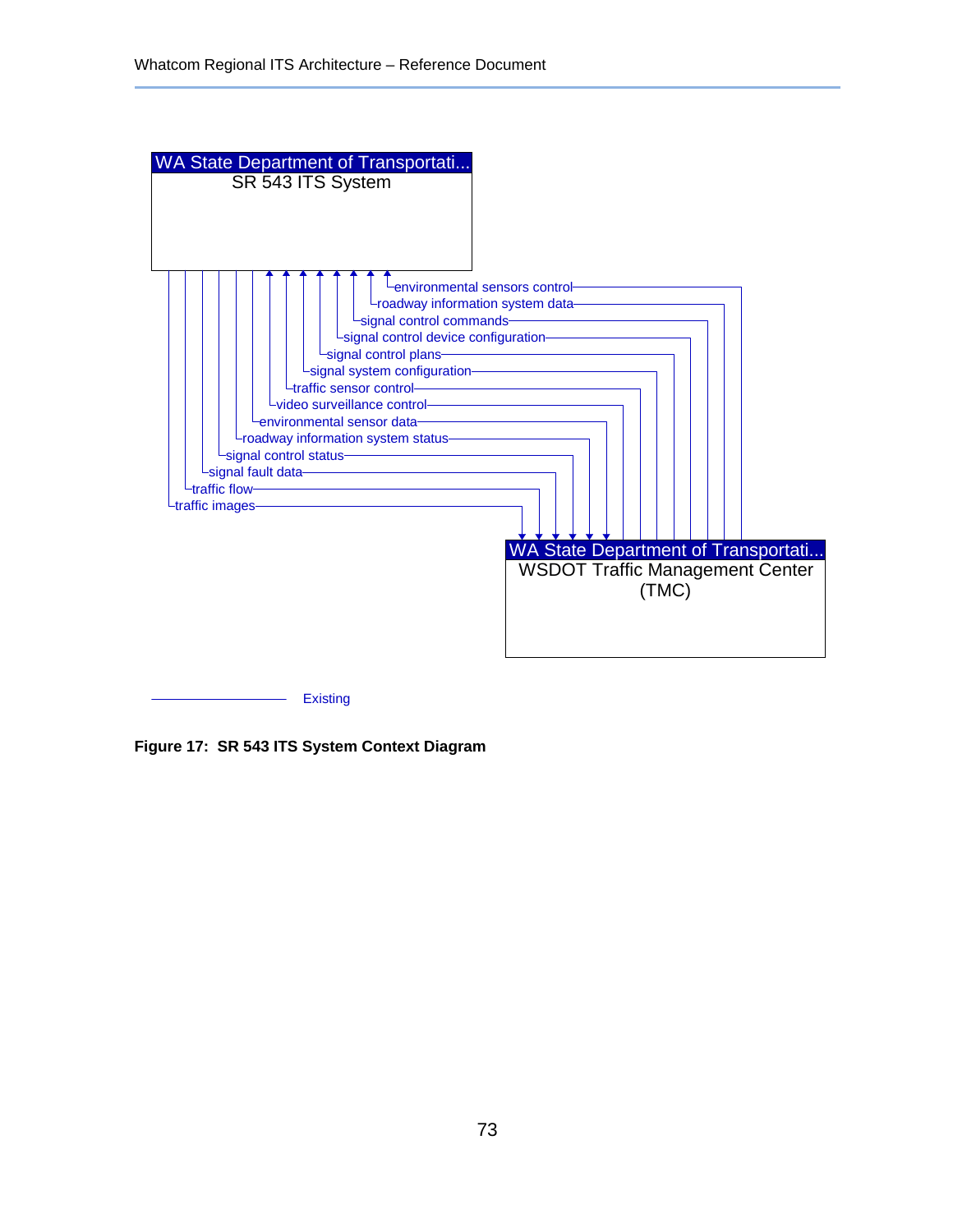

**Figure 18: SR 9 ITS System Context Diagram**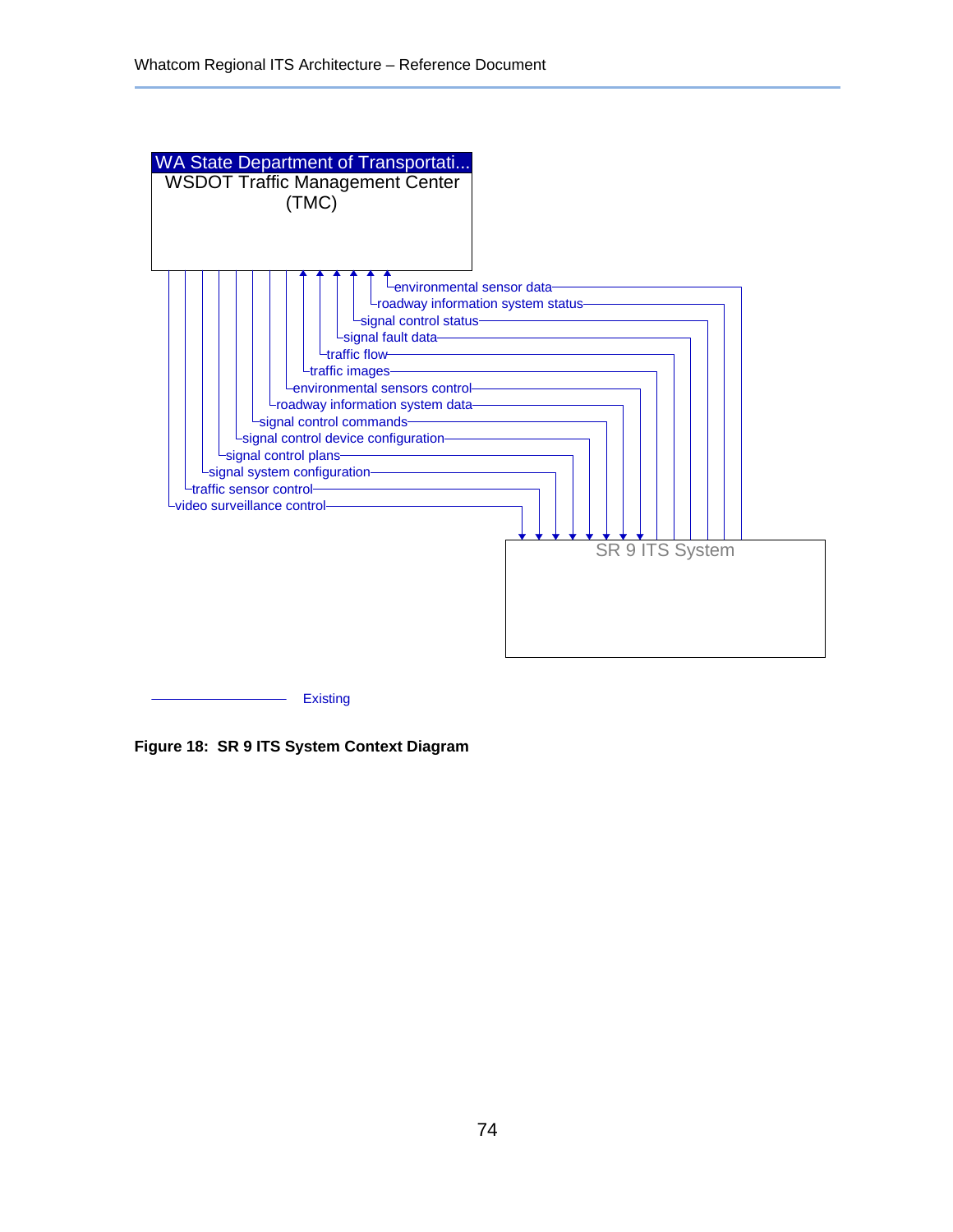

**Figure 19: Sumas Border VMS Sign Context Diagram** 



**Figure 20: Systems Using Warehouse API Context Diagram**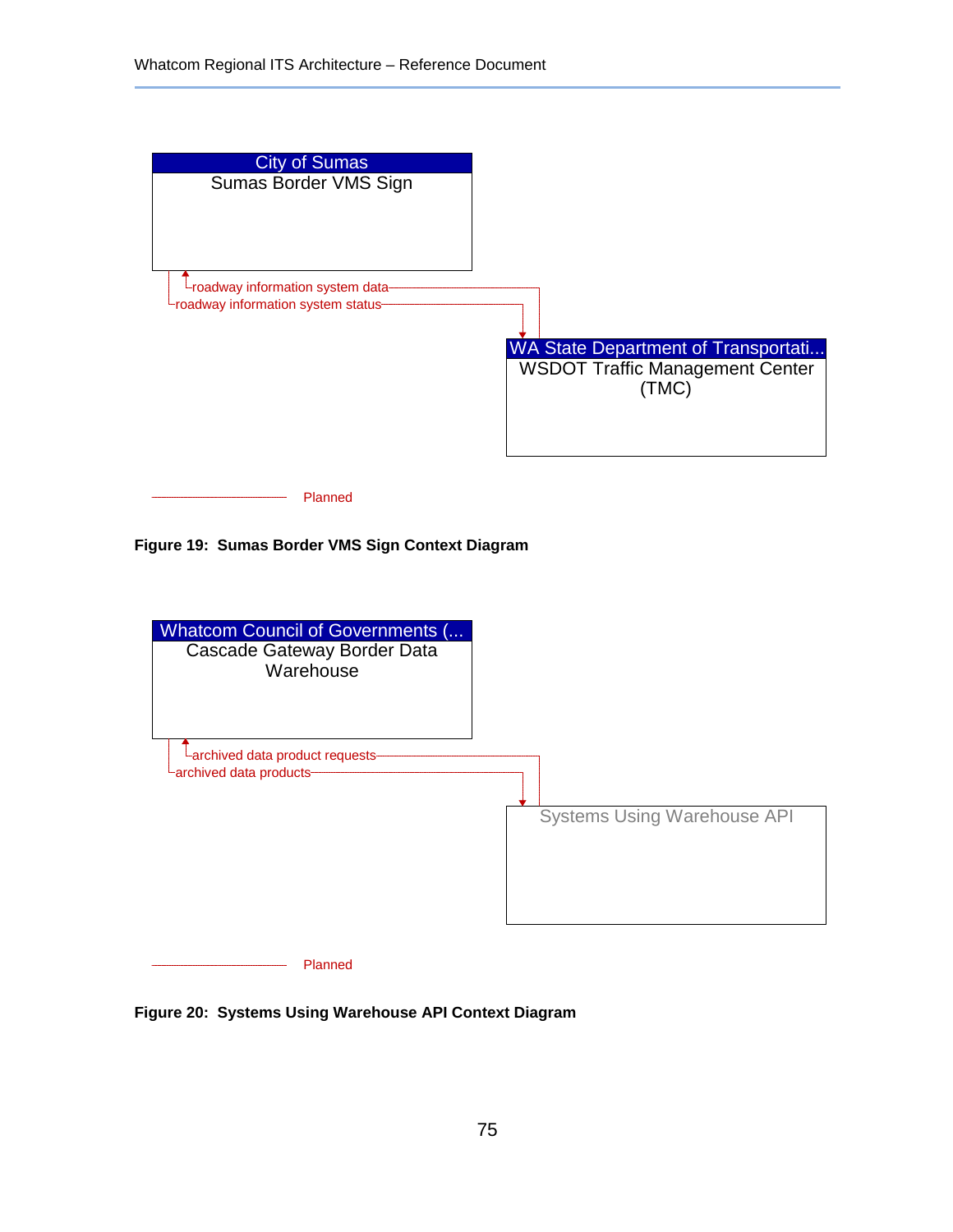

**Figure 21: US Bureau of Transportation Statistics Systems Context Diagram**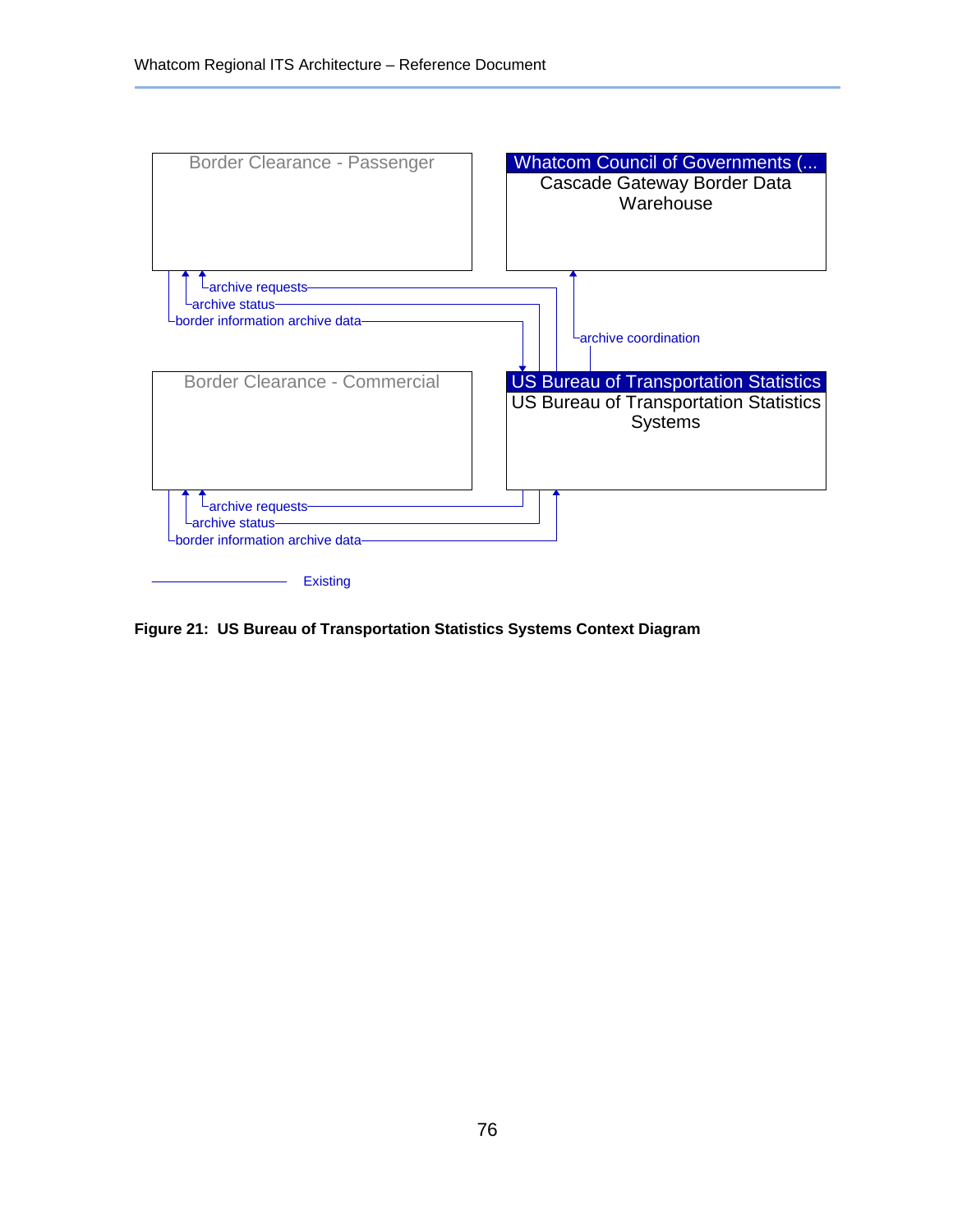

**Figure 22: User Information Device Context Diagram**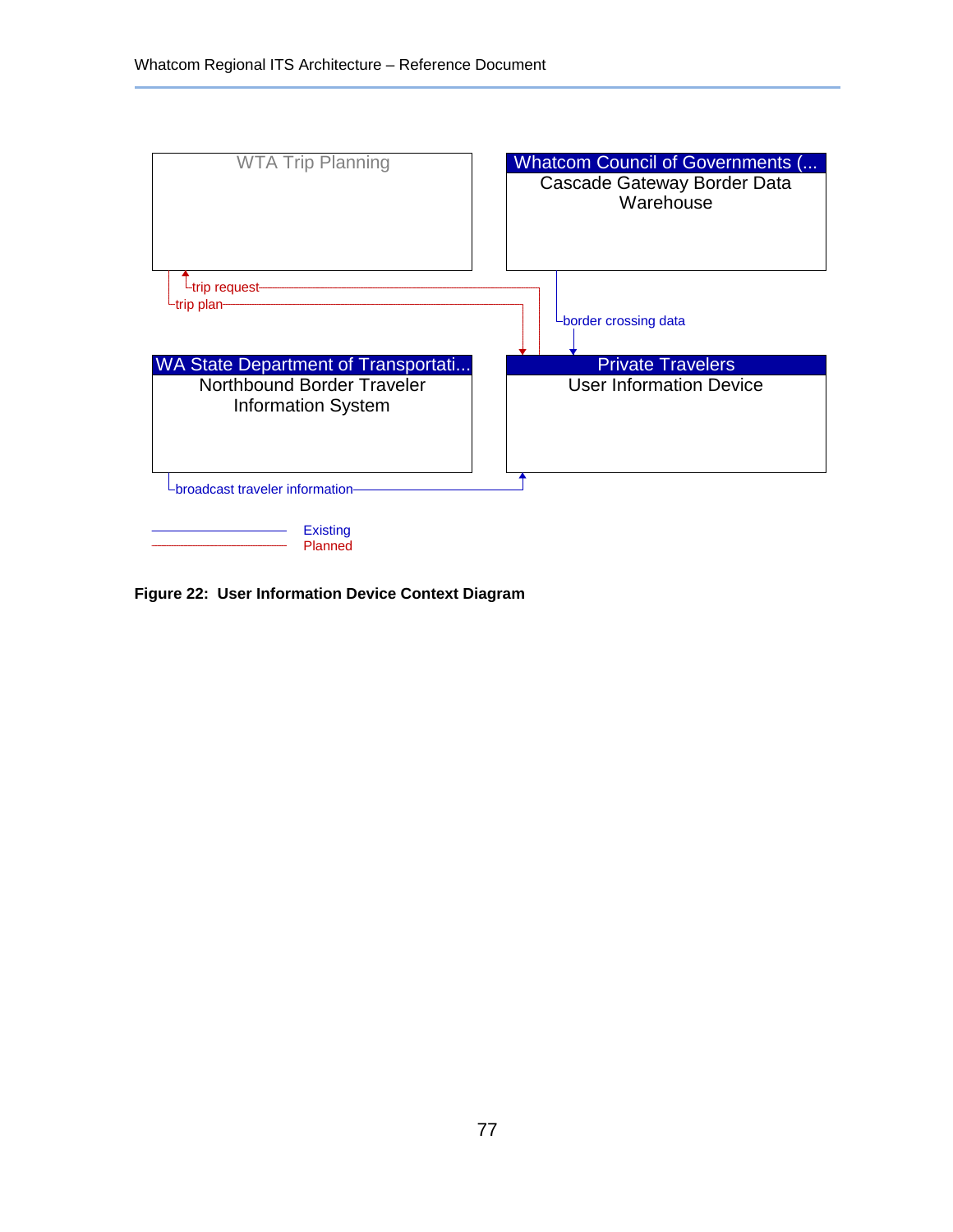

**Figure 23: Whatcom County Surface Street Control Context Diagram**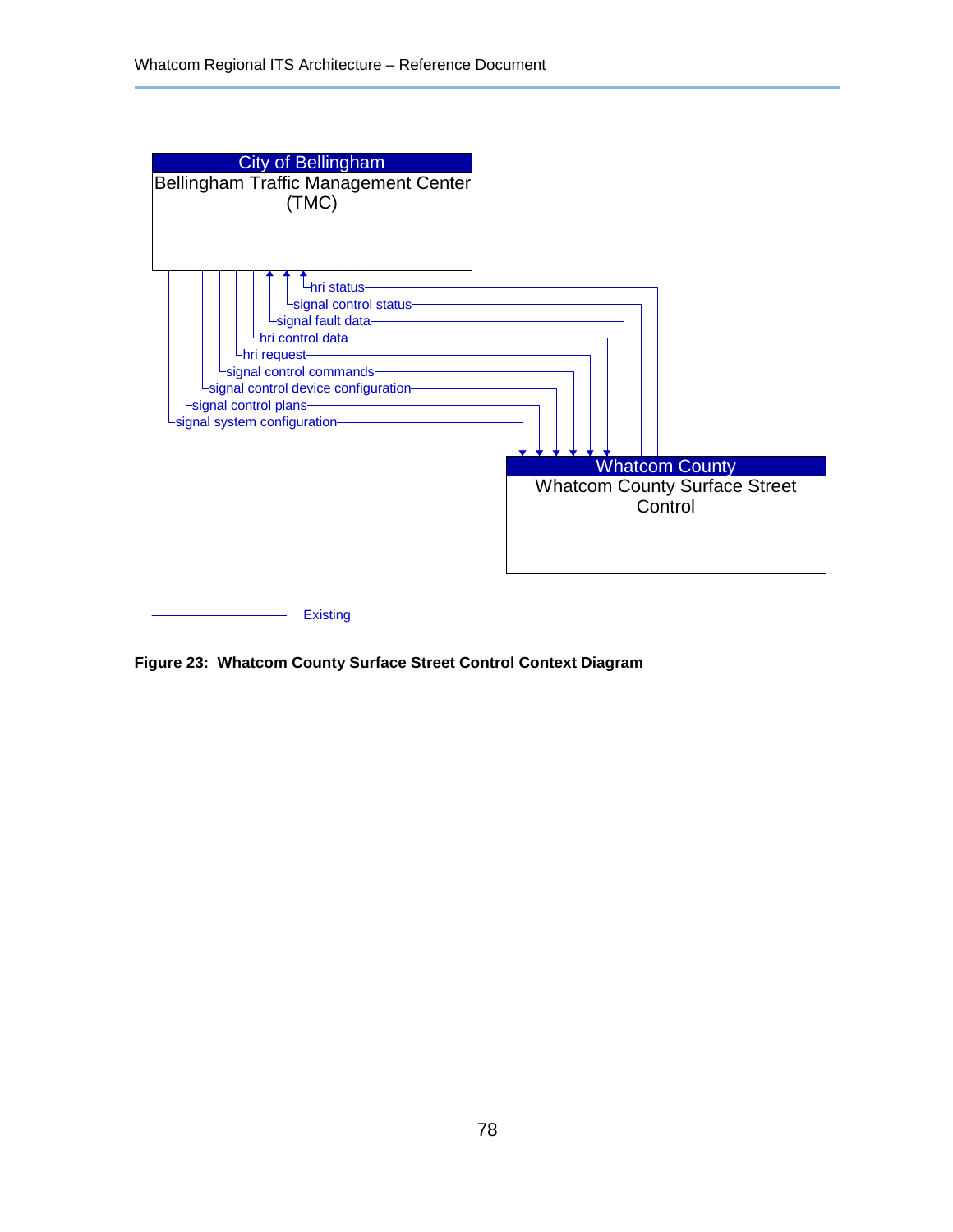

**Figure 24: WSDOT Field Equipment Context Diagram**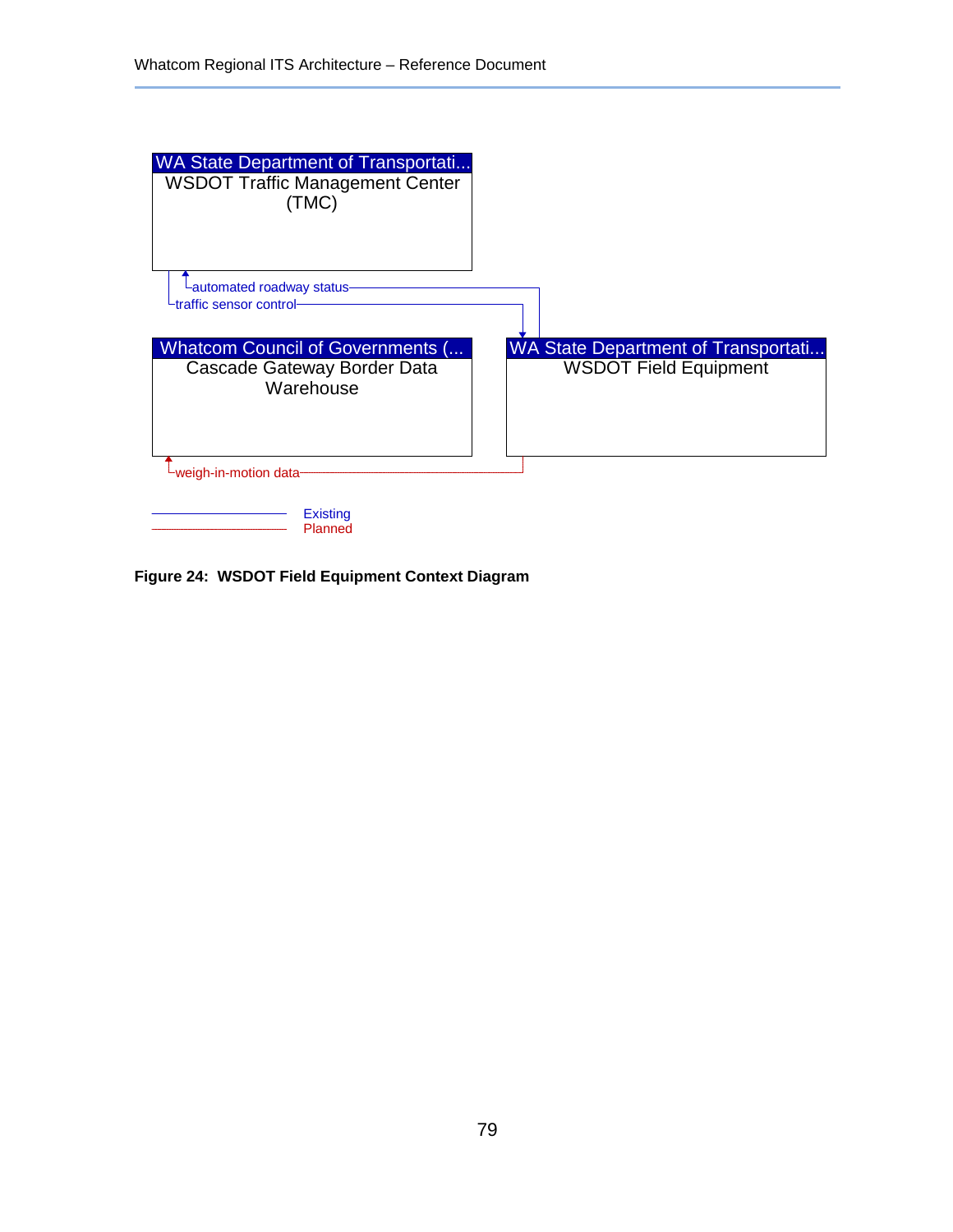

**Figure 25: WSDOT Traffic Management Center (TMC) Context Diagram**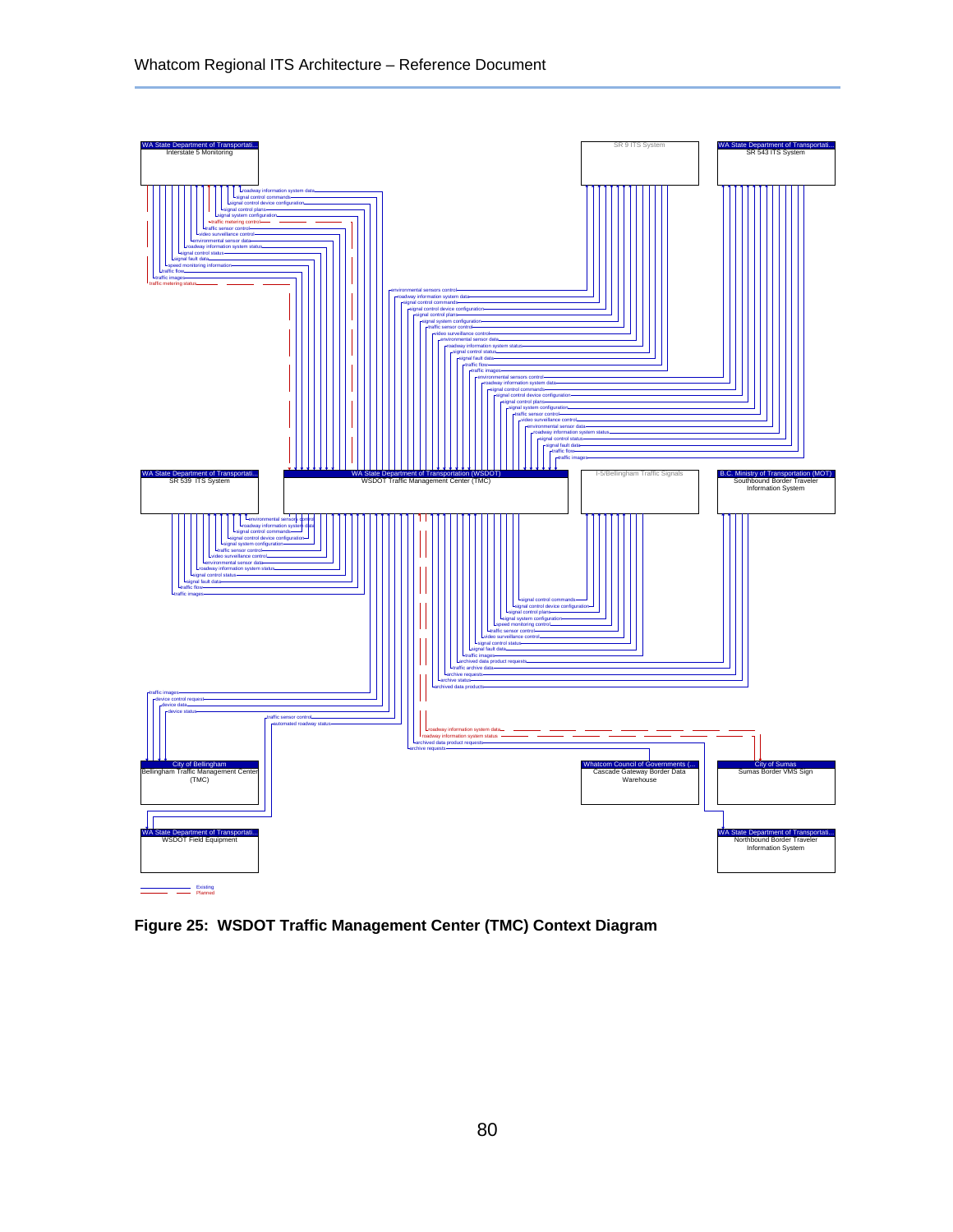

**Figure 26: WTA Automatic Vehicle Location Context Diagram**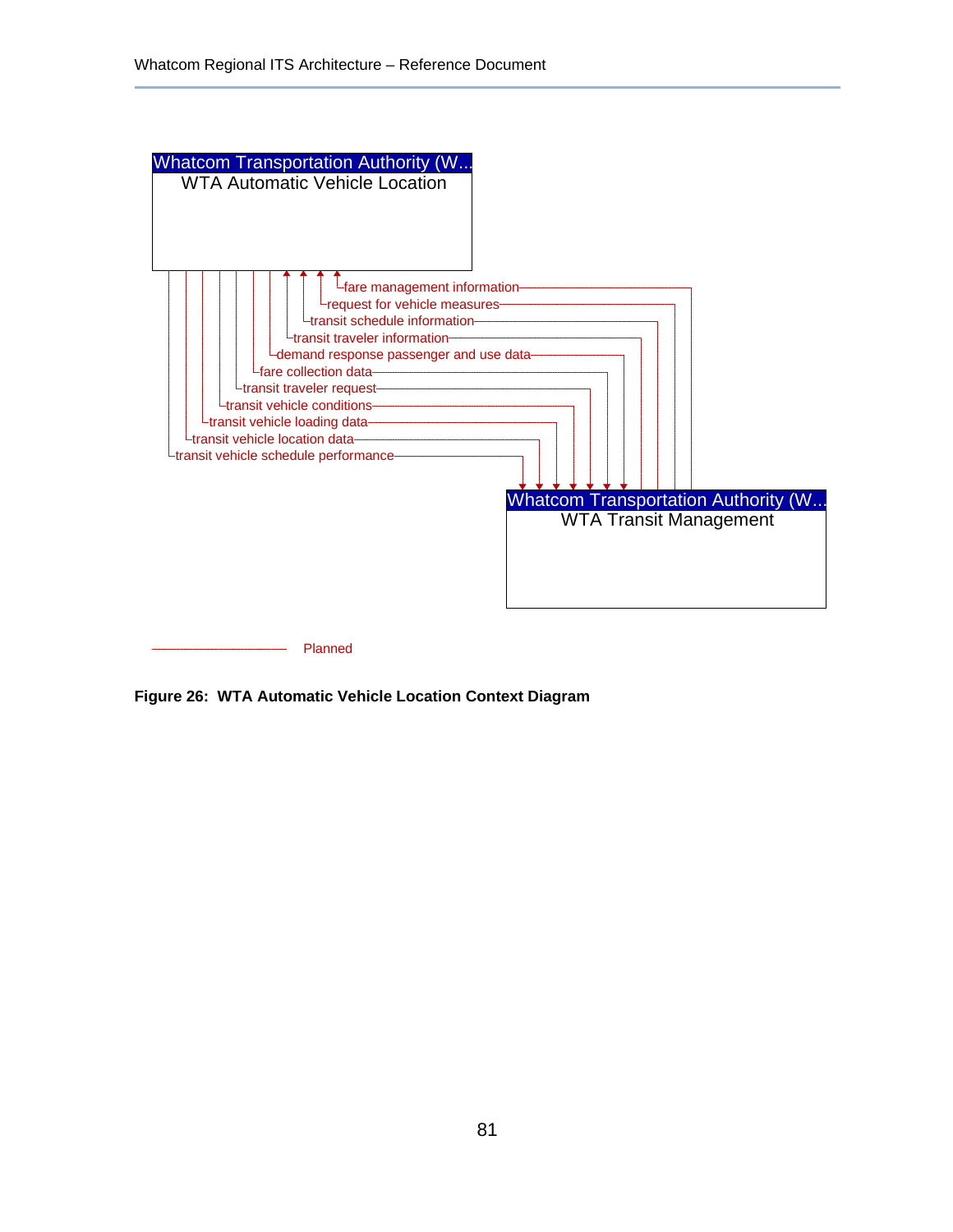

**Figure 27: WTA Demand Response Context Diagram**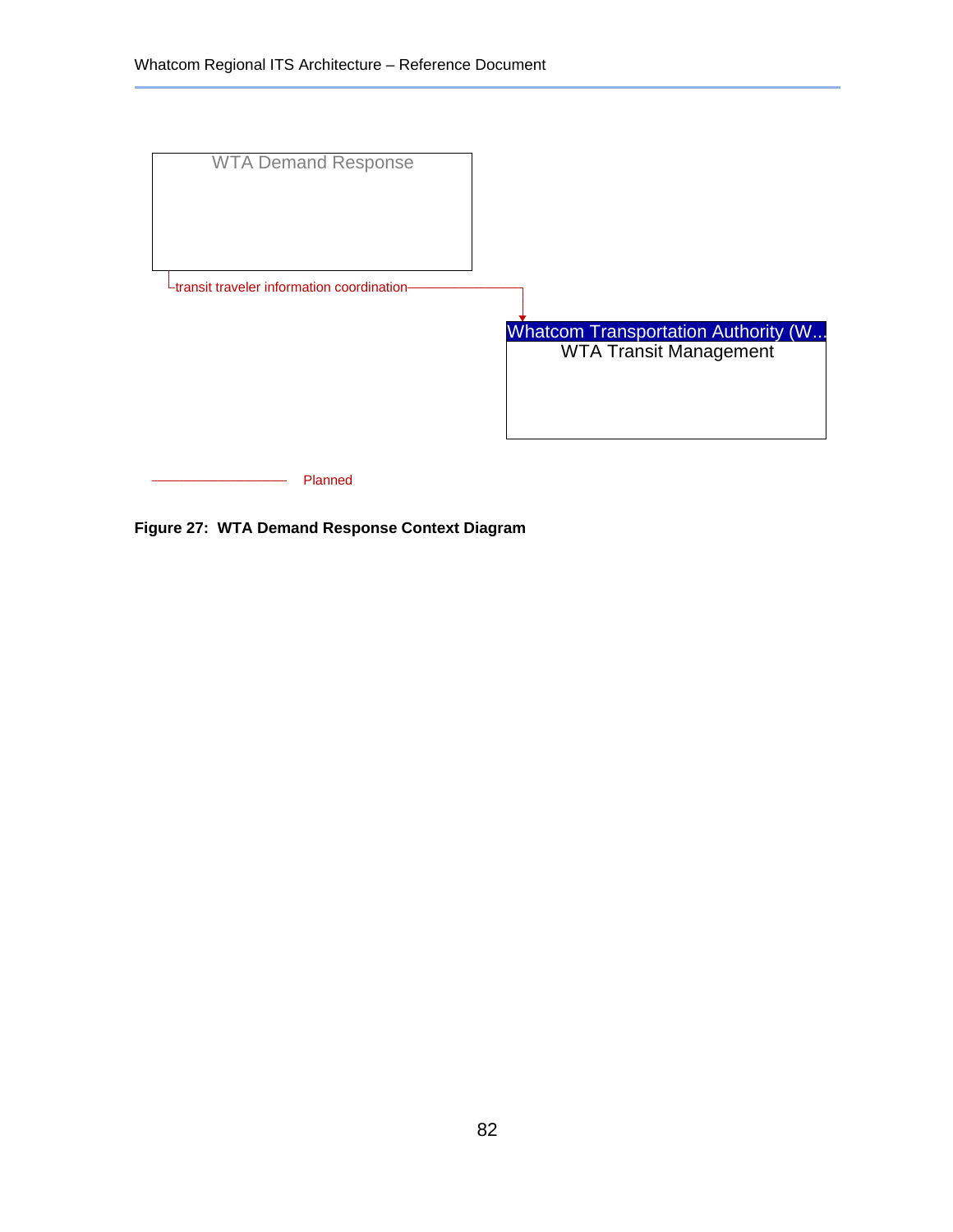

**Figure 28: WTA Transit Management Context Diagram**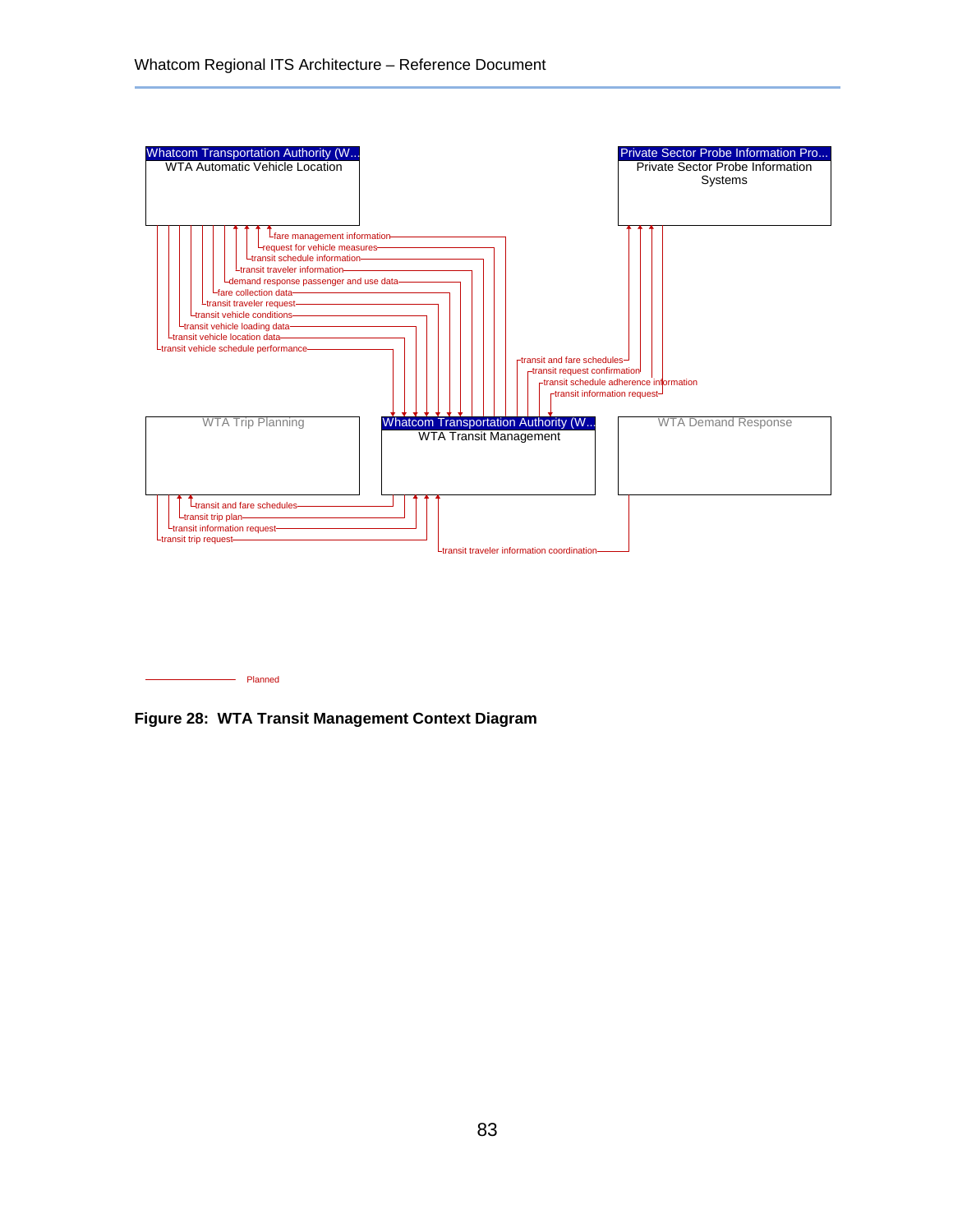

**Figure 29: WTA Transit Signal Priority Context Diagram** 



**Figure 30: WTA Trip Planning Context Diagram**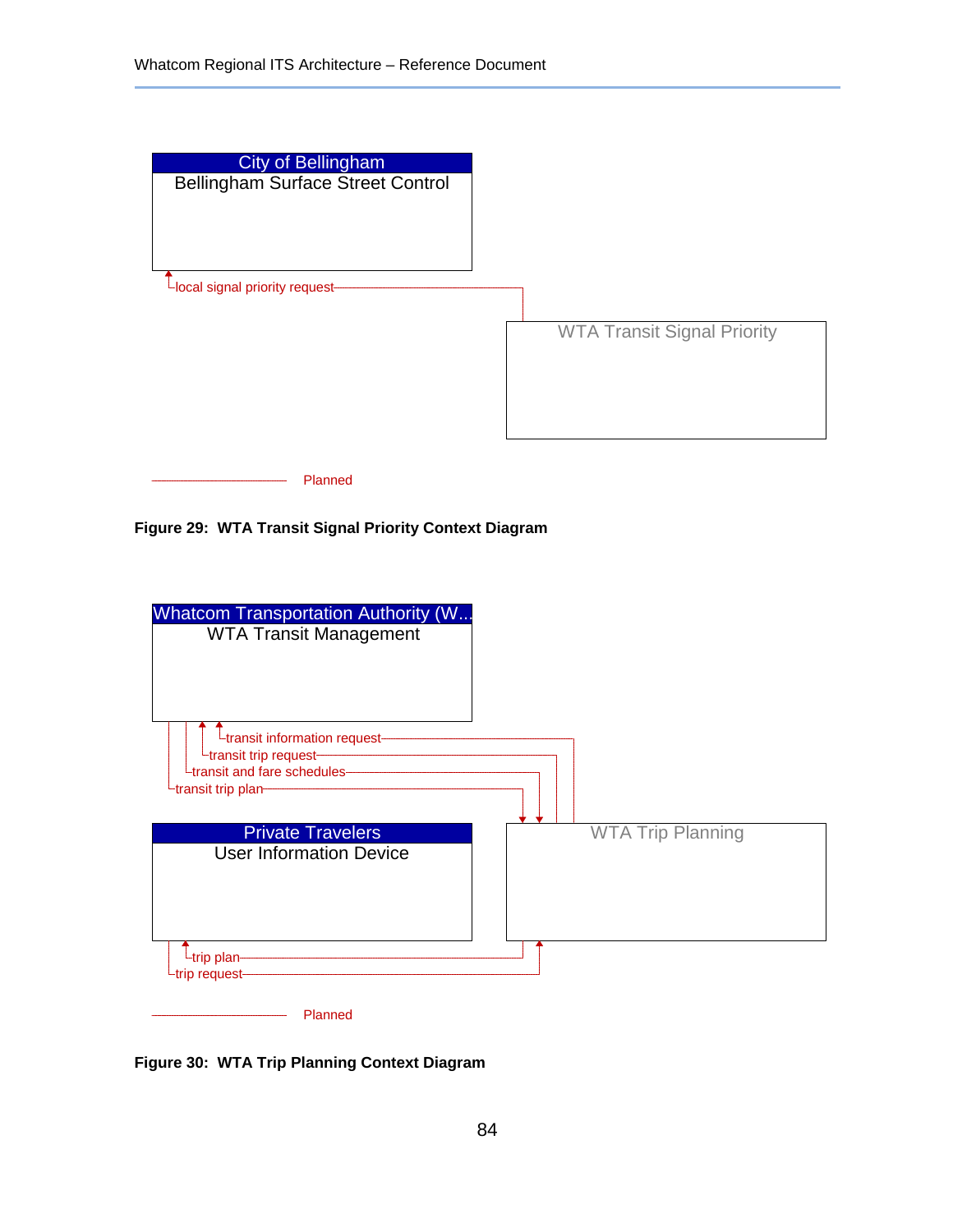## **Architecture Flow Definitions**

| <b>Flow Name</b>                             | <b>Description</b>                                                                                                                                                                                                                                                                                                                                                                                                                                              |
|----------------------------------------------|-----------------------------------------------------------------------------------------------------------------------------------------------------------------------------------------------------------------------------------------------------------------------------------------------------------------------------------------------------------------------------------------------------------------------------------------------------------------|
| alerts and<br>advisories                     | Assessments (general incident and vulnerability awareness information), advisories (identification of<br>threats or recommendations to increase preparedness levels), and alerts (information on imminent or in-<br>progress emergencies). This flow also provides supporting descriptive detail on incidents, threats, and<br>vulnerabilities to increase preparedness and support effective response to threats against the surface<br>transportation system. |
| archive coordination                         | Catalog data, meta data, published data, and other information exchanged between archives to support<br>data synchronization and satisfy user data requests.                                                                                                                                                                                                                                                                                                    |
| archive requests                             | A request to a data source for information on available data (i.e. "catalog") or a request that defines the<br>data to be archived. The request can be a general subscription intended to initiate a continuous or<br>regular data stream or a specific request intended to initiate a one-time response from the recipient.                                                                                                                                    |
| archive status                               | Notification that data provided to an archive contains erroneous, missing, or suspicious data or<br>verification that the data provided appears valid. If an error has been detected, the offending data and<br>the nature of the potential problem are identified.                                                                                                                                                                                             |
| archived data<br>product requests            | A user-specified request for archived data products (i.e. data, meta data, or data catalogs). The request<br>also includes information that is used to identify and authenticate the user and support electronic<br>payment requirements, if any.                                                                                                                                                                                                               |
| archived data<br>products                    | Raw or processed data, meta data, data catalogs and other data products provided to a user system<br>upon request. The response may also include any associated transaction information.                                                                                                                                                                                                                                                                        |
| automated roadway<br>status                  | Current operational status of an automated vehicle operations facility, including the status of the field<br>equipment and vehicles using the facility.                                                                                                                                                                                                                                                                                                         |
| border crossing<br>data                      | data from archive to end user.                                                                                                                                                                                                                                                                                                                                                                                                                                  |
| border crossing<br>status information        | Port of entry status including current wait-times, lane configuration and status including closures and<br>restrictions, and notification of incidents at the border                                                                                                                                                                                                                                                                                            |
| border information<br>archive data           | Border inspection activities data. Content may include a catalog of available information, the actual<br>information to be archived, and associated meta data that describes the archived information.                                                                                                                                                                                                                                                          |
| broadcast traveler<br>information            | General traveler information that contains traffic and road conditions, link travel times, incidents,<br>advisories, restrictions, transit service information, weather information, parking information, and other<br>related traveler information.                                                                                                                                                                                                            |
| demand response<br>passenger and use<br>data | Data collected on board a demand response vehicle relating to the picking up and discharging of<br>passengers.                                                                                                                                                                                                                                                                                                                                                  |
| device control<br>request                    | Request for device control action                                                                                                                                                                                                                                                                                                                                                                                                                               |
| device data                                  | Data from detectors, environmental sensor stations, and traffic control devices including device inventory<br>information.                                                                                                                                                                                                                                                                                                                                      |
| device status                                | Status information from devices                                                                                                                                                                                                                                                                                                                                                                                                                                 |
| environmental<br>sensor data                 | Current road conditions (e.g., surface temperature, subsurface temperature, moisture, icing, treatment<br>status) and surface weather conditions (e.g., air temperature, wind speed, precipitation, visibility) as<br>measured and reported by fixed and/or mobile environmental sensors. Operational status of the sensors<br>is also included.                                                                                                                |
| environmental<br>sensors control             | Data used to configure and control environmental sensors.                                                                                                                                                                                                                                                                                                                                                                                                       |
| fare collection data                         | Fare collection information including the summary of on-board fare system data and financial payment<br>transaction data.                                                                                                                                                                                                                                                                                                                                       |
| fare management<br>information               | Transit fare information and transaction data used to manage transit fare processing on the transit<br>vehicle.                                                                                                                                                                                                                                                                                                                                                 |
| hri control data                             | Data required for HRI information transmitted at railroad grade crossings and within railroad operations.                                                                                                                                                                                                                                                                                                                                                       |
| hri request                                  | A request for highway-rail intersection status or a specific control request intended to modify HRI<br>operation.                                                                                                                                                                                                                                                                                                                                               |
| hri status                                   | Status of the highway-rail intersection equipment including both the current state or mode of operation<br>and the current equipment condition.                                                                                                                                                                                                                                                                                                                 |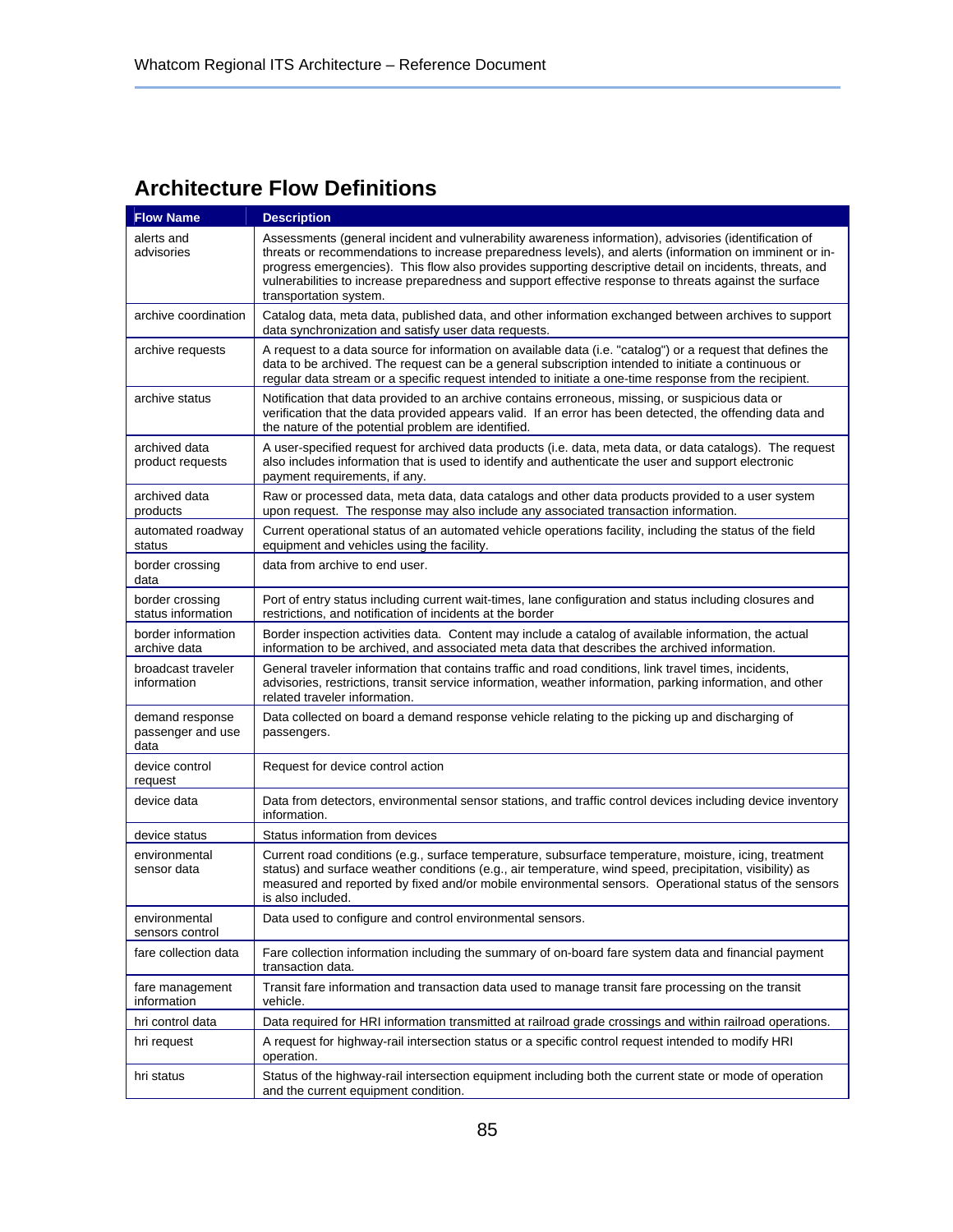| <b>Flow Name</b>                             | <b>Description</b>                                                                                                                                                                                                                                                                                                                                                                                                                           |
|----------------------------------------------|----------------------------------------------------------------------------------------------------------------------------------------------------------------------------------------------------------------------------------------------------------------------------------------------------------------------------------------------------------------------------------------------------------------------------------------------|
| local signal priority<br>request             | Request from a vehicle to a signalized intersection for priority at that intersection.                                                                                                                                                                                                                                                                                                                                                       |
| request for vehicle<br>measures              | Request for vehicle performance and maintenance data collected by onboard sensors.                                                                                                                                                                                                                                                                                                                                                           |
| roadway<br>information system<br>data        | Information used to initialize, configure, and control roadside systems that provide driver information<br>(e.g., dynamic message signs, highway advisory radio, beacon systems). This flow can provide<br>message content and delivery attributes, local message store maintenance requests, control mode<br>commands, status queries, and all other commands and associated parameters that support remote<br>management of these systems. |
| roadway<br>information system<br>status      | Current operating status of dynamic message signs, highway advisory radios, beacon systems, or other<br>configurable field equipment that provides dynamic information to the driver.                                                                                                                                                                                                                                                        |
| signal control<br>commands                   | Control of traffic signal controllers or field masters including clock synchronization.                                                                                                                                                                                                                                                                                                                                                      |
| signal control<br>device configuration       | Data used to configure traffic signal control equipment including local controllers and system masters.                                                                                                                                                                                                                                                                                                                                      |
| signal control plans                         | Traffic signal timing parameters including minimum green time and interval durations for basic operation<br>and cycle length, splits, offset, phase sequence, etc. for coordinated systems.                                                                                                                                                                                                                                                  |
| signal control status                        | Operational and status data of traffic signal control equipment including operating condition and current<br>indications.                                                                                                                                                                                                                                                                                                                    |
| signal fault data                            | Faults from traffic signal control equipment.                                                                                                                                                                                                                                                                                                                                                                                                |
| signal system<br>configuration               | Data used to configure traffic signal systems including configuring control sections and mode of<br>operation (time based or traffic responsive).                                                                                                                                                                                                                                                                                            |
| speed monitoring<br>control                  | Information used to configure and control automated speed monitoring, speed warning, and speed<br>enforcement systems.                                                                                                                                                                                                                                                                                                                       |
| speed monitoring<br>information              | System status including current operational state and logged information including measured speeds,<br>warning messages displayed, and violation records.                                                                                                                                                                                                                                                                                    |
| traffic archive data                         | Information describing the use and vehicle composition on transportation facilities and the traffic control<br>strategies employed. Content may include a catalog of available information, the actual information to<br>be archived, and associated meta data that describes the archived information.                                                                                                                                      |
| traffic flow                                 | Raw and/or processed traffic detector data which allows derivation of traffic flow variables (e.g., speed,<br>volume, and density measures) and associated information (e.g., congestion, potential incidents). This<br>flow includes the traffic data and the operational status of the traffic detectors.                                                                                                                                  |
| traffic images                               | High fidelity, real-time traffic images suitable for surveillance monitoring by the operator or for use in<br>machine vision applications.                                                                                                                                                                                                                                                                                                   |
| traffic metering<br>control                  | Control commands and operating parameters for ramp meters, interchange meters, mainline meters,<br>and other systems equipment associated with roadway metering operations.                                                                                                                                                                                                                                                                  |
| traffic metering<br>status                   | Current operational status and operating parameters for ramp meters, interchange meters, mainline<br>meters and other control equipment associated with roadway metering operations.                                                                                                                                                                                                                                                         |
| traffic sensor<br>control                    | Information used to configure and control traffic sensor systems.                                                                                                                                                                                                                                                                                                                                                                            |
| transit and fare<br>schedules                | Transit service information including routes, schedules, and fare information.                                                                                                                                                                                                                                                                                                                                                               |
| transit information<br>request               | Request for transit operations information including schedule and fare information. The request can be a<br>subscription that initiates as-needed information updates as well as a one-time request for information.                                                                                                                                                                                                                         |
| transit request<br>confirmation              | Confirmation of a request for transit information or service.                                                                                                                                                                                                                                                                                                                                                                                |
| transit schedule<br>adherence<br>information | Dynamic transit schedule adherence and transit vehicle location information.                                                                                                                                                                                                                                                                                                                                                                 |
| transit schedule<br>information              | Current and projected transit schedule information used to initialize the transit vehicle with a vehicle<br>assignment, monitor schedule performance, and develop corrective actions on-board.                                                                                                                                                                                                                                               |
| transit traveler<br>information              | Transit information prepared to support transit users and other travelers. It contains transit schedules,<br>real-time arrival information, fare schedules, alerts and advisories, and general transit service<br>information.                                                                                                                                                                                                               |